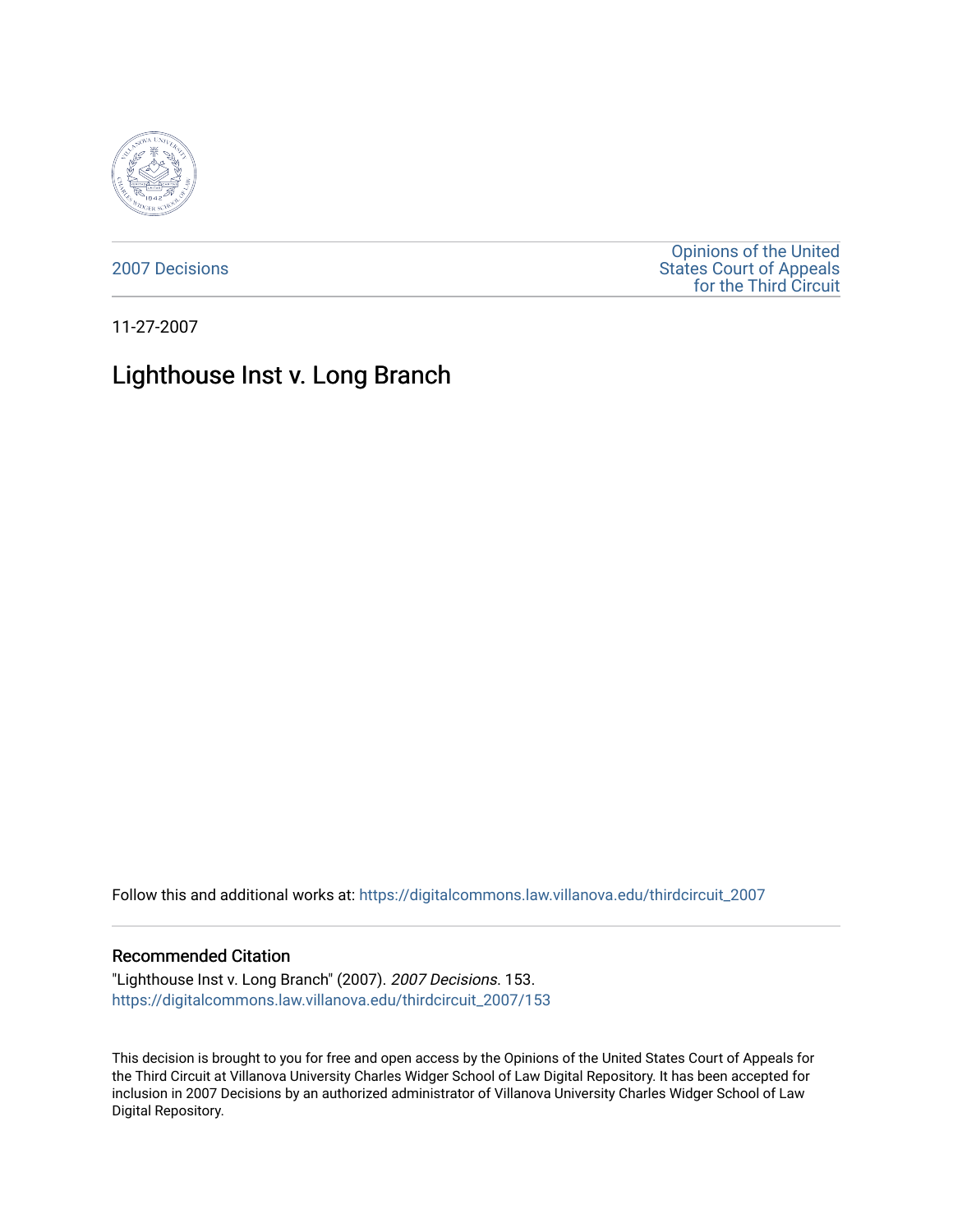#### **PRECEDENTIAL**

UNITED STATES COURT OF APPEALS FOR THE THIRD CIRCUIT

No. 06-1319

 $\overline{a}$ 

 $\overline{a}$ 

THE LIGHTHOUSE INSTITUTE FOR EVANGELISM, INC., doing business as THE LIGHTHOUSE MISSION; REVEREND KEVIN BROWN,

Appellants

v.

CITY OF LONG BRANCH; BCIC FUNDING CORP; BREEN CAPITAL SERVICES, INC.; ABRAMS GRATTA & FALVO, P.C.; PETER S. FALVO, ESQ.; JOHN DOES A-Z; EUGENE M. LAVERGNE, ESQ.

On Appeal from the United States District Court for the District of New Jersey (D.C. No. 00-cv-03366) District Judge: Hon. William H. Walls

l

 $\overline{a}$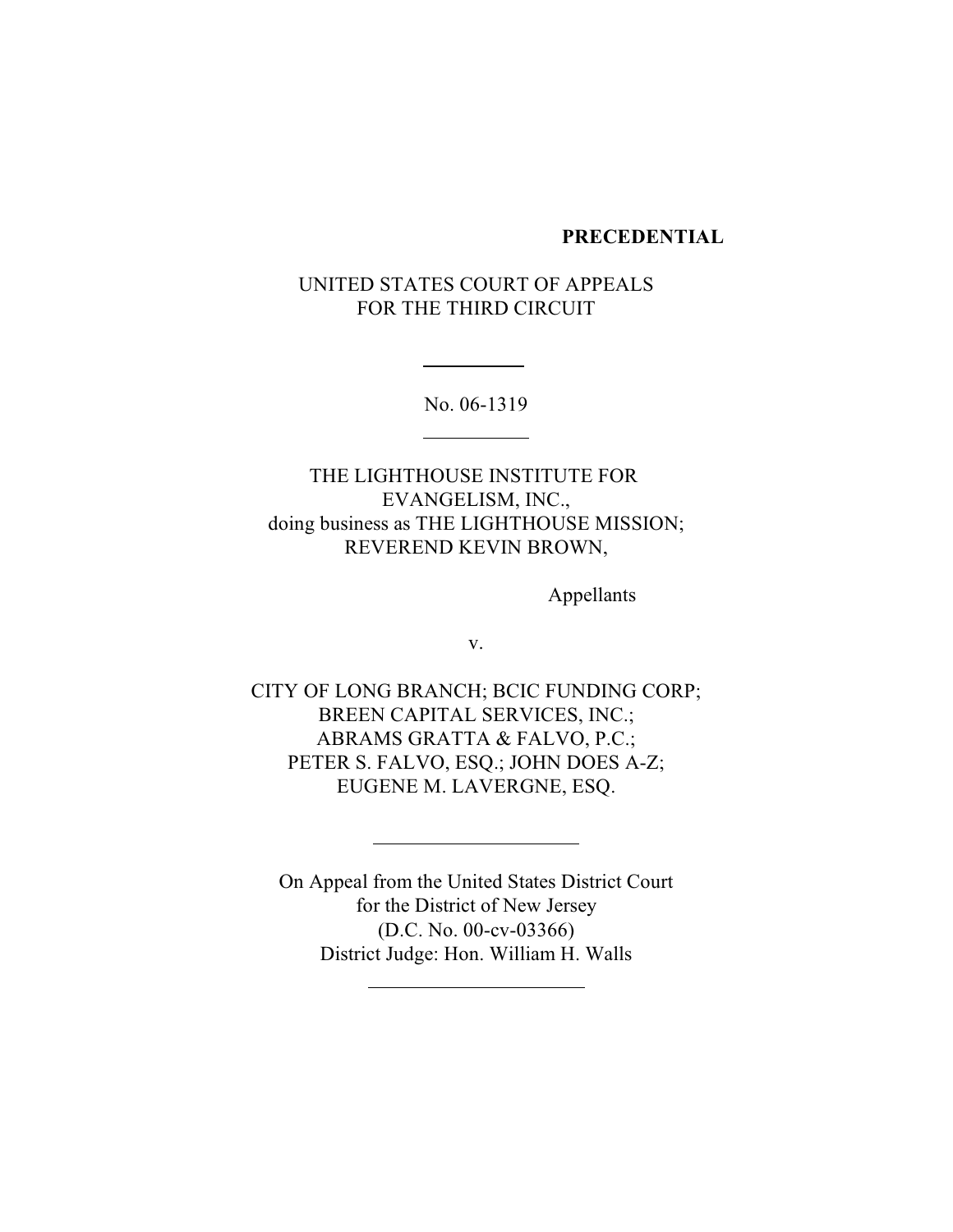Argued on March 27, 2007

# Before: FISHER, JORDAN and ROTH, Circuit Judges

(Opinion Filed November 27, 2007)

Derek L. Gaubatz, Esquire (ARGUED) Anthony R. Picarello, Jr., Esquire Lori Halstead, Esquire The Becket Fund for Religious Liberty 1350 Connecticut Avenue, N.W. Suite 605 Washington, D.C. 20036

Michael S. Kasanoff, Esquire Suite 321 157 Broad Street P. O. Box 8175 Red Bank, NJ 07701

Counsel for Appellants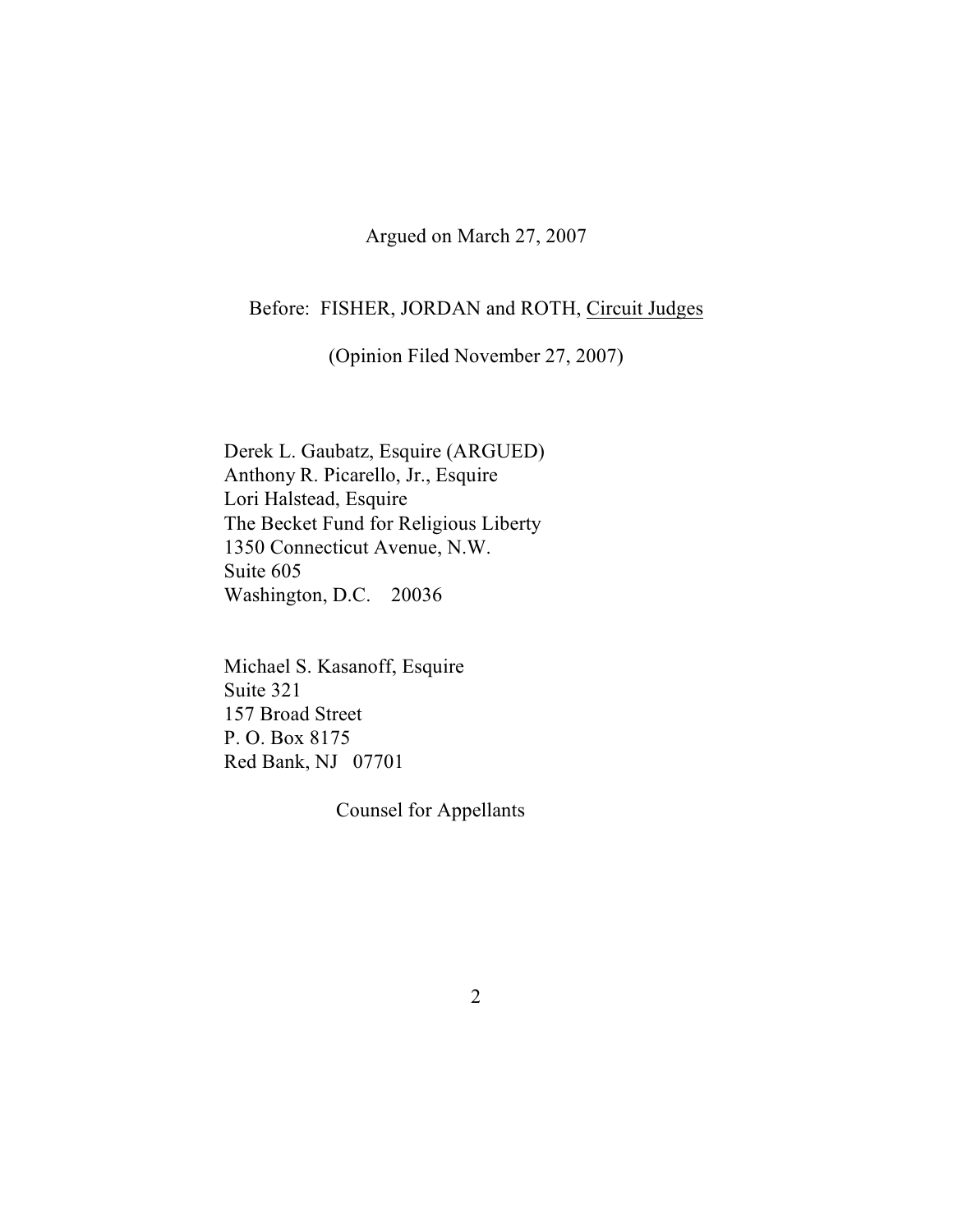Audrey J. Copeland, Esquire (ARGUED) Marshall, Dennehey, Warner, Coleman & Goggin 620 Freedom Business Center Suit 300 King of Prussia, PA 19406

Howard B. Mankoff, Esquire Marshall, Dennehey, Warner, Coleman & Goggin 425 Eagle Rock Avenue Suite 302 Roseland, NJ 07068

Counsel for Appellees

Wan J. Kim, Esquire (ARGUED) Assistant Attorney General Civil Rights Division 950 Pennsylvania Avenue Washington, D.C. 20530

Jessica Dunsay Silver, Esquire Nathaniel S. Pollock, Esquire United States Department of Justice Civil Rights Division, Appellant Section P. O. Box 14403 Ben Franklin Station Washington, D.C. 20044-4403

Counsel for Amicus-Appellant USA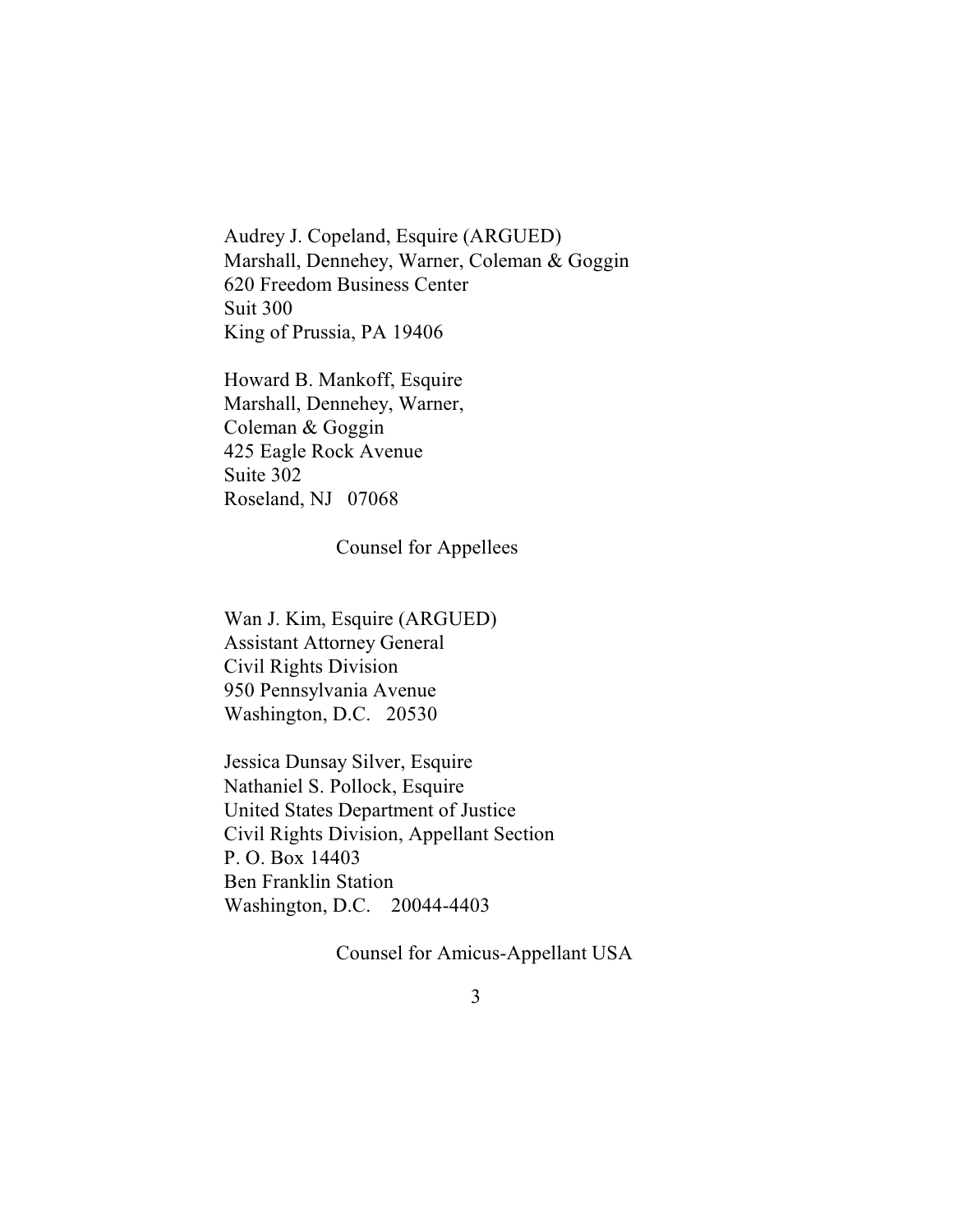Paul J. Zidlicky, Esquire David S. Petron, Esquire Jason C. R. Oraker, Esquire Jeffrey I. Shulman, Esquire Sidley Austin LLP 1501 K Street, N.W. Washington, D.C. 20005

> Counsel for Amicus-Appellants Association of Christian Schools and International and General Conference of Seventh-Day Adventists

# **O P I N I O N**

 $\overline{a}$ 

 $\overline{a}$ 

## **ROTH,** Circuit Judge**:**

This appeal requires us to clarify the nature of the constitutional and statutory protections enjoyed by religious assemblies against governmental interference in the form of land-use regulations. The plaintiff/appellants are the Lighthouse Institute for Evangelism, which describes itself as "a Christian church that seeks to minister to the poor and disadvantaged in downtown Long Branch, New Jersey," and its pastor, the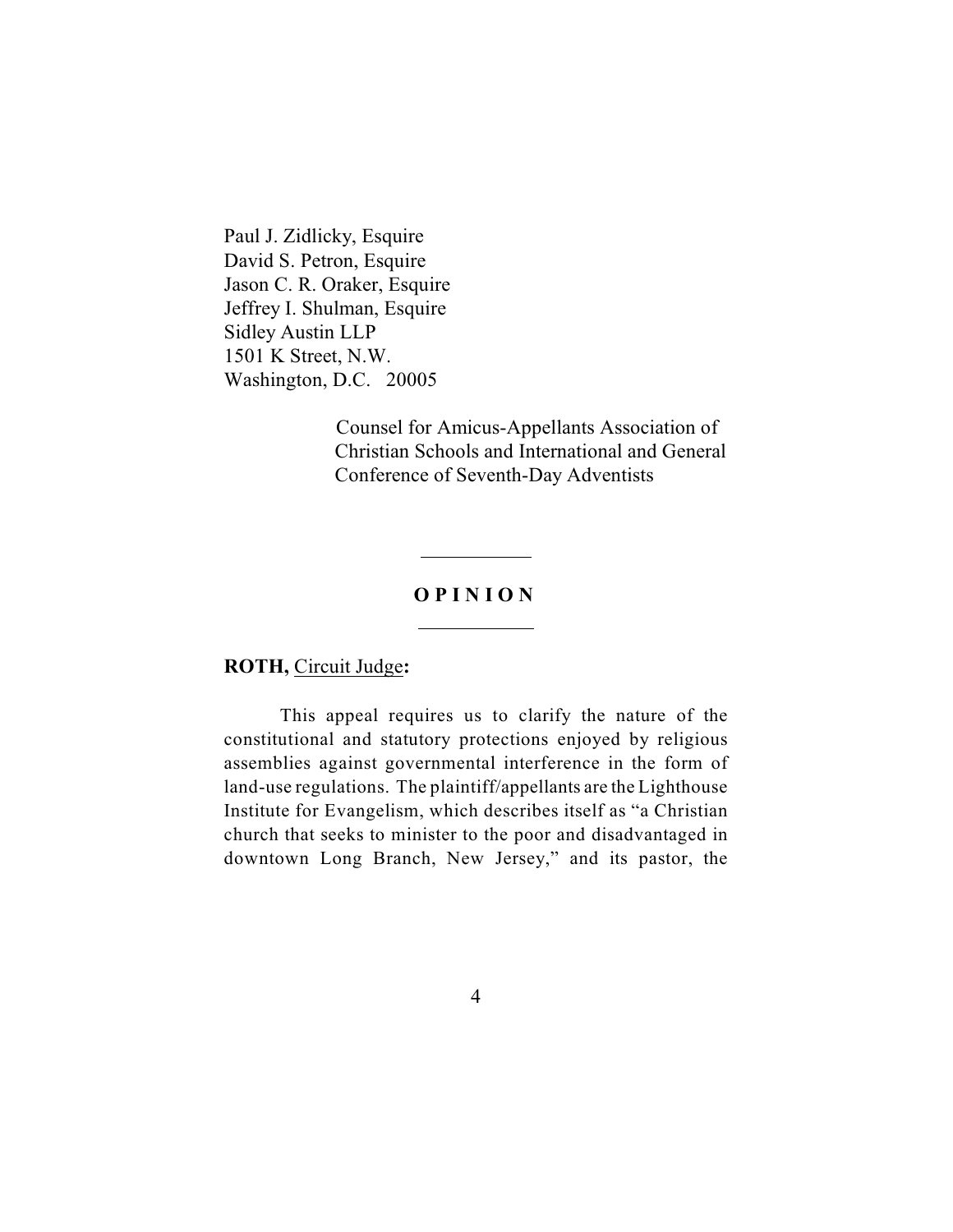Reverend Kevin Brown.<sup>1</sup> The City of Long Branch is the defendant.

The case reaches us on appeal from the grant of summary judgment to Long Branch on Lighthouse's facial challenge to two Long Branch zoning ordinances which prevented Lighthouse from locating in a certain area of downtown Long Branch. Lighthouse challenged the ordinances under the Free Exercise Clause of the First Amendment and the Equal Terms provision of the Religious Land Use and Institutionalized Persons Act (RLUIPA), 42 U.S.C.  $\S$  2000cc(b)(1).<sup>2</sup>

The primary question on this appeal is whether a municipality may exclude religious assemblies or institutions from a particular zone, where some secular assemblies or institutions are allowed, without violating the Free Exercise Clause of the First Amendment or RLUIPA's Equal Terms Provision.

 For the reasons explained below, we will affirm in part and vacate in part the District Court's decision on the cross-

<sup>&</sup>lt;sup>1</sup>References to "Lighthouse" in this opinion are to both plaintiffs unless otherwise specified.

 ${}^{2}$ RLUIPA's Equal Terms provision reads: "EQUAL TERMS – No government shall impose or implement a land use regulation in a manner that treats a religious assembly or institution on less than equal terms with a nonreligious assembly or institution."  $42 \text{ U.S.C. }$ §  $2000 \text{cc(b)}(1)$ .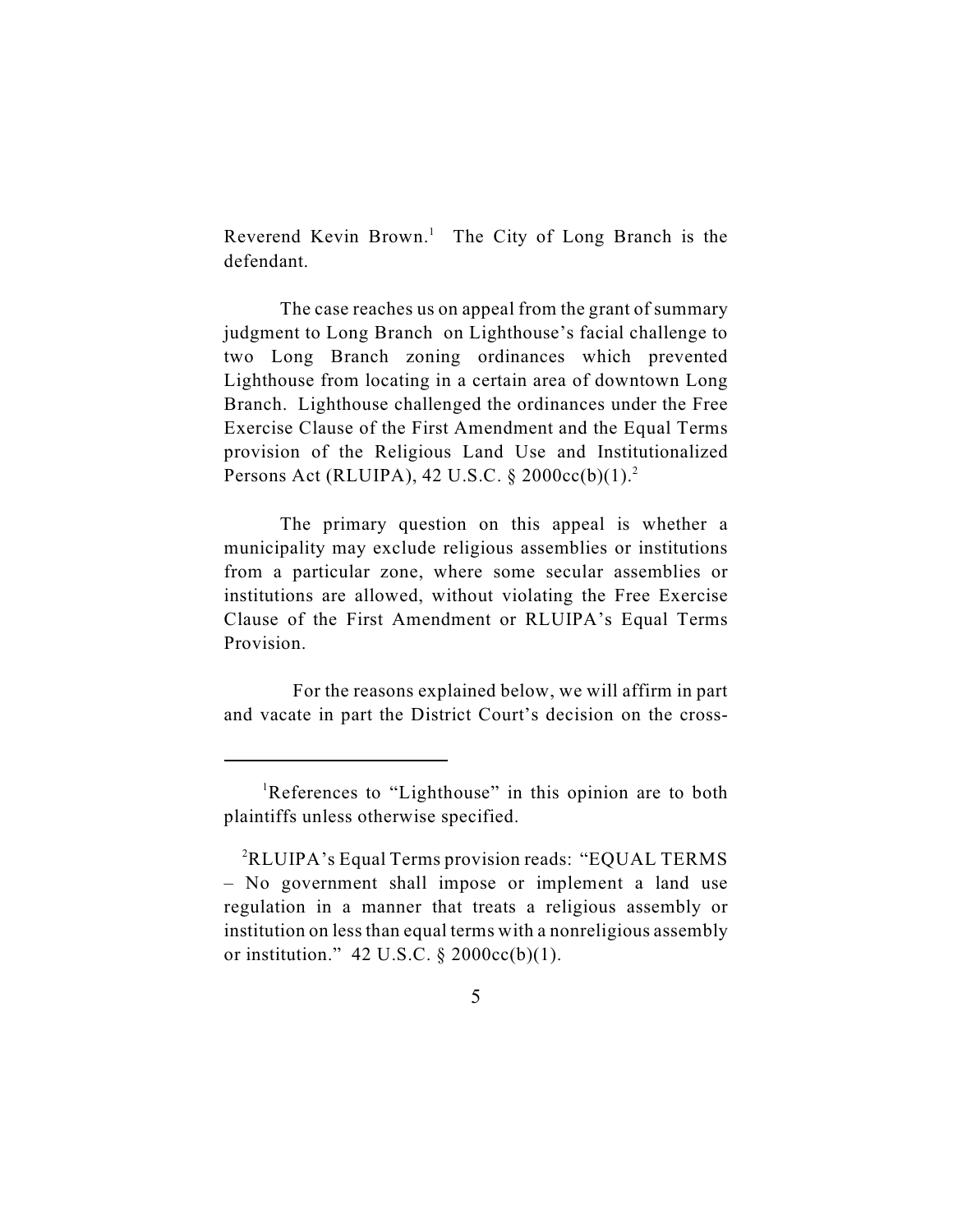motions for summary judgment and we will remand this case to the District Court for further proceedings consistent with this opinion.

#### **I. Factual and Procedural Background**

#### **A. The Initial Dispute**

Lighthouse began renting space at 159 Broadway in downtown Long Branch in 1992. At the end of 1994, Lighthouse purchased nearby property at 162 Broadway (the Property). The Property was then located within the C-1 Central Commercial District, which was subject to City of Long Branch Ordinance 20-6.13 (the Ordinance). The Ordinance enumerated a number of permitted uses, including among others: restaurant; variety store and other retail store; educational service and college; "Assembly hall, bowling alley, and motion picture theater;" governmental service; municipal building; and new automobile and boat showrooms. A church was not listed as a permitted use.

Between 1995 and 2000, Lighthouse attempted to obtain permission from Long Branch to employ the Property for a number of uses, including as a soup kitchen, a job skills training program, and a residence for Rev. Brown, but the use was denied in each case because the application was incomplete or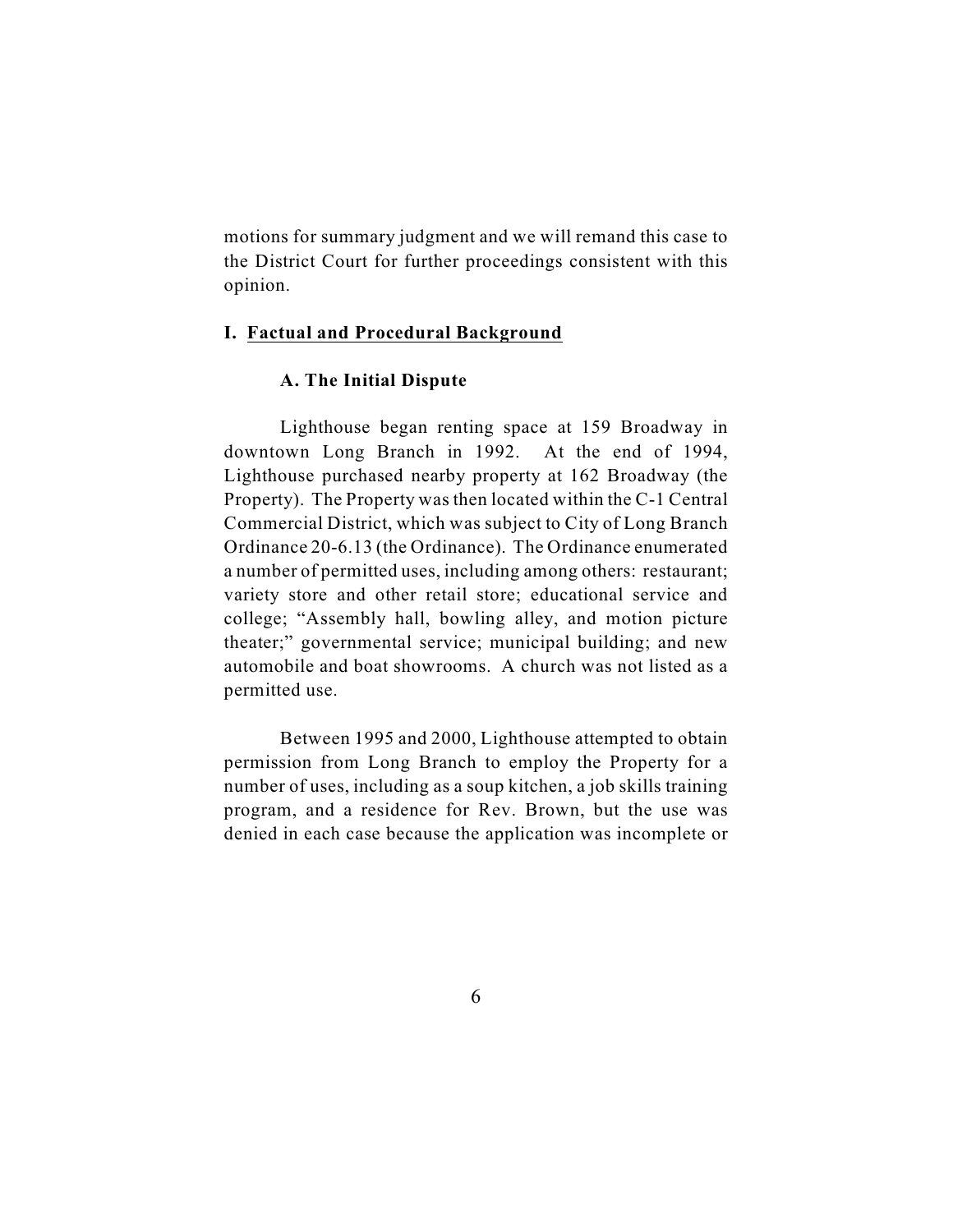because the requested use was not permitted.<sup>3</sup> Lighthouse was allowed, however, to use the Property as an office.

On April 26, 2000, Lighthouse submitted an application for a zoning permit to use the Property as a church. Long Branch denied the application because the "proposed use [was] not a permitted use in the Zone" and "would require prior approvals from the Zoning Board of Adjustment." Lighthouse did not seek a variance or appeal the decision.

#### **B. First Round of Litigation**

On June 8, 2000, Lighthouse filed suit in state court against Long Branch and other defendants, alleging a variety of constitutional and other violations. Long Branch removed the case to federal court. In September 2000, Congress enacted the Religious Land Use and Institutionalized Persons Act (RLUIPA). Lighthouse promptly amended its complaint to add claims under sections  $2(a)$  and  $2(b)$  of RLUIPA (42 U.S.C. §§  $2000cc(a)$  and  $(b)(1)$  – the "Substantial Burdens" and "Equal Terms" sections), claiming that the Ordinance violated RLUIPA both on its face and as applied. $4$  Lighthouse requested

 ${}^{3}$ Rev. Brown continued to live on the premises without permission for a time.

<sup>&</sup>lt;sup>4</sup> Lighthouse did not appeal the District Court's grant of summary judgment to Long Branch on its claims under the Substantial Burdens section; therefore, those claims are not before us.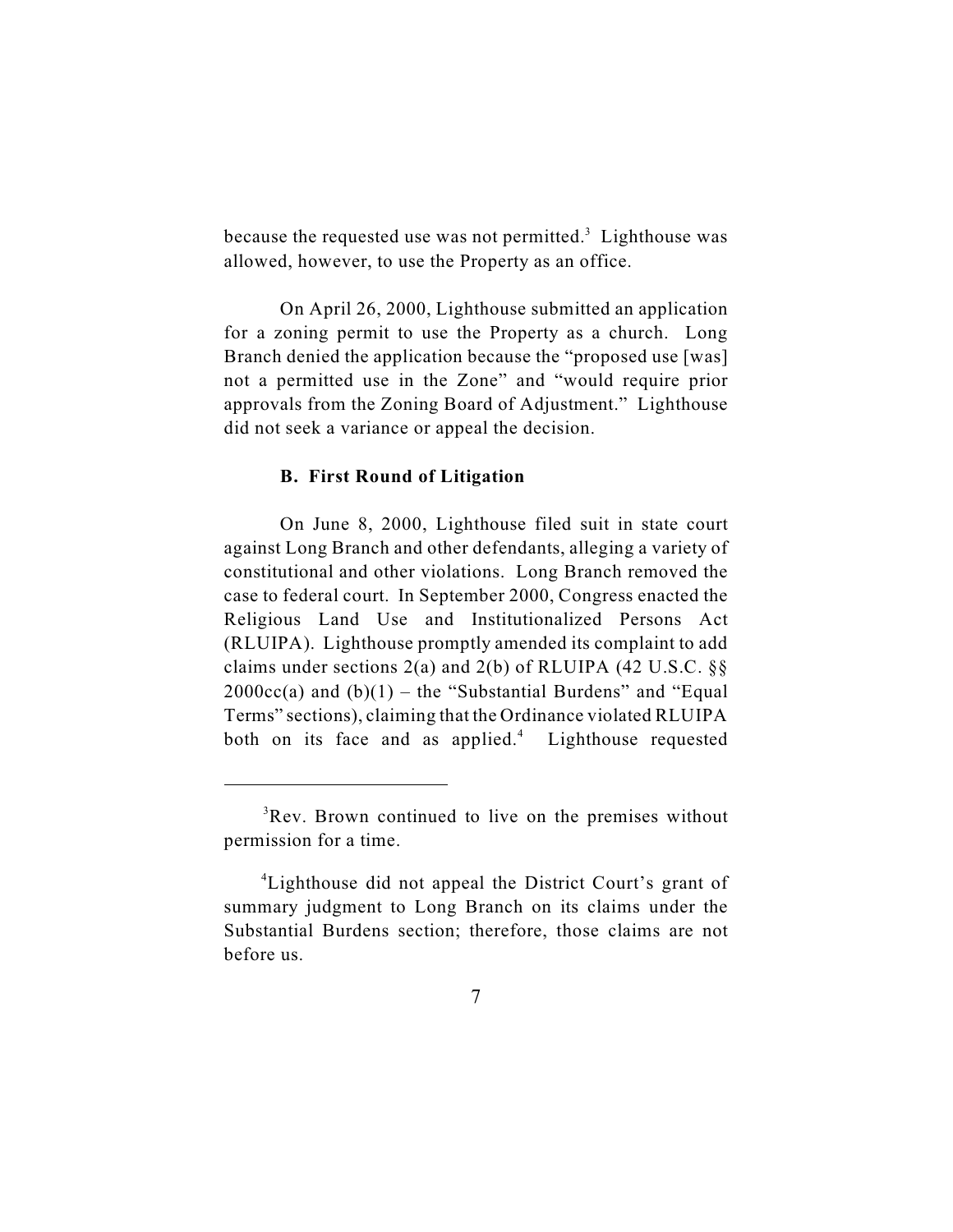injunctive relief as well as damages of eleven million dollars for Lighthouse and \$7,777,777 for Rev. Brown.

The District Court dismissed as either unexhausted or unripe all the claims attacking the Ordinance as applied and denied Lighthouse's motion for a preliminary injunction. Lighthouse appealed the denial of the preliminary injunction. We affirmed in a nonprecedential opinion. *Lighthouse Inst. for Evangelism Inc. v. Long Branch*, 100 Fed. Appx. 70 (3d Cir. 2004) ("*Lighthouse I*"). We reasoned that the record did not show that the Ordinance on its face barred the use of the property as a church; in particular, it was not clear to us that Lighthouse would not gain approval of its intended use by applying as an "assembly hall." *Id.* at 74-75.We noted also that Lighthouse had not proferred evidence that the Ordinance was not a neutral law of general applicability. Thus, under the rule of *Employment Div., Dep't of Human Res. v. Smith*, 494 U.S. 872, 879 (1990), it could not be defeated by a Free Exercise claim alone. For that reason, we concluded that Lighthouse did not have a reasonable probability of success on the merits of its claim that the Ordinance on its face violated the Free Exercise clause. *Lighthouse I*, 100 Fed. Appx. at 75-76. As to the RLUIPA "equal terms" claim, we noted again that it was not clear that the use of the Property as a church would not be approved under the "assembly hall" language. We also concluded that Lighthouse had "failed to provide evidence to support its contention that the secular assemblies it identified were actually similarly situated such that a meaningful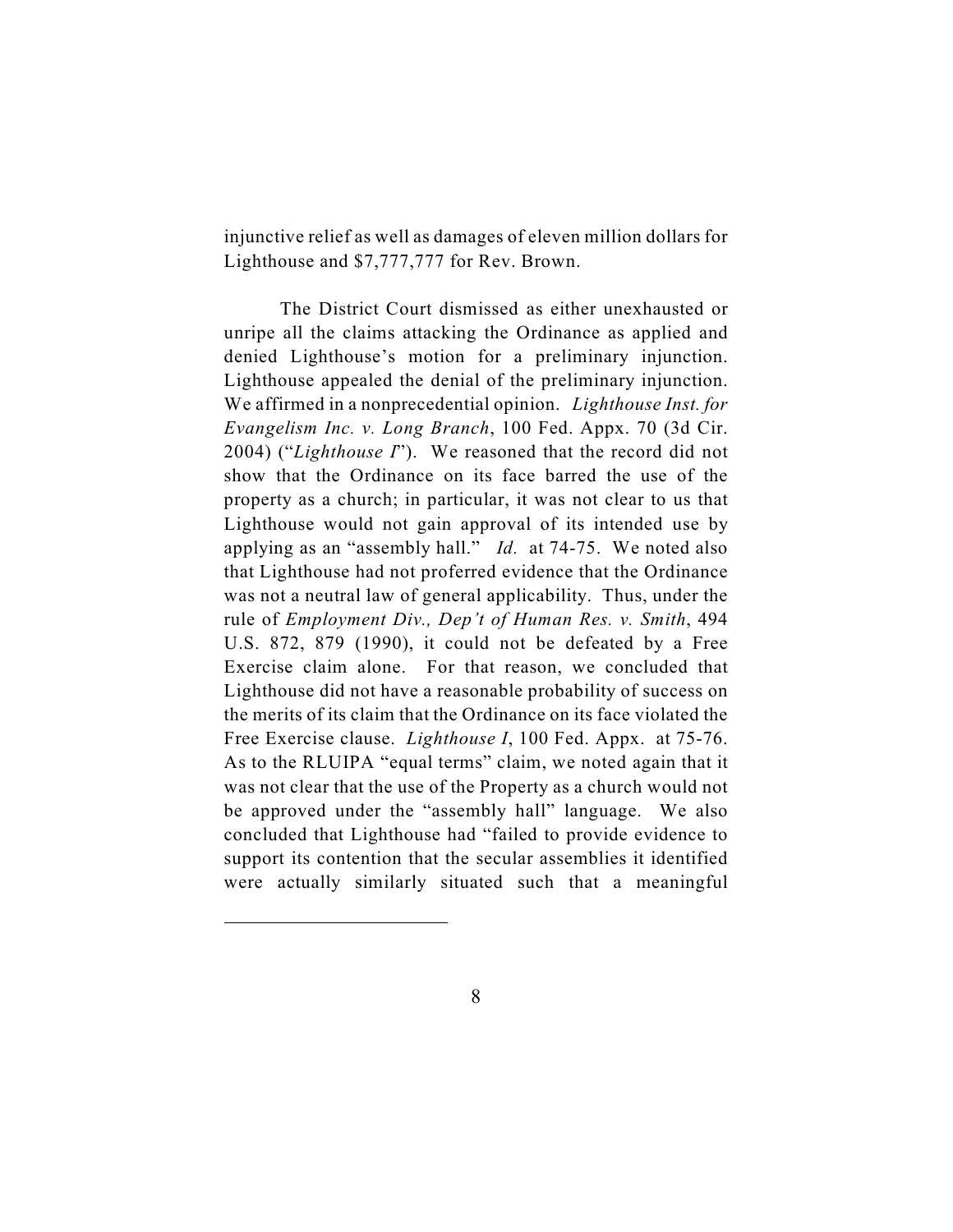comparison could be made under this provision." *Id.* at 77.

#### **C. The Redevelopment Plan**

While the litigation on the Ordinance made its way through the courts, the applicable zoning ordinance was changed. On October 22, 2002, Long Branch adopted a Redevelopment Plan under N.J.S.A. 40A:12A-7 that strictly limited the use of properties within the "Broadway Corridor" area.<sup>5</sup> The Property was located in this area. The Broadway

The redevelopment plan shall include an outline for the planning, development, redevelopment, or rehabilitation of the project area sufficient to indicate:

> (1) Its relationship to definite local objectives as to appropriate land uses, density of population, and improved traffic and public transportation, public utilities, recreational and community facilities and other public improvements.

> (2) Proposed land uses and building requirements in the project area.

 $5N.J.S.A.$  40A:12A-7 regulates the adoption and implementation of a redevelopment plan and requires that such a plan may not be adopted without "a finding that the specifically delineated project area is located in an area in need of redevelopment or in an area in need of rehabilitation, or in both." N.J.S.A. 40A:12A-7(a). It also provides that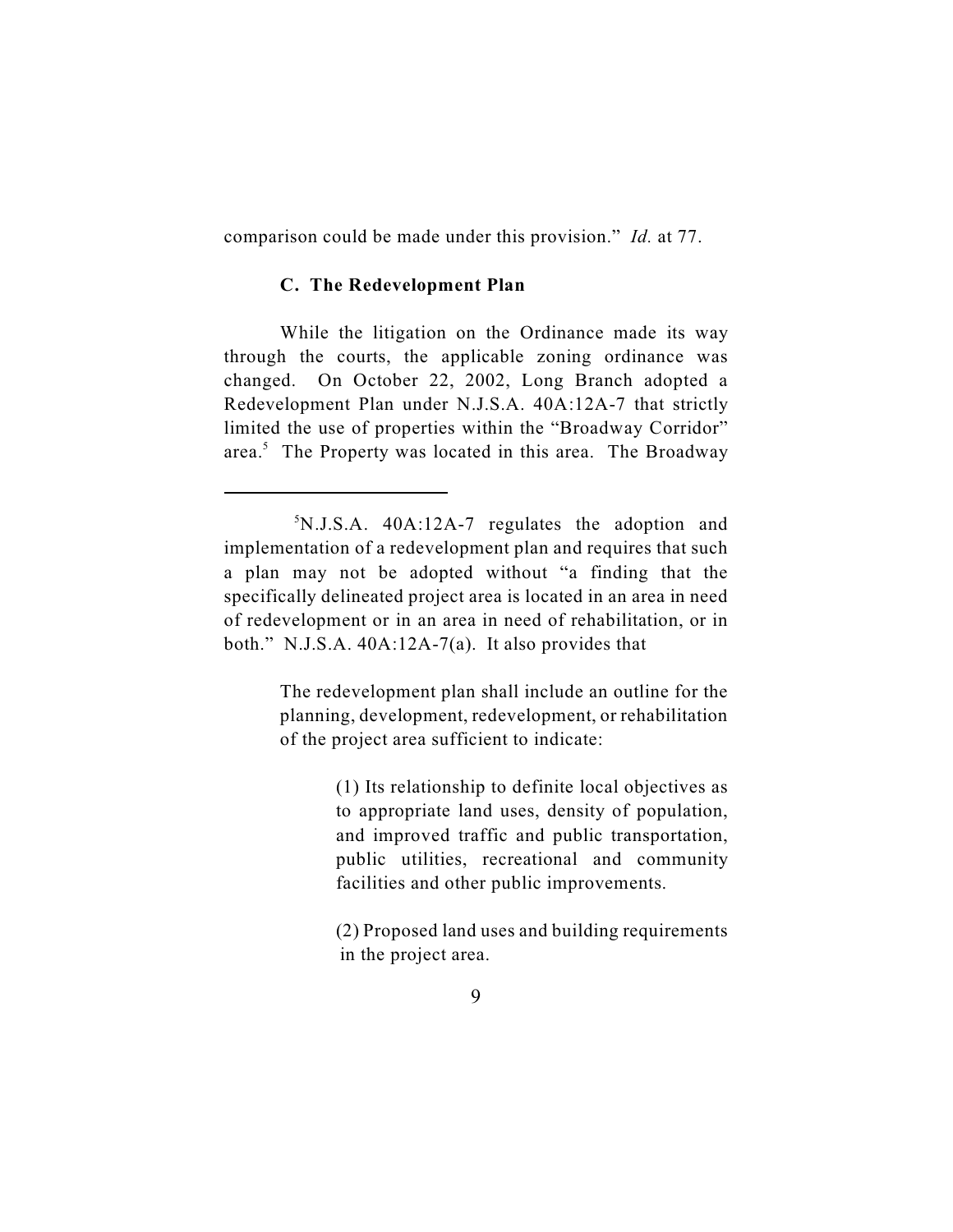Redevelopment Plan (the Plan) superseded the Ordinance as the land use regulation applicable to the Property.

Long Branch adopted the Plan "in order to achieve redevelopment of an underdeveloped and underutilized segment of the City." The goals of the redevelopment included "[s]trengthen[ing] retail trade and City revenues," "[i]ncreas[ing] employment opportunities," and "[a]ttract[ing] more retail and service enterprises." The Property is located in the "Broadway Corridor" of the redevelopment area, a "Regional Entertainment / Commercial" sector where the City aimed to encourage a "vibrant" and "vital" downtown residential community centered on a core "sustainable retail 'main' street." Primary uses in that sector included theaters, cinemas, culinary schools, dance studios, music instruction, theater workshops, fashion design schools, and art studios and workshops. Restaurants, bars and clubs, and specialty retail (including book and craft stores), among others, were allowed as secondary uses. Churches were not listed as a permitted use, nor were schools or government buildings; the Design Guidelines under the Plan provided that "[a]ny uses not specifically listed" were prohibited.

The Plan also created new application requirements for development within the relevant area. The first step in the process, the RFQ (Request for Qualifications), required applicants to describe the development team members' expertise and qualifications. The second step, the RFP (Request for

*Id.*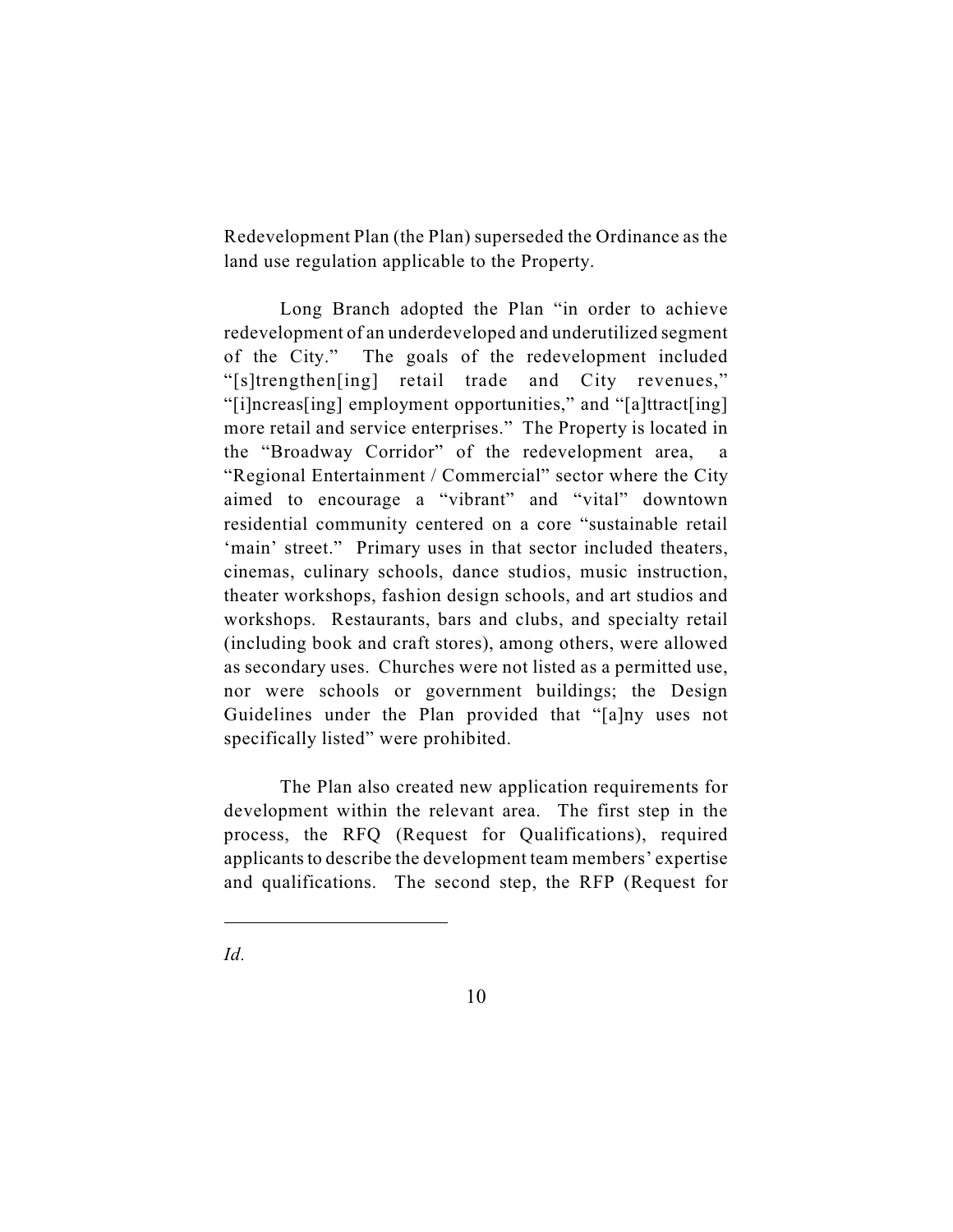Proposal), required a detailed description of the project. No property could be developed in the Redevelopment Area until the plans had been approved by the City Council. The Plan provided that the approved developers would acquire the necessary properties from their owners, but reserved the right for Long Branch to condemn properties if negotiations failed.

The Plan did not include an individual waiver procedure, but the Plan could be amended by ordinance of the City Council after review of the proposed amendment by the Planning Board.

On November 11, 2003, Lighthouse, as the "Long Branch Center of Faith," submitted an RFQ seeking to be designated as developer for the Property. The application, about one page long, also requested a "waiver of prohibition of church use." It specified that Rev. Brown sought "to use the property as a church and for church related functions, including assembly for prayer, pastoral residence, church offices, and a religious gift shop from the storefront portion in front of the property." The RFQ was not approved.

 Lighthouse appealed to the Long Branch City Council. The City Council held an evidentiary hearing, at which Rev. Brown and two Long Branch planners presented testimony. The City Council denied the appeal, first, because the proposed use was "not permitted in the zone," and, second, because the application was insufficient since it contained no information as to finances, scope of the project, size of the congregation, aesthetics or design. The City Council also denied the request for amendment of the Plan because the "inclusion of a storefront church would jeopardize" the development of the Broadway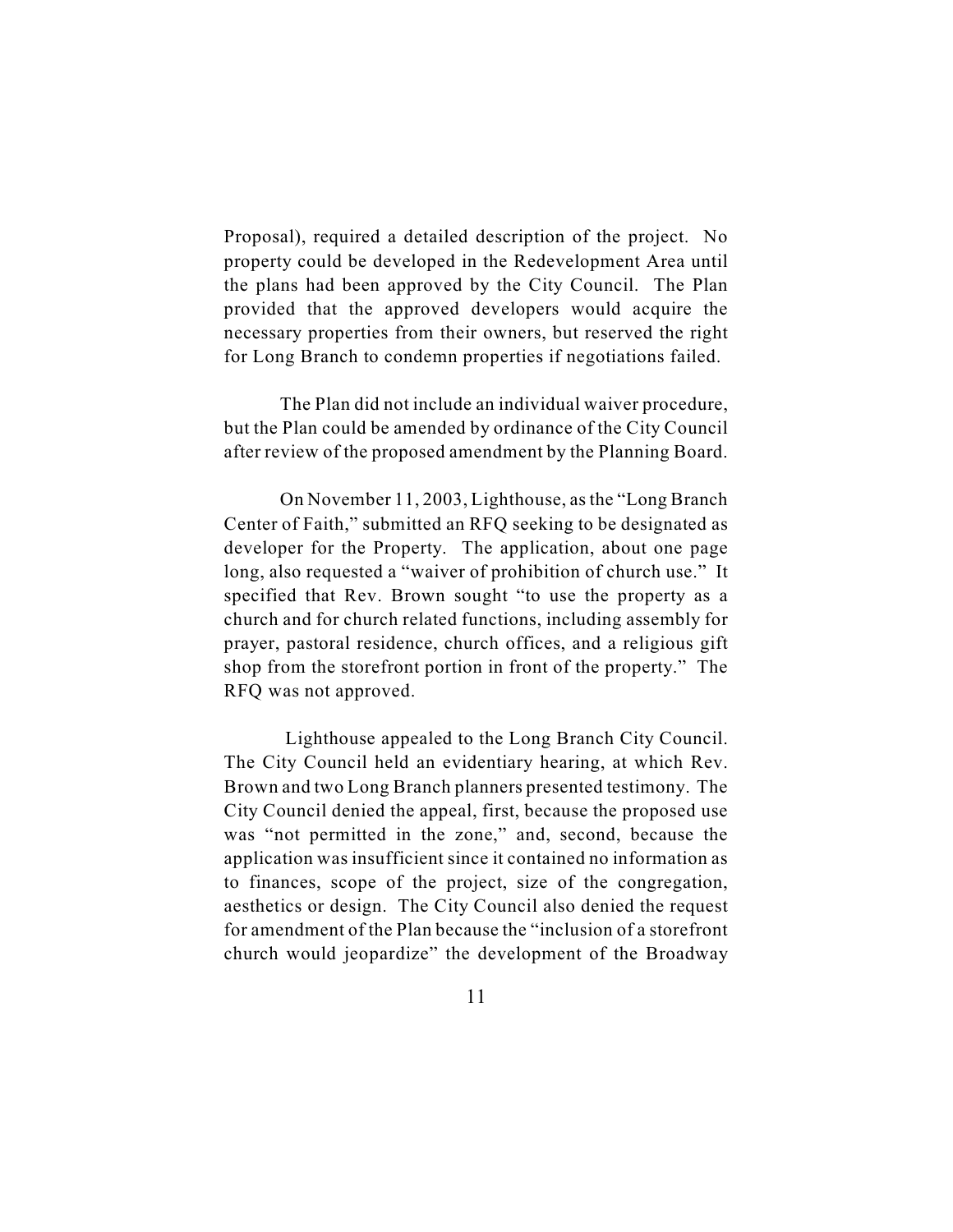area, which was envisioned as "an entertainment / commercial zone with businesses that are for profit."<sup>6</sup> The City Council found that a church would "destroy the ability of the block to be used as a high end entertainment and recreation area" due to a New Jersey statute which prohibits the issuance of liquor licenses within two hundred feet of a house of worship.<sup>7</sup>

#### **D. Subsequent Litigation**

After we remanded *Lighthouse I* (affirming the denial of preliminary injunction), Lighthouse filed an amended complaint, claiming that the Plan violated the Free Exercise Clause and RLUIPA. *Lighthouse Inst. for Evangelism v. Long Branch*, 406 F. Supp. 2d 507 (D.N.J. 2005) (*Lighthouse II*). The parties filed cross-motions for summary judgment. The District Court granted Long Branch's motion for summary judgment on all

 $<sup>6</sup>$ Although Lighthouse's request was for a "waiver," the City</sup> Council appears to have considered it to be a request for an amendment of the Plan since the Plan did not provide for waivers.

<sup>&</sup>lt;sup>7</sup>The City Council also mentioned the existence of a Long Branch ordinance prohibiting the issuance of liquor licenses within 1,000 feet of a house of worship. Since this ordinance is not in the record and there is significant disagreement as to what exactly it proscribes and whether it even applies within the relevant area of Long Branch, we will not include it in our considerations.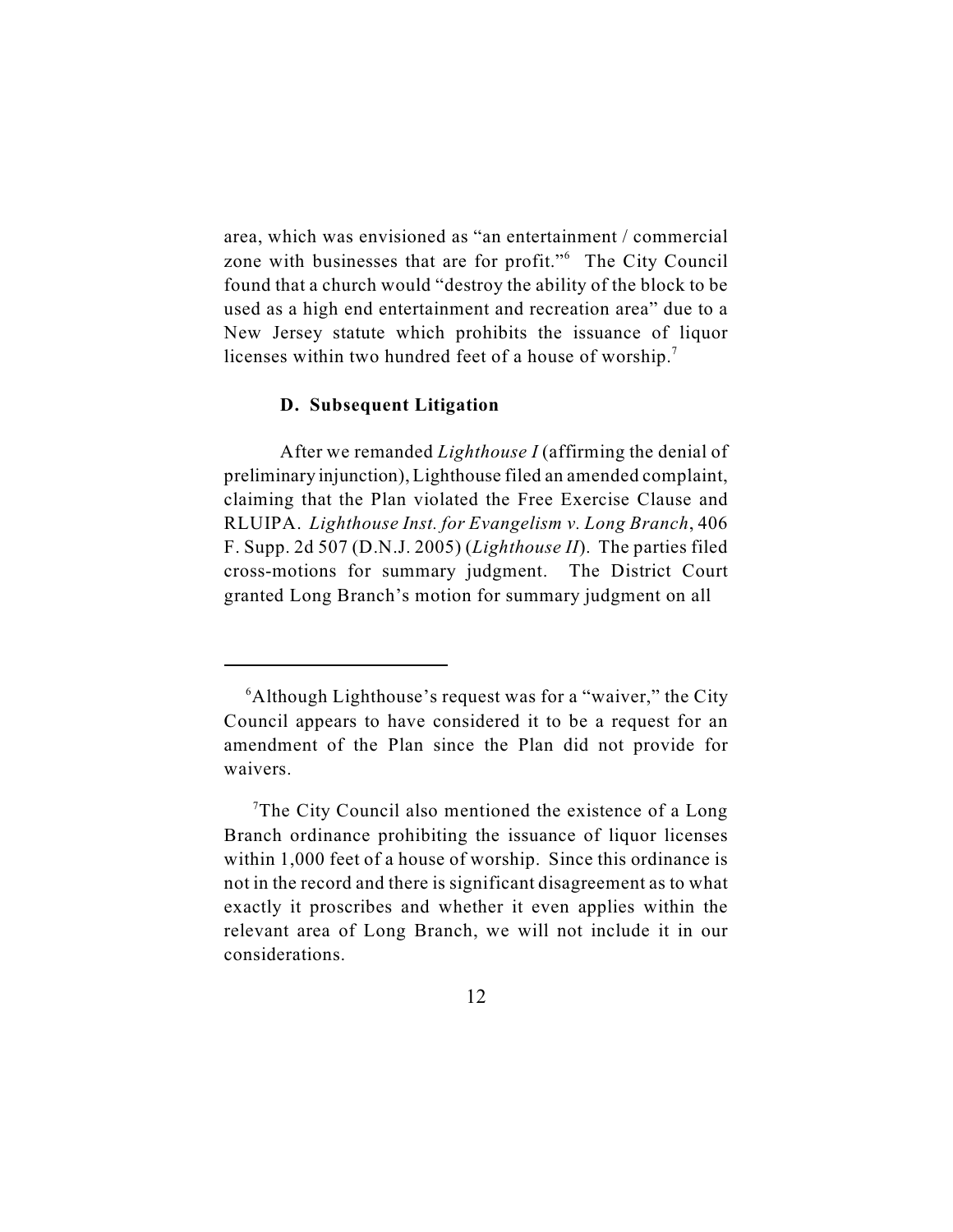claims and denied Lighthouse's cross-motion for partial summary judgment. *Id.* at 510.<sup>8</sup>

The District Court held that neither the Ordinance nor the Plan violated RLUIPA's Equal Terms provision, 42 U.S.C. §  $2000cc(b)(1)$ . The court concluded that in order to prevail on a claim based on this provision, a religious assembly or institution must show that it is being treated worse than a *similarly situated* secular assembly or institution; in this case, Lighthouse had not shown this (1) because, as a church, it had a different effect on the availability of liquor licenses than did secular assemblies and (2) because there was no secular comparator planning a similar combination of uses (church assembly, residence, store, Bible school, etc.). The court then determined that, even if Lighthouse were similarly situated to a secular assembly that was treated better by Long Branch's land use laws, the Ordinance and the Plan survived strict scrutiny, as Long Branch had a compelling interest in promoting the economic development of the downtown; a church, with the attendant alcohol restrictions, would thwart that goal. The court further concluded that the

<sup>&</sup>lt;sup>8</sup>Lighthouse had moved for summary judgment on the following claims: (1) facial invalidity of the Ordinance under the Free Exercise Clause (Count III); (2) denial of equal protection of the laws to Lighthouse through Long Branch's zoning laws (Count V); (3) violations of the New Jersey Constitution (Count VIII); (4) Violation of RLUIPA, 42 U.S.C.  $\S$  2000cc(a)(1) and (b) by the Ordinance (Count XIII); (5) Violation of RLUIPA, 42 U.S.C.  $\S$  2000cc(a)(1) and (b) by the Plan (Count XIV).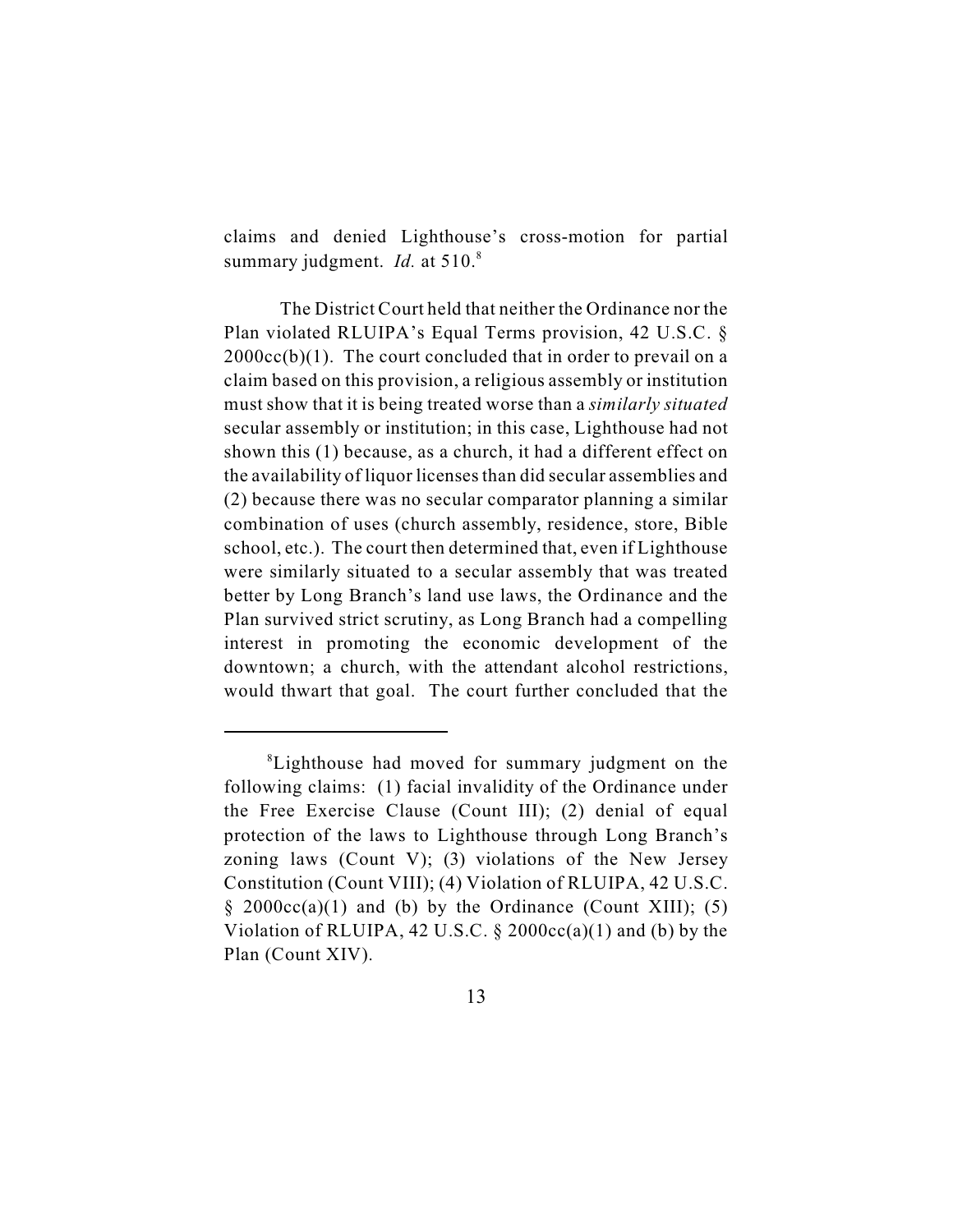"substantial burden" requirement of section  $2(a)(1)$  of RLUIPA also applied to the section 2(b)(1) Equal Terms provision and that Lighthouse could not demonstrate that Long Branch's actions imposed a substantial burden on Lighthouse's exercise of religion. *Lighthouse II*, 406 F. Supp. 2d at 516-19.

As for the Free Exercise Clause, the District Court held that neither the Ordinance nor the Plan violated it because both were neutral laws of general applicability. *Id.* at 519-20.

Lighthouse appealed the entry of summary judgment for Long Branch and the denial of its motion for partial summary judgment with respect only to its Free Exercise and RLUIPA Equal Terms claims.<sup>9</sup>

The District Court had jurisdiction under 28 U.S.C. §§ 1331, 1343(a)(3), 1367, and 1441, and 42 U.S.C. §§ 1983, 3612, and 2000cc-2. We have jurisdiction of the appeal under 28 U.S.C. § 1291.

We review a district court's grant of summary judgment *de novo. Gottshall v. Consol. Rail Corp*., 56 F.3d 530, 533 (3d Cir.1995). Summary judgment is only appropriate if there are no genuine issues of material fact and the movant is entitled to

<sup>&</sup>lt;sup>9</sup>Generally, the denial of summary judgment is not a final order subject to appeal; however, it becomes so when accompanied by an order granting a cross-motion for summary judgment. *McFarland v. Miller*, 14 F.3d 912, 917 (3d Cir. 1994).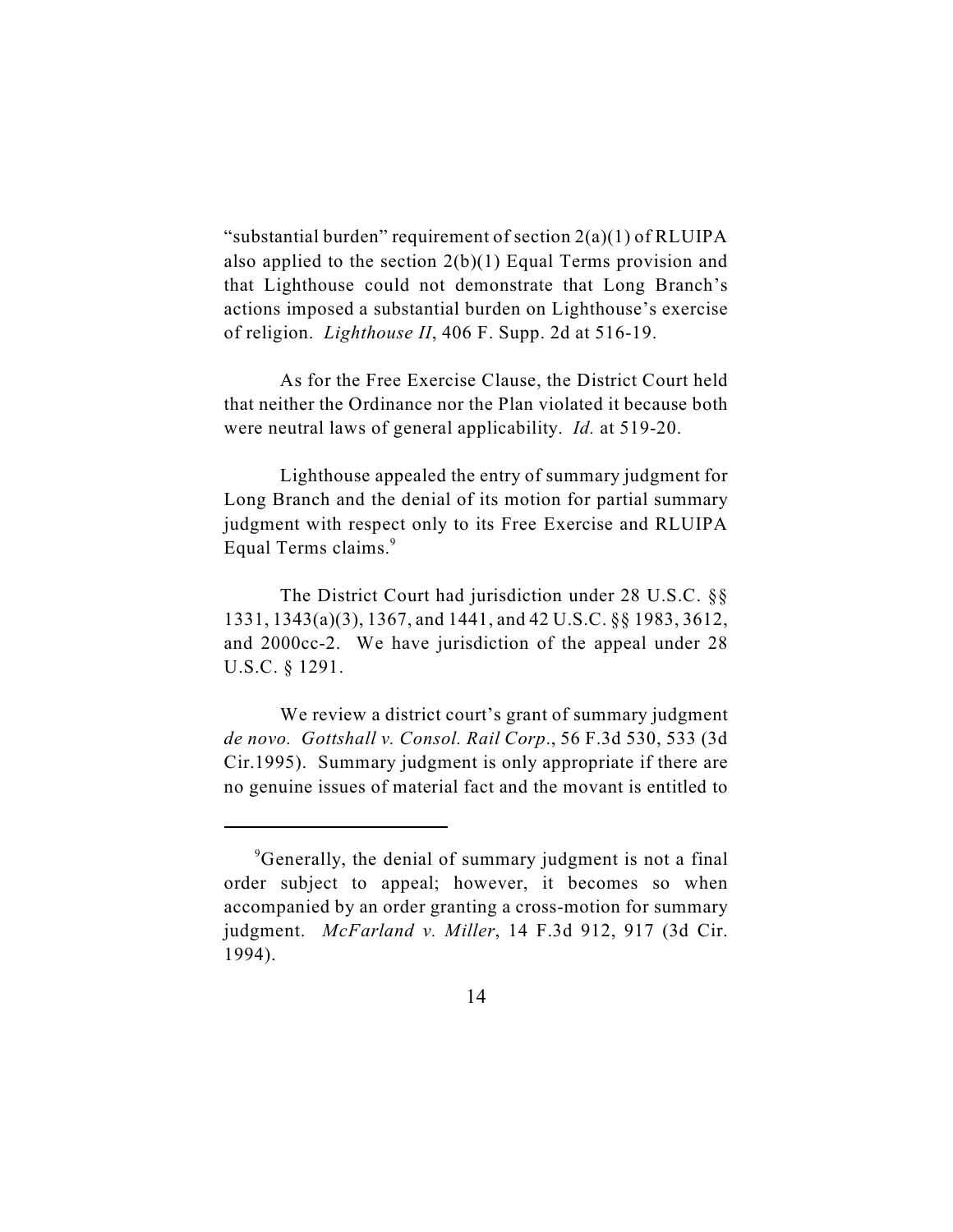judgment as a matter of law. Fed. R. Civ. P. 56(c). In reviewing the District Court's grant of summary judgment, we view the facts in a light most favorable to the nonmoving party. *Id.* at 533.

#### **II. Discussion**

# **A. Mootness**

As a threshold matter, Long Branch argues that Lighthouse's claims based on the Ordinance are moot because, even if the Ordinance violated RLUIPA or the Free Exercise clause, the Ordinance has now been superseded by the Plan. We have held that where a regulation is challenged as invalid on its face, "if an amendment removes those features . . . being challenged by the claim, any claim for injunctive relief becomes moot as to those features." *Nextel West Corp. v. Unity Twp.*, 282 F.3d 257, 262 (3d Cir. 2002).<sup>10</sup> Since the Plan superseded the Ordinance in all relevant respects, its enactment has mooted Lighthouse's claims for injunctive relief based on the facial invalidity of the Ordinance. Lighthouse's claims for compensatory damages and attorney fees, however, are not moot. *See Donovan v. Punxsutawney Area School Bd.*, 336 F.3d 211, 218 (3d Cir. 2003) (holding that although plaintiff's claim

 $^{10}$ *Nextel* also held that if the amendment does not significantly alter the existing legislation, but leaves its objectionable features undisturbed, the claim is not moot. *Id*. As explained below, we hold here that the Plan does not contain the same objectionable features as the Ordinance.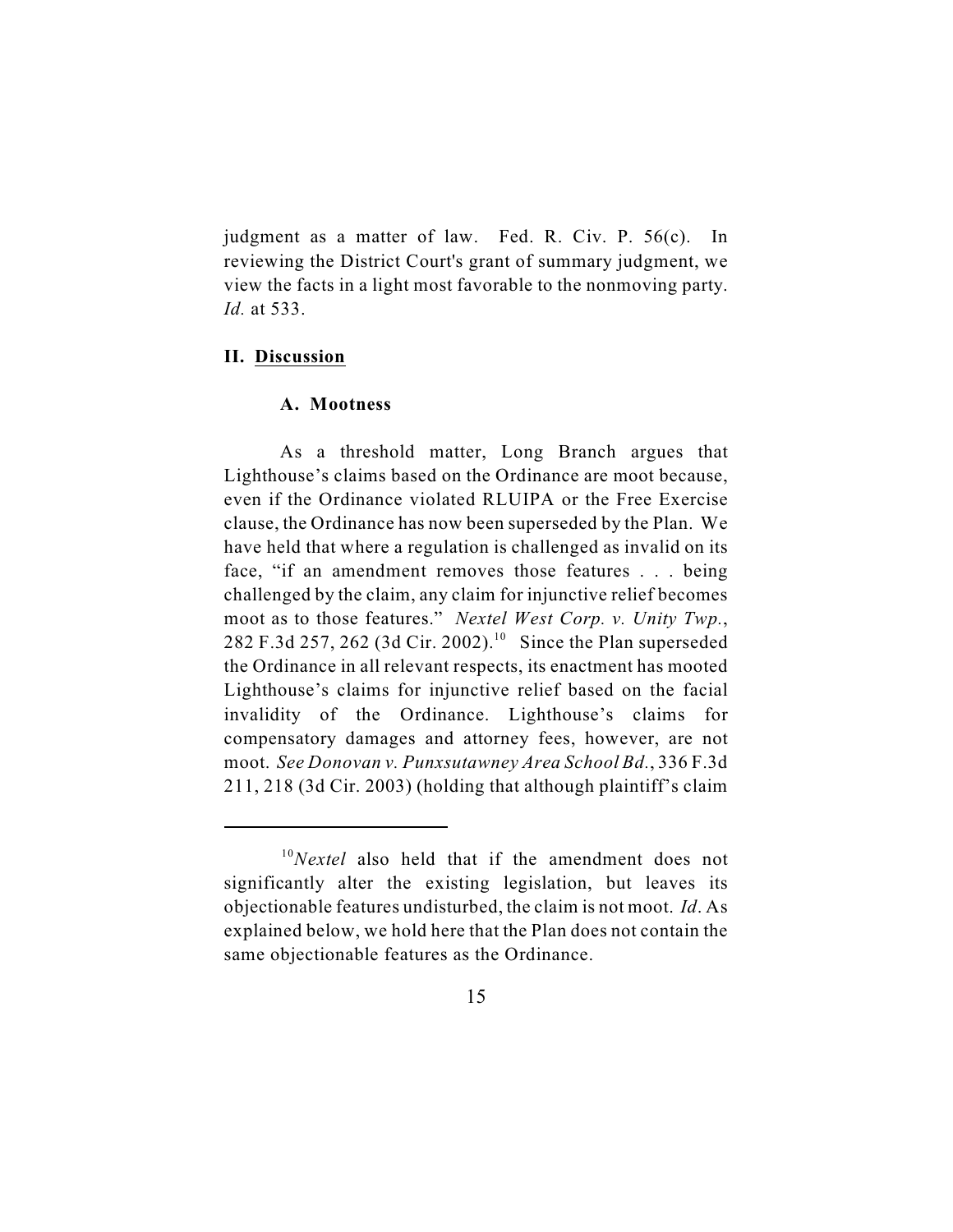for declaratory and injunctive relief was moot, her "damages and attorney fees claims continue[d] to present a live controversy."). We thus will allow Lighthouse's claims under the Ordinance only insofar as they are claims for compensatory damages and attorney fees.

#### **B. RLUIPA**

Before we discuss Lighthouse's constitutional claim, we will consider its statutory claim under the Equal Terms Provision, 42 U.S.C. § 2000cc(b)(1). *See Lyng v. Northwest Indian Cemetery Protective Ass'n*, 485 U.S. 439, 445 (1988) ("A fundamental and longstanding principle of judicial restraint requires that courts avoid reaching constitutional questions in advance of the necessity of deciding them.").

RLUIPA is "the latest of long-running congressional efforts to accord religious exercise heightened protection from government-imposed burden, consistent with [Supreme Court] precedent." *Cutter v. Wilkinson*, 544 U.S. 709, 714 (2005). The path to the enactment of RLUIPA is well documented. Congress initially enacted the Religious Freedom Restoration Act (RFRA) in 1993 to counter the Supreme Court's decision in *Employment Div., Dept. of Human Resources v. Smith*, 494 U.S. 872 (1990), which held that neutral and generally applicable laws are not susceptible to attack under the Free Exercise Clause of the Constitution even if they incidentally burden the exercise of religion. RFRA provided that any legislation imposing a substantial burden on religion would be invalid unless it was the least restrictive means of furthering a compelling state interest. 42 U.S.C. § 2000bb *et seq*. Shortly thereafter, the Supreme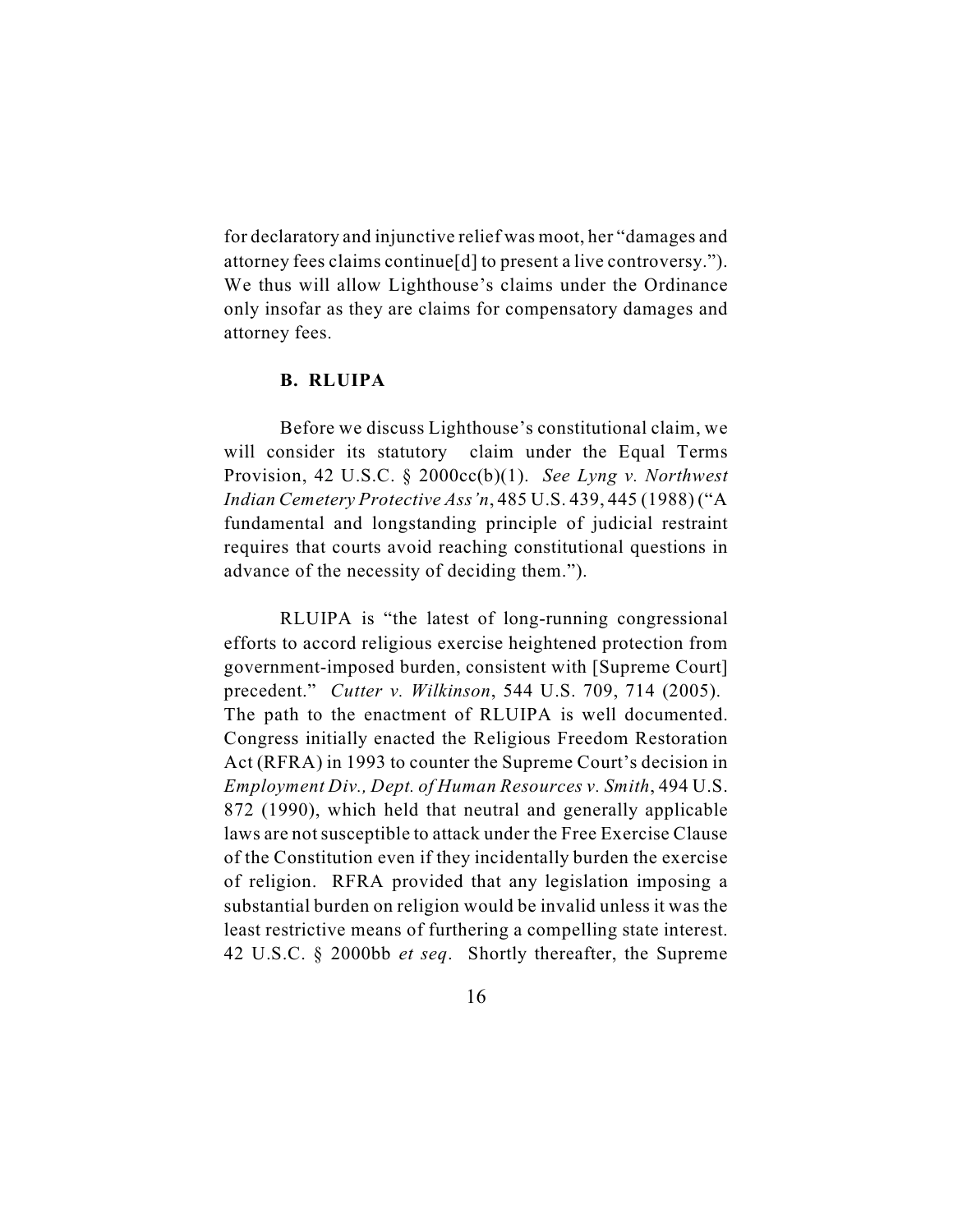Court in *City of Boerne v. Flores*, 521 U.S. 507 (1997), struck down RFRA as it applied to the States because it exceeded Congress's remedial power under Section 5 of the Fourteenth Amendment.

In reaction, Congress enacted RLUIPA. More limited in reach than RFRA, RLUIPA addresses only land use regulations, Section  $2 - 42$  U.S.C. § 2000cc, and the religious rights of institutionalized persons, Section 3 – 42 U.S.C. § 2000cc-1. The land-use section of the statute is further subdivided into two sections: Substantial Burdens, § 2000cc(a), and Discrimination and Exclusion, § 2000cc(b). These sections provide:

#### (a) SUBSTANTIAL BURDENS –

(1) GENERAL RULE – No government shall impose or implement a land use regulation in a manner that imposes a substantial burden on the religious exercise of a person, including a religious assembly or institution, unless the government demonstrates that imposition of the burden on that person, assembly, or institution –

> (A) is in furtherance of a compelling g o ver n m ent a l interest; and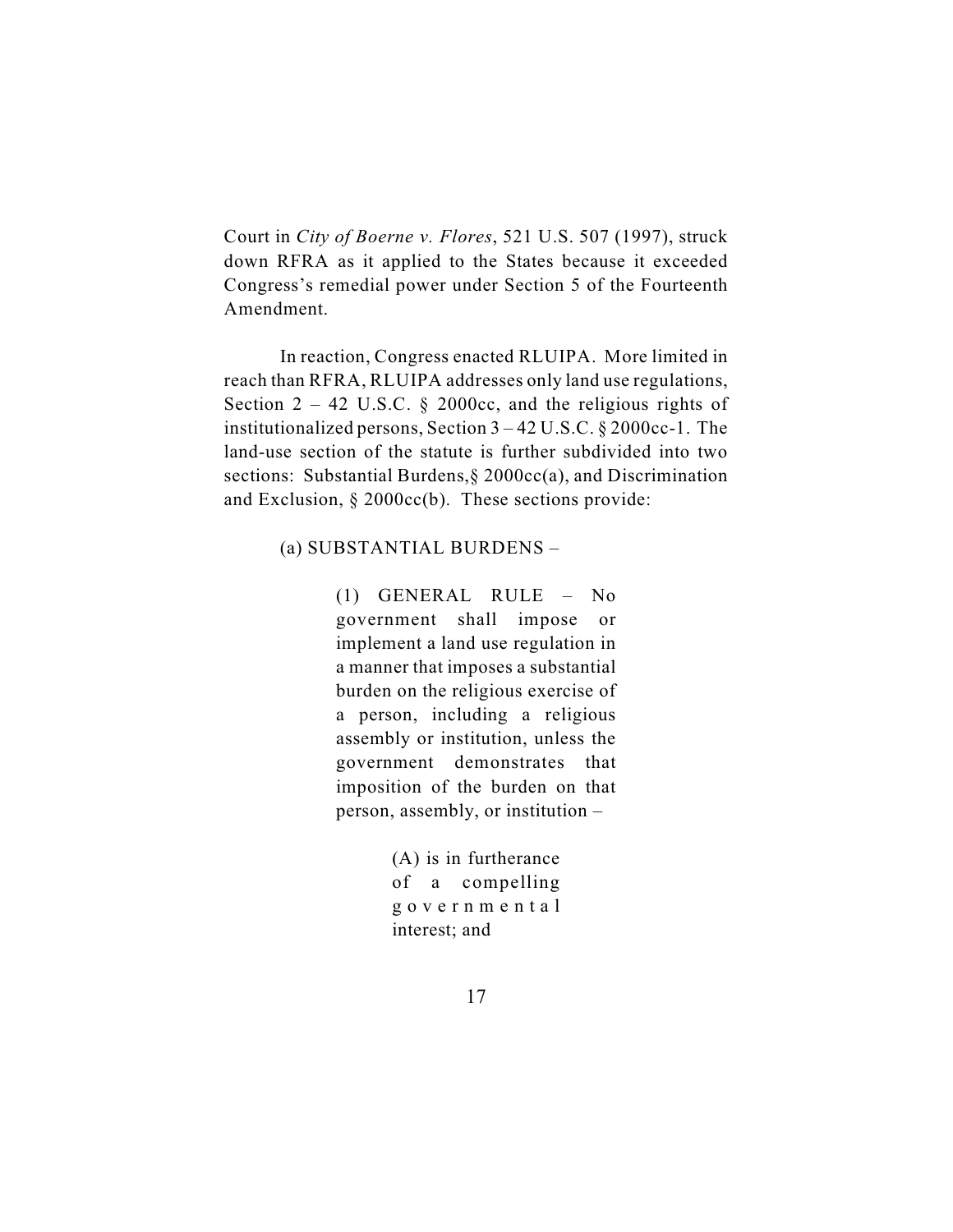(B) is the least restrictive means of furthering that compel l i n g g o ver n m ent a l interest.

(2) SCOPE OF APPLICATION – This subsection applies in any case in which -

> (A) the substantial burden is imposed in a program or activity that receives Federal financial assistance

. . .

(B) the substantial burden affects . . . commerce . . . among the several States . . .

(C) the substantial burden is imposed in the implementation of a land use regulation or system o f land u s e regulations, under which a government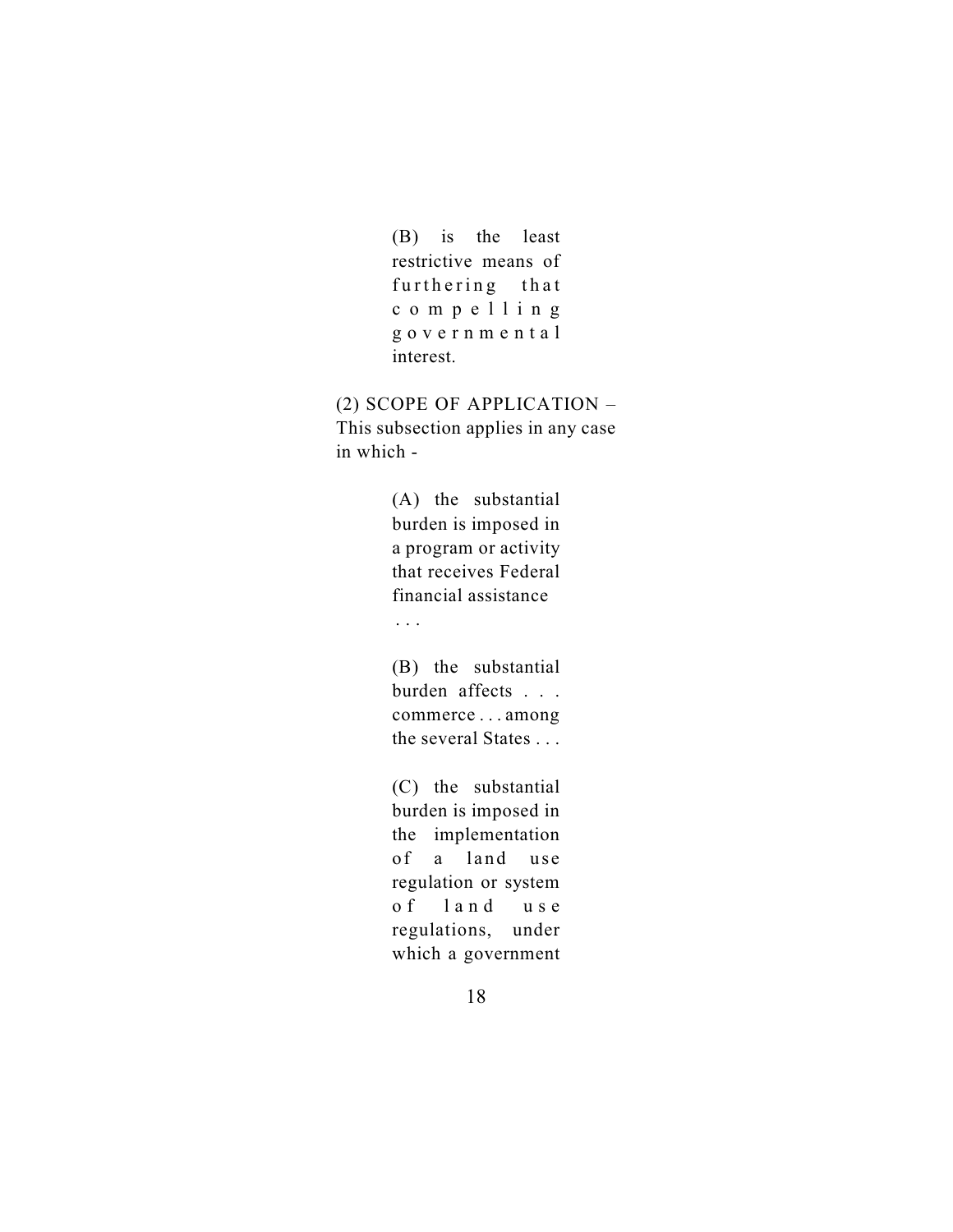makes, or has in place formal or informal procedures or practices that per m i t the government to make, individualized assessments of the proposed uses for the property involved.

# (b) DISCRIMINATION AND EXCLUSION –

(1) EQUAL TERMS – No government shall impose or implement a land use regulation in a manner that treats a religious assembly or institution on less than equal terms with a nonreligious assembly or institution.

(2) NONDISCRIMINATION – No government shall impose or implement a land use regulation that discriminates against any assembly or institution on the basis of religion or religious denomination.

(3) EXCLUSIONS AND LIMITS – No government shall impose or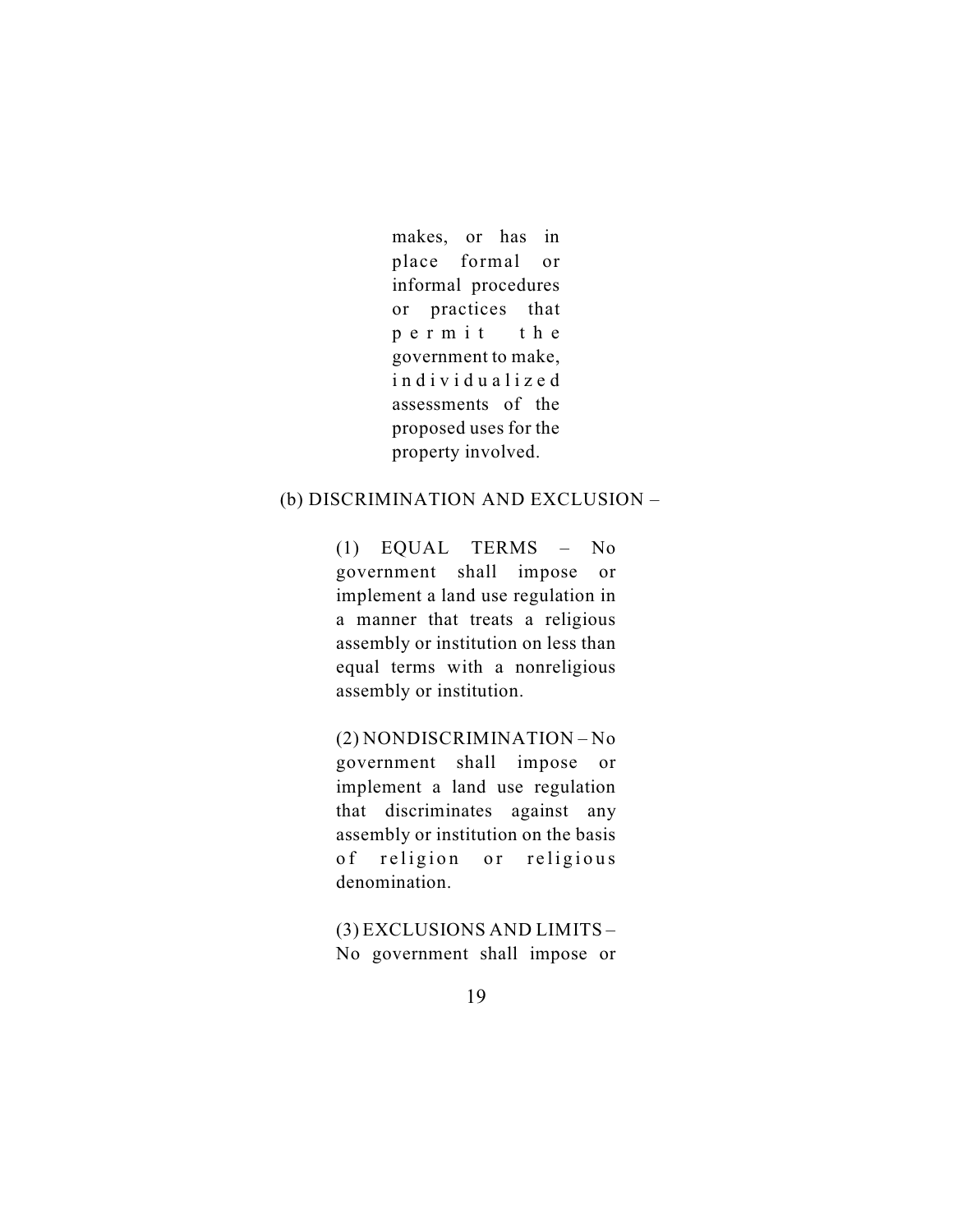implement a land use regulation  $that -$ 

> (A) totally excludes religious assemblies from a jurisdiction; or

(B) unreasonably limits religious assemblies, institutions, or structures within a jurisdiction.

Lighthouse argues the District Court should have entered summary judgment in its favor because both the Ordinance and the Plan violate RLUIPA's Equal Terms provision on their face by allowing secular assemblies, but not religious ones, to locate in the zones they regulate. Lighthouse contends the District Court misinterpreted RLUIPA, imposing additional requirements not contemplated by the statute. It urges us to reverse the judgment of the District Court and to hold that (1) a plaintiff, advancing a claim under the Equal Terms provision, need not prove that the unequal treatment imposed a "substantial burden" on its exercise of religion; (2) the Equal Terms provision does not require the identification of a similarly situated comparator; a religious assembly need only show that the challenged land-use regulations treat *any* secular assembly better than the religious plaintiff; and (3) unlike the Substantial Burdens section, the Equal Terms provision does not provide for strict scrutiny of offending land-use regulations but rather operates under a strict liability standard, making the regulations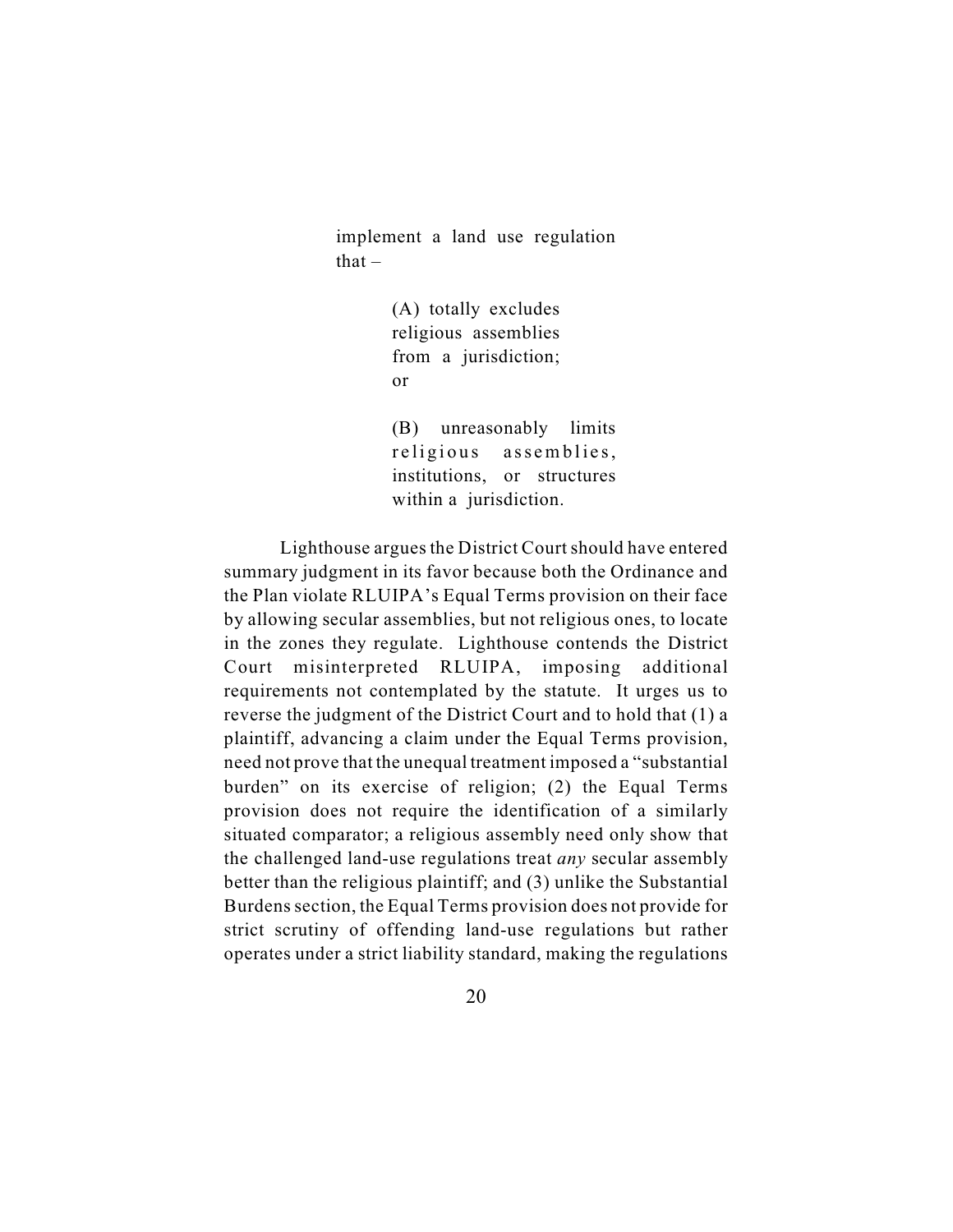automatically invalid. Long Branch responds that the District Court's decision was correct.

The parties substantially agree that both the Ordinance and the Plan are land use regulations within the meaning of 42 U.S.C. 2000cc(b), that Lighthouse's proposed church use is use as a religious assembly, and that several of the permitted uses under both ordinances are nonreligious assemblies. The question is what else Lighthouse must show in order to prevail.

# **1. Must a plaintiff in an action under RLUIPA's Equal Terms provision show that the alleged discriminatory land-use regulation imposes a "substantial burden" on its religious exercise?**

The District Court held that a plaintiff raising a claim under the Equal Terms provision must show that the challenged land-use regulation imposed a "substantial burden" on its exercise of religion. We disagree because the structure of the statute and the legislative history clearly reveal that the substantial burden requirement does not apply to claims under 2(b)(1), the Equal Terms provision.

Section 2(b)(1) does not include "substantial burden" as an element; section 2(a)(1), the Substantial Burdens section, titled as such, does. Since Congress evidently knew how to require a showing of a substantial burden, it must have intended not to do so in the Equal Terms provision. *See Russello v. United States*, 464 U.S. 16, 23 (1983) ("where Congress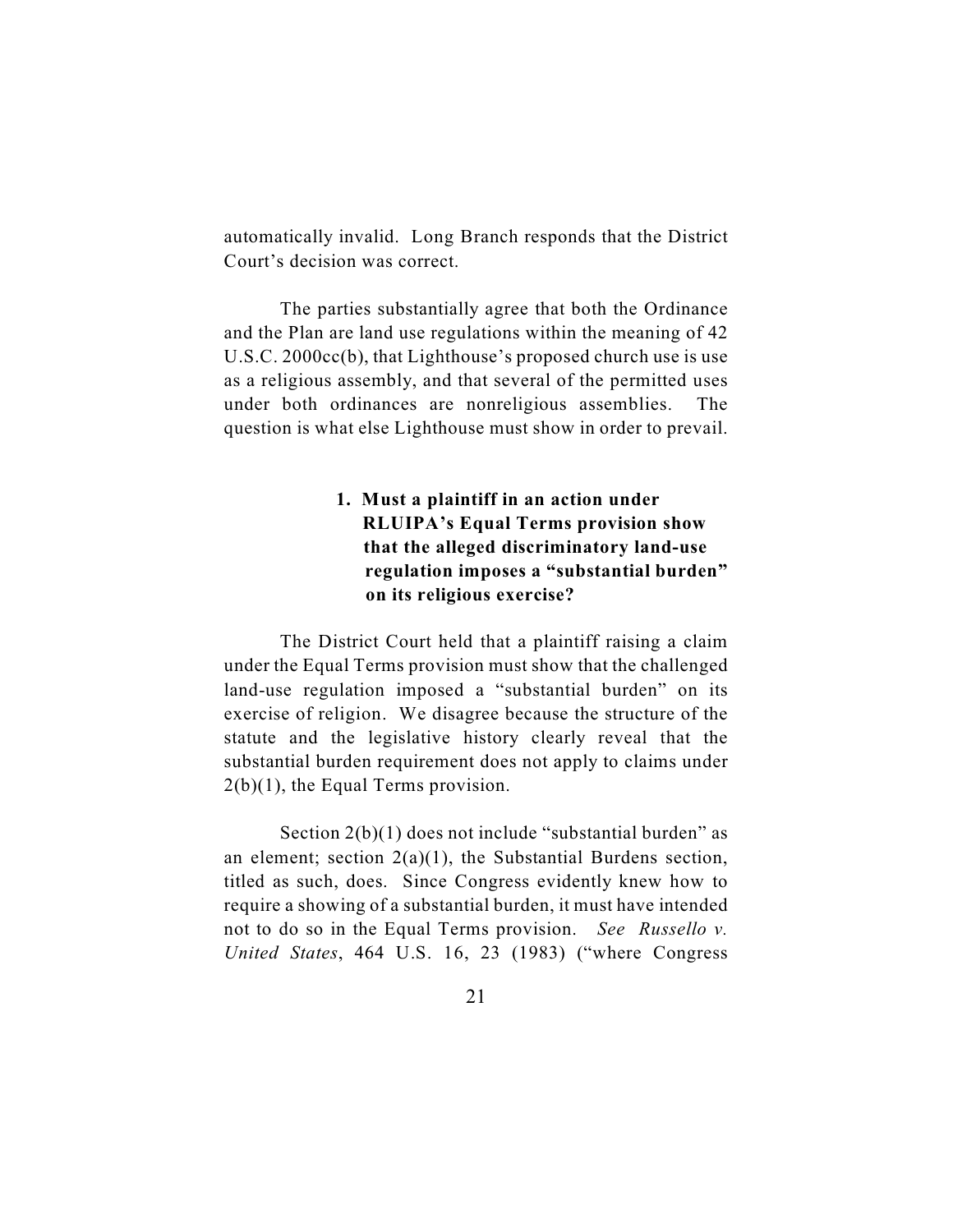includes particular language in one section of a statute but omits it in another section of the same Act, it is generally presumed that Congress acts intentionally and purposely in the disparate inclusion or exclusion").

The legislative history supports the conclusion that the Equal Terms provision does not incorporate a substantial burden requirement. In presenting the bill for consideration, co-sponsor Senator Hatch stated RLUIPA would "ensure that if a government action substantially burdens the exercise of religion . . ., the government must demonstrate that imposing the burden serves a compelling public interest and does so by the least restrictive means. *In addition*, with respect to land use regulation, the bill specifically prohibits various forms of religious discrimination and exclusion." 146 Cong. Rec. S7774 (emphasis added). Neither the House nor the Senate sponsors' analyses mention the phrase "substantial burden" in connection with the Discrimination and Exclusion section or its Equal Terms subpart. *See* 146 Cong. Rec. E1563 and 146 Cong. Rec. S7774.

The statements by the bill's sponsors, quoted by the District Court in support of its construction of the Equal Terms provision, are not persuasive evidence of contrary legislative intent. *See Lighthouse II*, 406 F. Supp. at 519 (quoting 146 Cong. Rec. S7774-7776) (joint statement of Sen. Hatch and Sen. Kennedy). First, the court quoted the Senate sponsors' statement that the Equal Terms provision "enforce[s] the Free Exercise Clause against laws that burden religion and are not neutral and generally applicable." The use of the word "burden" in this context, however, is descriptive of the area at which the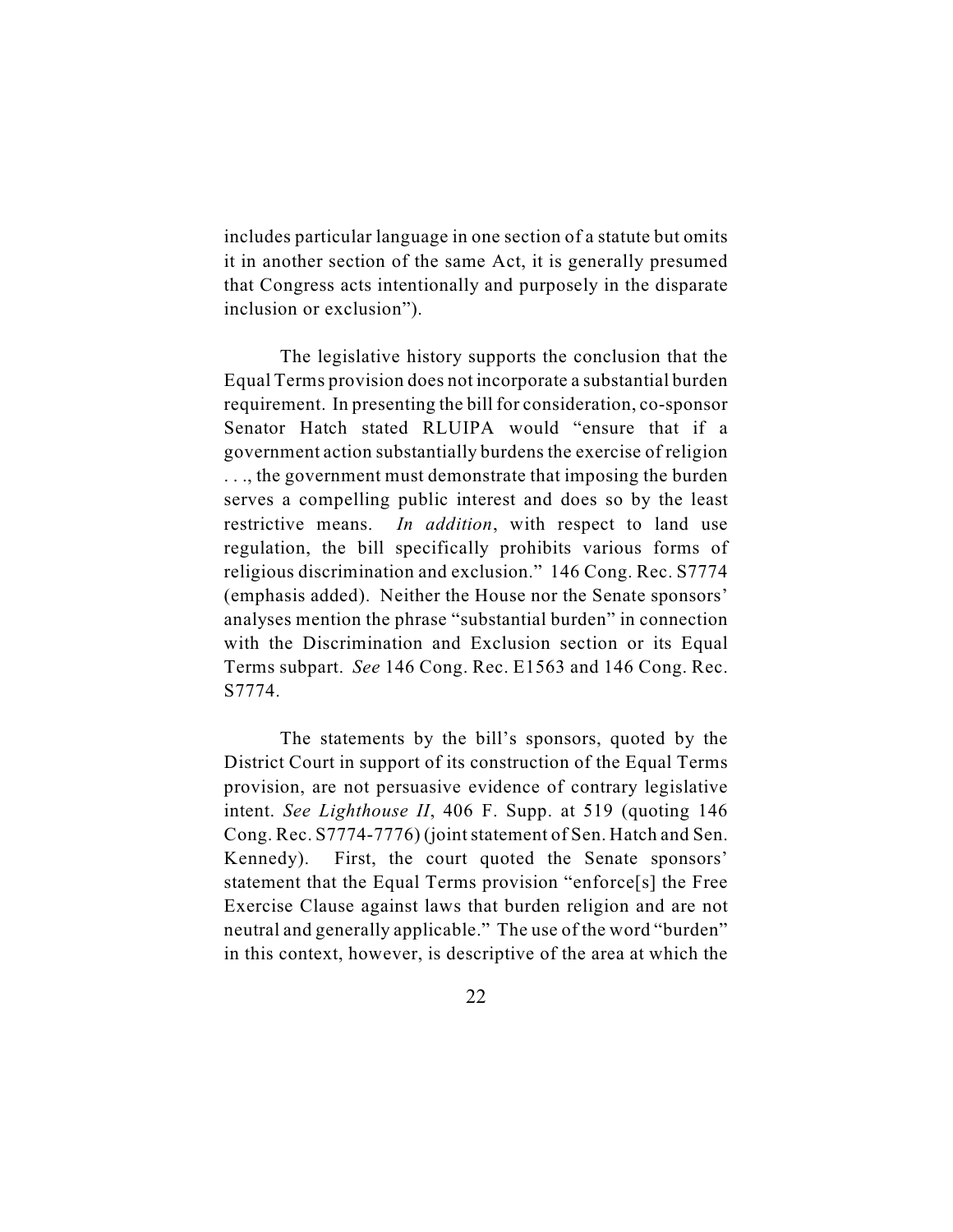statute is targeted; it does not create a "substantial burden" element in the provisions of  $2 \, (b)(1)$ . Moreover, cases interpreting the First Amendment's Free Exercise clause do not require a plaintiff, challenging a discriminatory regulation, to show that it imposes a substantial burden on plaintiff's religious exercise. *See Tenafly Eruv Ass'n v. Borough of Tenafly*, 309 F.3d 144, 170 (3d Cir. 2002) ("Under *Smith* and *Lukumi* . . . there is no substantial burden requirement when government discriminates against religious conduct"). It follows then that there is no requirement that a statute, like the Equal Terms provision of RLUIPA, which enforces the Free Exercise clause, include such a burden as a required element of proof.

Second, the District Court relied on the statement in the legislative history that "the party asserting a violation of this Act shall in all cases bear the burden of proof that the governmental action in question constitutes a substantial burden on religious exercise." This is a commentary on RLUIPA's burden-shifting provision, which directs that "[i]f a plaintiff produces prima facie evidence to support a claim alleging a violation of the Free Exercise Clause or a violation of section 2000cc of this title, the government shall bear the burden of persuasion of any element of the claim" except that the plaintiff retains the burden of proof on substantial burden. 42 U.S.C. § 2000cc-2(b). This provision and the Senate sponsors' statement on it merely establish that, where substantial burden is an element of the claim, the plaintiff must prove it; they do not address when substantial burden is such an element.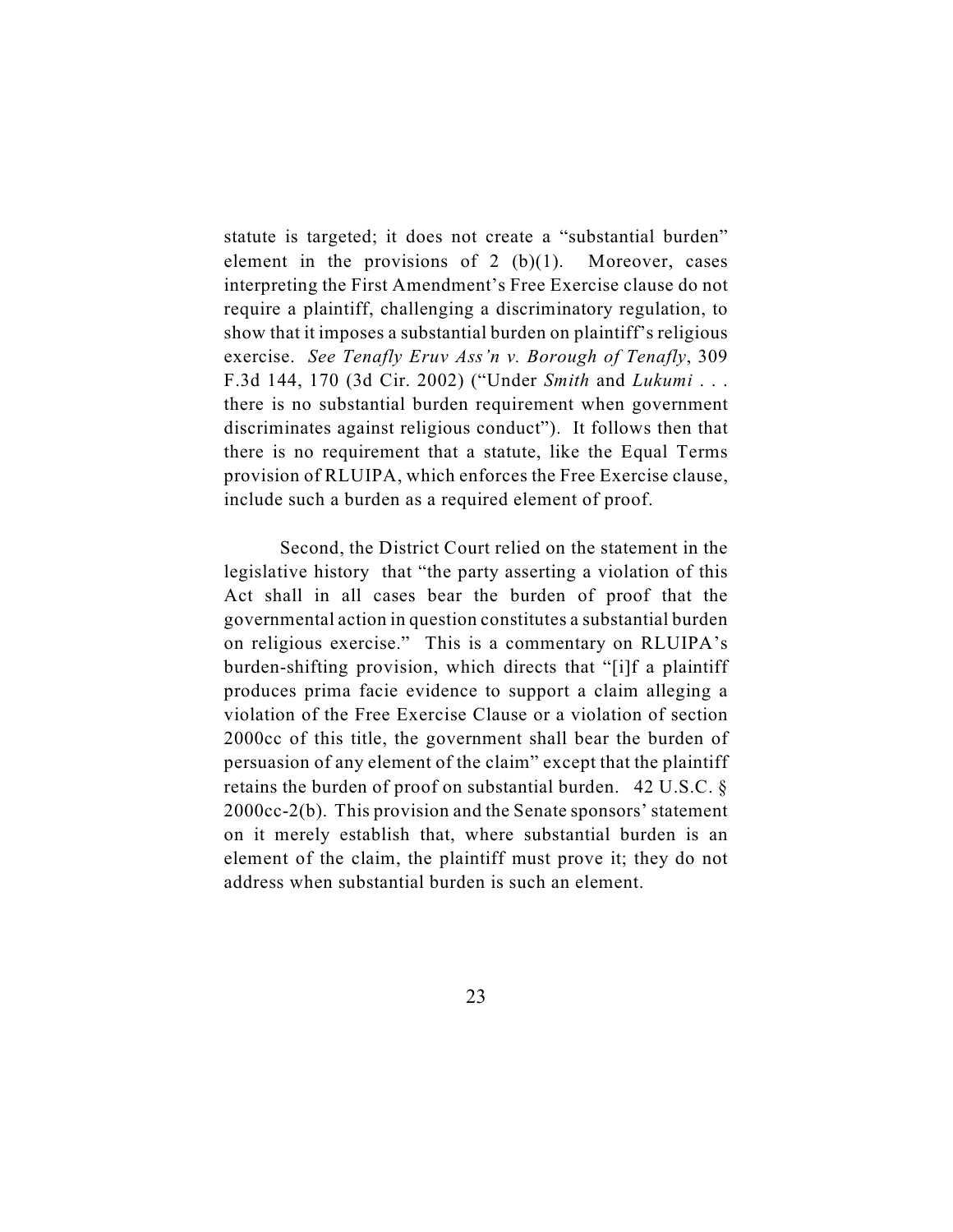Finally, the District Court cites the proposition that the Discrimination and Exclusion section "directly address[es] some of the more egregious forms of land use regulation, and provides more precise standards than the substantial burden and compelling interest tests." This statement differentiates *between* the substantial burden test and the "more precise standards" of section 2(b). Thus, it detracts from, rather than lending support to, the District Court's construction.

The two Courts of Appeals that have interpreted RLUIPA's Equal Terms provision have agreed that a plaintiff need not show substantial burden to prevail under it. *See Konikov v. Orange County*, 410 F.3d 1317, 1327-29 (11th Cir. 2005) (holding that although the zoning code at issue did not impose a substantial burden on plaintiff's religious exercise, it violated RLUIPA's equal terms provision because it was enforced in a way that treated religious organizations on less than equal terms with secular ones); *Midrash Sephardi, Inc. v. Town of Surfside*, 366 F.3d 1214, 1229-35 (11th Cir. 2004) (a zoning ordinance prohibiting churches in a certain district violated RLUIPA's equal terms provision although it did not impose a substantial burden on plaintiffs); *Digrugilliers v. Consolidated City of Indianapolis*, No. 07-1358, 2007 WL 3151201 at \*2 (7 th Cir. 2003); *Civil Liberties for Urban Believers v. City of Chicago*, 342 F.3d 752, 762 (7th Cir. 2003) ("the substantial burden and nondiscrimination provisions are operatively independent of one another"). We now hold as well that a plaintiff challenging a land-use regulation under section  $2(b)(1)$  of RLUIPA does not need to present evidence that the regulation imposes a substantial burden on its religious exercise.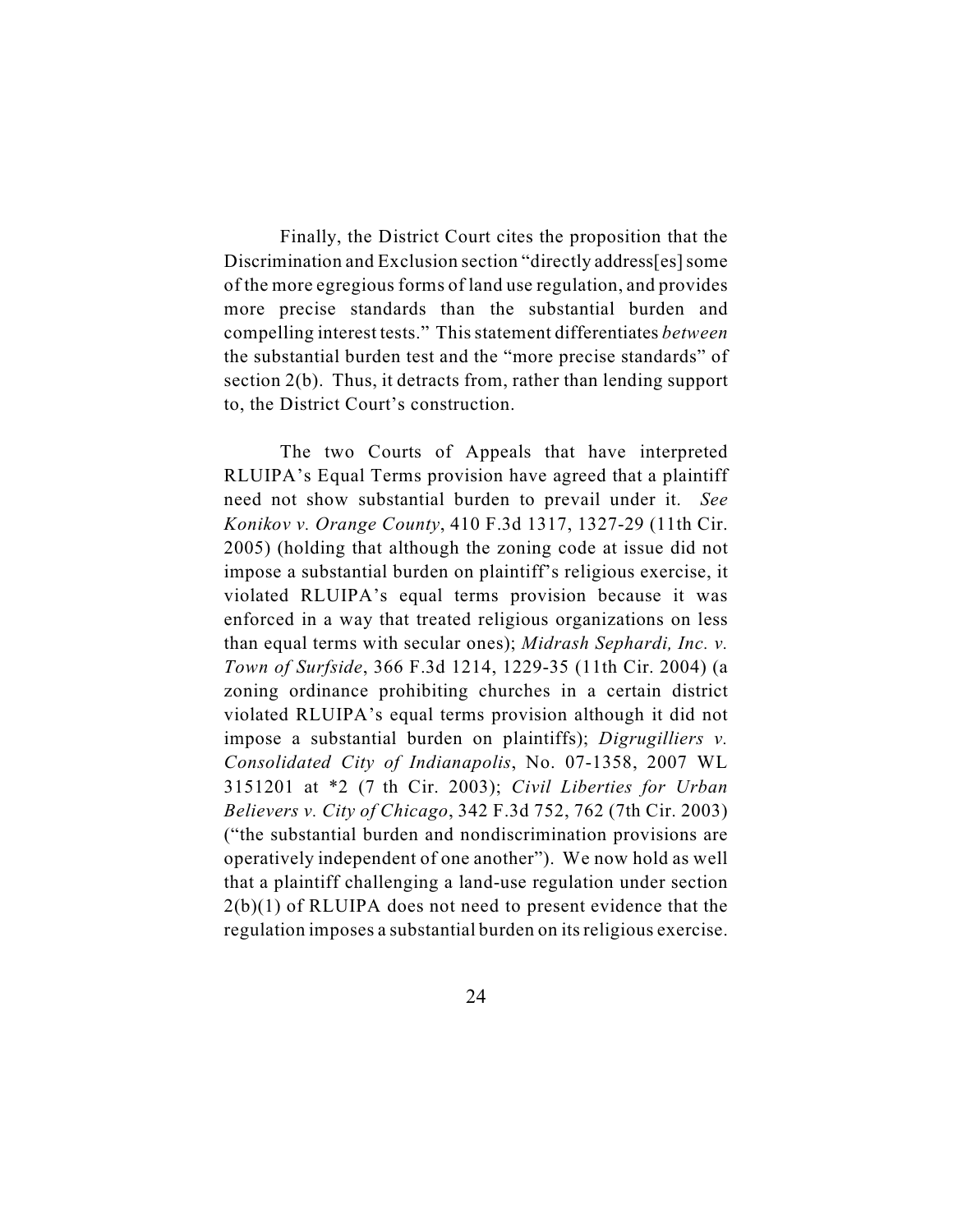# **2. Does a RLUIPA Equal Terms plaintiff need to show that it is "similarly situated" to a secular comparator that was treated better?**

The District Court held that Lighthouse could not prevail on its RLUIPA Equal Terms claim because it could not identify a similarly situated nonreligious comparator. Lighthouse contends this was error and urges us to take the position that a plaintiff, asserting a violation of the Equal Terms provision, needs to show nothing more than that the challenged land-use regulation treats one or more nonreligious assemblies or institutions better than a religious assembly or institution, without regard for the objectives of the regulation or the characteristics of the secular and religious comparators. We conclude that the District Court was correct in construing RLUIPA's Equal Terms provision to require a plaintiff to do something more than identify *any* nonreligious assembly or institution that enjoys better terms under the land-use regulation. Nevertheless, we find that the court erred in requiring the religious plaintiff to point to a secular comparator that proposes the same combination of uses. As we will explain, what the Equal Terms provision does in fact require is a secular comparator that is similarly situated as to the regulatory purpose of the regulation in question – similar to First Amendment Free Exercise jurisprudence.

It is undisputed that, when drafting the Equal Terms provision, Congress intended to codify the existing jurisprudence interpreting the Free Exercise Clause. *See* 146 Cong. Rec. S7774 (July 27, 2007) (Senate Sponsors' statement)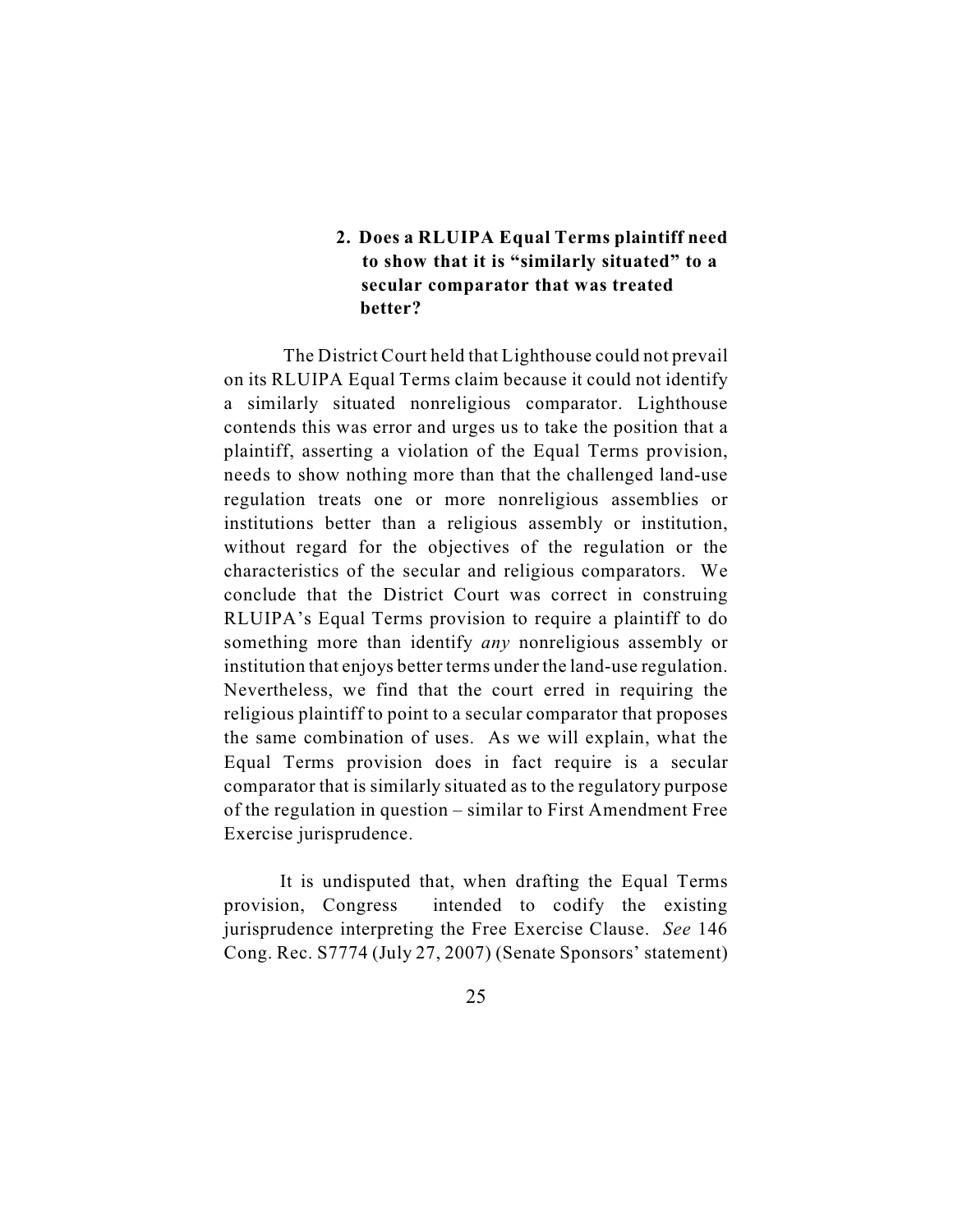(sections 2(b)(1) and (b)(2) "enforce the Free Exercise rule against laws that burden religion and are not neutral and generally applicable"). Under Free Exercise cases, the decision whether a regulation violates a plaintiff's constitutional rights hinges on a comparison of how it treats entities or behavior that have the same *effect* on its objectives.

As the Supreme Court held in *Smith,* regulations that are neutral and of general applicability are presumptively valid under the Free Exercise clause even if they impose an incidental burden on the exercise of religion. *Smith*, 494 U.S. at 878-79. A regulation does not automatically cease being neutral and generally applicable, however, simply because it allows certain secular behaviors but not certain religious behaviors. The impact of the allowed and forbidden behaviors must be examined in light of the purpose of the regulation. In addition, when a government permits secular exemptions to an otherwise generally applicable government regulation, the Free Exercise Clause requires that the government accord equal treatment to religion-based claims for exemptions that would have a similar impact on the protected interests.

The Supreme Court's opinion in *Lukumi* makes this point clear. That case involved a challenge by practitioners of the Santeria religion to a series of city ordinances prohibiting the animal sacrifices that are part of Santeria rituals. The Supreme Court held that the ordinances, taken together, were neither neutral nor generally applicable, but rather had been "gerrymandered" to prohibit almost exclusively the religious sacrifice of animals; none of the city's aims in enacting the ordinances (preventing cruelty to animals and limiting the health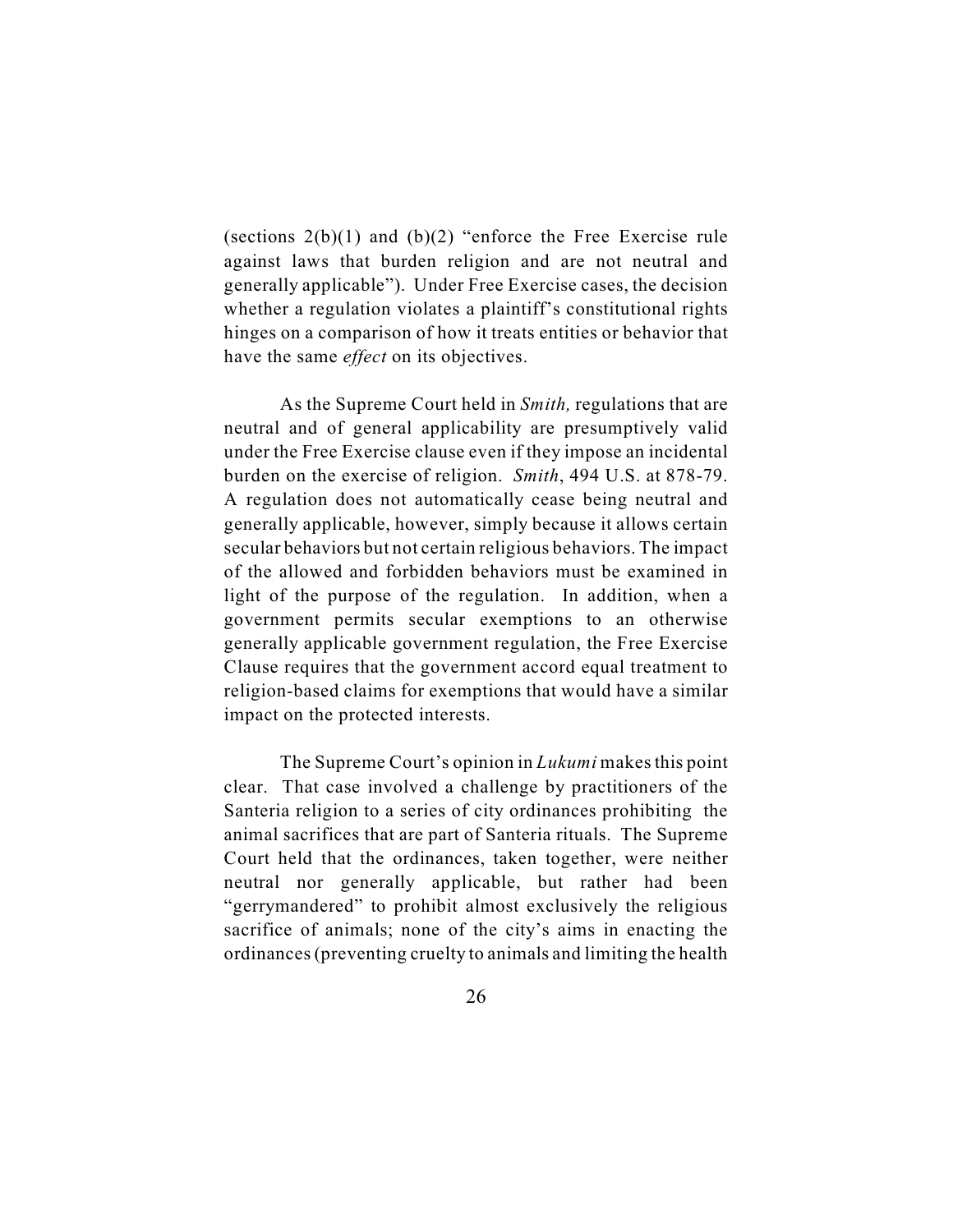risks caused by improper disposal of animal carcasses and consumption of uninspected meat) could warrant prohibiting the killing of animals in religious rituals while allowing, among other secular activities, hunting, fishing and the use of rabbits to train greyhounds. *Lukumi*, 508 U.S. at 536-7. Focusing specifically on a zoning ordinance that prohibited the slaughter of animals outside the areas zoned for slaughterhouses, the Court pointed out that it made an exception for "any person, group, or organization that slaughters or processes for sale, small numbers of hogs and/or cattle per week " and remarked that the city had "not explained why commercial operations that slaughter small numbers of hogs and cattle do not implicate its professed desire to prevent cruelty to animals and preserve the public health." *Id.* at 545 (internal quotation marks omitted). Thus, the reason the ordinance was suspect was not merely because it allowed secular versions of the religious behavior it prohibited, but because both behaviors impacted the city's declared goals in the same way. The unequal treatment of equally detrimental behaviors is what caused the violation of the Free Exercise clause.

This Court's Free Exercise opinions in *Fraternal Order of Police v. City of Newark,*170 F.3d 359 (3d Cir. 1999)*, Tenafly,* 309 F.3d 144*,* and *Blackhawk v. Pennsylvania*, 381 F.3d 202 (3d Cir. 2004), confirm that we have consistently understood Free Exercise analysis to include an examination of the comparators' relation to the aims of the regulation. First, in *Fraternal Order of Police*, we examined a challenge by Muslim police officers against the Newark Police Department's requirement that they shave beards that they wore for religious reasons. The declared aim of the Department's no-beard policy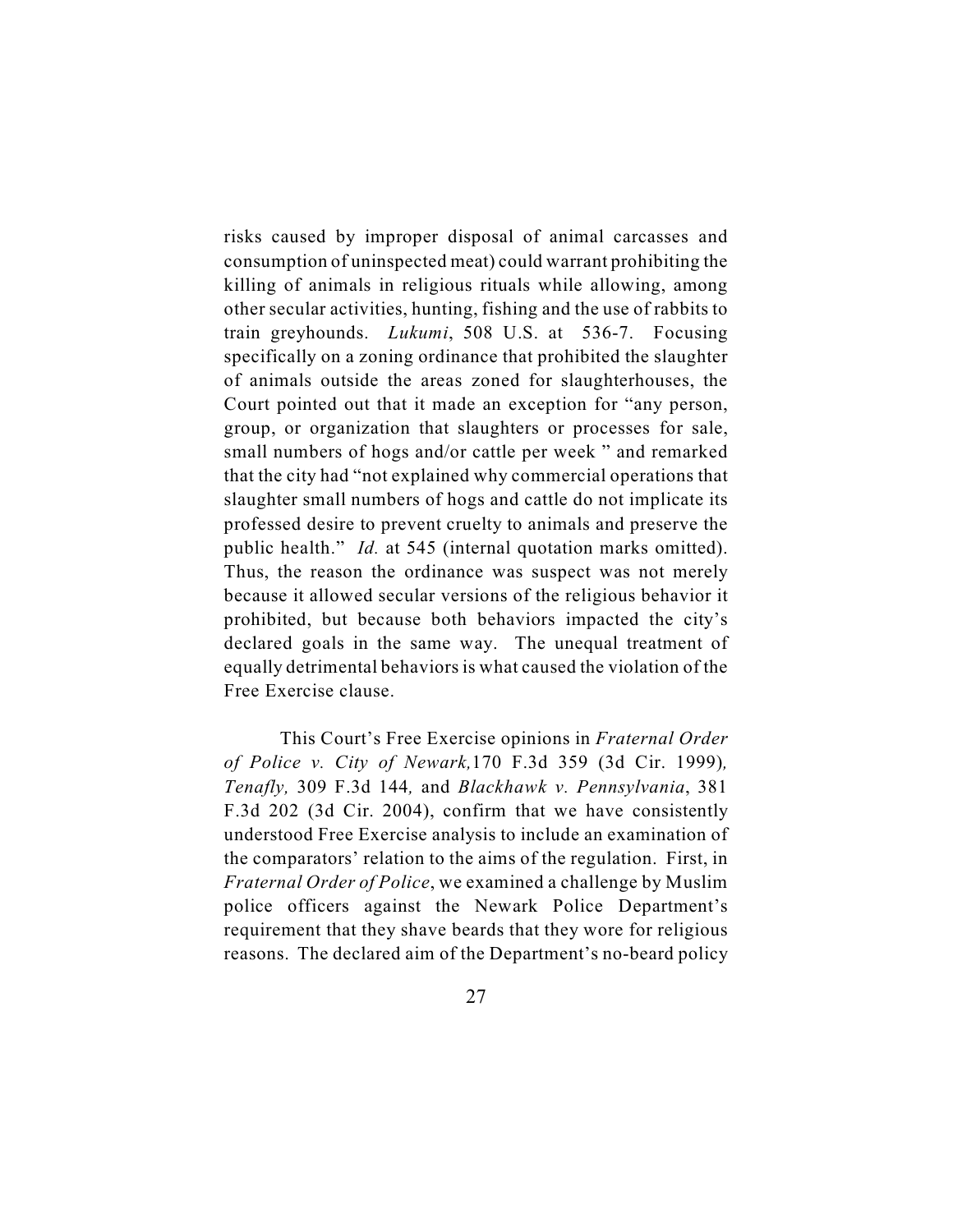was to impose a uniform look on its police force. *Id.* at 366. The policy exempted two classes of individuals: undercover officers and uniformed officers who wore beards for medical reasons. We held that the medical exemption made the regulation subject to heightened scrutiny under the Free Exercise Clause because it "indicate[d] that the Department ha[d] made a value judgment that secular (i.e., medical) motivations for wearing a beard are important enough to overcome its general interest in uniformity but that religious motivations are not." *Id.* Importantly, however, we also made it clear that the policy's other categorical exemption, for undercover officers, did not raise Free Exercise concerns. The Department clearly had no interest in making its *undercover* officers easily identifiable as police, and thus that exception did not "undermine the Department's interest in uniformity." *Id.*

Similarly, we held in *Tenafly* that the township's selective enforcement of its prohibition against affixing signs to utility poles suggested "a discriminatory intent" because the township routinely allowed, among other things, house number signs, orange ribbons supporting one position in a controversy over school regionalization, and directional signs bearing crosses to show the location of churches, but it denied permission to an Orthodox Jewish group to affix lechis, religiously significant items, to the poles. *Tenafly*, 309 F.3d at 165-167. Again, however, we were careful to note that not *all* exceptions to the facially neutral rule were troublesome, only the ones that bore the same relation to the purposes of the regulation, *i.e.*, preventing clutter, as did the prohibited lechis. Thus, the Borough of Tenafly's exception for cable and telephone wires did not make the regulation any less neutral or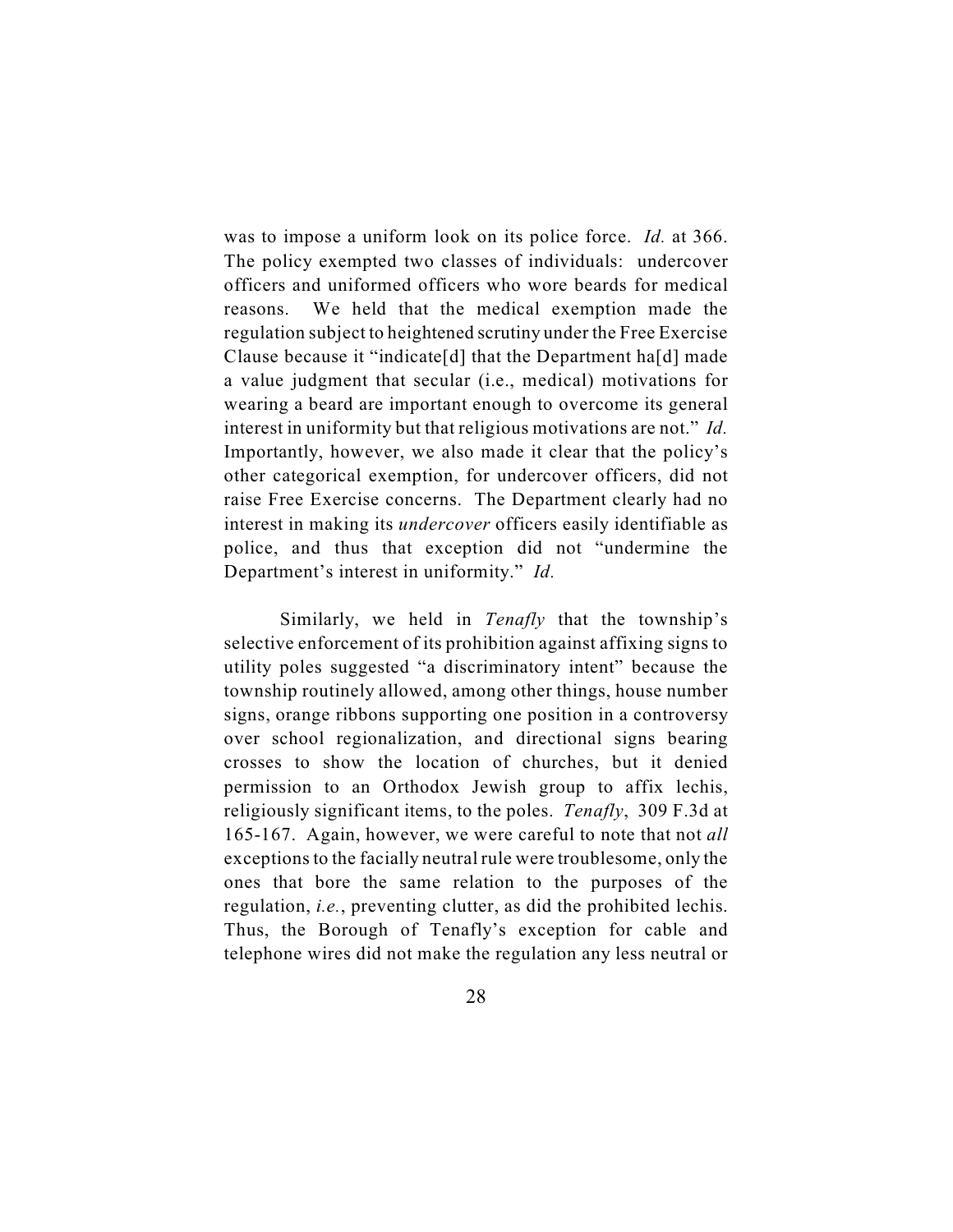generally applicable because "utility poles exist to facilitate telecommunications" and therefore "utility wires are obviously unlike any of the other materials [Tenafly had] allowed people to affix to the poles." *Id.* at 168 n.29.

The same principle held true in *Blackhawk.* There, we examined the Commonwealth of Pennsylvania's refusal to waive a wildlife permit fee for a Native American who kept two bears for religious reasons although the statute contained categorical waivers for zoos and "nationally recognized circuses." *Blackhawk*, 381 F.3d. at 211. In holding that the statute violated the Free Exercise clause, we focused on the fact that categorical waivers for circuses and zoos – exemptions intended to "serve the Commonwealth's interest in promoting commerce, recreation, and education" and which "undermine the interests served by the fee provision to at least the same degree as would a [religious] exemption" – were available, but the Commonwealth refused to extend an individual religious waiver, which would have served "these or analogous interests." *Id.*

We see that the Free Exercise jurisprudence of the Supreme Court and of this Court teaches that the relevant comparison for purposes of a Free Exercise challenge to a regulation is between its treatment of certain religious conduct and the analogous secular conduct that *has a similar impact on the regulation's aims*. In each case, a regulation's preferential treatment of secular behavior that did not affect the regulation's purpose in the same way as the prohibited religious behavior did not raise Free Exercise concerns. Heightened scrutiny was warranted only when a principled distinction could not be made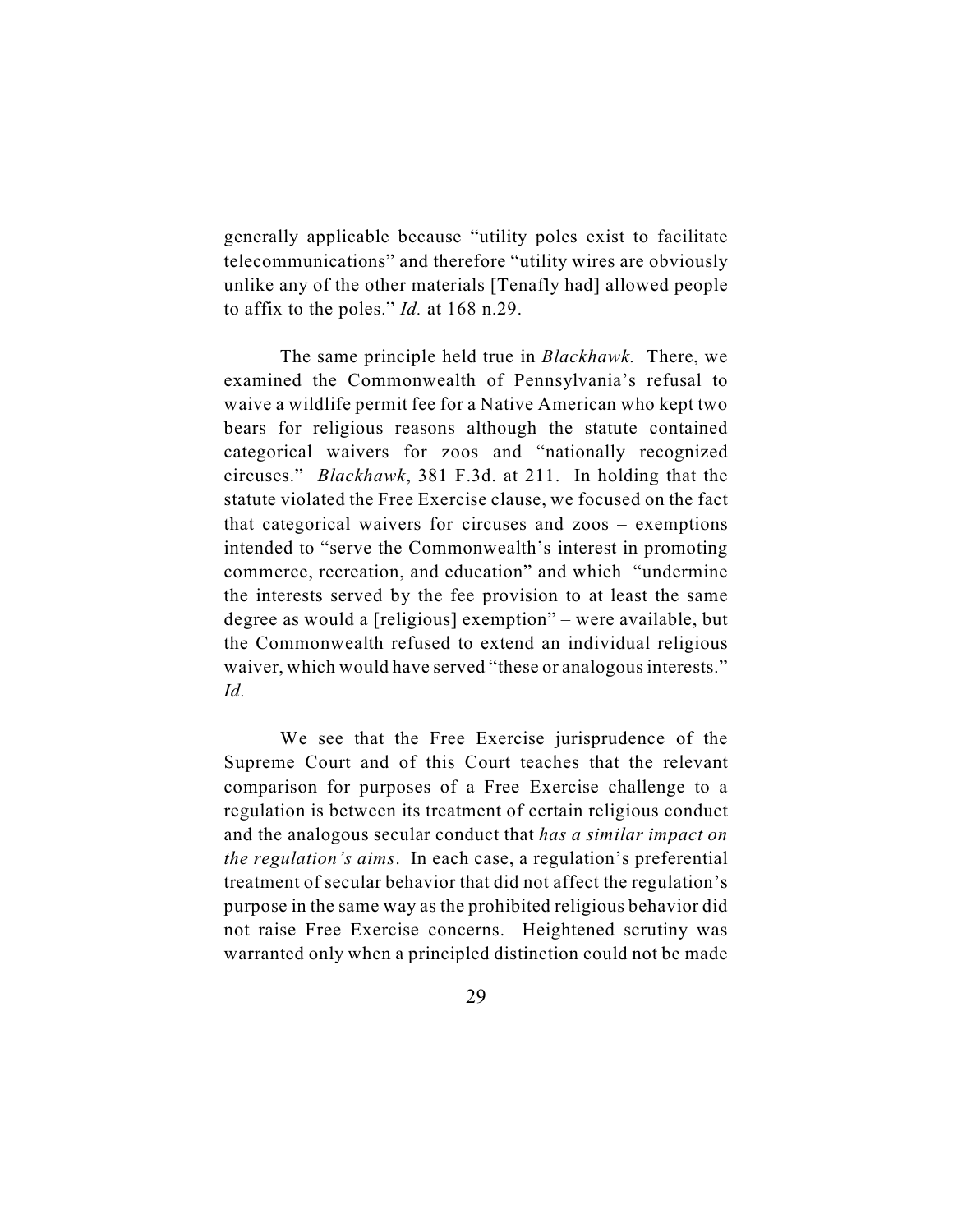between the prohibited religious behavior and its secular comparator in terms of their effects on the regulatory objectives.

Thus, the District Court was correct in holding that the relevant analysis under the Equal Terms provision of RLUIPA must take into account the challenged regulation's objectives: a regulation will violate the Equal Terms provision only if it treats religious assemblies or institutions less well than secular assemblies or institutions that are similarly situated *as to the regulatory purpose*. There is no need, however, for the religious institution to show that there exists a secular comparator that performs the same functions. For that reason, the District Court erred in focusing on Lighthouse's inability to identify a secular comparator with a similar range of uses. $<sup>11</sup>$ </sup>

Because we limit the statute in this way, we are not

 $11$ Because we construe the statute to conform to the contours of Free Exercise jurisprudence with respect to this aspect, we need not reach the question whether Congress would have exceeded its powers under Section 5 of the Fourteenth Amendment, under which the Equal Terms provision is enacted, by mandating maximum-possible favorable treatment for religious institutions without regard for legitimate governmental objectives. *See City of Boerne*, 521 U.S. at 519 (Congress may use its power under Section 5 to enforce the rights guaranteed by the First Amendment, but may use its power only to "enforce" a constitutional right, not to substantively alter it. "Legislation which alters the remedy of the Free Exercise Clause cannot be said to be enforcing the Clause.")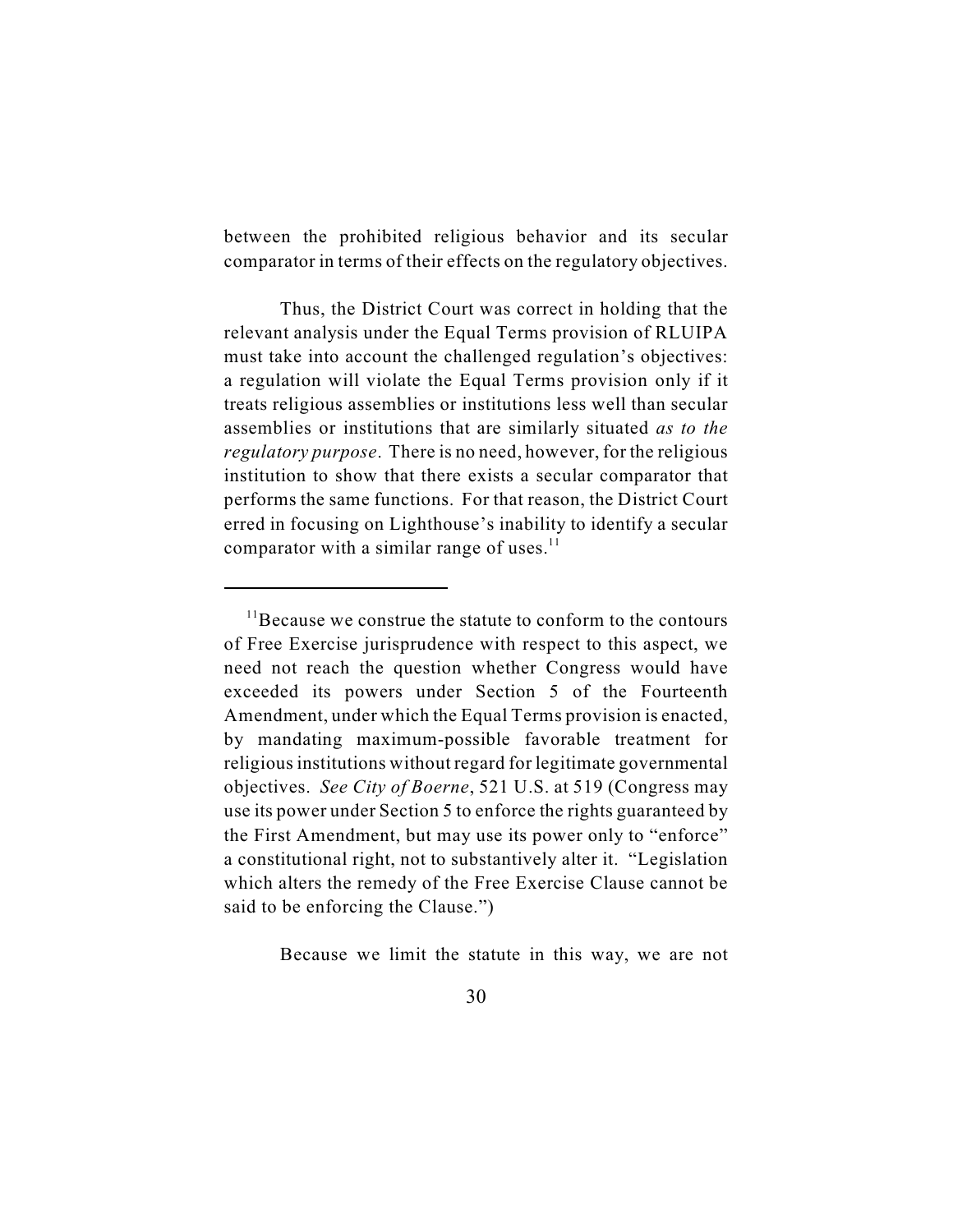To support its position that a RLUIPA Equal Terms plaintiff does not need to identify a comparator, however, Lighthouse relies on the opinion of the Eleventh Circuit Court of Appeals in *Midrash Sephardi,* 366 F.3d 1214, and the recent Seventh Circuit Court of Appeals decision following it, *Vision Church, United Methodist v. Village of Long Grove*, 468 F.3d 975 (7th Cir. 2006). Nevertheless, we agree with Long Branch, the District Court, and the United States (which appeared as *amicus curiae* in this case) that we should decline this invitation to adopt the Eleventh Circuit's expansive reading of the statute.

In *Midrash Sephardi*, two Orthodox Jewish synagogues challenged a zoning scheme which, like the one at issue here, prohibited churches and synagogues within the Town of Surfside's two-block business district while allowing theaters, restaurants, private clubs, and other secular uses. Surfside defended the zoning ordinance on the basis of its need to "invigorate the business district and . . . create a strong tax base through its retail district." *Id.*, 366 F.3d at 1221. The District Court concluded that the ordinance did not violate RLUIPA because the permitted secular assemblies and institutions were not similarly situated to churches and synagogues: "private clubs provid[e] more of a social setting [and] provide more

concerned about Congress's authority under Section 5 to impose what amounts to a strict liability standard on regulations that violate the Equal Terms provision. The dissent, however, does not limit its interpretation of section 2(b)(1) to Free Exercise jurisprudence and for that reason we doubt the viability of the dissent's interpretation. *See* footnote 14 *infra*.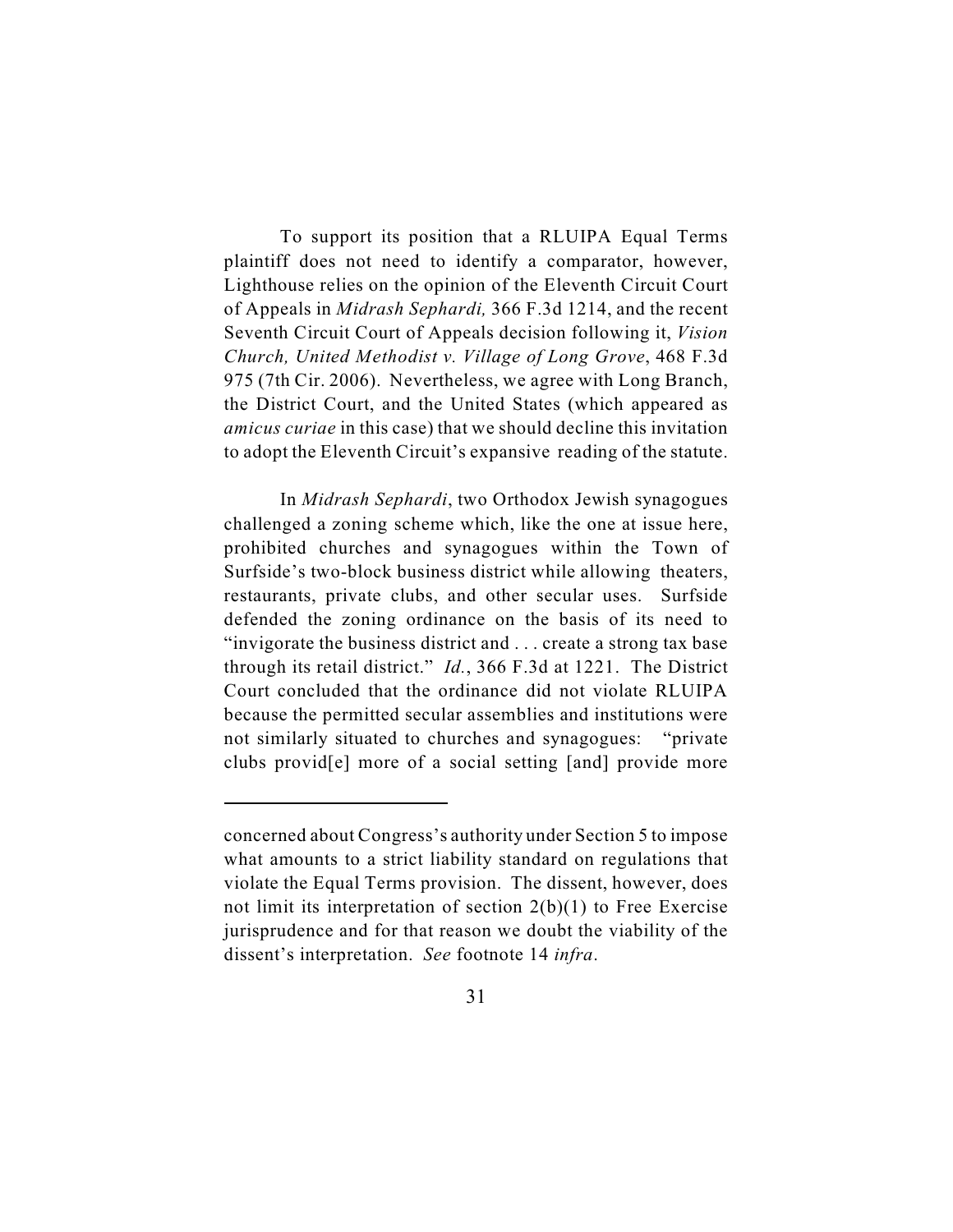synergy for the shopping district in keeping with the purpose of [the ordinance]." *Id.* at 1230 (quoting *Midrash Sephardi v. Surfside*, No. 99-1566-CIV, 2000 U.S. Dist. LEXIS 22629, at \*32-33 (S.D. Fla. July 13, 2000) (*Midrash Sephardi I*)). In reaching this conclusion, the District Court relied on Justice Harlan's "natural perimeter" test, developed in *Walz v. Tax Comm'n*, 397 U.S. 664 (1970), under which a regulation is considered neutral and presumptively valid under the religious clauses of the First Amendment if its "circumference . . . encircles a class so broad that it can be fairly concluded that religious institutions could be thought to fall within the natural perimeter." *See Walz*, 397 U.S. at 696 (Harlan, J., concurring).

The District Court reasoned, in the case of the Surfside ordinance, that the regulation generally allowed uses that would advance its aims while prohibiting a varied group of uses, including "churches, synagogues, educational or philanthropic institutions (including museums), parking lots and garages, public and governmental buildings and public utility/public service uses." *Midrash Sephardi I*, 2000 U.S. Dist. LEXIS 2262 at \*31.

The Court of Appeals for the Eleventh Circuit disagreed with the District Court's reasoning. It concluded that RLUIPA's plain language provided the statute's own definition of the "natural perimeter" for a valid land-use regulation, namely, "the category of 'assemblies or institutions."<sup> $12$ </sup> *Id.* In other words,

 $12$  The court looked simply to the dictionary for a definition of "assembly" as "a company of persons collected together in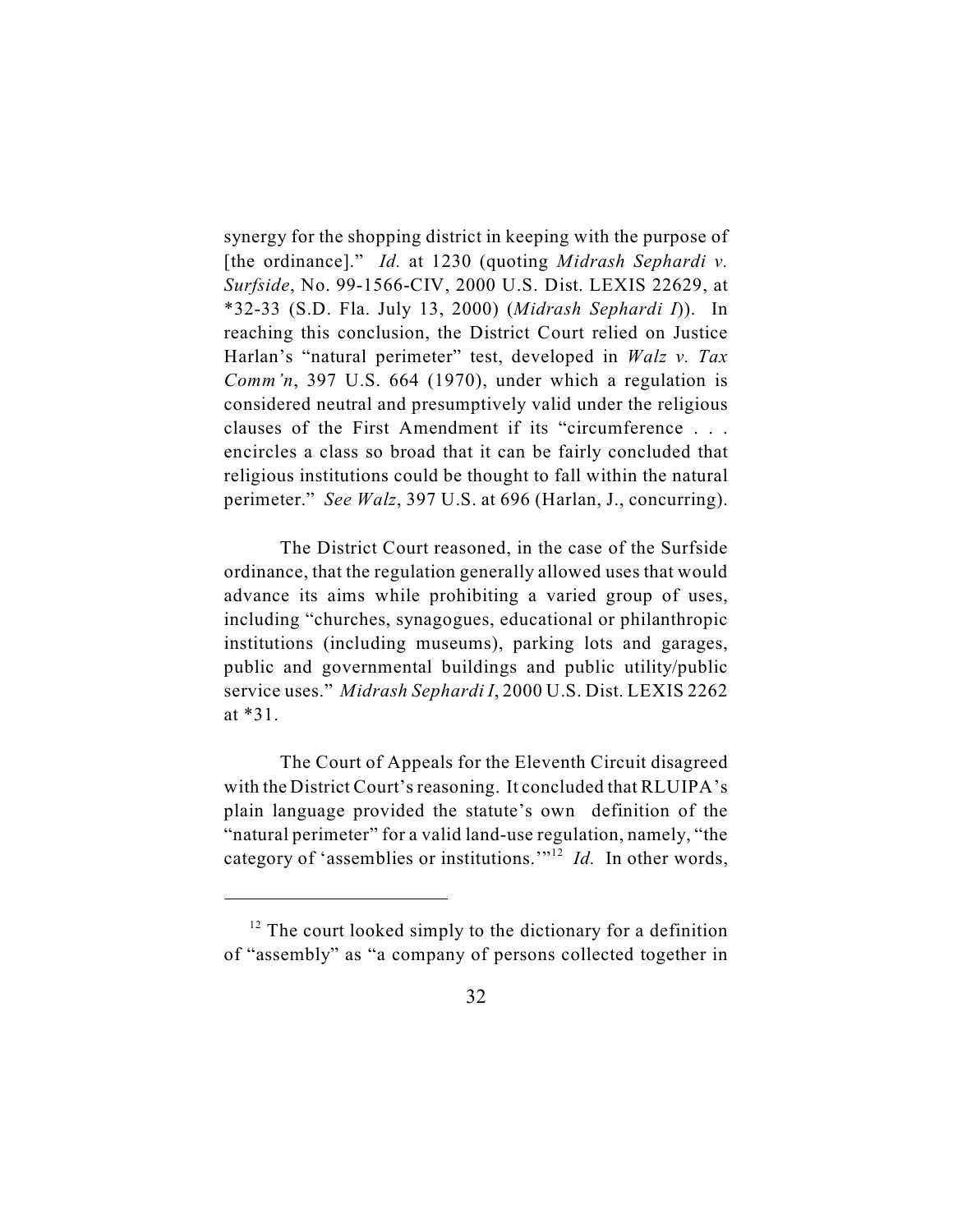according to the Eleventh Circuit, all assemblies and institutions "travel" together under RLUIPA: if a zoning regulation allows a secular assembly, all religious assemblies must be permitted. *See id.* at 1230-31.<sup>13</sup> *See also Vision Church*, 468 F.3d 975,

 $^{13}$ Having created this broad scope for "equal terms," the *Midrash Sephardi* court then incorporated the *Smith-Lukumi* line of precedent, requiring strict scrutiny to determine if the ordinance was in fact neutral and generally applicable, concluding it was not, first because both overinclusive and underinclusive with respect to its goals of spurring commercial development in the business district and second because the documents showed the motivations for the synagogues' activities played a role in the town's thinking. *Id.* at 1233-35. We prefer, however, to interpret section  $2(b)(1)$ 's "equal terms" as directed to "similarly situated" comparators in regard to the regulatory purpose of the ordinance, see *supra*, and to reject the *Midrash-Sephardi* court's adoption of a broad scope comparator and its addition of a "strict scrutiny" element to be incorporated into RLUIPA § 2b(1), *see* Part II.B.3 *supra*. As we conclude in Part II.B.3, the incorporation of "strict scrutiny" into section  $2(b)(1)$  is inconsistent with its express language. We surmise that the *Midrash-Sephardi* court required a strict scrutiny

one place and usually for some common purpose (as deliberation and legislation, worship, or social entertainment)" and "institution" as "an established society or corporation: an establishment or foundation esp[ecially] of a public character," *id.* at 1230, quoting Webster's 3d New Int'l Unabridged Dictionary 131, 1171 (1993).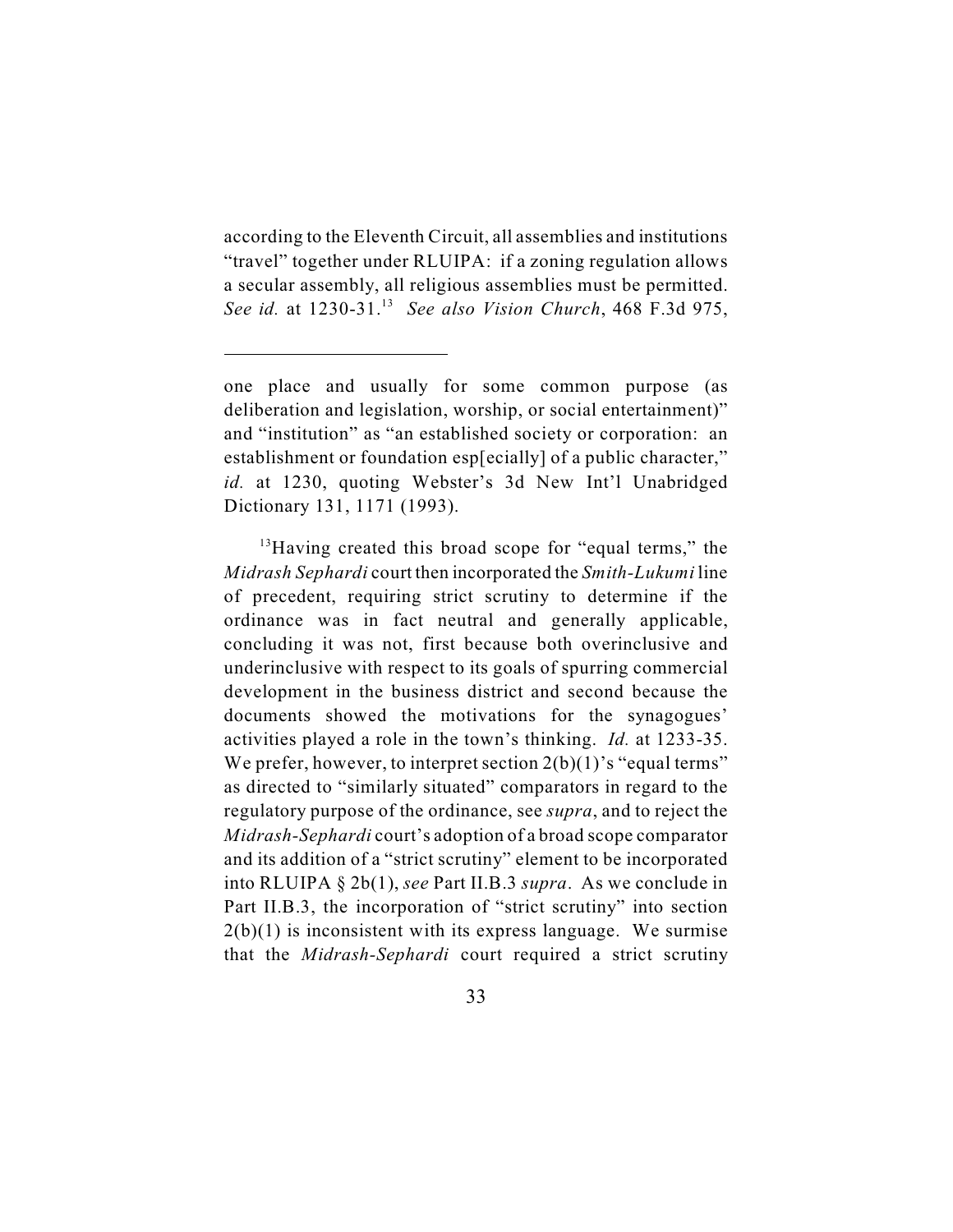1003 (holding that a plaintiff making a claim under RLUIPA section 2(b)(1) need not identify a nonreligious comparator that is "similarly situated in all relevant respects"). *But see Konikov*, 410 F.3d 1317 (limiting *Midrash Sephardi* to facial challenges and holding that a similarly situated secular comparator must be identified for as-applied challenges).

We are not persuaded by the reasoning of the Eleventh Circuit. Its reading of the statute would lead to the conclusion that Congress intended to force local governments to give any and all religious entities a free pass to locate wherever any secular institution or assembly is allowed. Thus, under the Eleventh Circuit's interpretation, if a town allows a local, tenmember book club to meet in the senior center, it must also permit a large church with a thousand members – or, to take examples from the Free Exercise caselaw, it must permit a religious assembly with rituals involving sacrificial killings of animals or the participation of wild bears – to locate in the same neighborhood regardless of the impact such a religious entity might have on the envisioned character of the area. *See Lukumi,* 508 U.S. at 520; *Blackhawk*, 381 F.3d 202*.* We believe this result would be contrary to the text of the statute and to the expressed intent of Congress. We conclude instead

examination in order that its holding conform to existing Free Exercise case law – see footnote 11 *supra*. However, we believe that, unlike the *Midrash-Sephardi* court, we have come to a constitutionally acceptable interpretation of section  $2(b)(1)$ , following its express terms, without incorporating additional terms into it.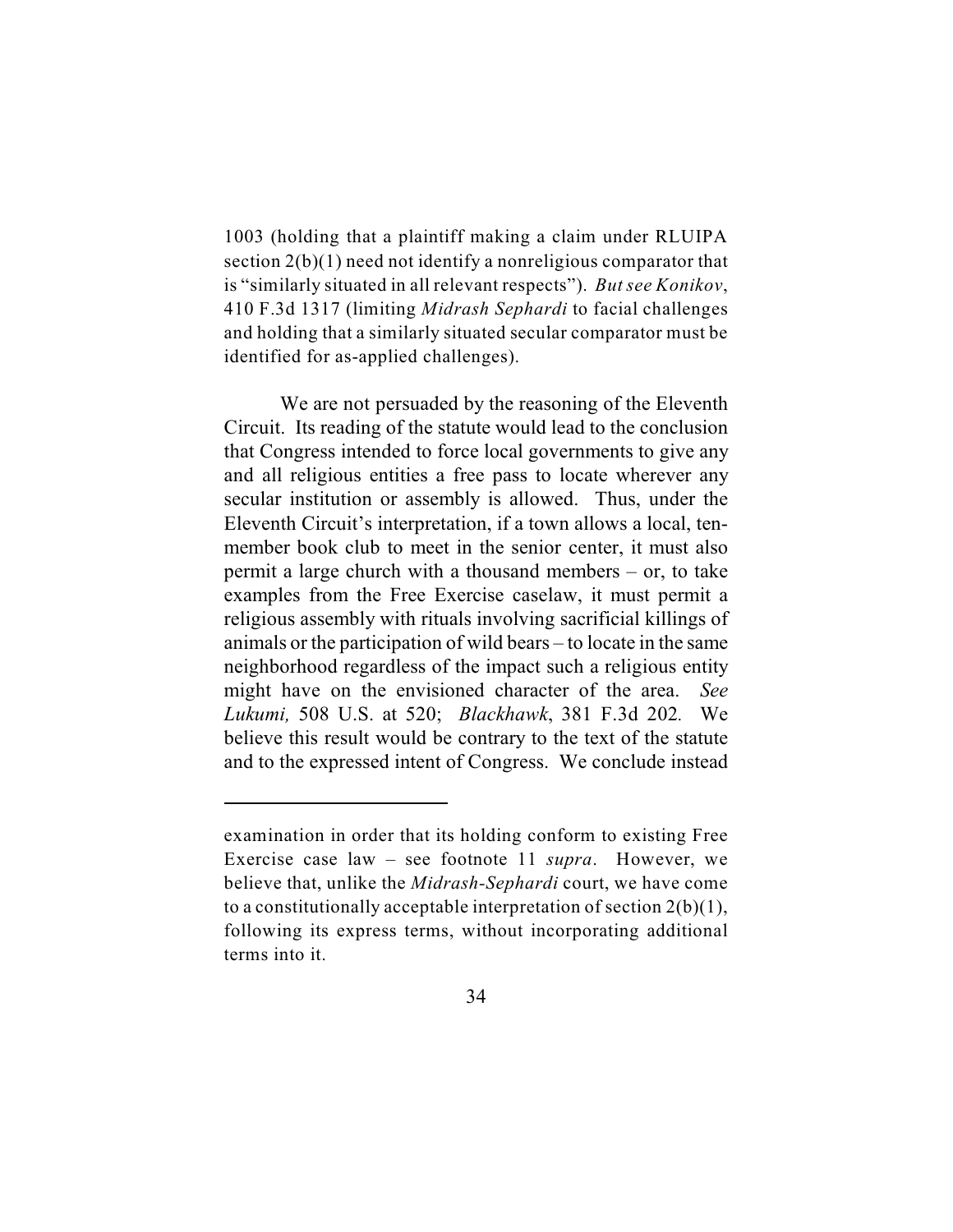that a religious plaintiff under the Equal Terms Provision must identify a better-treated secular comparator that is similarly situated in regard to the *objectives* of the challenged regulation.

# **3. Should RLUIPA's 2 (b)(1) be read as requiring strict scrutiny?**

The final issue of statutory construction before us is whether the Equal Terms provision should incorporate a required strict scrutiny analysis of a regulation that treats a religious assembly or institution on less than equal terms with similarly situated nonreligious assemblies or institutions. We hold that RLUIPA's Equal Terms provision operates on a strict liability standard; strict scrutiny does not come into play.

Our analysis of whether strict scrutiny applies to the Equal Terms provision is informed by our discussion of whether a plaintiff under this provision must show a "substantial burden," *supra*. The land-use provisions of RLUIPA are structured to create a clear divide between claims under section 2(a) (the Substantial Burdens section) and section 2(b) (the Discrimination and Exclusion section, of which the Equal Terms provision is a part). Since the Substantial Burden section includes a strict scrutiny provision and the Discrimination and Exclusion section does not, we conclude this "disparate exclusion" was part of the intent of Congress and not an oversight. *See Russello*, 464 U.S. at 23.

In reaching this conclusion, we again must part ways with the Eleventh Circuit, which has held that "a violation of the Equal Terms provision is not necessarily fatal to the land use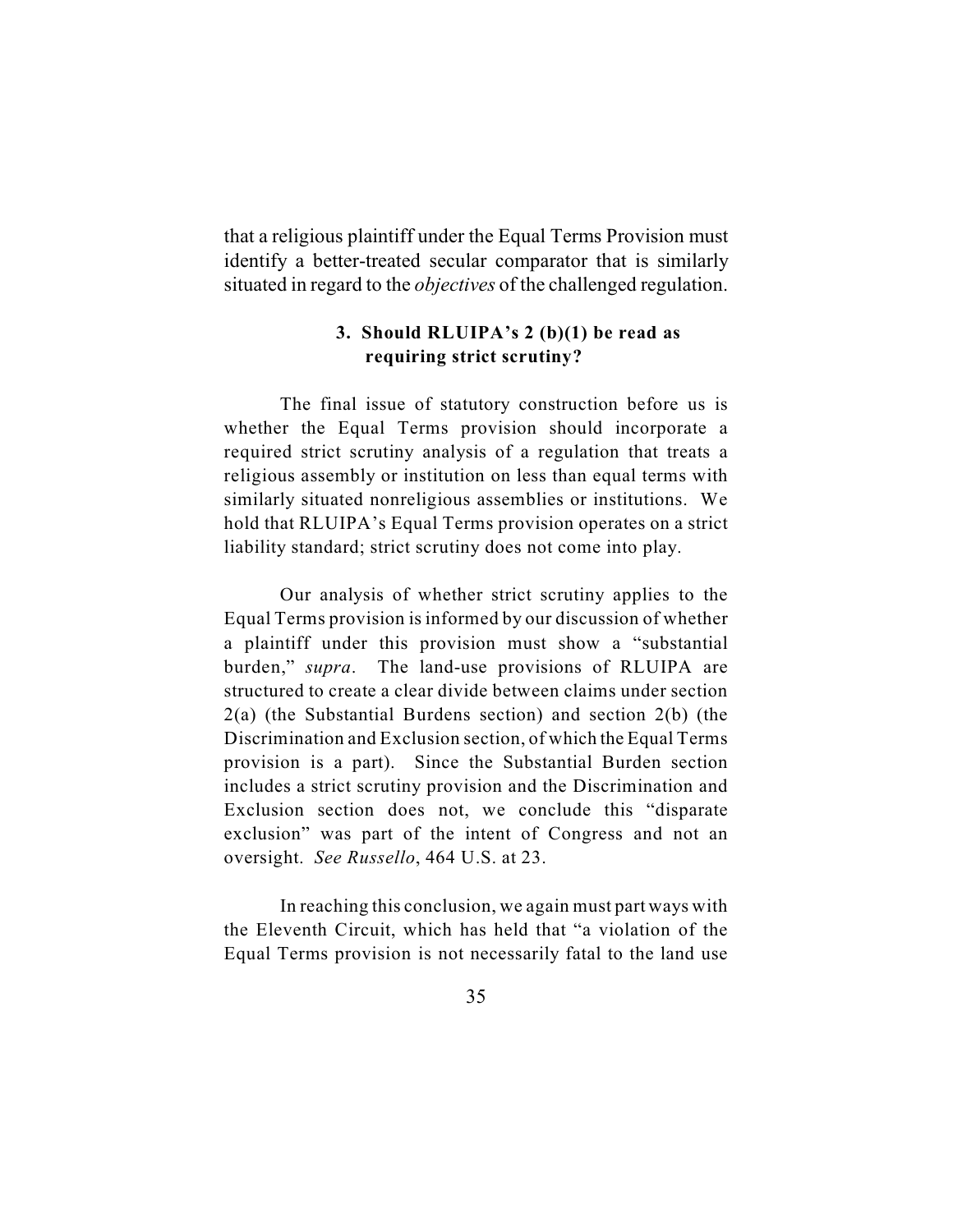regulation" but must "'undergo strict scrutiny.'" *Primera Iglesia Bautista Hispana de Boca Raton*, 450 F.3d 1295, 1308 (11th Cir. 2006) (quoting *Midrash Sephardi*, 366 F.3d at 1232). The Eleventh Circuit grounded this conclusion on the observation that, according to legislative history, "RLUIPA's equal terms provision codifies the *Smith-Lukumi* line of [Free Exercise] precedent," which imposes strict scrutiny "where a law fails to similarly regulate secular and religious conduct implicating the same government interests." *Midrash Sephardi*, 366 F.3d at 1232. As discussed at length above, we give deference to Congress's intent to codify the Free Exercise jurisprudence. In that regard, however, we find that Congress clearly signaled its intent that the operation of the Equal Terms provision *not* include strict scrutiny by the express language of sections  $2a(1)$  and  $2b(1)$  and by incorporating the element of Free Exercise case law, as can be seen in the language "equal terms," that requires a determination that there is a secular comparator as to the objectives of the challenged regulation, *see Lukumi*, 508 U.S. at 536-37. Thus we decline to follow the Eleventh Circuit's reasoning. We hold instead that, if a land-use regulation treats religious assemblies or institutions on less than equal terms with nonreligious assemblies or institutions that are no less harmful to the governmental objectives in enacting the regulation, that regulation – without more – fails under RLUIPA.<sup>14</sup>

 $14$ With our definition of comparator as a secular assembly that has a similar impact as a religious assembly on the regulation's aims, we are putting the teeth into section  $2(b)(1)$ that it needs to follow Free Exercise case law. It is because the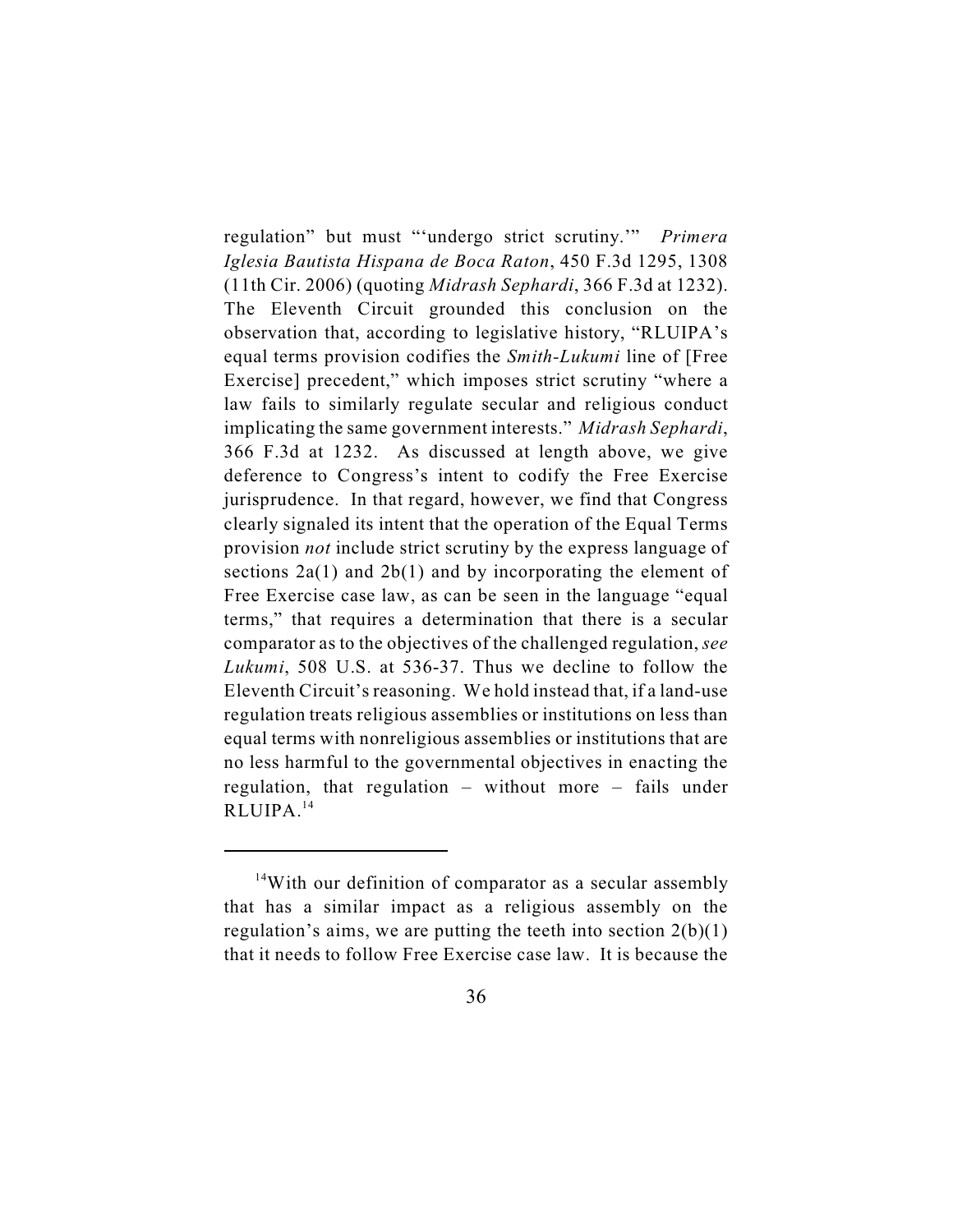# **4. Did the District Court err in granting summary judgment for Long Branch on the RLUIPA Equal Terms claims?**

We have construed the RLUIPA Equal Terms section to include neither a substantial burden nor a strict scrutiny requirement. What the Equal Terms section does require is that the plaintiff show that it was treated less well than a nonreligious comparator that had an equivalent negative impact on the aims of the land-use regulation. In sum, a plaintiff asserting a claim under the RLUIPA Equal Terms provision must show (1) it is a religious assembly or institution, (2) subject to a land use regulation, which regulation (3) treats the religious

*Midrash-Sephardi* court defined "comparator" so broadly – despite the "equal terms" language of section  $2(b)(1)$  – that, in order to conform to Free Exercise jurisprudence, the court had to create a "strict scrutiny" element in section  $2(b)(1)$ .

Similarly, our concern with the dissent is that it formulates an equally boundless definition of "assembly" as did the *Midrash-Sephardi* court, but then the dissent requires no substantial burden, no strict scrutiny and no limitation on the secular comparator. This expansive reading of section  $2(b)(1)$ , in our opinion, goes beyond existing free exercise jurisprudence and as such would render section  $2(b)(1)$  unconstitutional by creating a substantively altered right not heretofore cognizable in Free Exercise jurisprudence. *See City of Boerne*, 521 U.S. at 519.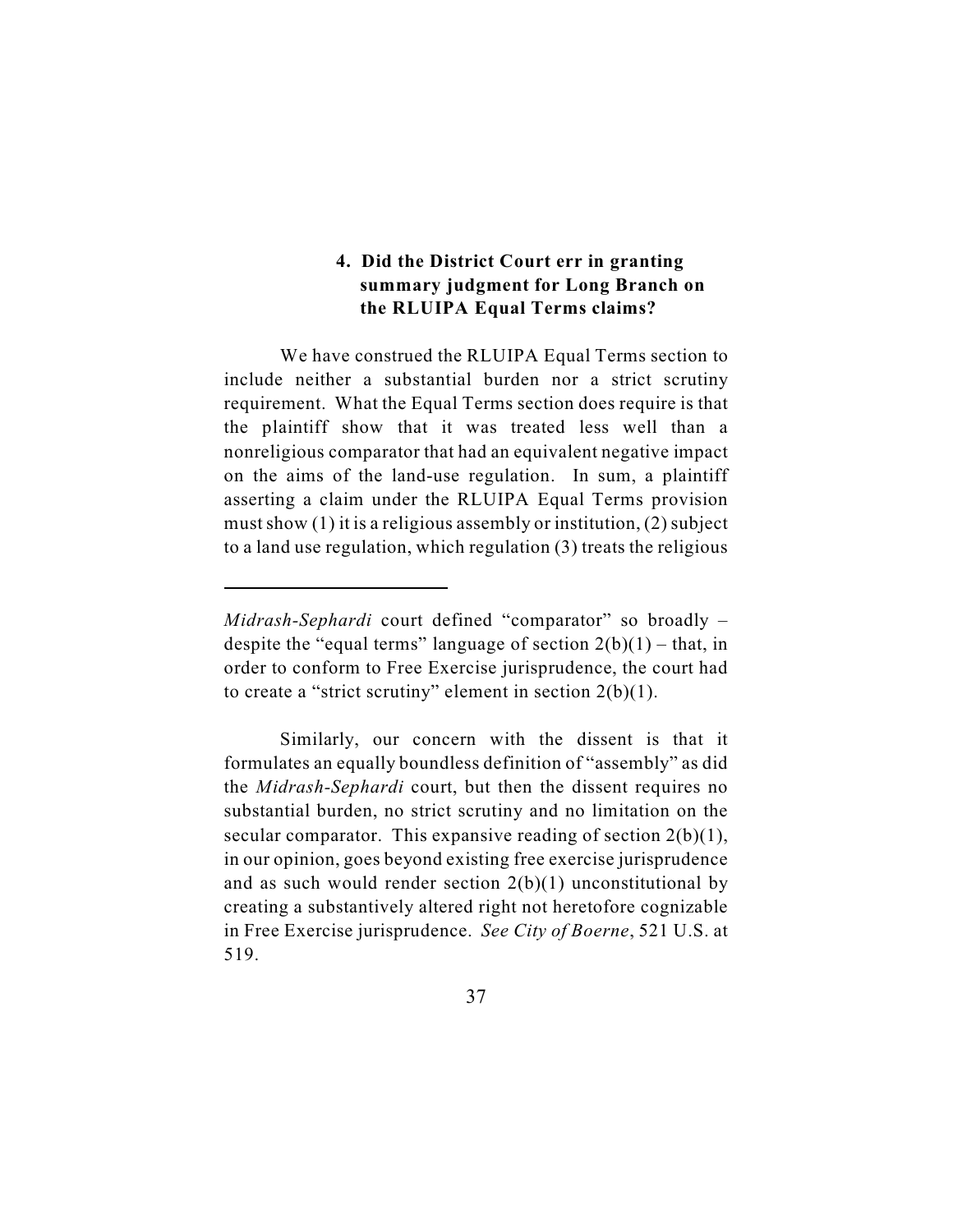assembly on less than equal terms with (4) a nonreligious assembly or institution (5) that causes no lesser harm to the interests the regulation seeks to advance. *Cf. Primera Iglesia Bautista*, 450 F.3d at 1307 (enumerating elements 1-4 as the requirements of a RLUIPA section  $2(b)(1)$  cause of action). We must now determine under this analytical framework whether the District Court correctly decided that Long Branch was entitled to summary judgment on Lighthouse's Equal Terms claims with regard to both the Ordinance and the Plan.

#### **(i) The Plan**

We begin, out of chronological order, with the Plan. The Plan allows non-religious assemblies such as theaters, cinemas, performance art venues, restaurants, bars and clubs, culinary schools, and dance studios, but not any non-listed uses, including churches and synagogues. Thus the question is whether the exclusion of churches and religious assemblies from the Broadway Corridor treats the churches on less than equal terms with nonreligious assemblies or institutions whose presence would cause no lesser harm to the redevelopment and revitalization of the Corridor. We conclude that it does not.

Long Branch's goal in adopting the Plan is well documented – it was to "achieve redevelopment of an underdeveloped and underutilized segment of the City." Long Branch's hope is for the "Broadway Corridor" to become a core "sustainable retail 'main' street" that will anchor a "vibrant" and "vital" downtown residential community. Long Branch argues that churches are by their nature not likely to foster the kind of extended-hours traffic and synergetic spending it wishes to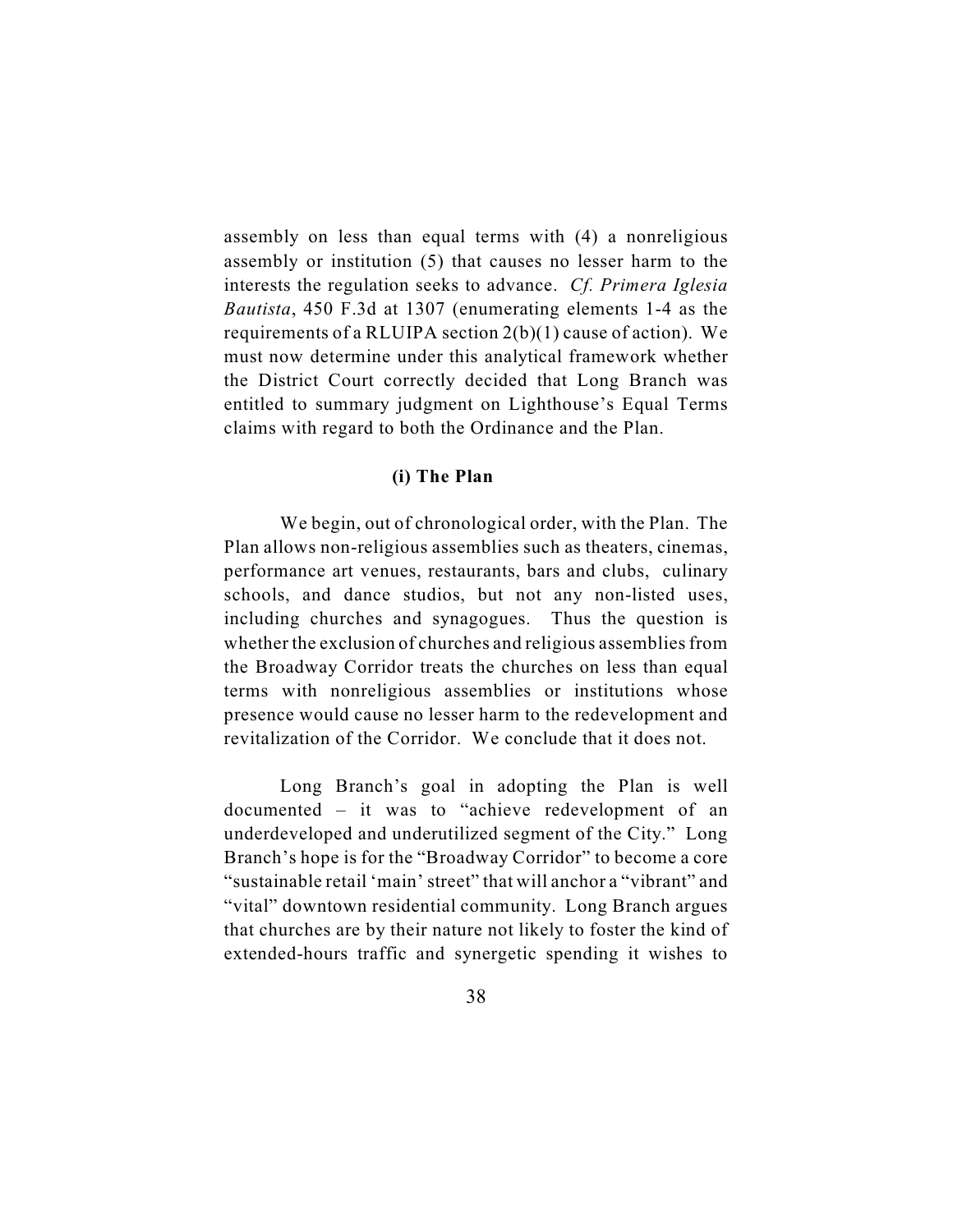foster in the Broadway Corridor and that churches are different from the allowed secular assemblies because, by operation of a New Jersey statute prohibiting the issuance of liquor licenses in the vicinity of houses of worship, permitting churches into the Broadway Corridor would hinder the development of the kind of modern entertainment-oriented district that Long Branch envisages. *See* N.J.S.A. 33:1-76 (with the exception of certain "grandfathered" establishments, "no license shall be issued for the sale of alcoholic beverages within two hundred feet of any church or public schoolhouse or private schoolhouse not conducted for pecuniary profit").

We do not need to reach the question whether a church by its very nature is unlikely to contribute to the development of a "vibrant" and "vital" downtown community centered on an entertainment and retail district. We agree with Long Branch that churches are not similarly situated to the other allowed assemblies with respect to the aims of the Plan where, by operation of a state statute, churches would fetter Long Branch's ability to allow establishments with liquor licenses into the Broadway Corridor. It would be very difficult for Long Branch to create the kind of entertainment area envisaged by the Plan – one full of restaurants, bars, and clubs – if sizeable areas of the Broadway Corridor were not available for the issuance of liquor licenses.<sup>15</sup>

 $15$ We note that the Seventh Circuit Court of Appeals in its recent decision in *Digrugilliers*, 2007 WL 3151201 at \*3, interpreting the Equal Terms provision of section 2(b)(1), held that government "cannot, by granting churches special privileges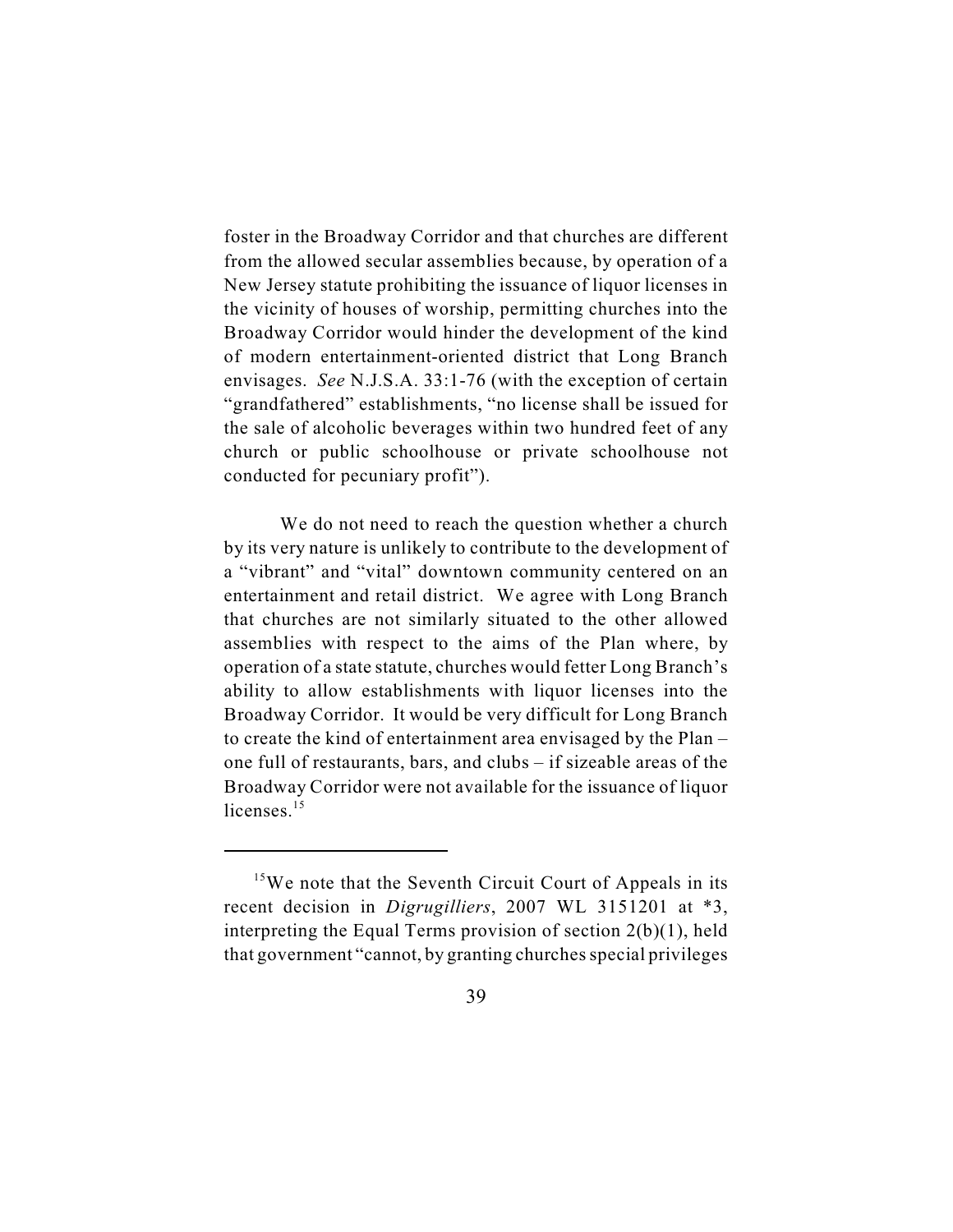Lighthouse, with the support of *amici* Association of Christian Schools International and the General Conference of Seventh-Day Adventists, argues that the existence of the New Jersey statute is not dispositive for three reasons. First, Lighthouse has offered to waive its rights under it in perpetuity; second, a State cannot "immunize" itself against a constitutional duty by artificially creating a distinction that it can then invoke to justify disparate treatment; and, third, Long Branch admitted that it had not actually conducted any studies to determine if churches would have a negative impact.

Long Branch responds that a waiver would be ineffective because it would have to be renewed at every license renewal or transfer. Long Branch is correct. Under N.J.S.A. 33:1-76.2, if a church annually waives its protection under the statute with respect to a license for 15 years, the holder of the license can apply for renewal "without further or renewed authority, or waiver, of the church of the school." Every new licensee, however, would require a new waiver. This could cause

<sup>[</sup>Indiana law forbids the sale of liquor within 200 feet of a church] . . ., furnish the premise for excluding churches from otherwise suitable districts." We do not so easily dismiss N.J.S.A. 33:1-76, the New Jersey statute barring liquor licenses within 200 feet of a church. The statute was enacted many years ago – not to discriminate against churches, but to favor them. We point out also that the New Jersey statute bars liquor licenses within 200 feet of a non-profit "schoolhouse," an another type of assembly which is not permitted in the Redevelopment District.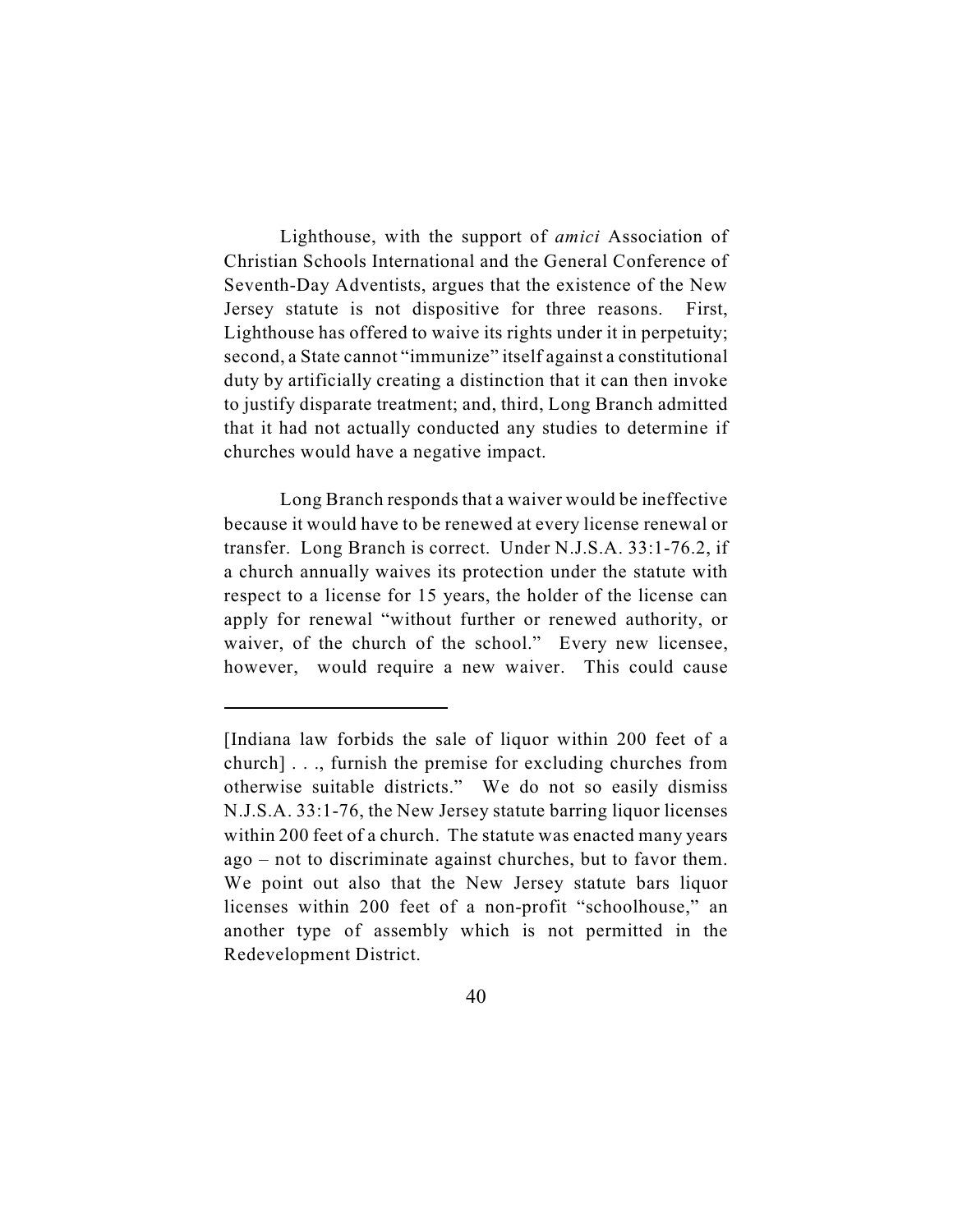confusion and might give the church unacceptable control over the development of the downtown area. In addition, even if a perpetual waiver were practically possible, in order to act neutrally toward all potential religious applicants, Long Branch could not simply grant Lighthouse an exemption. It would have to amend the regulation to allow *all* religious institutions to establish themselves within the relevant zones on the condition that they waive their rights under the law. It is not inconceivable that such a requirement would interfere with a potential applicant's religious tenets and cause Long Branch impermissibly to entangle itself in an individual religious institution's exercise of religion. $16$ 

 $16$ Similarly, Lighthouse argues that it is, in fact, the kind of church that would have a positive impact on the kind of downtown district Long Branch is trying to create because its Pentecostal services are "upbeat" and because it would hold several services a day, including late at night. Rev. Brown testified he would want to use the building "24 and 7," and place a storefront religious retail store there. The city planner conceded that the presence of a retail store would make the church "more compatible" with its retail neighbors. However, for Long Branch to allow Lighthouse an exemption because of the "upbeat" nature of its services and their frequency, as well as Lighthouse's willingness to engage in commercial activities, is to risk discriminating *between* religious uses in order to avoid potential discrimination *against* religious uses. *See Larson v. Valente*, 456 U.S. 228 (1982) (invalidating a state statute that regulated the solicitation of donations by charitable organizations if, but only if, the organization solicited more than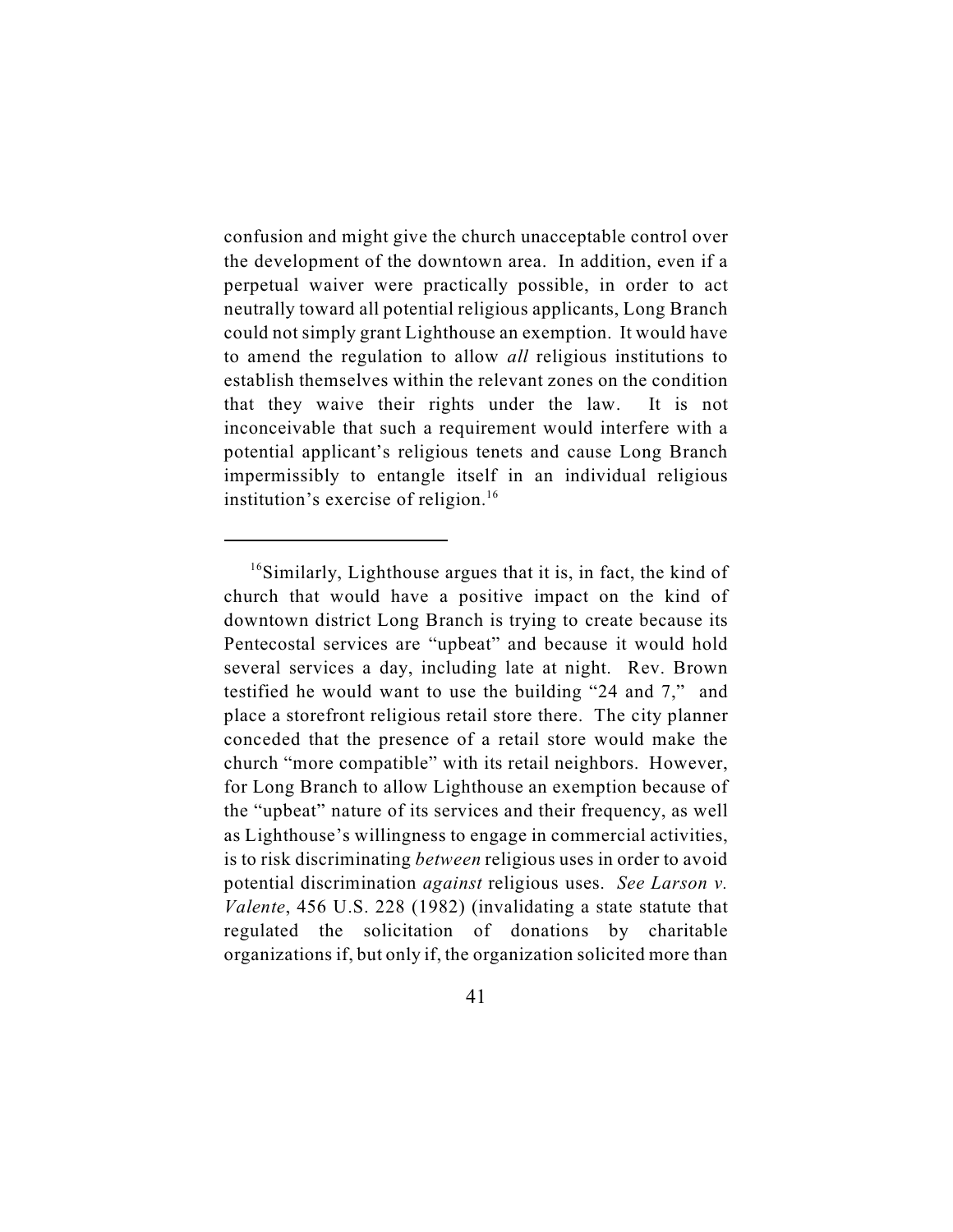Lighthouse's second argument is equally unpersuasive. On its face, the alcohol-free-zone law was enacted to *favor* churches, not to *disfavor* them. Although its effect in this context is to handicap religious institutions, it cannot be said that the Plan and the New Jersey statute, taken together, suggest improper motives. Indeed, we have no concern about the earnestness of Long Branch's intent with the Plan. The Plan allows only the kind of assemblies that are likely to further its goal – theaters, cinemas, and performing arts centers, but not, for example, strip clubs. The allowed uses are establishments that generate relatively high income and encourage visitors to linger in the downtown area into the evening. In addition, the Plan exhibits internal consistency by not allowing schools – under the New Jersey statute non-profit "schoolhouses" would trigger the same restrictions as churches on the availability of liquor licenses. *See* N.J.S.A. 33:1-76.

Finally, we are not persuaded by Lighthouse's argument that Long Branch failed to present any evidence that the unavailability of liquor licenses would detrimentally affect its plans for a "vibrant" and "vital" downtown centered on a hightraffic, extended-hours retail and entertainment district. Although there may be room for disagreement over Long

<sup>50%</sup> of its funds from nonmembers: the statute "created a denominational preference because the burdens of the regulation clearly discriminated against religious organizations that were significantly involved in fund raising activities aimed at nonmembers.") We do not believe Long Branch must run this risk.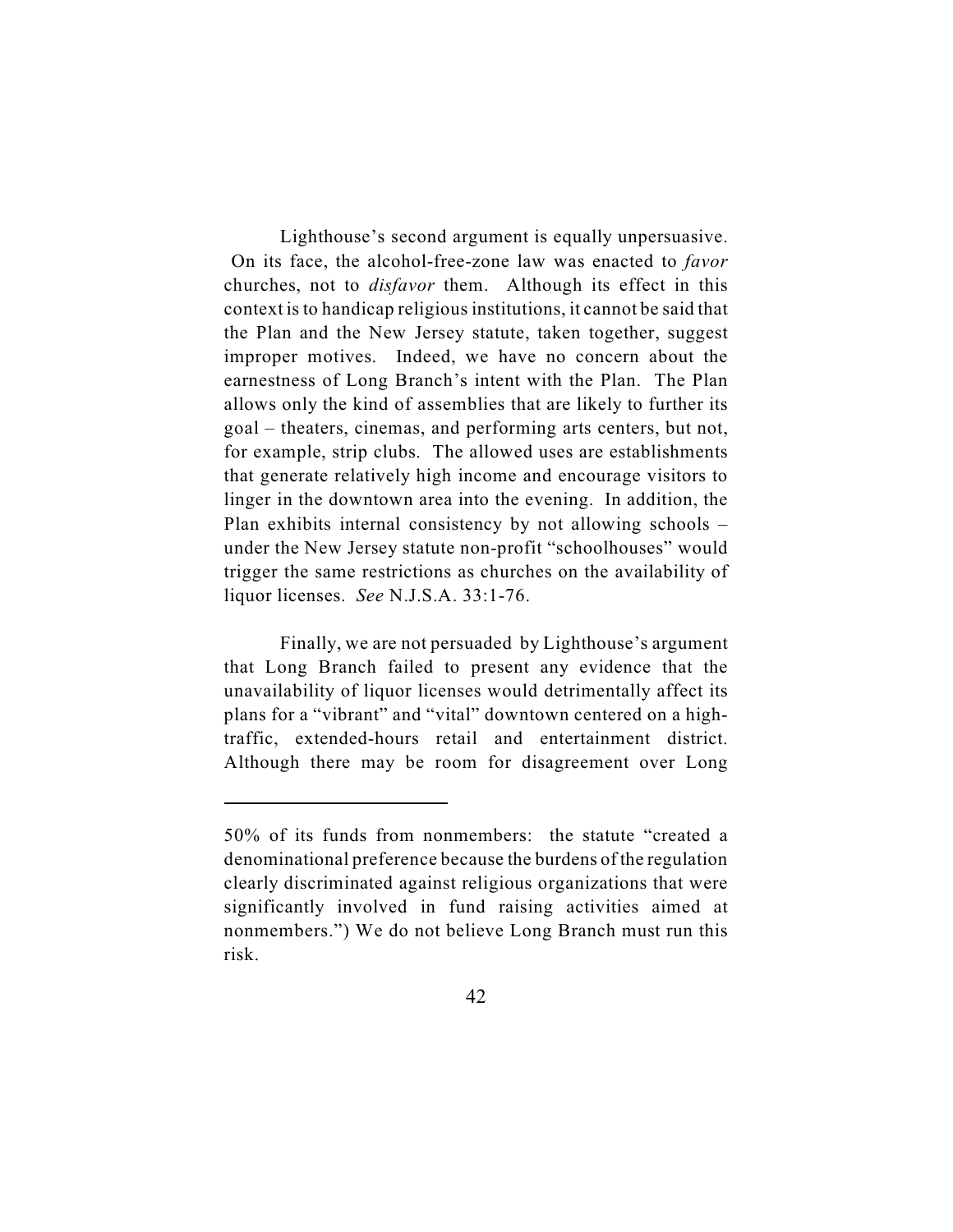Branch's prioritizing of the availability of alcohol consumption over the ability to seek spiritual enlightenment, it is clear that Long Branch could not create a downtown area where restaurants, clubs, bars, retail and entertainment facilities synergize if Long Branch could not issue liquor licenses throughout that area.

Thus, we agree with the District Court that Long Branch is entitled to summary judgment on Lighthouse's RLUIPA claim as regards the Plan because Lighthouse has placed no evidence in the record that the Plan treats a religious assembly on less than equal terms with a secular assembly that would cause an equivalent negative impact on Long Branch's regulatory goals.

#### **(ii) The Ordinance**

We reach a different result with respect to the Ordinance. Unlike the Plan, the Ordinance's aims are not well documented. The Ordinance permitted a range of different uses in the Central Commercial District, including a restaurant, variety store and other retail store, educational service and college, "Assembly hall, bowling alley, and motion picture theater," governmental service, municipal building, new automobile and boat showroom, and "High Technology - Light Industrial." Among the uses permitted upon issuance of a conditional use permit were motor vehicle service station and public utility.

Although it appeared to us in *Lighthouse I* that the Ordinance, on its face, might allow all forms of assembly under the "Assembly Hall" category, later discovery clarified that Long Branch's construction of the term "Assembly Hall" did not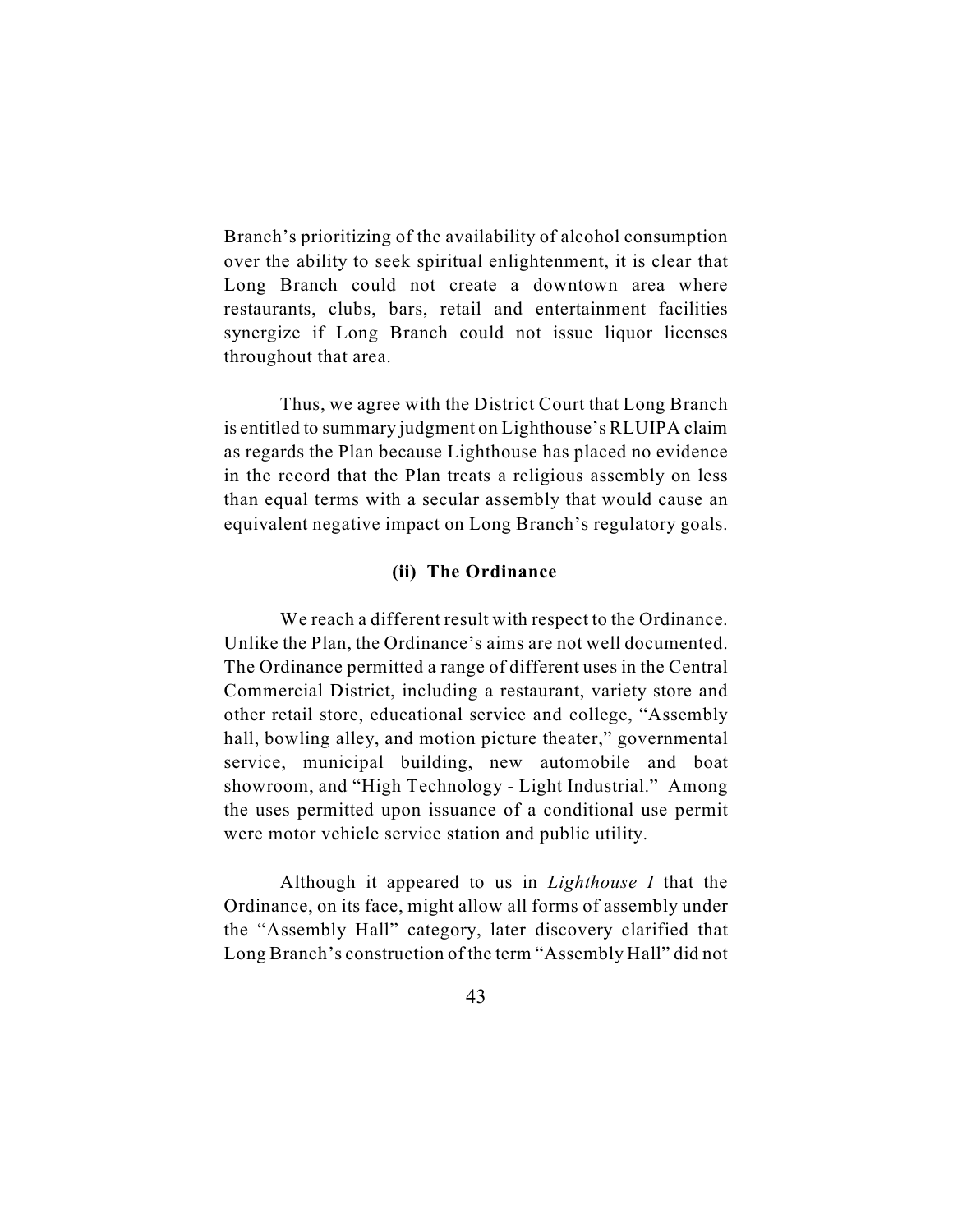include use as a religious assembly. *Cf. Lighthouse I*, 100 Fed Appx. at 74-75. Because there is nothing in the record describing Long Branch's objectives for the Central Commercial District under the Ordinance and because it is not apparent from the allowed uses why a church would cause greater harm to regulatory objectives than an "assembly hall" that could be used for unspecified meetings, the District Court erred in granting summary judgment to Long Branch on this claim. Rather, Lighthouse is entitled to summary judgment in its favor because Long Branch has failed to create a genuine issue of material fact as to whether the Ordinance treated religious assemblies or institutions on less than equal terms with non-religious assemblies or institutions that caused equivalent harm to its governmental objectives. We will therefore remand this claim to the District Court to enter summary judgment for Lighthouse and to determine compensatory damages for the period between Lighthouse's application for a waiver as a church and the enactment of the Plan. The District Court may also, at its discretion, award appropriate attorney fees. *See* 42 U.S.C. § 1988(b). Since Lighthouse's claim for injunctive relief under the Ordinance is moot, however, only monetary relief is available to it.

### **C. Free Exercise Clause**

Because we have held that Long Branch is entitled to summary judgment on its claim based on the invalidity of the Ordinance under RLUIPA, we do not reach the question whether it is also invalid under the Free Exercise Clause. *See Lyng*, 485 U.S. at 446 (a court should not reach a constitutional issue unless a decision on the constitutional question could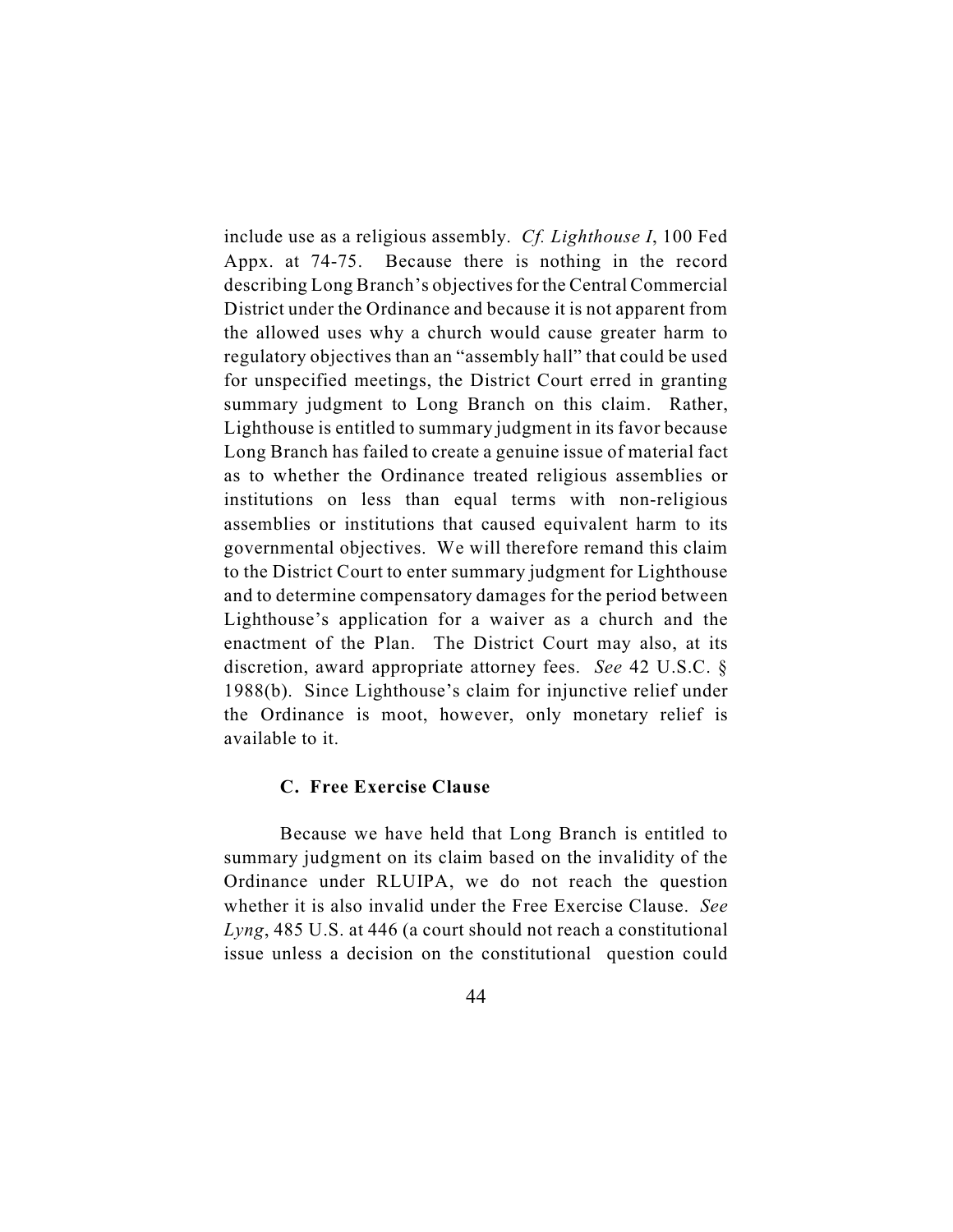entitle plaintiff to relief beyond what is available to him on his statutory claims). However, since we have affirmed the District Court's grant of summary judgment to Long Beach on its claim that the Plan does not violate RLUIPA, we now turn to the question whether the Plan violates Lighthouse's constitutional right to free exercise of religion. We conclude that the District Court did not err in granting summary judgment to Long Branch because (1) Lighthouse has not presented any evidence that being barred from a small area in downtown Long Branch is actually a restriction on its religious exercise, as opposed to a simple economic inconvenience; and (2) even if Lighthouse had alleged a constitutionally cognizable burden on its religious exercise, the Plan is a neutral regulation of general applicability subject only to rational basis review, which it survives.

# **1. Has Lighthouse Placed Evidence in the Record That Long Branch's Redevelopment Plan Burdens Its Free Exercise of Religion?**

The First Amendment prohibits Congress from enacting any laws "respecting an establishment of religion, or prohibiting the free exercise thereof." U.S. Const. amend. I. The Free Exercise Clause applies to states and local governments through the Fourteenth Amendment. *Cantwell v. Connecticut*, 310 U.S. 296, 303 (1940).

The right to free exercise of religion is "first and foremost, the right to believe and profess whatever religious doctrine one desires." *Smith*, 494 U.S. at 877. Because religious exercise often involves conduct, prohibiting that conduct is equivalent to prohibiting the free exercise of religion: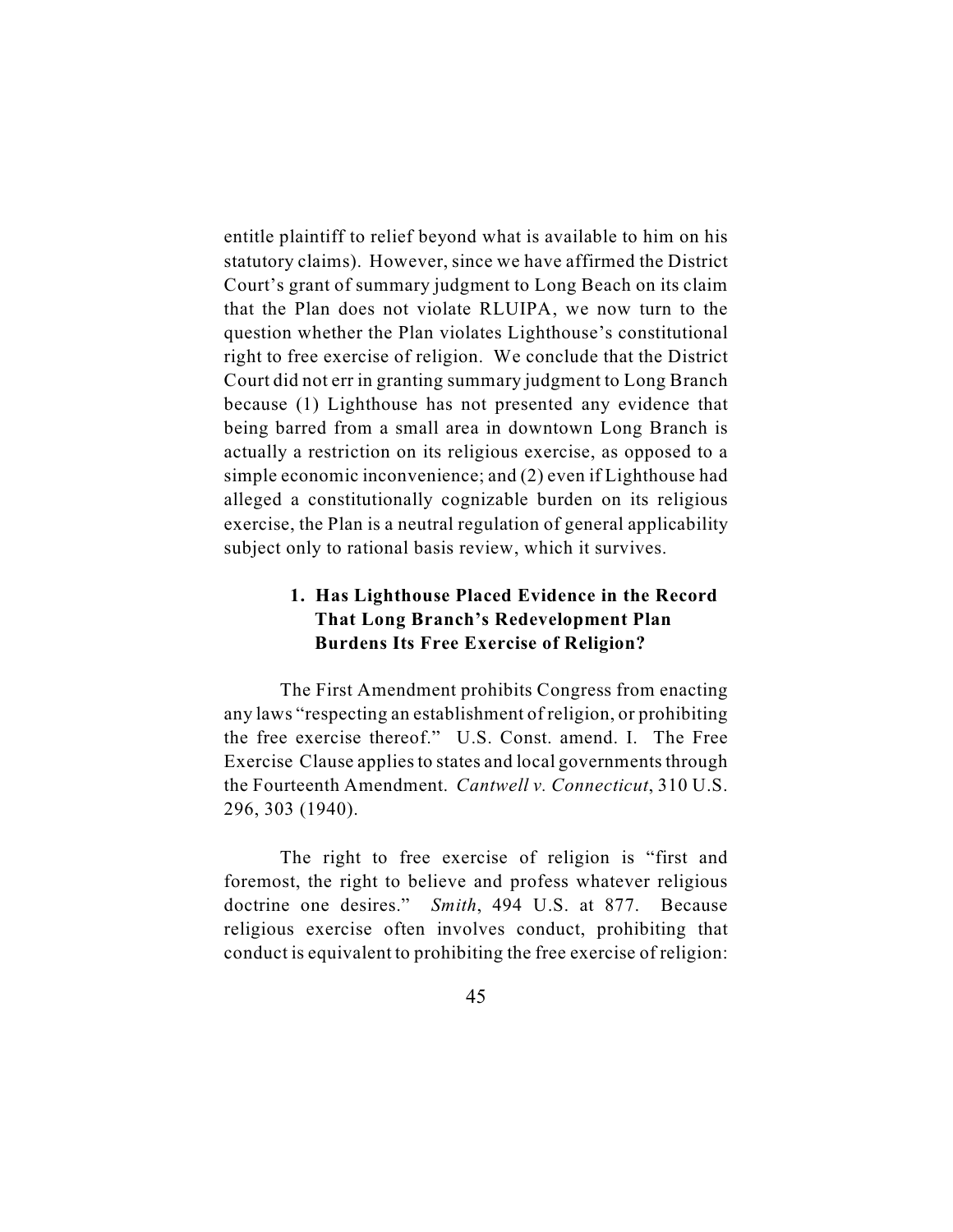the exercise of religion often involves not only belief and profession but the performance of (or abstention from) physical acts: assembling with others for a worship service, participating in sacramental use of bread and wine, proselytizing, abstaining from certain foods or certain modes of transportation. It would be true, we think (though no case of ours has involved the point), that a State would be "prohibiting the free exercise [of religion]" if it sought to ban such acts or abstentions only when they are engaged in for religious reasons, or only because of the religious belief that they display.

*Id.* at 878.

 However, unlike RLUIPA, which explicitly defines as religious exercise: "The use, building, or conversion of real property for the purpose of religious exercise," the Free Exercise Clause does not define land use as a religious exercise. *Cf.* 42 U.S.C. 2000cc-5(7)(B). Indeed, several sister circuits have held that, when the plaintiff does not show that locating its premises in a particular location is important in some way to its religion and the area from which plaintiff's building is excluded is not large, there is no constitutionally cognizable burden on free exercise. *See Grace United Methodist Church v. City of Cheyenne*, 451 F.3d 643, 654 (10th Cir. 2006) (inability on the part of a church to open a day care center in a particular district did not constitute "more than an incidental burden on religious conduct"); *Messiah Baptist Church v. County of Jefferson*, 859 F.2d 820, 824-25 (10th Cir.1988) ("[a] church has no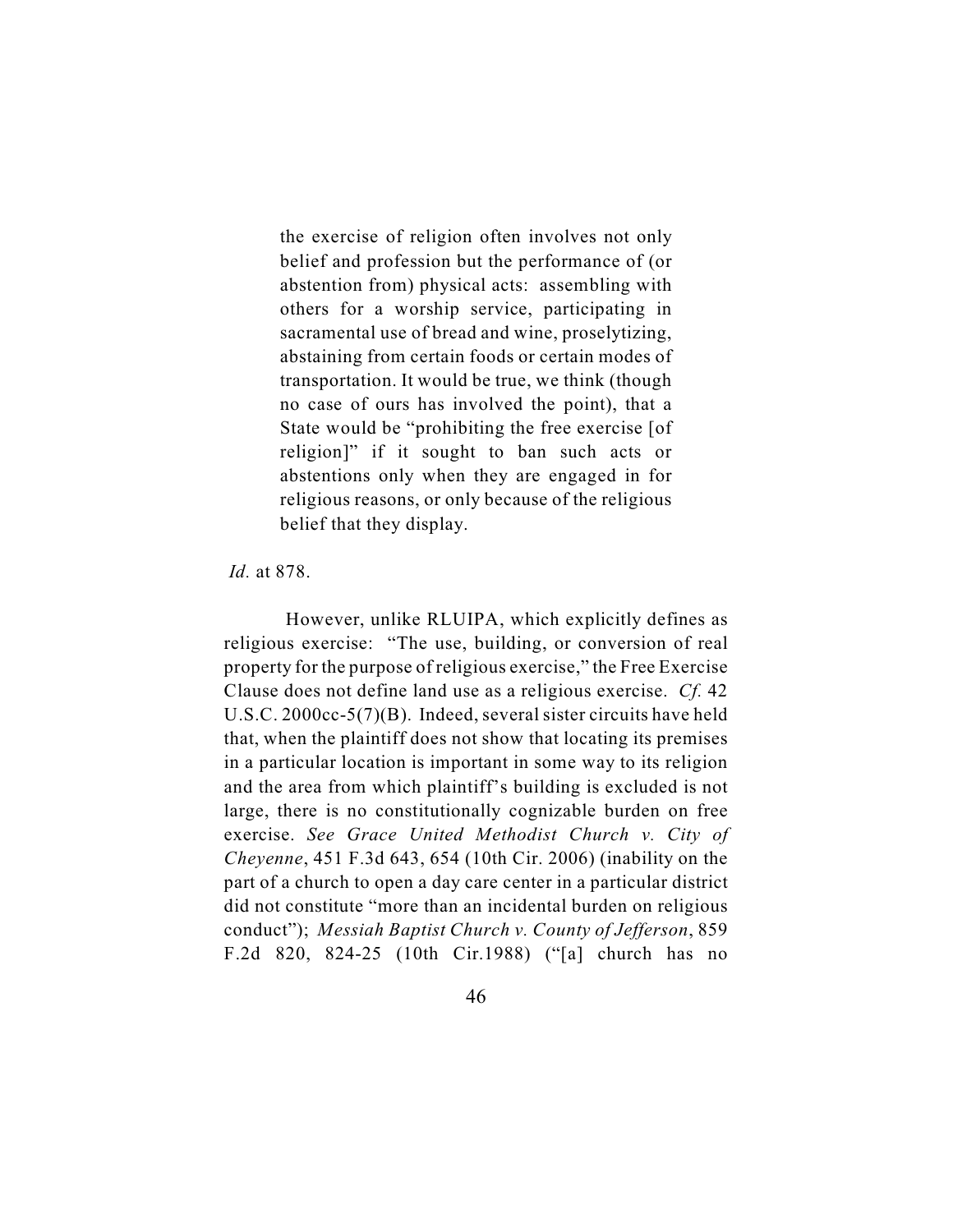constitutional right to be free from reasonable zoning regulations nor does a church have a constitutional right to build its house of worship where it pleases"; it did not matter that the zoning regulations at issue had the incidental effect of making the church's exercise of religion more expensive because it was compelled to build elsewhere in the county); *Lakewood, Ohio Congregation of Jehovah's Witnesses, Inc. v. City of Lakewood*, 699 F.2d 303, 306-07 (6th Cir.1983) (where construction of building for worship had no ritualistic significance, a zoning ordinance prohibiting its erection in a residential district did not impose a substantial burden on the exercise of religion); *but see Islamic Ctr. of Miss., Inc. v. City of Starkville*, 840 F.2d 293, 298-99 (5th Cir. 1988) (enforcement of zoning laws making the only mosque in town relatively inaccessible by believers without cars was an undue burden on religious practice). We join these courts in holding that, when a religious plaintiff makes a Free Exercise challenge to a zoning regulation, it must explain in what way the inability to locate in the specific area affects its religious exercise.<sup>17</sup>

 $17$  Two other courts have held similarly, but on the basis of an analysis of the magnitude of the burden rather than strictly of its nature. *See Christian Gospel Church, Inc. v. City and County of San Francisco*, 896 F.2d 1221, 1224 (9th Cir. 1990) (no substantial burden on a church that claimed home worship was part of the tenets of its religion, since it was undisputed that the church, prior to applying for a permit for church use in a residential area, had worshipped in the banquet room of a hotel, and where the ordinance did not prohibit worship in all homes, only in the particular home wished by the church); *Grosz v. City*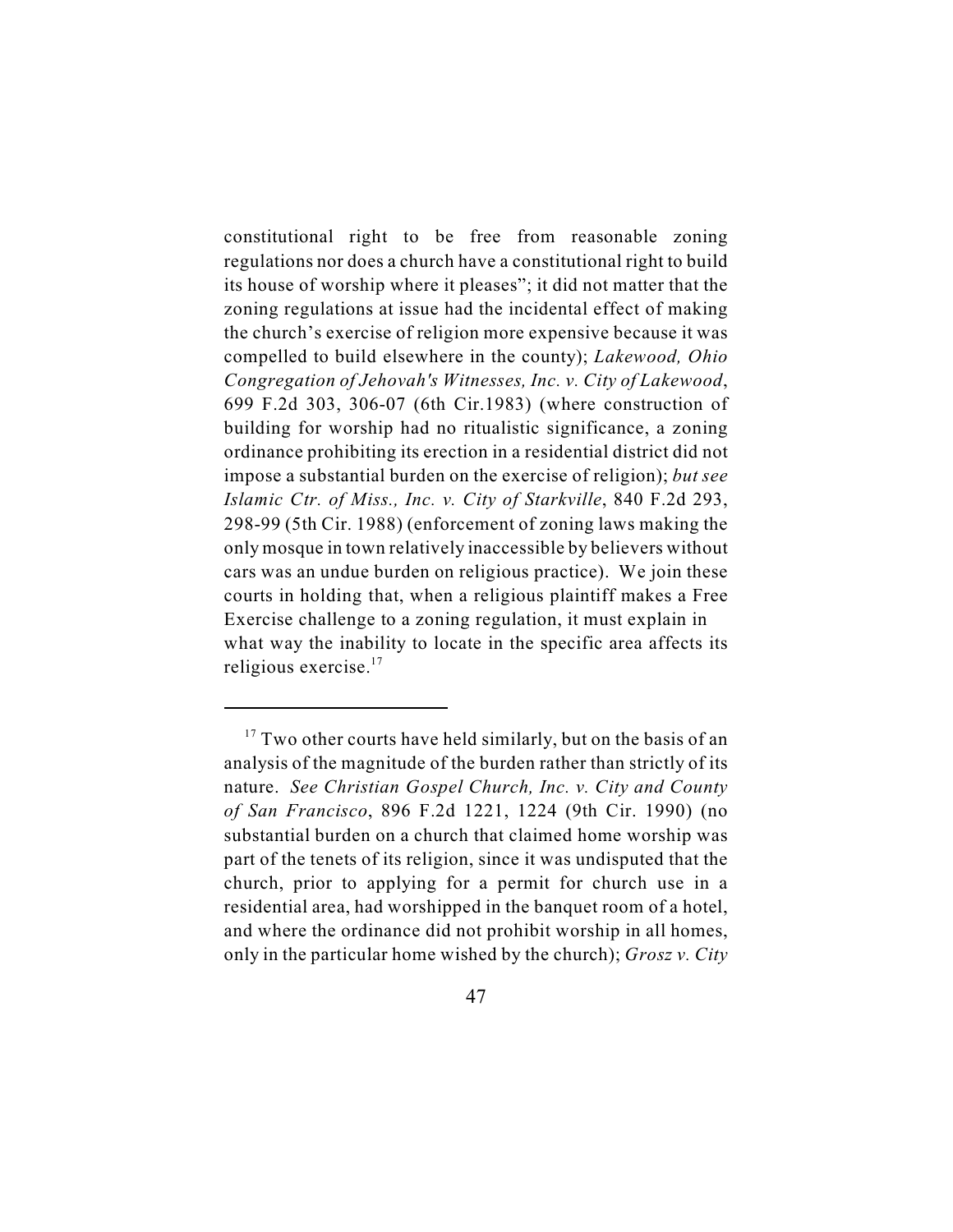Here, Lighthouse has not placed any evidence in the record that the inability to locate its premises at the Property or within the specific zoning district at issue here would negatively affect its ability to practice its religion. Although it states its mission is to minister to the downtown poor, it does not allege a sincerely held religious belief that it must minister within the Broadway Corridor or that the downtown poor are not equally accessible in nearby areas. Indeed, Rev. Brown agreed at his deposition that he "could move four blocks and still serve the population [he was] concerned about."

We emphasize that, in requiring a plaintiff who asserts a Free Exercise challenge to a land-use regulation to articulate a reason why the inability to occupy a particular location is significant to its belief, we remain cognizant of the Supreme Court's admonition that "courts must not presume to determine the place of a particular belief in a religion . . .." *Smith*, 494 U.S. at 887. *See also Hernandez v. Comm'r*, 490 U.S. 680, 699 (1989) ("[i]t is not within the judicial ken to question the centrality of particular beliefs or practices to a faith, or the validity of particular litigants' interpretations of those creeds.") While we do not require a plaintiff to show the burden is *substantial* because we eschew intrusion into the religious

*of Miami Beach*, 721 F.2d 729, 739 (11th Cir.1983) (where plaintiff, head of an Orthodox Jewish sect, could have held prayer meetings in a differently zoned district four blocks from his home, the burden on his right to exercise his religion was "toward the lower end of the spectrum" although it might entail some impact in terms of "convenience, dollars or aesthetics").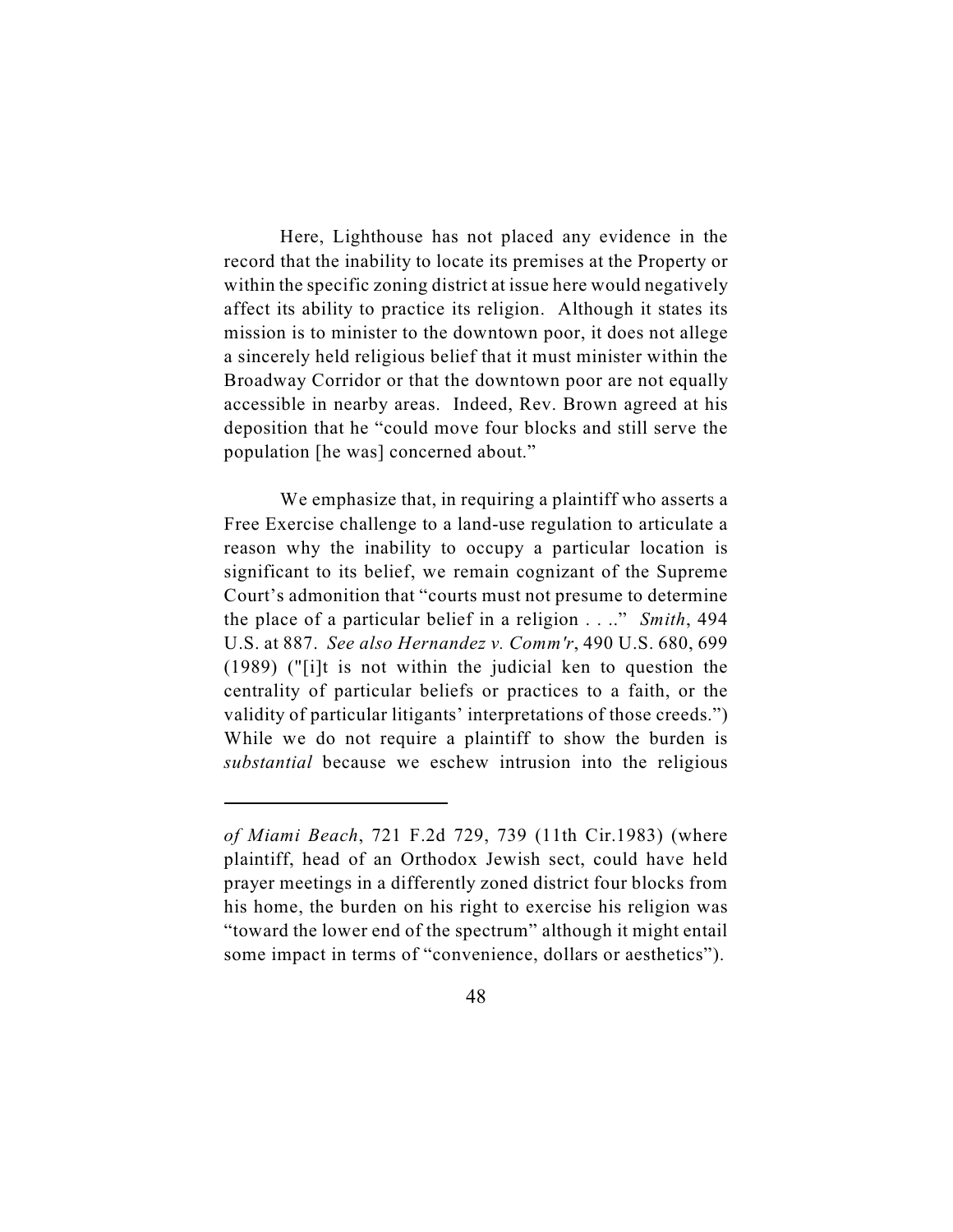realm, we do expect a plaintiff to articulate why it is a burden *on its religious exercise* (as opposed, for instance, to its pocketbook or its convenience). *See Braunfeld v. Brown*, 366 U.S. 599, 606-7 (1961) (holding that a Sunday-closing law did not burden the exercise of religion by Orthodox Jewish merchants since "requiring "some financial sacrifice" from believers is not of the same order as making a religious practice unlawful in itself.)

This requirement is in line with our holding in *DeHart v. Horn*, 227 F.3d 47, 51 (3d Cir.2000) (en banc) that the two prerequisites for finding that a religious practice is entitled to protection are that "the beliefs avowed are (1) sincerely held, and (2) religious in nature, in the claimant's scheme of things." While we do not question that the act of assembling for prayer or worship is religious in nature, we do not assume, without any allegation in this sense on the part of the plaintiff, that obtaining use of the particular property at issue here has any religious significance. This alone would be reason to affirm the District Court's grant of summary judgment to Long Branch on the Free Exercise claim.

## **2. Is the Redevelopment Plan a Neutral Law of General Applicability?**

Even if Lighthouse were able to show that the Plan burdened its free exercise of religion in a constitutionally cognizable way, the Plan would be subject to strict scrutiny only if it were not a neutral, generally applicable law. *Smith*, 494 U.S. at 878-79. *See also San Jose Christian College v. City of Morgan Hill*, 360 F.3d 1024, 1031 (9th Cir. 2004) (neutrality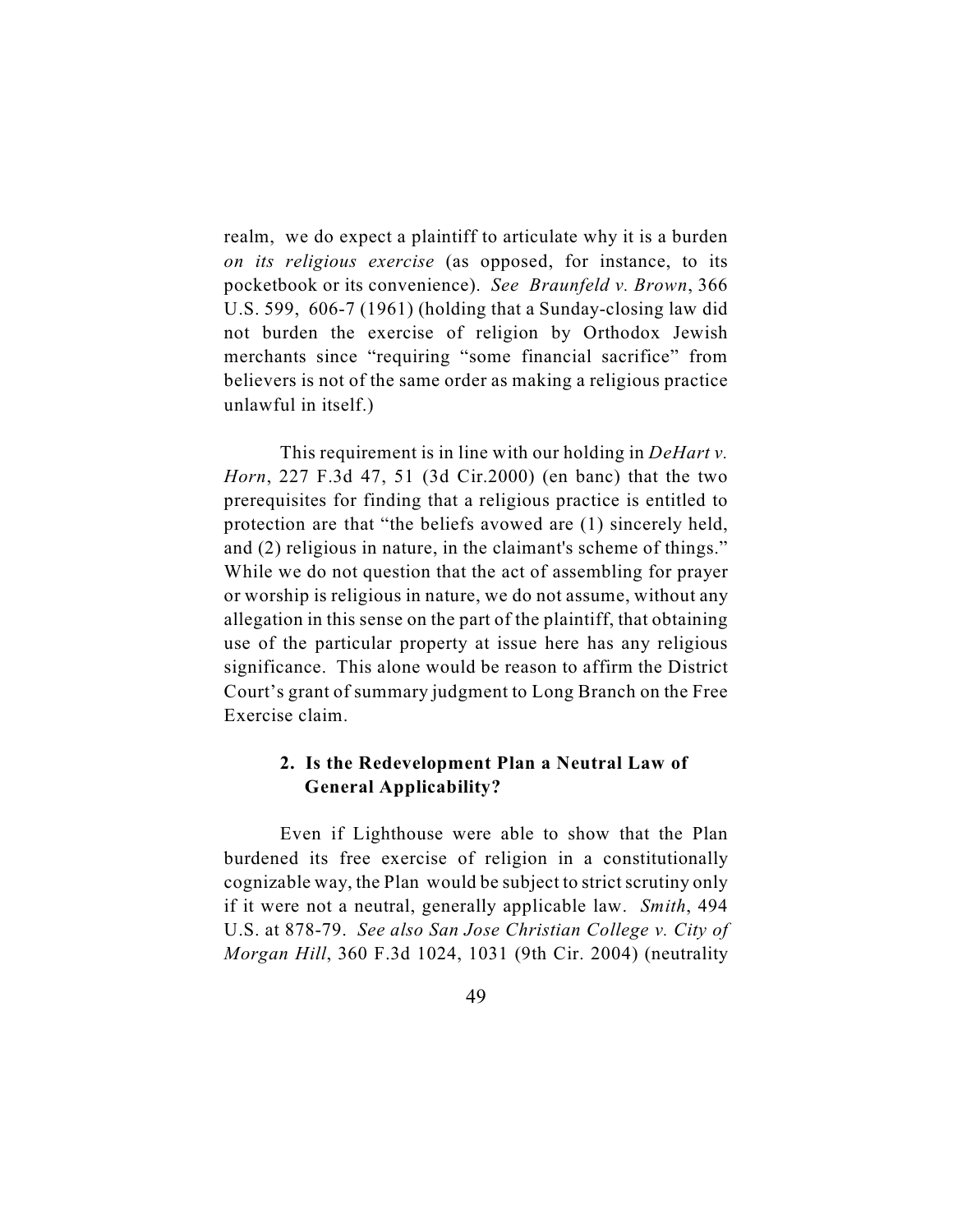and general applicability analysis is appropriate with respect to zoning ordinances as well as other kinds of regulations.) We hold that it is neutral and generally applicable.

A law is not neutral if it has as its "object . . . to infringe upon or restrict practices because of their religious motivation." *Lukumi,* 508 U.S. at 533. A law is not generally applicable when it "proscribes particular conduct only or primarily when religiously motivated." *Tenafly*, 309 F.3d at 165.

The Plan is clearly neutral; there is no evidence that it was developed with the aim of infringing on religious practices, and, unlike the ordinances examined in *Lukumi* which allowed animal killing for a number of secular reasons but not as part as a religious ritual, it does not reveal a value judgment that religious reasons for assembling are less important than secular reasons. *See Lukumi*, 508 U.S. at 537-38.

Lighthouse argues, however, that the Redevelopment Plan is not generally applicable for two reasons: first, because it allows categorical exemptions for secular, but not religious, conduct, and, second, because it allows individualized, discretionary exemptions to its general rule.

Lighthouse's position is not persuasive. In order even to frame the analysis in these terms, one would have to understand the Plan as announcing a general rule of "no assemblies" (or perhaps "no occupancy of any kind") which is then immediately undermined by the grant of numerous secular exemptions. The relevant question is whether the local government pursued its aims evenhandedly, generally allowing the kinds of uses that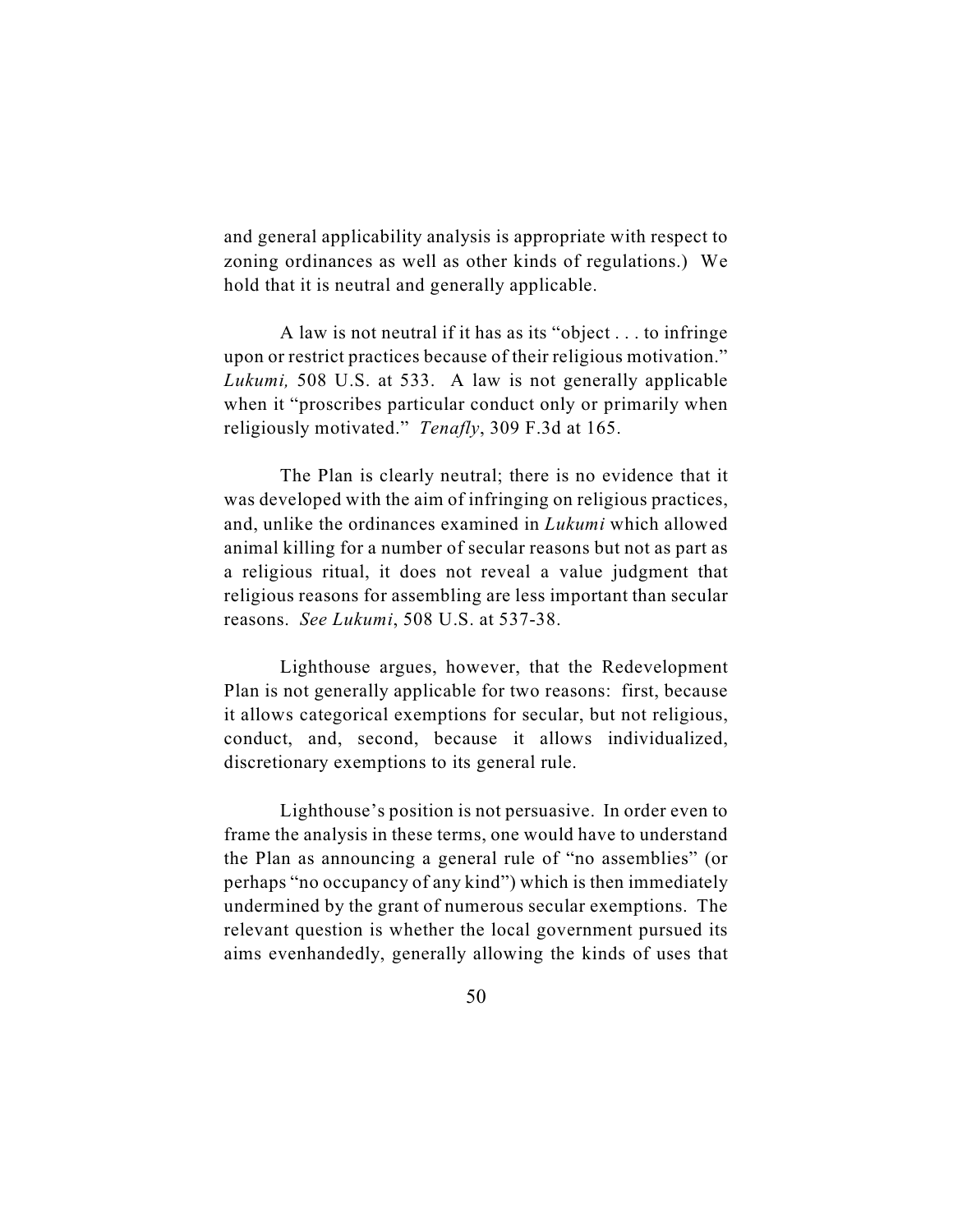would further the legislative goals and prohibiting the uses that would interfere with them. This is consistent with the Free Exercise jurisprudence of the Supreme Court and of this Court.

So considered, the Plan is generally applicable despite its allowance of certain categories of secular assemblies because, as explained above, its prohibition applies evenly to all uses that are not likely to further Long Branch's goal of a revitalized, "vibrant" and "vital" downtown. In this sense the Plan is not at all like the web of ordinances the Supreme Court held unconstitutional in *Lukumi*. Here, in addition to churches, the Plan does not allow some of the most important forms of civil assembly: government buildings (which would be unlikely to generate the late-hours traffic Long Branch wishes to encourage) and schoolhouses (which would be subject to the 200-foot liquor-license-free zone). The uses it does allow – restaurants, theaters, bars, clubs, retail shops – are likely to further its aims, not harm them.

We equally decline to hold that every zoning ordinance that includes a waiver or amendment provision is, solely by virtue of that fact, unconstitutional unless it can survive strict scrutiny, as this does not reflect existing precedent of the Supreme Court or of this Circuit and would be untenable as a practical matter.

In arguing that the presence of an amendment procedure subjects the Plan to strict scrutiny, Lighthouse quotes our statement in *Blackhawk* that "a law must satisfy strict scrutiny if it permits individualized, discretionary exemptions because such a regime creates the opportunity for a facially neutral and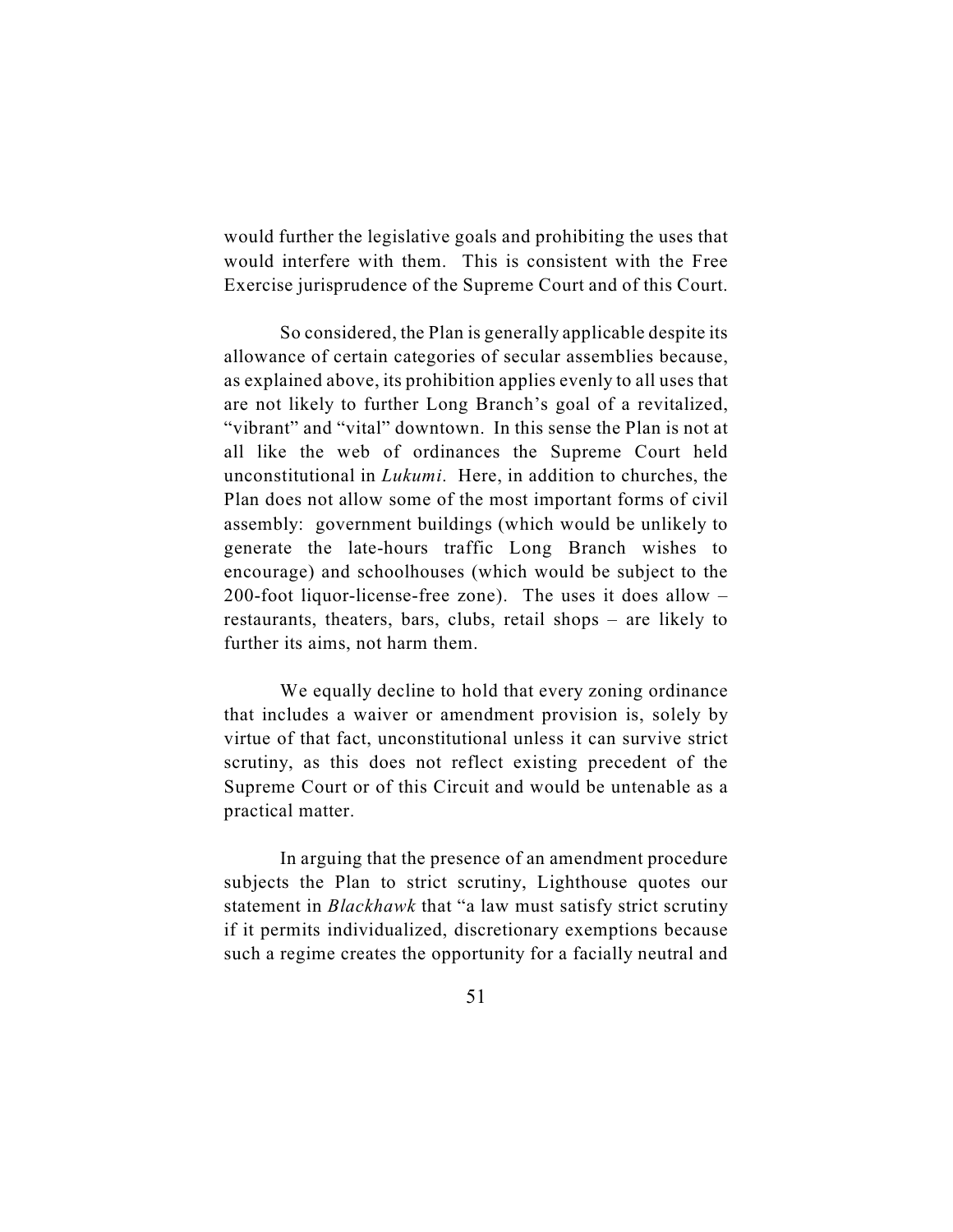generally applicable standard to be applied in practice in a way that discriminates against religiously motivated conduct." *Blackhawk*, 381 F.3d at 209 (internal citations omitted.) It is true that in *Blackhawk* we summarized the rule in these terms; however, this formulation is perhaps an overstatement.

The significance for Free Exercise purposes of whether a law includes a system of individualized exemptions can be traced back to the Supreme Court's opinion in *Smith*. There, the Court distinguished a generally applicable criminal statute from the kinds of unemployment benefits determinations at issue in earlier Free Exercise cases by noting that "the 'good cause' standard [embodied in the unemployment benefits rules] created a mechanism for individualized exemption," i.e., a system of "individualized assessment of the *reason* for the relevant conduct," then stated that its "decisions in the unemployment cases stand for the proposition that where the State has in place a system of individual exemptions, it may not refuse to extend that system to cases of 'religious hardship' without compelling reason." *Smith*, 494 U.S. 872 at 884 (emphasis added). What makes a system of individualized exemptions suspicious is the possibility that certain violations may be condoned when they occur for secular reasons but not when they occur for religious reasons. In *Blackhawk*, it was not the mere existence of an exemption procedure that gave us pause but rather the fact that the Commonwealth could not coherently explain what, other than the religious *motivation* of Blackhawk's conduct, justified the unavailability of an exemption. *See Blackhawk*, 381 F.3d at 211.

We are persuaded by the Tenth Circuit's approach to this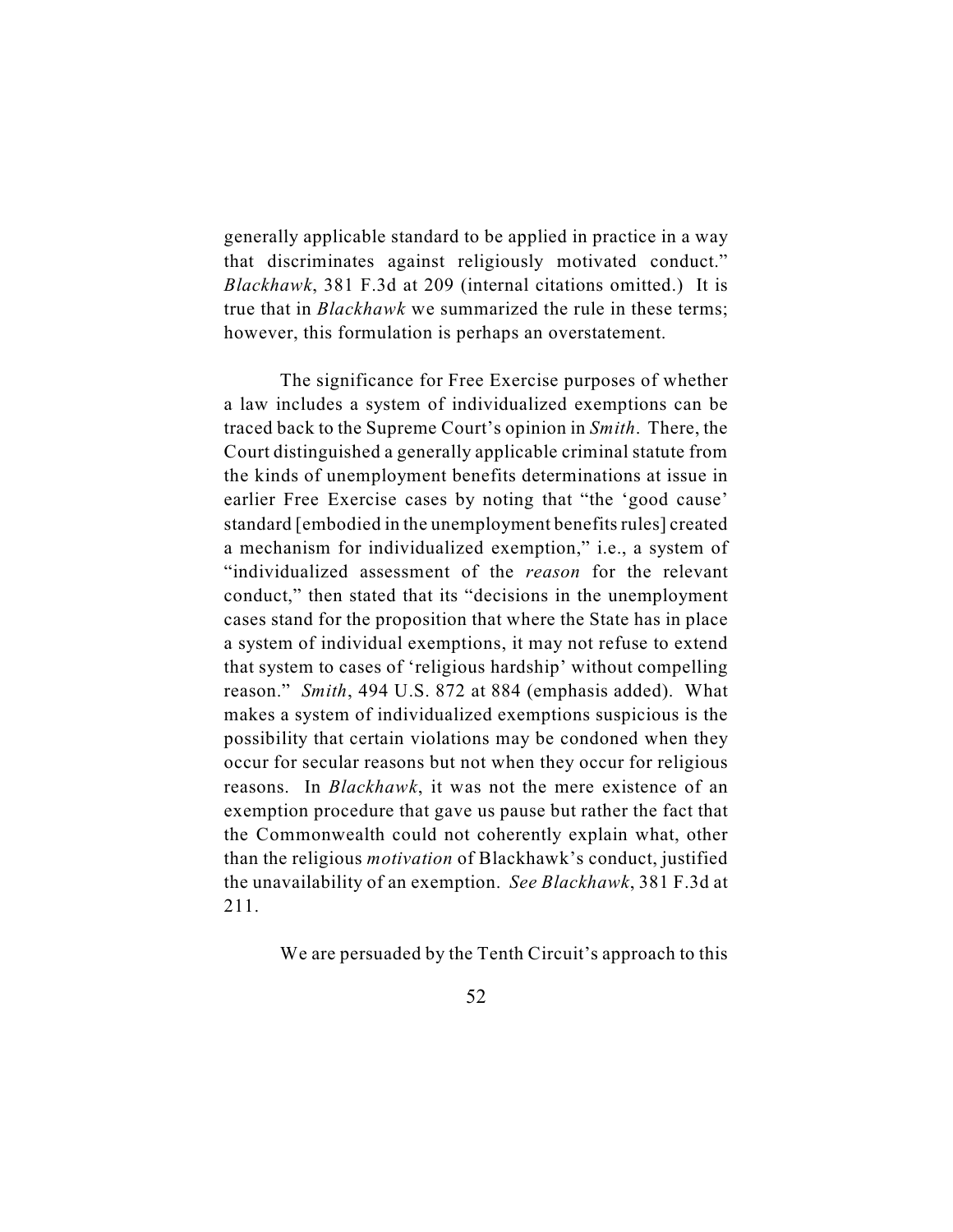issue. In *Grace United Methodist Church*, 451 F.3d 643, the court held that "although zoning laws may permit some individualized assessment for variances, they are generally applicable if they are motivated by secular purposes and impact equally all land owners in the city seeking variances." *Id.* at 651. A zoning ordinance including a provision that certain enumerated uses "may be permitted by the board" was nonetheless a neutral law of general applicability, where (1) there was no evidence that "the ordinance was passed due to religious animus," (2) there was no evidence that the regulation was discriminatorily enforced against religious institutions, and (3) there was no evidence that the ordinance "devalue[d] religious reasons by judging them to be of lesser import than nonreligious reasons." *Id.* at 653-54, 655.

The application of the Tenth Circuit's test to Long Branch's Plan confirms that the existence of an amendment procedure does not make the Plan less than generally applicable. Although the guidelines for amendment are somewhat vague, requiring a two-level review and the final production of an "ordinance [that] shall specify the relationship of the proposed changes or amendments to the City Master Plan and the goals and objectives of the Redevelopment Plan," Long Branch has identified a procedure that does not involve a value judgment on the reason for the amendment.

We therefore find the Plan to be a neutral law of general applicability not subject to strict scrutiny.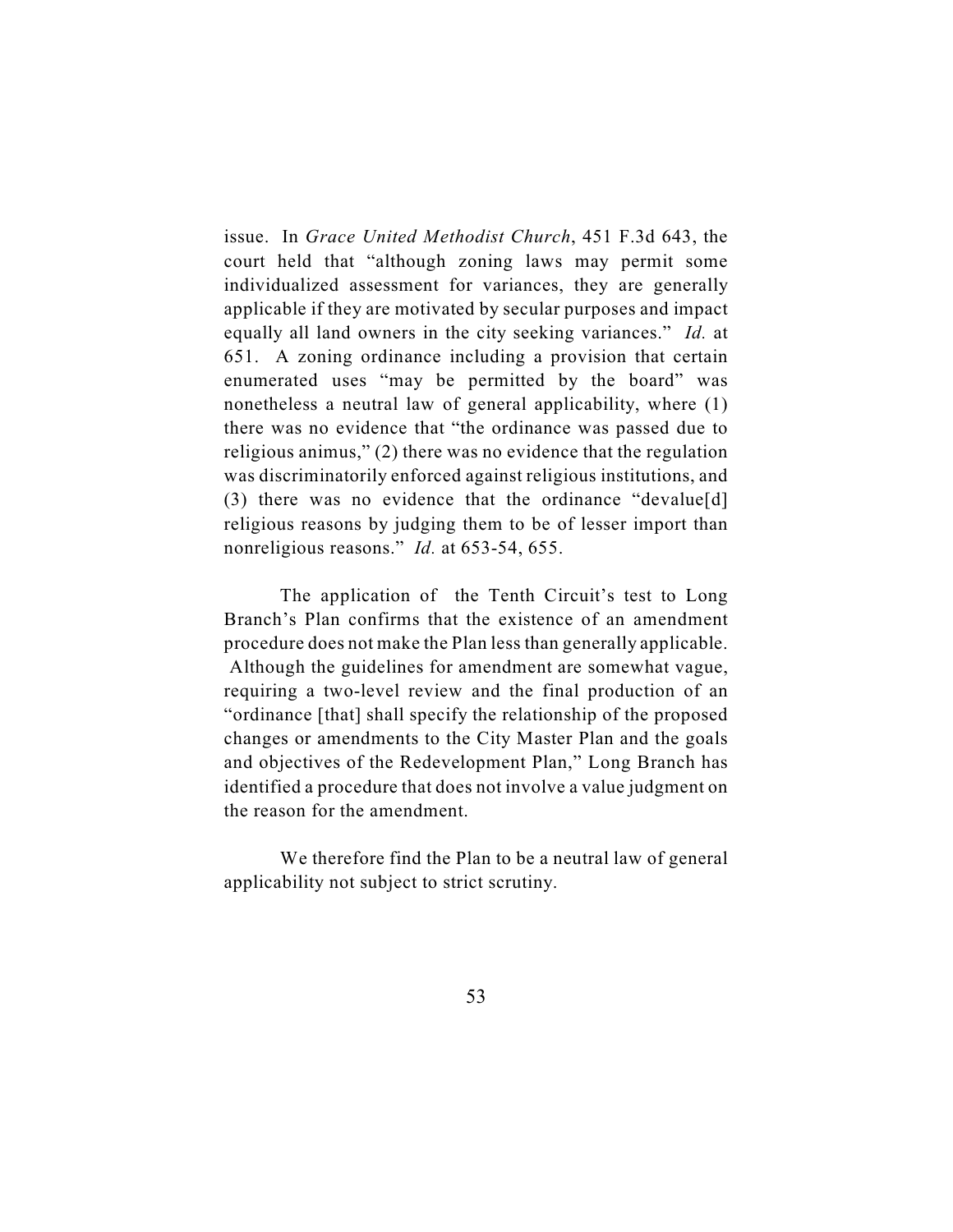### **3. Does the Redevelopment Plan Survive Rational Basis Review?**

As a neutral, generally applicable law, the Plan is not subject to strict scrutiny. Even if Lighthouse had shown that the Plan incidentally burdened its right to free exercise of religion, it would only have to satisfy rational basis review in order to be deemed constitutional.

"[I]f [a] zoning law only incidentally burdens the free exercise of religion, with the law being both neutral and generally applicable, it passes constitutional muster unless the law is not rationally related to a legitimate government interest." *San Jose Christian College*, 360 F.3d at 1031. Under rational basis review, "[a] statute is presumed constitutional, and the burden is on the one attacking the legislative arrangement to negative every conceivable basis which might support it, whether or not that basis has a foundation in the record." *Heller v. Doe*, 509 U.S. 312, 321 (1993) (internal citations and quotation marks omitted). The regulation must be reasonable and not arbitrary and it must bear "a rational relationship to a [permissible] state objective." *Belle Terre v. Boraas*, 416 U.S. 1, 8 (1974). The same analysis applies here to the Plan; the Plan is valid under rational basis review.

#### **IV. Conclusion**

For the reasons stated above, we will affirm in part and vacate in part the judgment of the District Court. We will affirm the District Court's entry of summary judgment for the City of Long Branch as to Lighthouse's Free Exercise Clause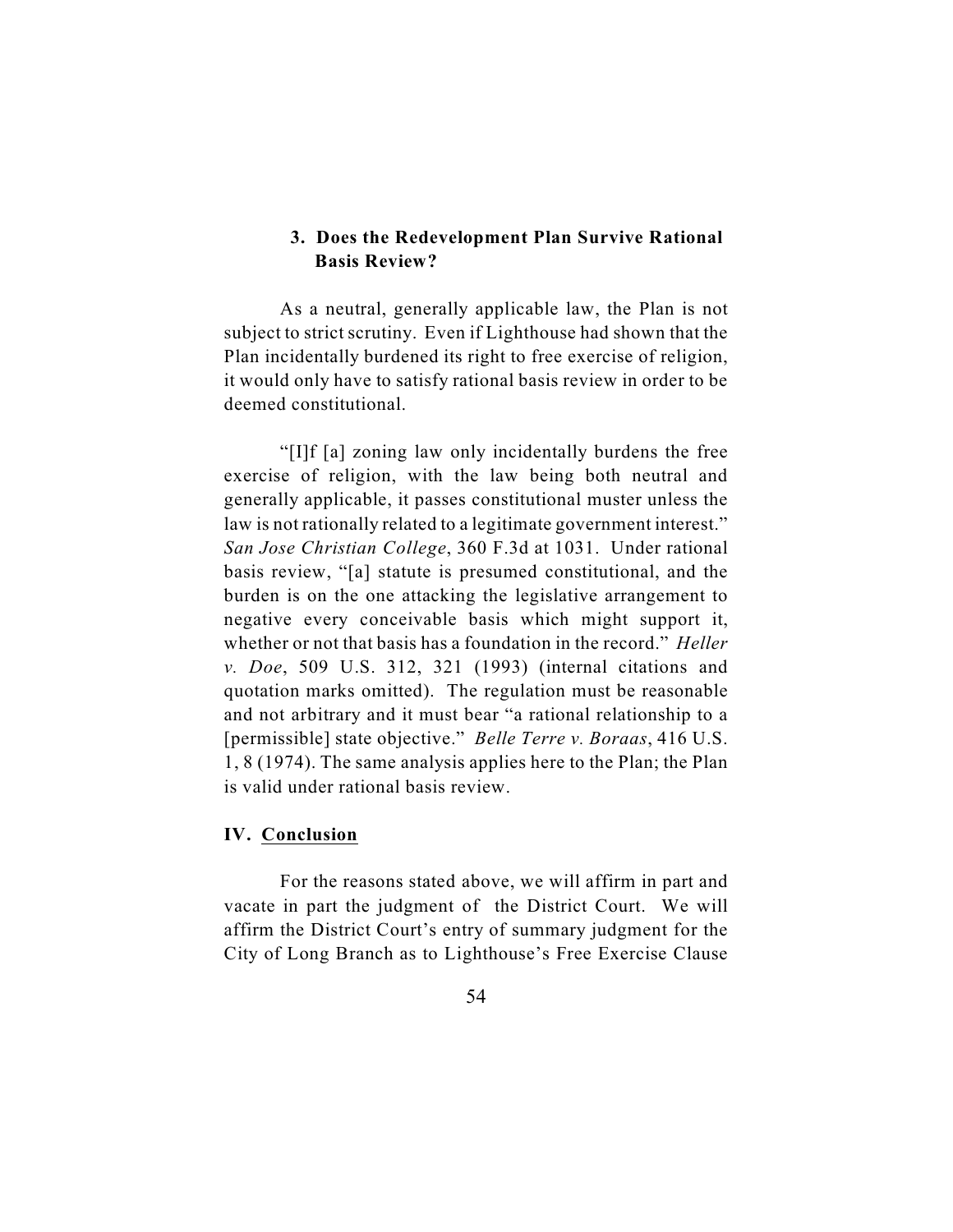challenges both to the Ordinance and to the Plan and as to its challenge to the Plan under RLUIPA's Equal Terms provision. However, we will vacate the District Court's entry of summary judgment for Long Branch on Lighthouse's facial challenge to the Ordinance under RLUIPA's Equal Terms Provision and remand for further proceedings consistent with this opinion.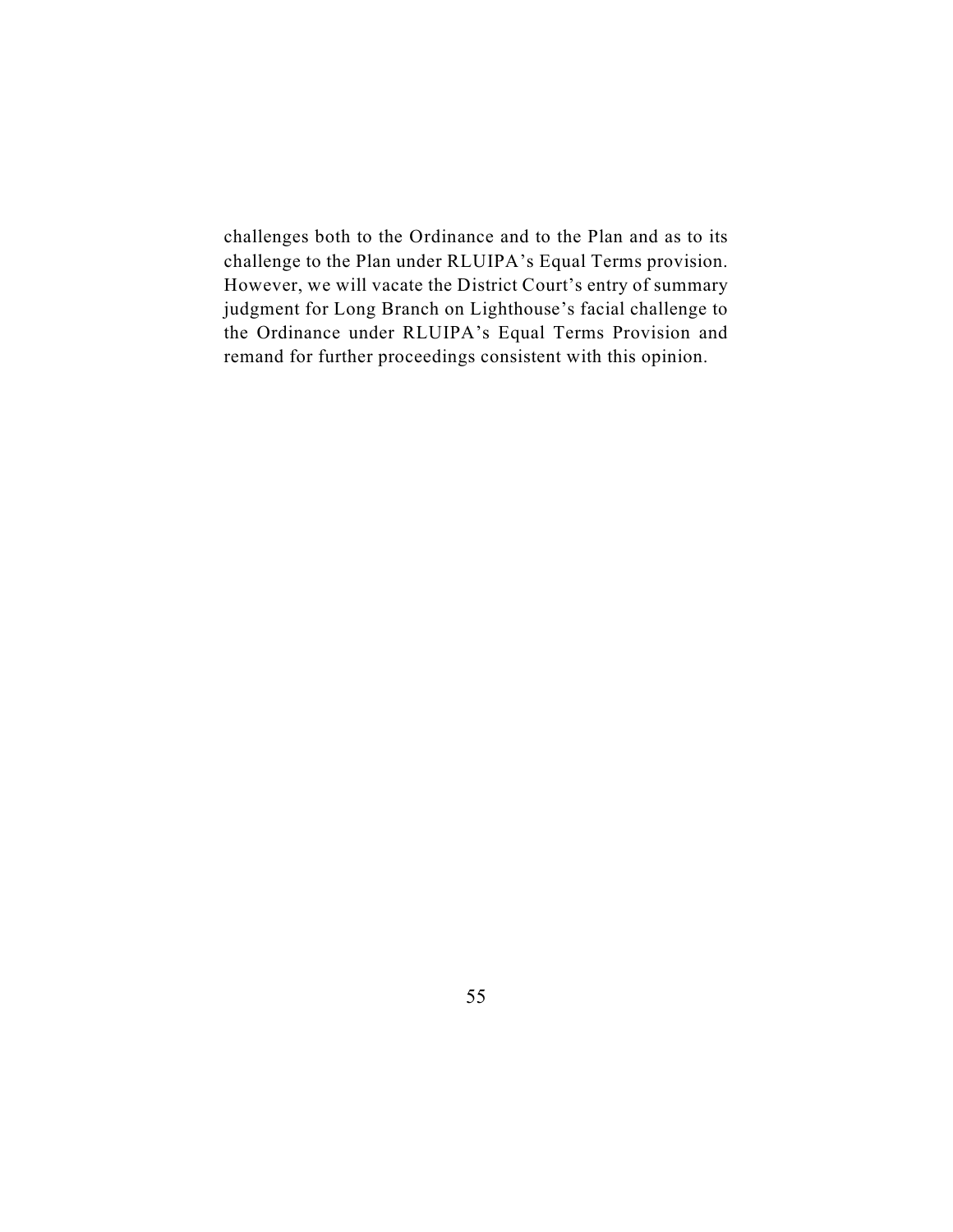# JORDAN, *Circuit Judge, Concurring in part and Dissenting in part*

This case presents two related questions: first, whether zoning ordinances of the City of Long Branch, New Jersey ("Long Branch" or the "City") that prohibit churches while permitting the establishment of places for secular assemblies such as theaters, cinemas, and lecture halls constitute a violation of the Religious Land Use and Institutionalized Persons Act ("RLUIPA" or the "Act"), 42 U.S.C. §§ 2000cc *et seq.*; and second, whether those same ordinances constitute a violation of the First Amendment's guarantee of the Free Exercise of Religion. In less legalistic language, we are asked whether religion can be made to take a back seat to a City's economic development goals. My colleagues in the Majority say it can. On this record and on the basis of the Act, I must disagree and therefore respectfully dissent from that portion of the Majority's judgment affirming summary judgment for the City. I do agree, however, with the Majority's conclusion that the earlier of the ordinances at issue violated RLUIPA and therefore concur with the judgment to that extent. Because I believe the case can be decided strictly on statutory grounds, I do not reach the constitutional issues except to the extent that they are embodied in the Act.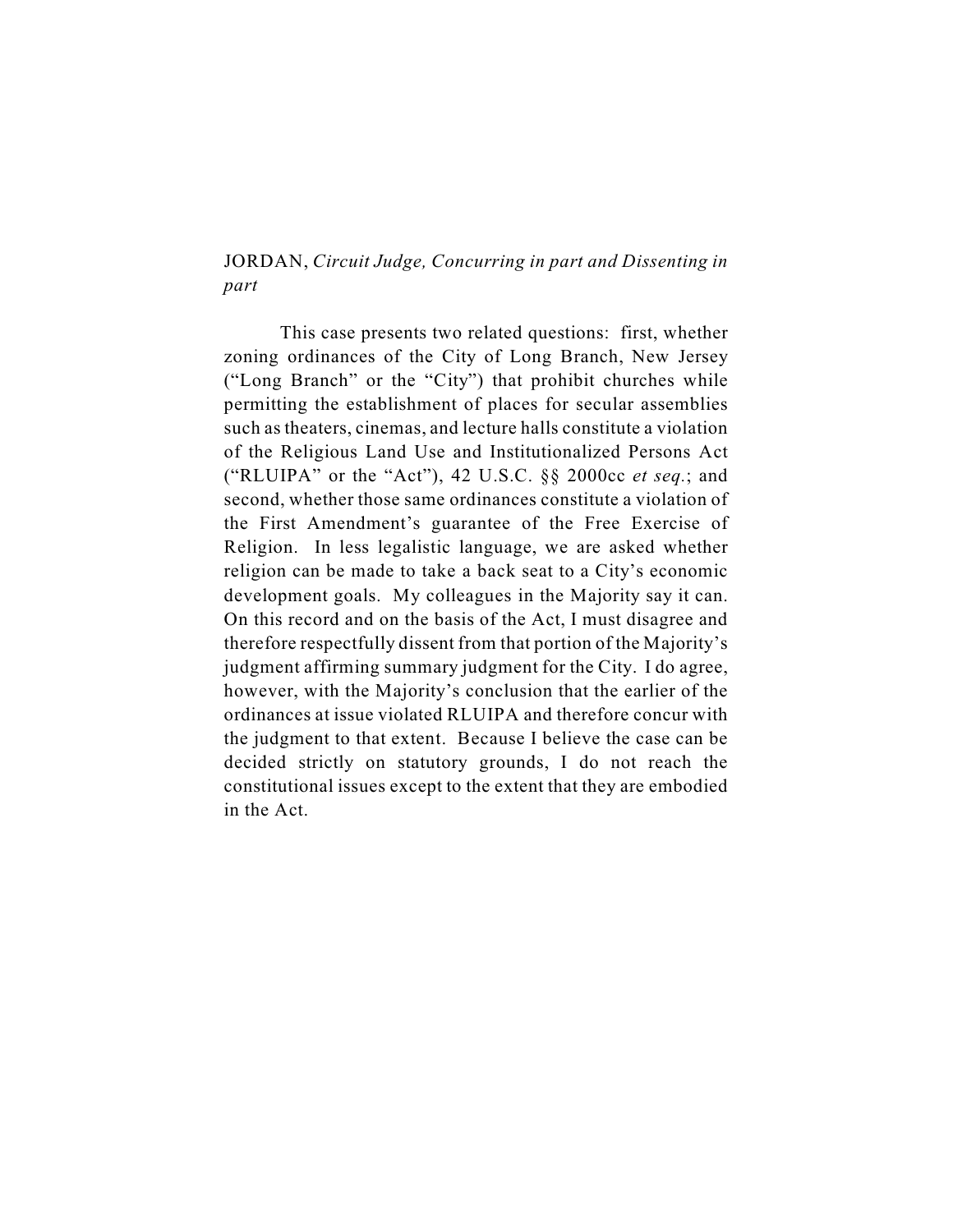### **I. Factual and Procedural Background**<sup>18</sup>

The Lighthouse Institute for Evangelism, Inc. is a New Jersey nonprofit corporation formed in 1991 and led by Reverend Kevin Brown, an ordained Baptist minister.<sup>19</sup> Lighthouse's mission is to minister to its congregation in keeping with Christian doctrine, to operate a school for those interested in joining the ministry, and to provide a variety of benevolent services to the community in which it has operated and seeks to operate. On March 1, 1992, Lighthouse began its work in rented space on 159 Broadway in Long Branch by holding Bible study classes and public prayer meetings. In the years since, it has also provided daily meals for the poor, as well as job placement and substance abuse counseling. Lighthouse deliberately chose to establish itself in a community "where nearly one quarter of the households ... earn[ed] under \$15,000 a year" so that it could provide services where it perceived the

 $18$  While I generally agree with the background information set forth in the majority opinion, I provide the following as further context for my perspective on the case. Because we are reviewing an appeal of a grant for summary judgment, I present the facts in the light most favorable to the plaintiffs, against whom the order was entered. *Lindsey v. Caterpillar, Inc.*, 480 F.3d 202, 205 (3d Cir. 2007).

 $19$  As did the Majority, I will, for brevity, hereafter refer to Lighthouse and Reverend Brown collectively as "Lighthouse" unless otherwise noted.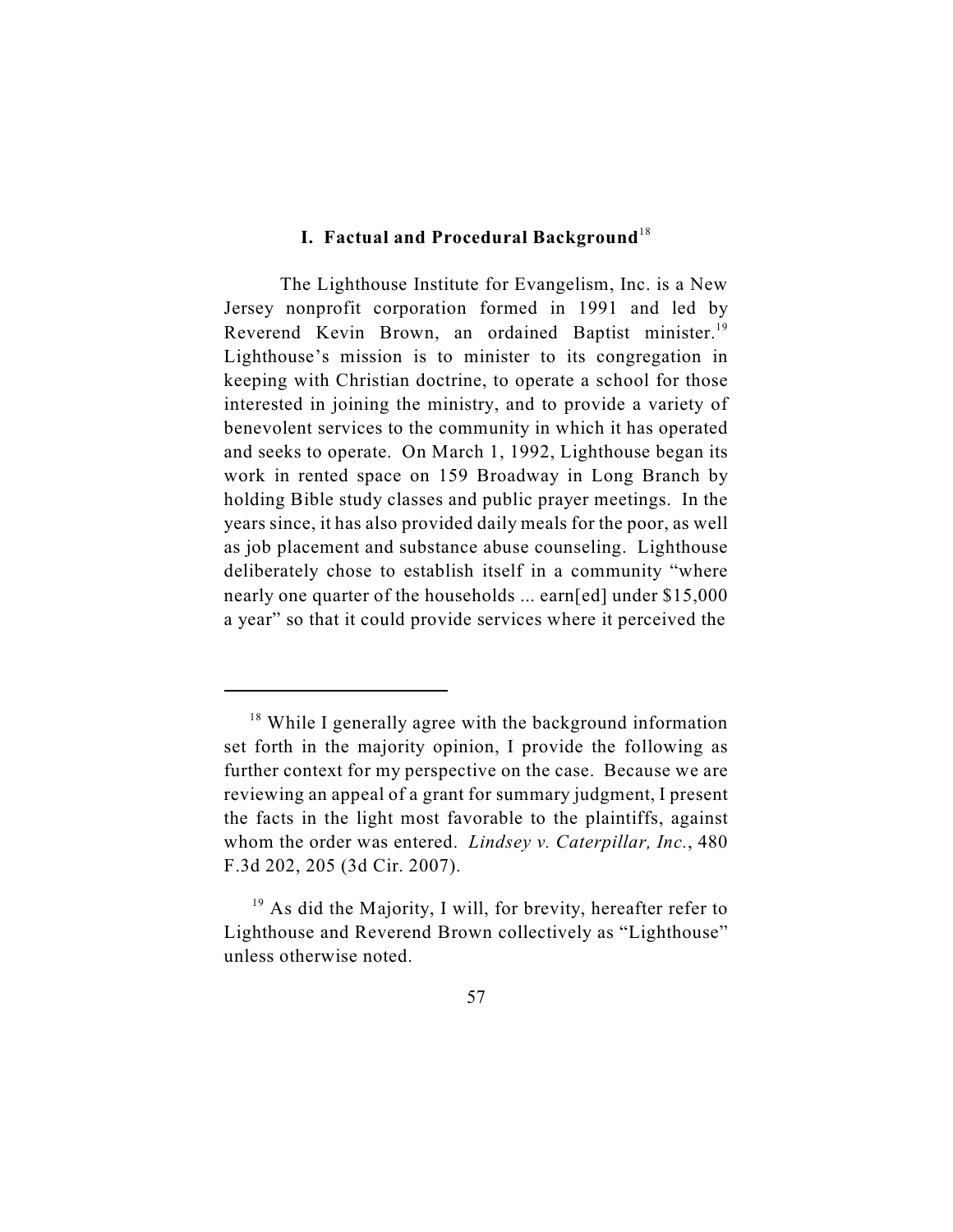needs were most acute. (Plaintiffs-Appellants' Appendix  $[$ "PA"] 27.)

On November 8, 1994, Lighthouse purchased an abandoned building across the street from its rented location, at 162 Broadway, and planned to continue its mission there. When it purchased the property, it believed it had the support of the City. The City's mayor had voiced his support on many occasions, had written a congratulatory letter to Reverend Brown after the purchase, and had awarded Lighthouse a minigrant "for the expansion of [its] soup kitchen and related facilities to new quarters."<sup>20</sup> (PA 63 (emphasis removed).)

The 162 Broadway property is located in a part of the City once known as the C-1 Central Commercial District, as designated by Long Branch Ordinance 20-6.13 (the "C-1 Ordinance"). The C-1 Ordinance did not list churches as one of the "permitted uses" within the C-1 district, but it did list, among other things, restaurants, post-secondary educational institutions, assembly halls, bowling alleys, motion picture theaters, municipal buildings, health spas, gyms, barber shops, and beauty salons. (PA 81-83.) Lighthouse claims that, soon after it acquired the property on 162 Broadway, the City restrained it from performing its mission, despite having allowed it to do so for years when it rented space across the street. On August 1, 1995, Lighthouse submitted an application for a

 $20$  According to Lighthouse, it never received those funds because the newly constituted city council that took office in July of 1994 voted to retract the mini-grant.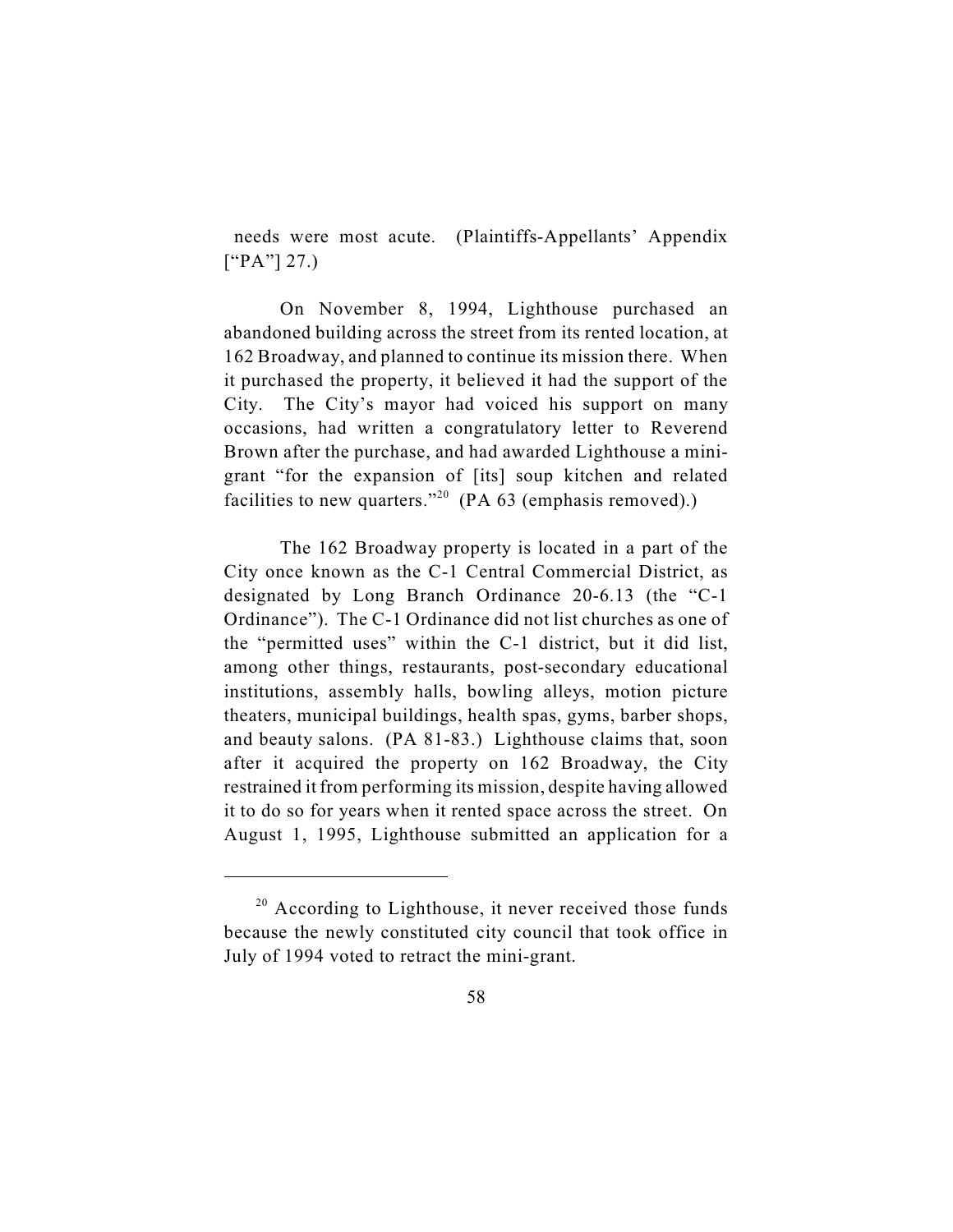variance to the City Planning Board to operate a soup kitchen and counseling center and to provide missionary outreach, job skills training, Bible classes, and life skills classes.<sup>21</sup> The City deemed the application incomplete, saying it was not completely filled out, the fees were not paid, and the plans and survey submitted with it were not sealed.

This was an early round in what Lighthouse claims was a concerted effort by the City to thwart Lighthouse's attempt to obtain a variance, an effort Lighthouse says was characterized by the City's stalling Lighthouse's application with technical requests, failing to put it on the City's agenda when Lighthouse met the technical requests, and failing to consider Lighthouse's request for a waiver of fees on account of its nonprofit status.<sup>22</sup>

Right from the outset to the very present, the Mission's

 $21$  According to the Majority, Lighthouse first sought approval to use its property as a church in April of 2000. Maj. Op. at 7. While not wanting to argue semantics, the purposes for which Lighthouse sought to use its property in its 1995 application include uses that one could fairly say indicate that Lighthouse was seeking land use approval as a "church." Since the City in 1997 denied use of the property for, among other things, "church services" (PA 509), it is clear that the City understood Lighthouse was trying to operate as a church before April of 2000.

 $22$  Lighthouse describes its views of the bureaucratic run around as follows: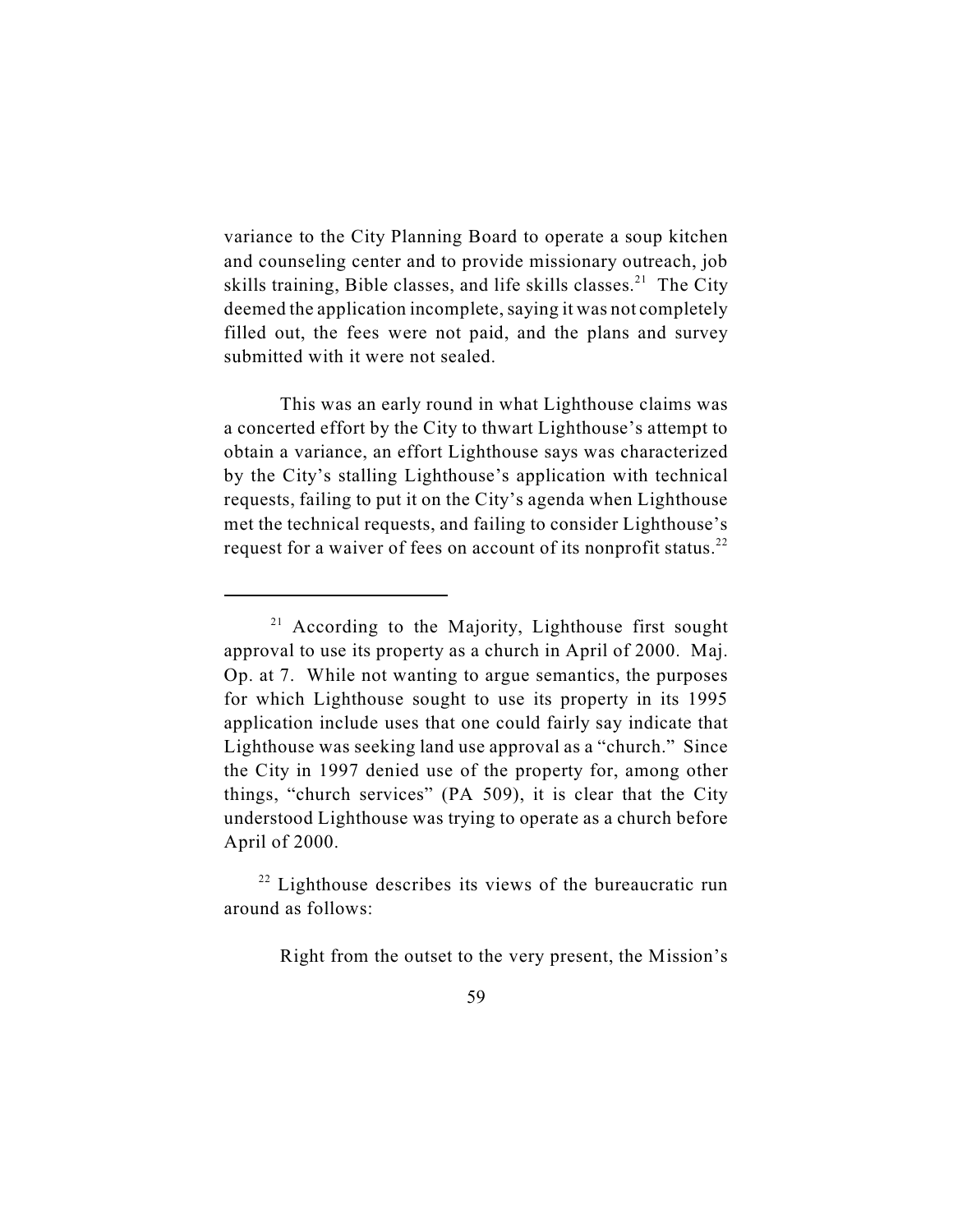Indeed, according to Lighthouse, the City's Director of Community Development was plain enough to state that the City "was never going to allow [Lighthouse] to use 162 Broadway." (PA 31.) Lighthouse asserts that Reverend Brown met with

Application became ensnared in "the Loop", with the Loop being defined as the Long Branch's bureaucracy's concerted endeavor designed to frustrate, discourage, and ultimately thwart the Mission's efforts to gain use, by among other things:

a. continually restraining the Mission from performing its ministerial functions at 162 Broadway;

b. exhibiting deliberate indifference to the Mission's Application by allowing it to languish;

c. stalling the Mission's Application with hyper technical requests, and then when these requests were fulfilled, still failing to place the Application on the 'agenda';

d. failing to consider the Mission's request for a waiver of fees on account of the Mission's non-profit status (a common practice when the applicant is a charitable organization);

e. not granting use, thus preventing the Mission from obtaining its constitutionally guaranteed tax exemption; and

f. attempting to harass and intimidate the Mission and Rev.Brown through the constant issuance of various summonses for alleged code violations, as well as other forms of continual harassment.

<sup>(</sup>PA 30 at ¶ 25.)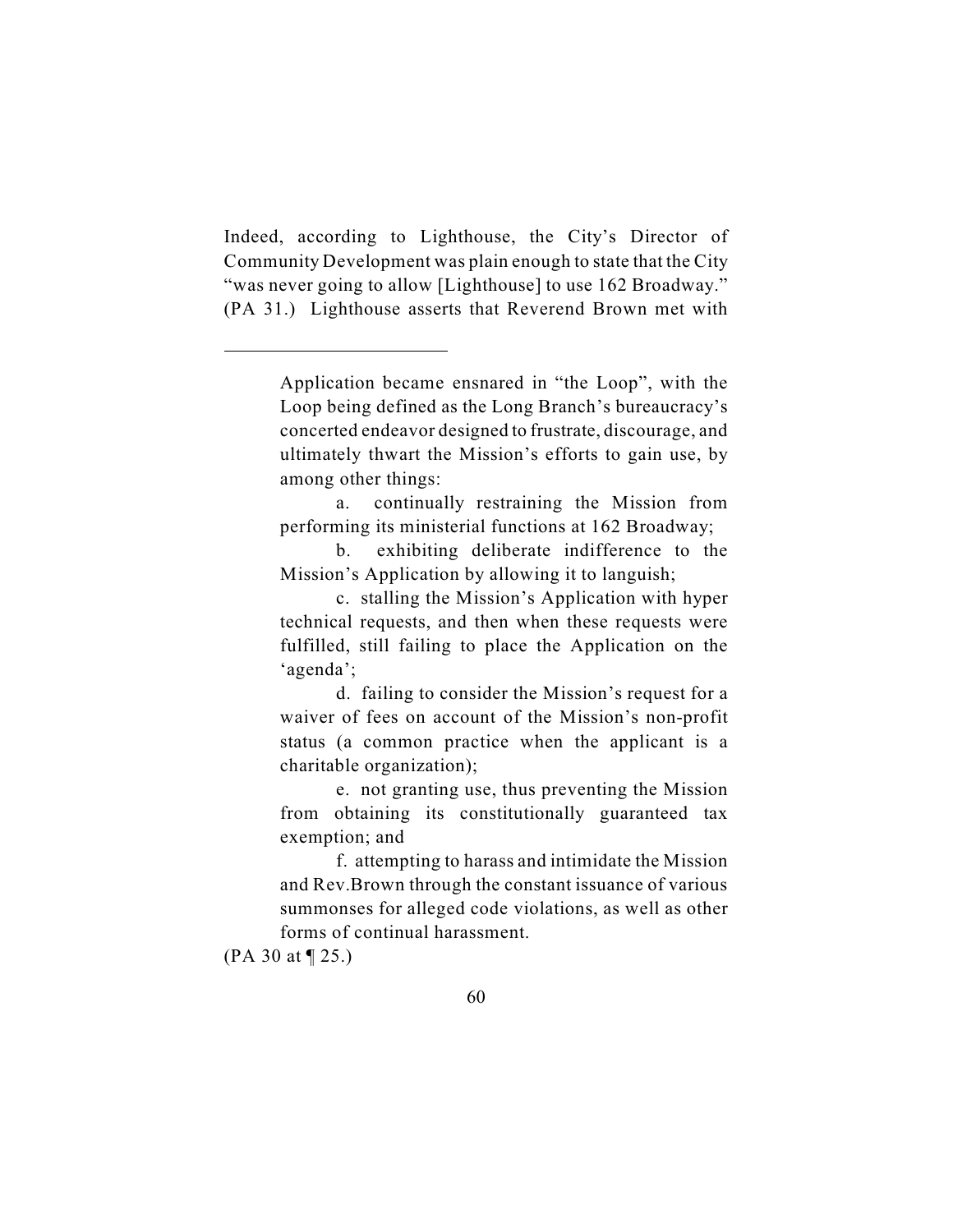officials from an organization called Pendar Development ("Pendar") to find an alternative location to pursue its mission. Pendar agreed to approach the City to discuss the possibility of allowing Lighthouse to relocate to a former nursing home. According to Lighthouse, the City told Pendar and Reverend Brown after several meetings that it would work with Pendar to develop the property on the condition that Pendar "dropped its affiliation with Rev. Brown." (PA 31.)

On March 26, 1997, Lighthouse applied for a zoning permit to use the property as offices for Lighthouse personnel. The City granted the zoning permit, but specified that the property could not be used for "church services/soup kitchen/classes." (PA 509.) On April 26, 2000, Lighthouse applied for a zoning permit to use the building as a church. The zoning officer denied the application the next day because the proposed use was not permitted in the C-1 zone without a variance.

On June 8, 2000, Lighthouse and Reverend Brown filed a complaint against the City in the Superior Court of New Jersey. The City subsequently removed the action to the United States District Court for the District of New Jersey. On October 23, 2000, Lighthouse filed an amended complaint alleging, among other things, violations of the Free Exercise Clause and the then-newly enacted RLUIPA.<sup>23</sup> On March 13, 2001, Lighthouse filed a motion seeking a preliminary injunction to

 $^{23}$  RLUIPA was signed into law on September 22, 2000. Pub. L. No. 106-274, 114 Stat. 803-806.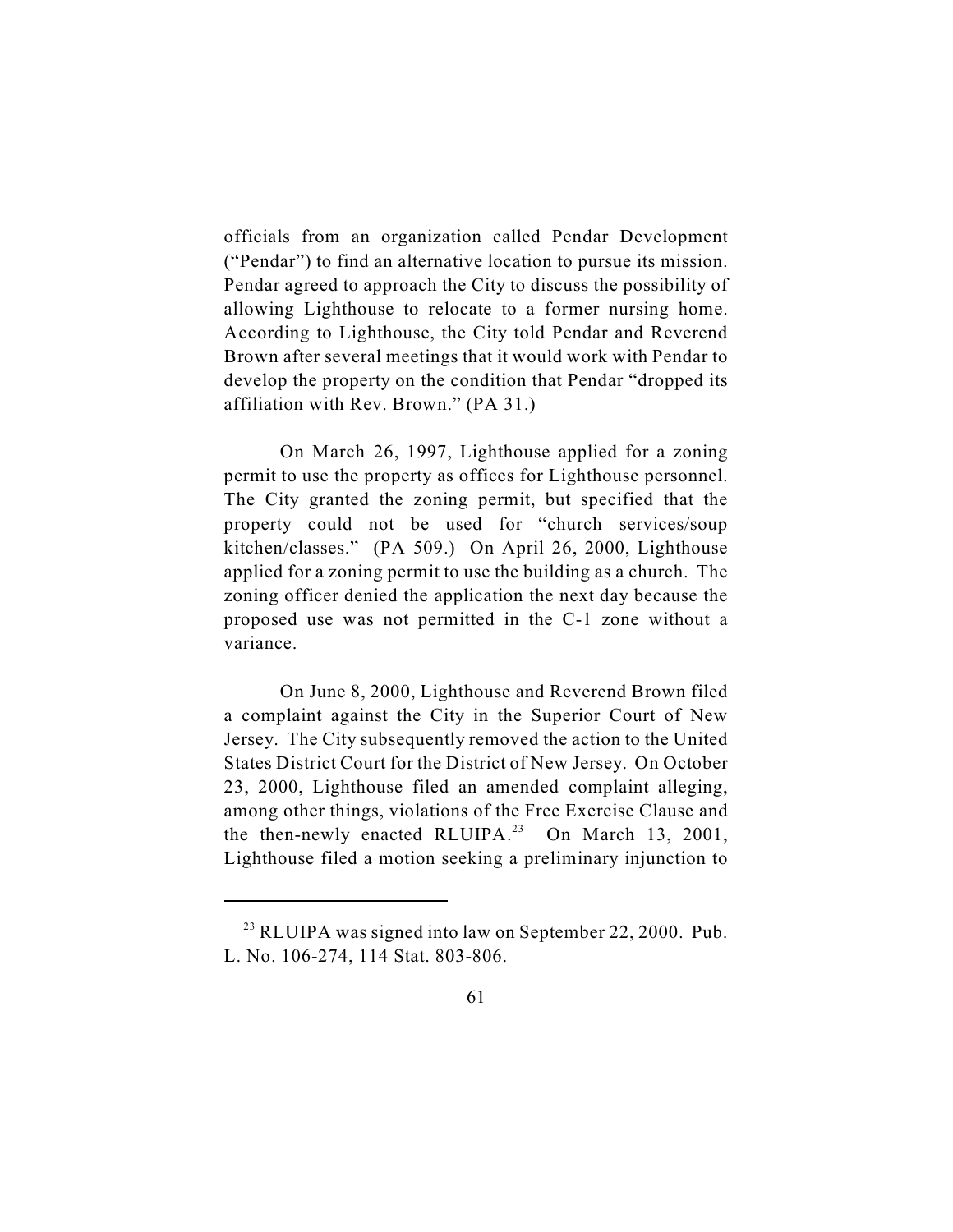compel the City to grant Lighthouse's zoning permit application. The District Court denied Lighthouse's motion.

Lighthouse appealed the District Court's denial of its motion for a preliminary injunction and this Court, in a nonprecedential opinion, affirmed. *The Lighthouse Inst. for Evangelism Inc. v. The City of Long Branch*, 100 Fed. App'x 70, 73 (3d Cir. 2004). Regarding Lighthouse's RLUIPA claim, we stated that, because Lighthouse "did not show that it would be prohibited from operating in the district if it applied under the 'assembly hall' category, it could not show that the [C-1] Ordinance, on its face, treated it on less than equal terms than a nonreligious assembly." *Id.* at  $77<sup>24</sup>$  We also stated that Lighthouse had failed to produce any evidence that the nonreligious assemblies it identified were similarly situated "such that a meaningful comparison could be made" under the provision of RLUIPA that forbids treating religious and nonreligious assemblies on less than equal terms. *Id.* As support for that statement, we cited a case decided under the Equal Protection Clause of the Fourteenth Amendment. *Id.* (citing *Congregation Kol Ami v. Abington Twp.*, 309 F.3d 125 (3d Cir. 2002)).

In the meantime, while Lighthouse's motion for a preliminary injunction was pending in the District Court, the City changed the applicable zoning ordinances. On October 8,

 $24$  The City has since admitted in an interrogatory that, under the C-1 Ordinance, the term "assembly hall" did not include Houses of Worship.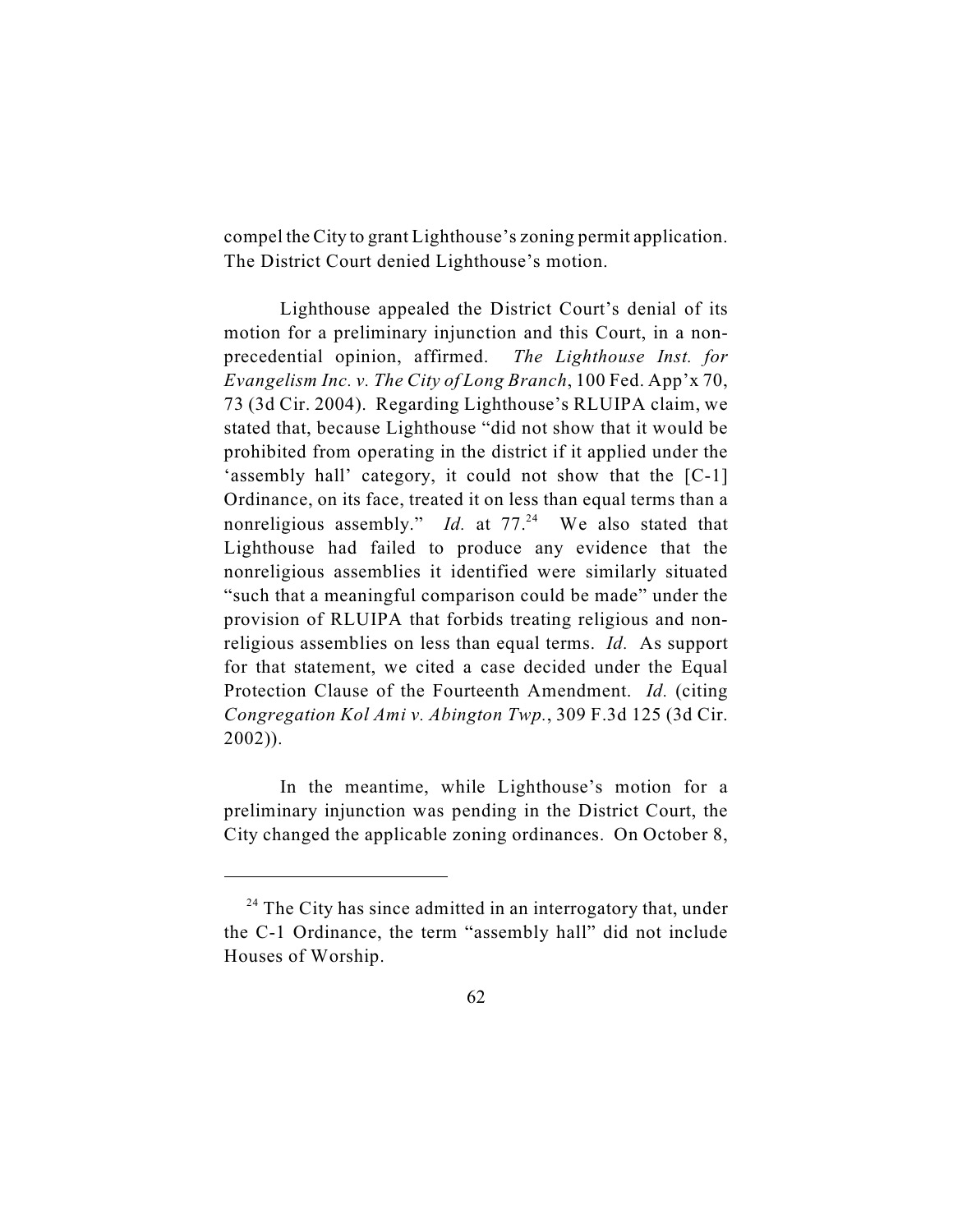2002, the City passed redevelopment ordinance 47-02 (the "Redevelopment Plan" or, as the Majority refers to it, the "Plan") pursuant to N.J.S.A. § 40A:12A. The Redevelopment Plan superseded the "applicable provisions of the development regulations of the municipality or constitute[d] an overlay zoning district within the redevelopment area." N.J.S.A. § 40A:12A-7(c). The City's stated purpose in adopting the Redevelopment Plan was to "achieve redevelopment of an underdeveloped and underutilized segment of the City" by, among other things, strengthening retail trade and city revenues, increasing employment opportunities, improving the city's image, and attracting more retail and service enterprises. (PA 87-88.) To achieve those goals, the City planned to "establish a center for the arts that [would] attract artists from the whole region" and "restore lower Broadway[, i.e., the 'Zone'], traditionally the downtown of Long Branch, as the principal commercial district of the city." (PA 95, 97.) The City wanted to accommodate "rich and varied uses" in the Zone, to stimulate retail in all areas, and to have a "diversity of attractions" to "bring people together from all parts of Long Branch and neighboring communities." (PA 97.) The Redevelopment Plan listed the kinds of entities the City wanted in the Zone, such as theaters, cinemas, dance studios, culinary schools, music instruction centers, theater workshops, fashion design schools, art studios, restaurants, bars and clubs, book stores, and craft stores. (*Id.*) Churches did not make the cut. Evidently, "rich and varied uses" were not seen to include religious devotions. Since churches were not on the list of desirable downtown entities, the Redevelopment Plan prohibited them.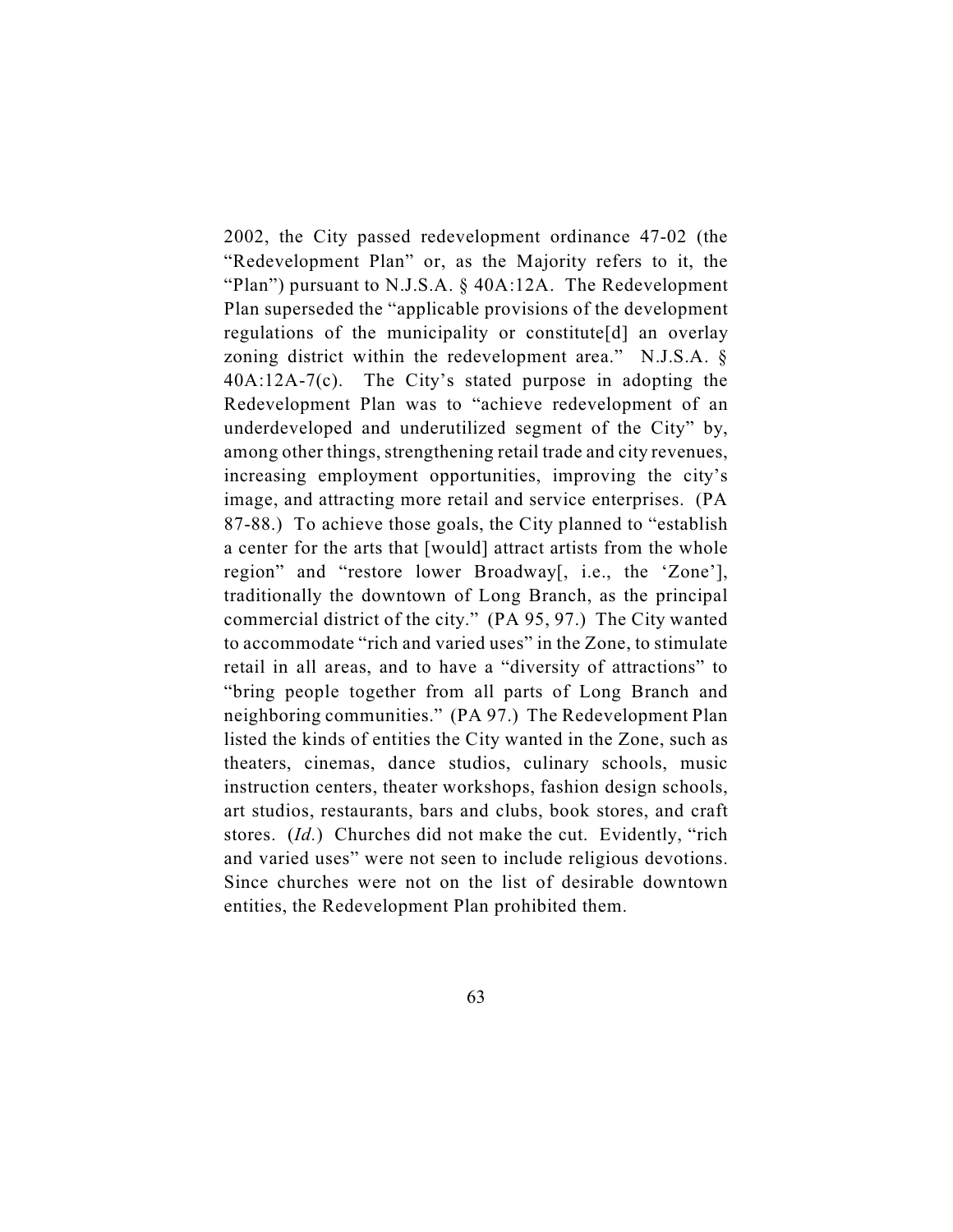The Plan created new application requirements for development within the affected areas. Under those new requirements, no property could be developed in the Zone until a Request for Qualification ("RFQ") and a Request for Proposal ("RFP") had been approved by the City Council.<sup>25</sup> While no formal procedure for individualized zoning waivers was included in the Plan itself, there is evidence to suggest that the City Council did, as in this instance, at least consider waivers with respect to the Plan, (*see* PA 231 ("Now, therefore, be it resolved, by the City Council of the City of Long Branch that the application for a waiver of the Redevelopment Plan to allow houses of worship in the entertainment/commercial section of the Redevelopment Zone 6 in lower Broadway is denied.")), and, of course, the City Council had the power to amend the Plan.

On November 11, 2003, Lighthouse submitted an RFQ and application to develop its property as a church. On December 23, 2003, the Redevelopment Council of the City of Long Branch notified Lighthouse that its application had been rejected because the "proposed church use did not comport with the Redevelopment Plan and would in fact disrupt the zone." (PA 226.) Lighthouse appealed that decision to the Mayor and City Council and, at the same time, sought to have the Redevelopment Plan amended to allow houses of worship in the

 $25$  As noted by the Majority, an RFQ requires applicants to describe the development team members' qualifications, experience, and financial capacity. An RFP requires a detailed description of the project to be undertaken.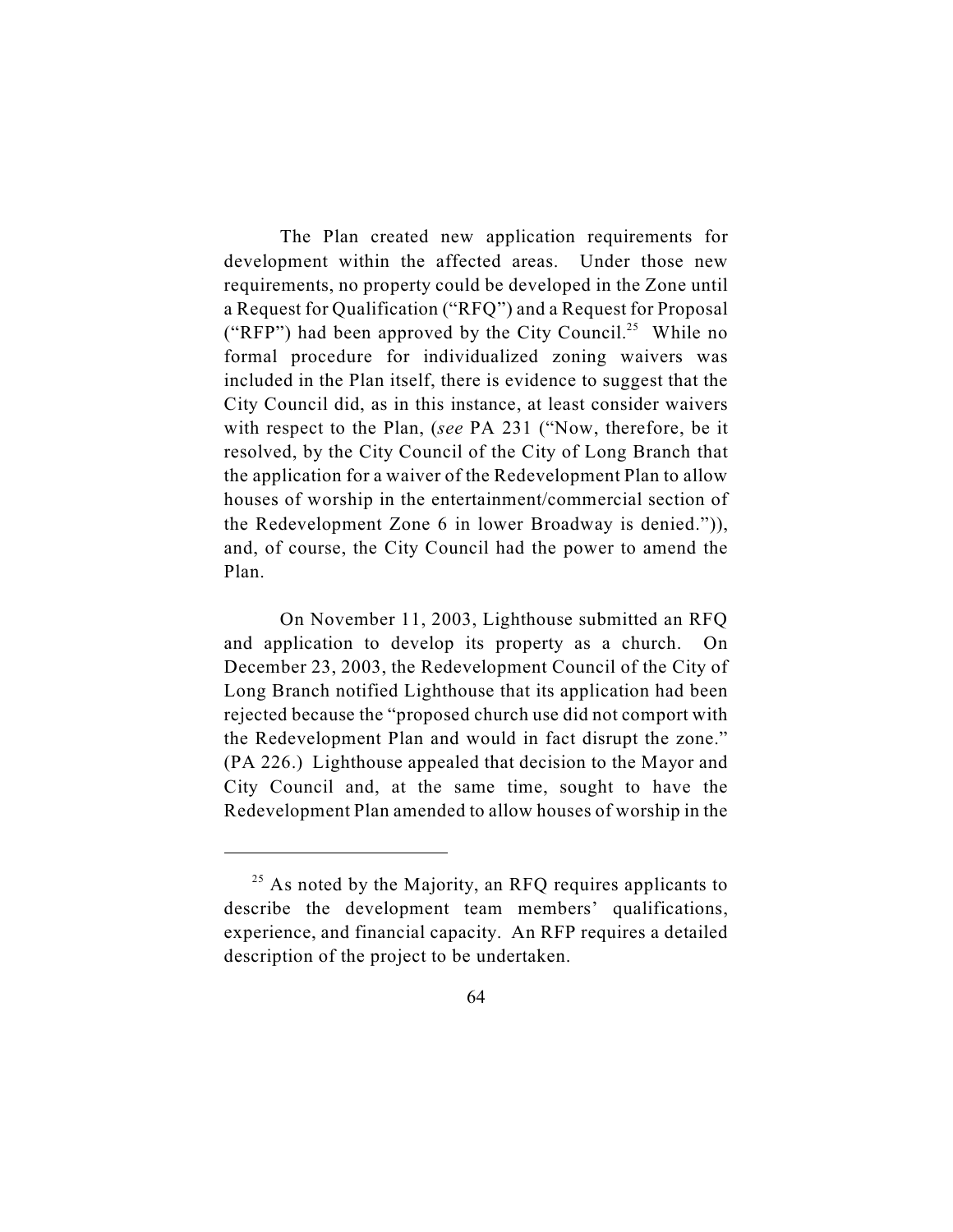Zone or, alternatively, to obtain a waiver of the prohibition of church use.

After administrative hearings, the City Council voted unanimously to deny the waiver and application because churches were not permitted in the Zone and because the RFQ was "sketchy" with respect to project funding, scope, aesthetics and design, and plans for parking. **(**PA 226, 232.**)** The City Council determined that granting a waiver would have a "detrimental effect on the zoning planned for the area which was to be an entertainment/commercial zone with businesses that are for profit." (PA 227.) As emphasized by my colleagues in the Majority, one problem the City perceived is that a state statute and a municipal ordinance prohibit the City from issuing liquor licenses to businesses within the vicinity of a church. Consequently, according to the City, allowing Lighthouse in the Zone "would destroy the ability of the block to be used as a high end entertainment recreation area." (PA 229.) The City reached that conclusion despite a provision in the state statute allowing a church to waive its rights under the statute,  $26$  despite

<sup>&</sup>lt;sup>26</sup> N.J.S.A. § 33:1-76 provides that the "protection of this section may be waived at the issuance of the license and at each renewal thereafter, by the duly authorized governing body on authority of such church ..., such waiver to be effective until the date of the next renewal of the license." And, if the "license has been ... renewed on authority of annual waivers by the church ... for 15 or more consecutive years, the holder of such license shall thereafter be entitled to apply for renewal or reissuance thereof without ... [a] waiver ... of the church ... ." N.J.S.A.  $\S$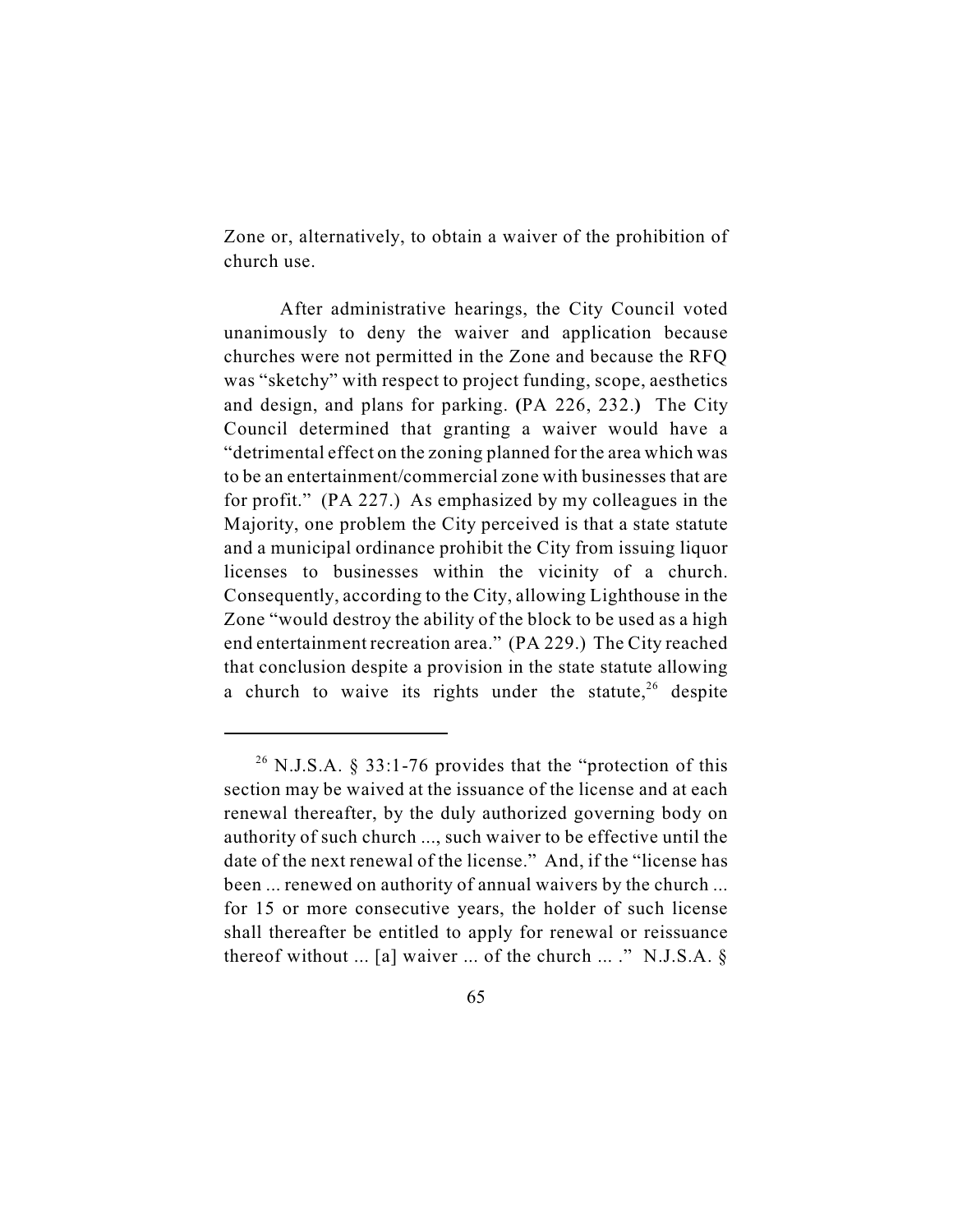Lighthouse's express agreement to waive those rights in perpetuity if allowed to establish a church within the Zone, and despite the City's apparent failure to enforce its own ordinance in any meaningful way. $27$ 

On July 26, 2004, Lighthouse amended its complaint to add statutory and constitutional challenges to the Redevelopment Plan. On December 27, 2005, the District Court

 $33:1 - 76.2$ .

 $27$  According to the City's brief, the City has its own alcoholic beverage ordinance that prohibits the sale of alcoholic beverages within one thousand feet of a religious organization and prohibits the issuance of a license within one thousand feet of another establishment with a license. (Appellee's Brief at 32, 41.) However, the parties have not submitted a copy of the ordinance for the record, or even a citation to it, and Lighthouse disputes its existence. The City's assistant planning director and acting zoning officer testified that it was possible there were churches in the City within a thousand feet of an entity with a liquor license. In fact, the City has conceded in its brief that it issued waivers with respect to the part of the alcoholic beverage ordinance that prohibits the issuance of a license within one thousand feet of another establishment with a license. In addition, the City admitted at oral argument that it was "relaxing" its enforcement of its alcohol laws in the Zone to promote the goals of the Redevelopment Plan. I agree with the Majority, Maj. Op. at 12 n.7, that, under these circumstances, the City's alcoholic beverage ordinance warrants no consideration.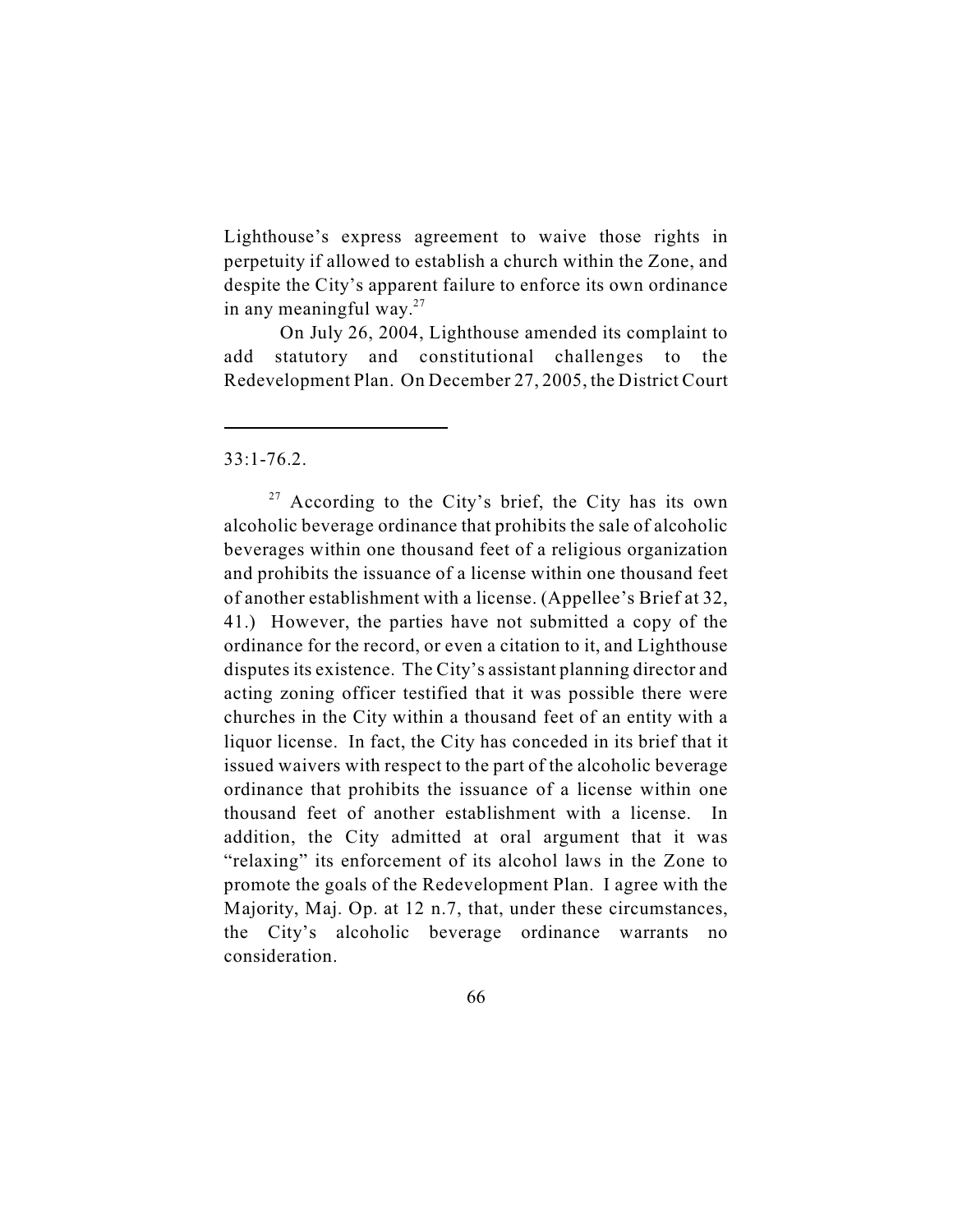granted summary judgment for the City on all of Lighthouse's claims. *The Lighthouse Inst. for Evangelism, Inc. v. The City of Long Branch*, 406 F. Supp. 2d 507, 524 (D.N.J. 2005). On appeal now are the District Court's conclusions regarding the alleged violations of section  $2(b)(1)$  of RLUIPA, 42 U.S.C. §  $2000cc(b)(1)$  ("section  $2(b)(1)$ ") and the Free Exercise Clause.

### **II. Analysis**

In my view, both the C-1 Ordinance and the Redevelopment Plan are unlawful. Since my colleagues in the Majority and I are in agreement that the C-1 Ordinance violated RLUIPA, my analysis is focused primarily on the Redevelopment Plan and its shortcomings under RLUIPA. I do not reach the question of whether the C-1 Ordinance and the Redevelopment Plan also violate the Free Exercise Clause because Lighthouse ought to obtain full relief under the statute. *See Spector Motor Serv., Inc. v. McLaughlin*, 323 U.S. 101, 105 (1944) ("If there is one doctrine more deeply rooted than any other in the process of constitutional adjudication, it is that we ought not to pass on questions of constitutionality ... unless such adjudication is unavoidable.").

Section 2(b)(1) of RLUIPA provides that "[n]o government shall impose or implement a land use regulation in a manner that treats a religious assembly or institution on less than equal terms with a nonreligious assembly or institution." 42 U.S.C.  $\S$  2000cc(b)(1). It is uncontested that the City is a "government" within the meaning of the statute, that the C-1 Ordinance and the Redevelopment Plan are "land use regulations" within the meaning of the statute, and that churches are "religious assembl[ies] or institution[s]" that are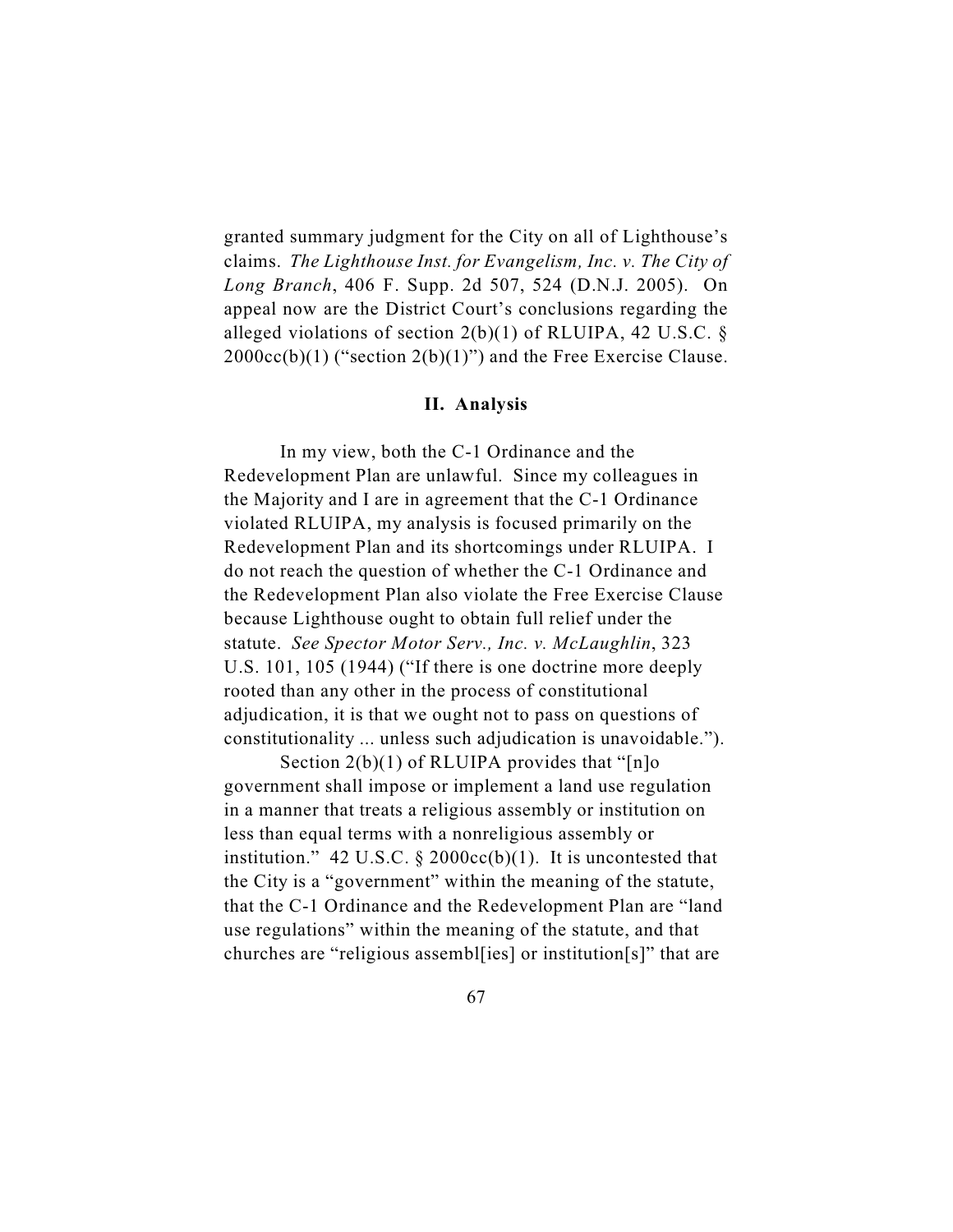treated differently than nonreligious assemblies or institutions under the City's land use regulations. *See* Maj. Op. at 21. Nevertheless, the District Court granted summary judgment in favor of the City with respect to Lighthouse's section  $2(b)(1)$ claim. As accurately described by the Majority, the District Court concluded that Lighthouse had failed to demonstrate that the City imposed a substantial burden on the free exercise of religion and that Lighthouse had failed to show it was similarly situated to nonreligious assemblies receiving more favorable treatment from the City. The City now argues that, in addition to the grounds the District Court relied upon, summary judgment was appropriate on Lighthouse's section 2(b)(1) claim because the land use ordinances are neutral and generally applicable. The City also argues that, even if it did treat Lighthouse on less than equal terms than nonreligious assemblies, it had a compelling government interest for doing so and that the means it used were narrowly tailored to meet that interest.

The City's arguments are not well founded, and neither is the District Court reasoning that the City attempts to defend here. With all respect to the District Court and its work on this challenging case, and likewise with due regard for my colleagues who have wrestled with the case on this and the previous appeal, I believe the District Court undertook an analysis that is neither warranted by the text of the statute nor compelled by any concern regarding the statute's constitutionality, and I further believe that some measure of the responsibility for that error lies in our earlier opinion, to the extent it encouraged the District Court to read into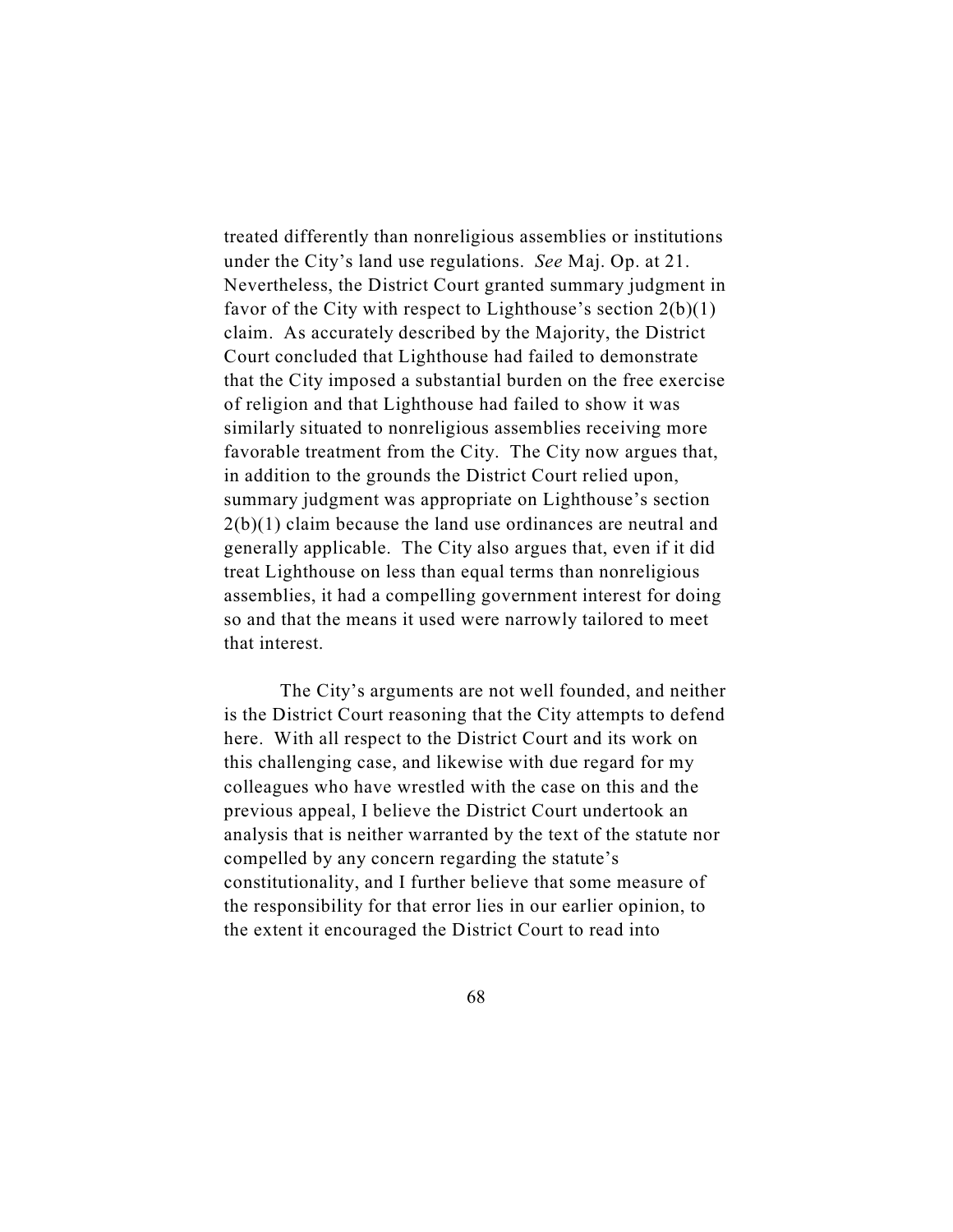RLUIPA a "similarly situated" analysis imported from equal protection jurisprudence.

Nevertheless, I do not find myself totally at odds with the Majority's opinion on this latest round in the dispute. I agree with the Majority that the District Court should not have grafted onto section  $2(b)(1)$  a "substantial burden" requirement. I also agree that the District Court erred by holding that, for Lighthouse to prevail on its  $2(b)(1)$  claim, Lighthouse had to show that it was treated on less than equal terms than a secular counterpart so similarly situated that both entities, the religious and the secular, involved exactly the same combination of land uses. I acknowledge, as does the Majority, the need for some kind of comparator. That is, of course, inherent in the concept of "less than equal terms," which implies a comparison. But, unlike the Majority, I do not believe the statute requires any greater similarity than is inherent in the broad terminology "assembly or institution," i.e., the terminology of the statute itself. The correct analysis should begin and, to the extent possible, end with the language of the statute. Since the text of both the C-1 Ordinance and the Redevelopment Plan treats churches differently than nonreligious assemblies or institutions, I would reverse the District Court's grant of summary judgment for the City and direct that judgment be entered in favor of Lighthouse on its RLUIPA claim.<sup>28</sup>

 $28$  The District Court denied Lighthouse's cross-motion for summary judgment on its claims under RLUIPA at the same time it granted the City's motion for summary judgment.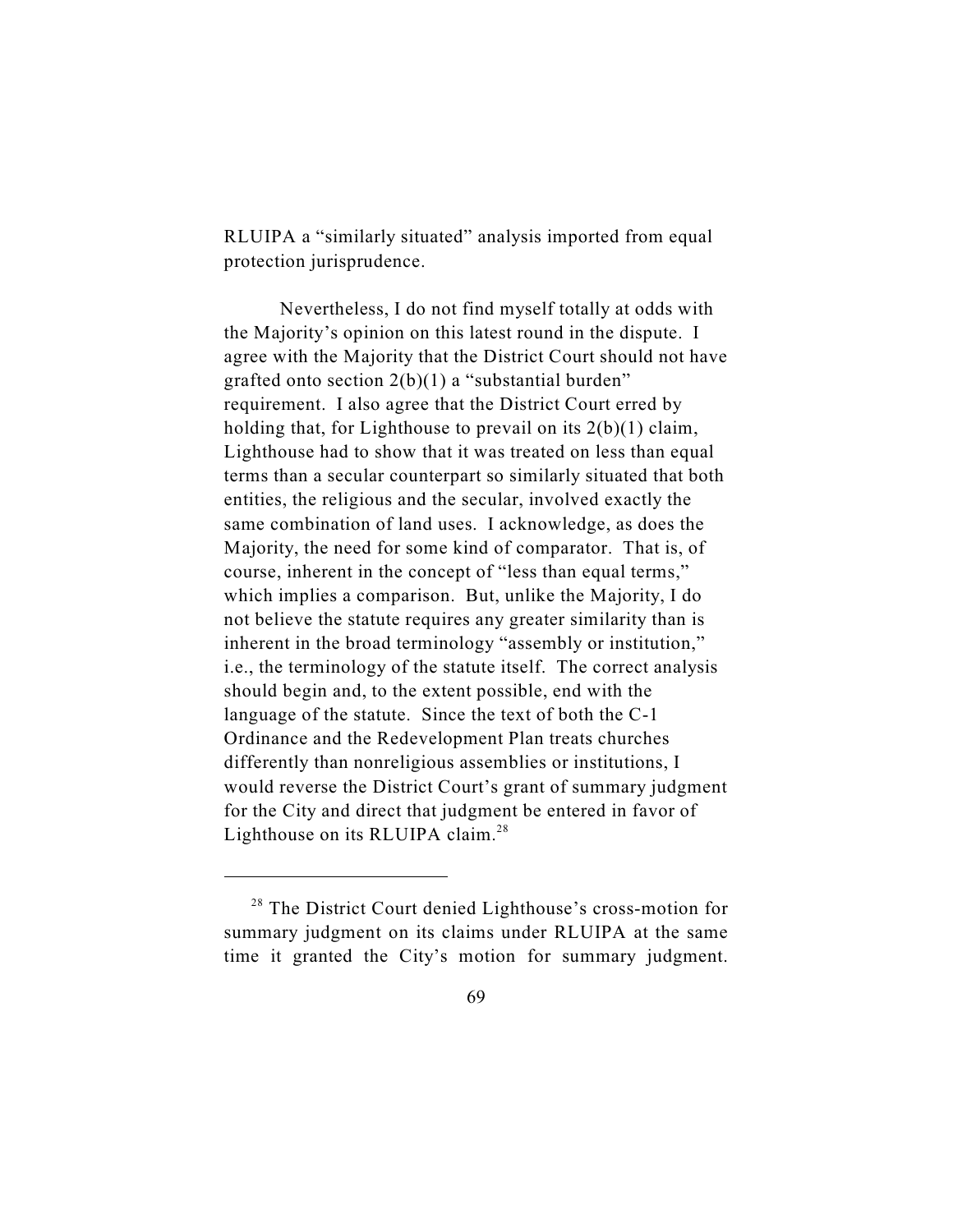## *A. Section 2(b)(1) of RLUIPA Does Not Require Plaintiffs to Demonstrate a Substantial Burden on Religious Exercise*

As previously noted, I agree with the Majority that, for reasons they cite and I will not repeat, section 2(b)(1) does not require Lighthouse to demonstrate a substantial burden on religious exercise. When interpreting a statute, the starting point is to determine if the language is plain and unambiguous, "for '[i]f the intent of Congress is clear, that is the end of the matter.'" *Good Samaritan Hosp. v. Shalala*, 508 U.S. 402, 409 (1993) (quoting *Chevron U.S.A. Inc. v. Natural Res. Defense Council, Inc*., 467 U.S. 837, 842  $(1984)$ ). Section 2(b)(1) very simply prohibits zoning regulations that treat religious assemblies or institutions "on less than equal terms" than secular assemblies or institutions. 42 U.S.C. § 2000cc(b)(1). It is a spare and straightforward statute. Congress included no language in section 2(b)(1) indicating that a plaintiff must demonstrate a substantial burden on religious exercise to obtain relief, and I can discern no constitutionally compelled basis for reading that requirement into that subsection of the statute.

> *B. Section 2(b)(1) of RLUIPA Addresses the Neutrality and General Applicability of a Challenged Ordinance Within the Framework of a "Less than Equal Terms" Analysis*

*Lighthouse*, 406 F. Supp. 2d at 524.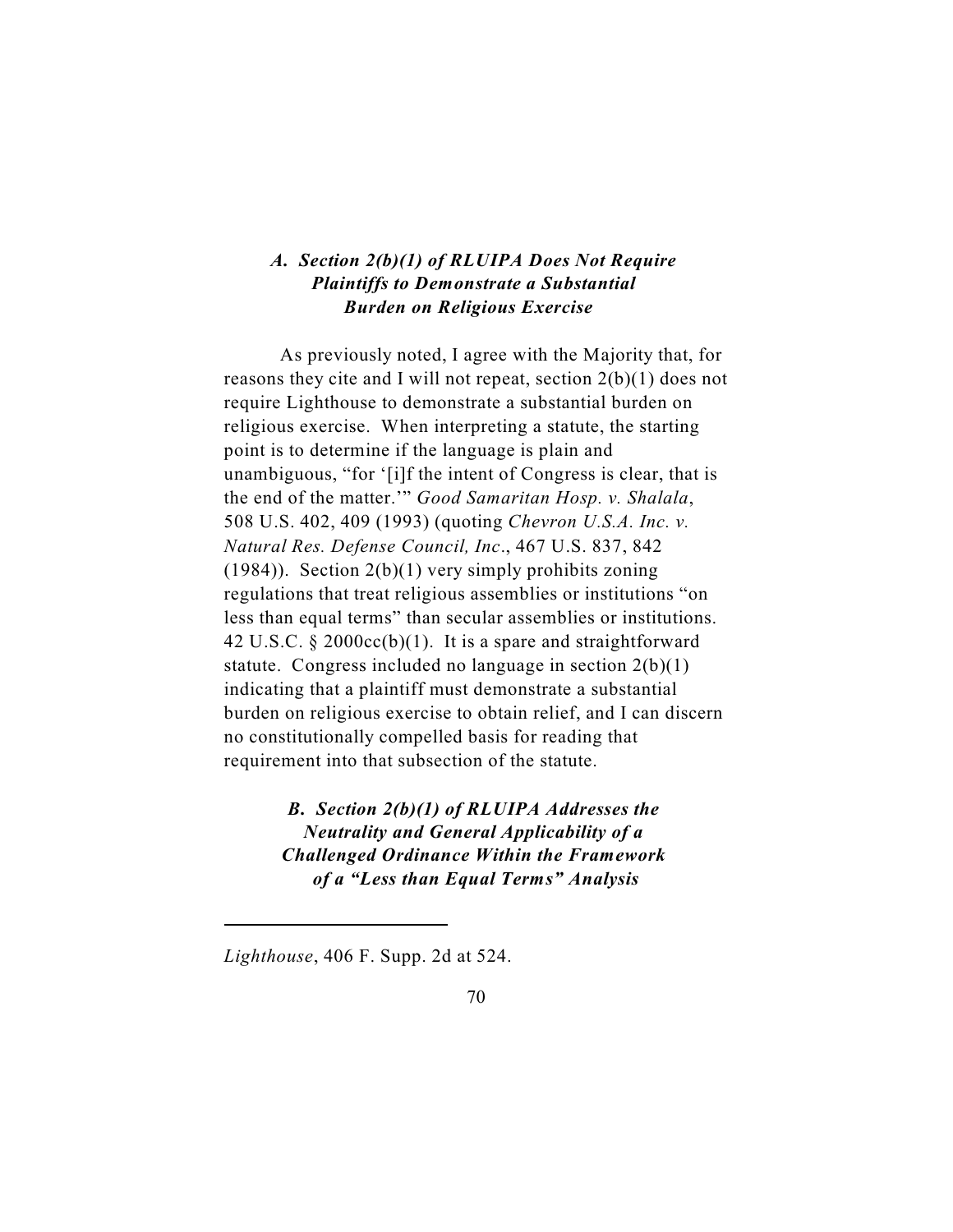In my view, the appropriate analysis to undertake in deciding whether the City's imposition or implementation of the challenged ordinances violates section 2(b)(1) of RLUIPA requires three steps. First, we should determine whether each of the challenged ordinances is a land use regulation. Second, though it is in this instance self-evident and not seriously disputed, we should decide whether Lighthouse is a religious assembly or institution. Third, we should decide whether the City's enactment or implementation of the challenged ordinances results in Lighthouse being treated on less than equal terms with a nonreligious assembly or institution.

No one contests that the C-1 Ordinance and the Redevelopment Plan are land use regulations. Nor is there any legitimate contention that Lighthouse is not a religious assembly or institution.<sup>29</sup> The parties further agree that

 $^{29}$ As the Eleventh Circuit has recognized, Congress did not define the terms "assembly" or "institution" in the statute. *Midrash Shepardi, Inc. v. Town of Surfside*, 366 F.3d 1214, 1230 (11th Cir. 2004). Accordingly, we should construe the statutory terms "in accordance with [their] ordinary or natural meaning[s]." *Fed. Deposit Ins. Corp. v. Meyer*, 510 U.S. 471, 476 (1994). An "assembly" is defined as "a company of persons gathered together for deliberation and legislation, worship, or entertainment," *Merriam-Webster's Collegiate Dictionary* 69 (10th ed. 2002), or as "[a] group of persons organized and united for some common purpose." *Black's Law Dictionary* 111 (7th ed. 1999). An "institution" is "an established organization or corporation ... esp. of a public character." *Merriam-Webster's*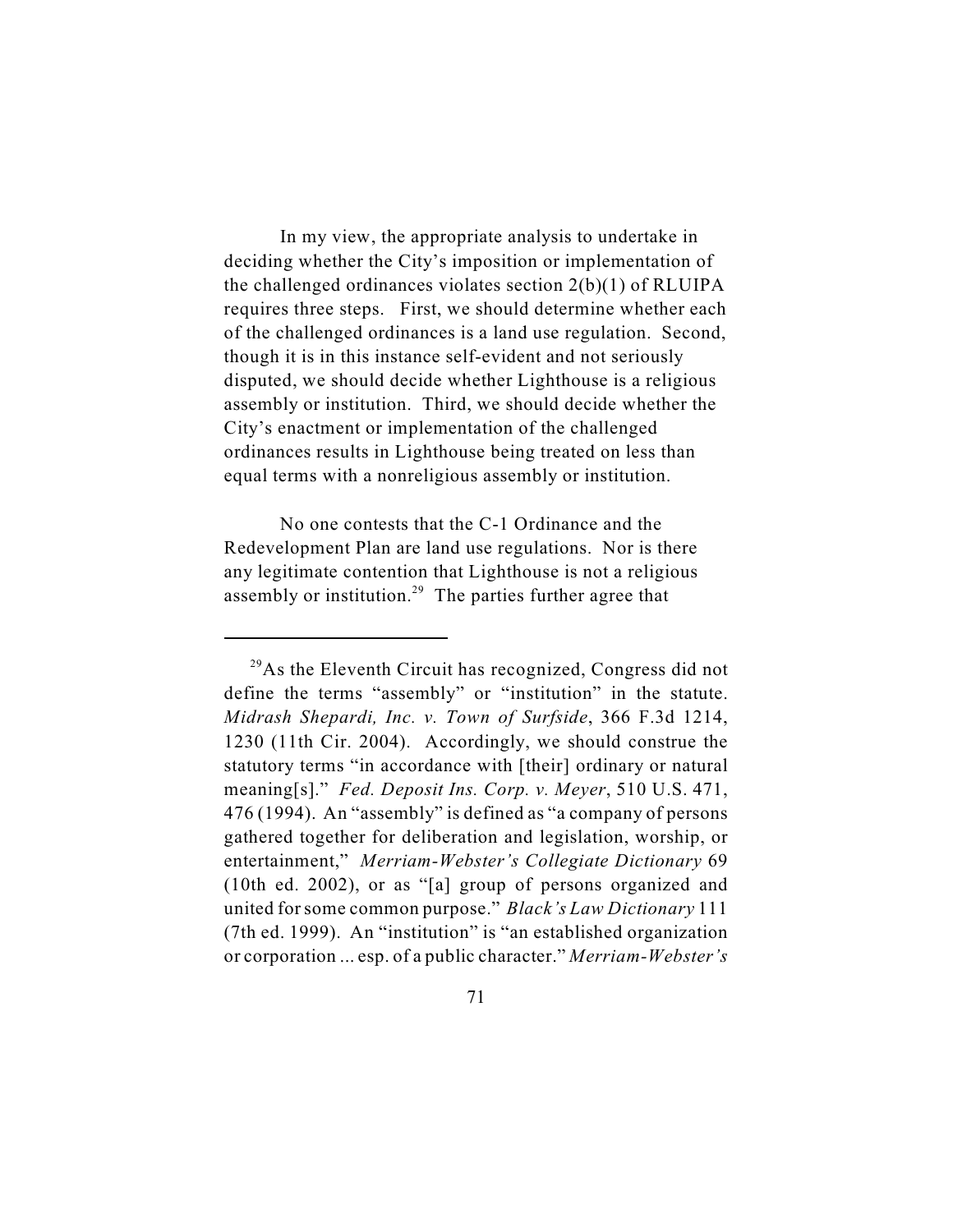several of the permitted uses under both the Ordinance and the Plan constitute nonreligious assemblies. Thus, the dispute in this case is whether the City's instituting or implementing of the challenged ordinances has resulted in Lighthouse being treated "on less than equal terms" with one of the permitted nonreligious assemblies.

The Eleventh Circuit has identified three distinct ways in which a government's enactment or implementation of a land use regulation might result in a religious assembly being treated "on less than equal terms":

> (1) a statute that facially differentiates between religious and nonreligious assemblies or institutions; (2) a facially neutral statute that is

*Collegiate Dictionary* 605 (7th ed. 1999); *see also Black's Law Dictionary* 801 (7th ed. 1999) (defining "institution" as "[a]n established organization, esp. one of a public character"); *see also Midrash*, 366 F.3d at 1230-31 (defining both "assembly" and "institution" in a manner consistent with the foregoing dictionary definitions).

The City asserts that Lighthouse has not "produced evidence to show that it is an assembly," (Appellee's Brief at 30); however, the City cannot seriously contend that Lighthouse is not a religious assembly when one of the reasons it denied Lighthouse's RFQ application was because the "proposed church use did not comport with the redevelopment plan ... ." (PA 226.)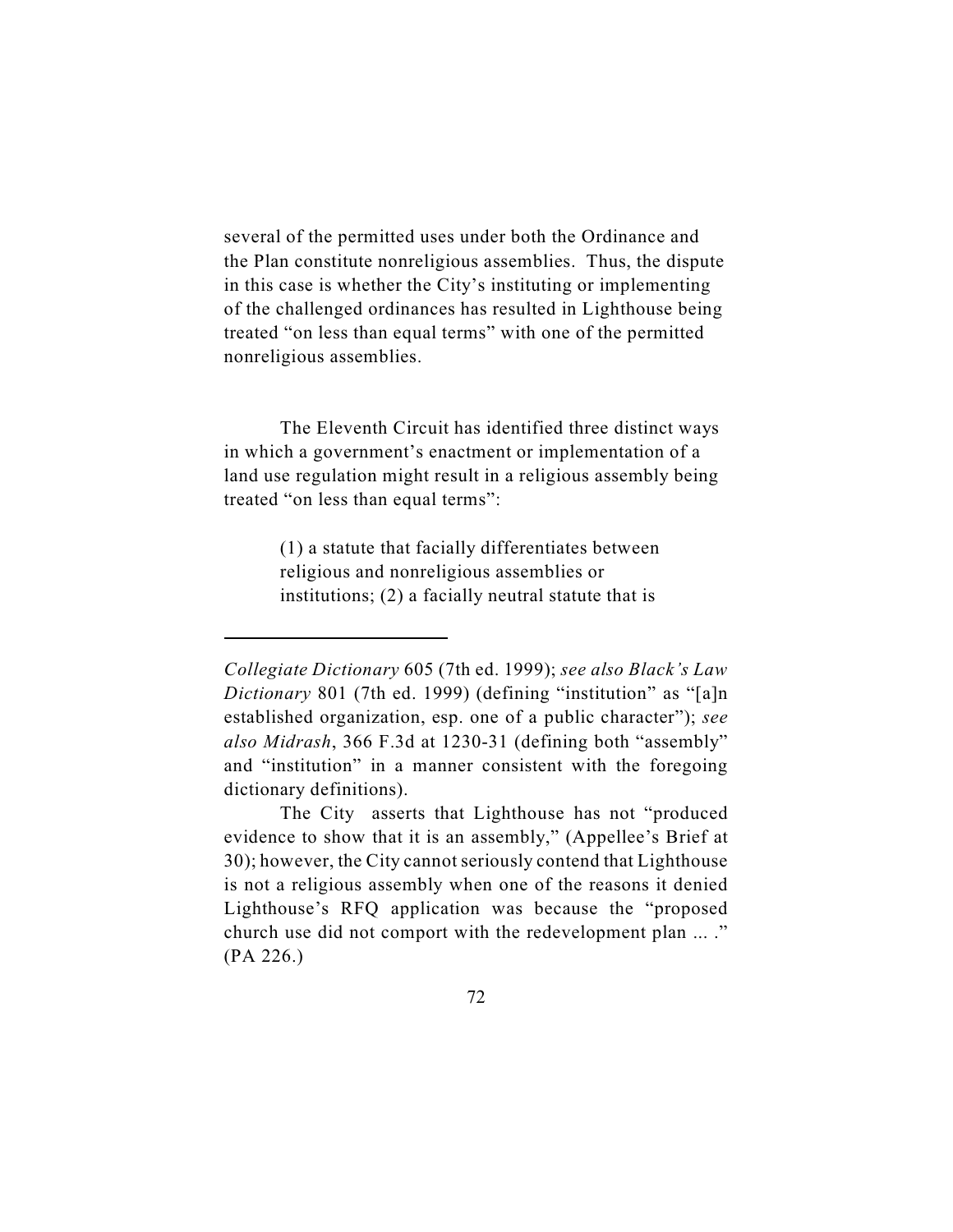nevertheless 'gerrymandered' to place a burden solely on religious, as opposed to nonreligious, assemblies or institutions; or (3) a truly neutral statute that is selectively enforced against religious, as opposed to nonreligious assemblies or institutions.

*Primera Iglesia Bautista Hispana v. Broward Cty*., 450 F.3d 1295, 1308 (11th Cir. 2006).

In *Midrash Shepardi, Inc. v. Town of Surfside*, 366 F.3d 1214 (11th Cir. 2004), the Eleventh Circuit confronted the first situation: a statute that, on its face, differentiated between religious assemblies and nonreligious assemblies. There, the town of Surfside had a zoning ordinance that permitted theaters, restaurants, private clubs, lodge halls, health clubs, dance studios, music instruction studios, modeling schools, language schools, and schools of athletic instruction in the town's business district, but that did not permit churches or synagogues. *Id.* at 1220.<sup>30</sup> Because

 $30$  Similar to this case, the town alleged that it designed its zoning ordinances "in part to invigorate [its] business district and to create a strong tax base" through retail establishments. *Id.* at 1221. The business district, the town claimed, was vital to its tax base, job base, and its ability to serve the needs of the residents. It asserted that allowing religious institutions in that district would contribute little synergy to retail shopping areas, disrupt the continuity of retail environments, erode its tax base, jeopardize its economic stability, and eventually result in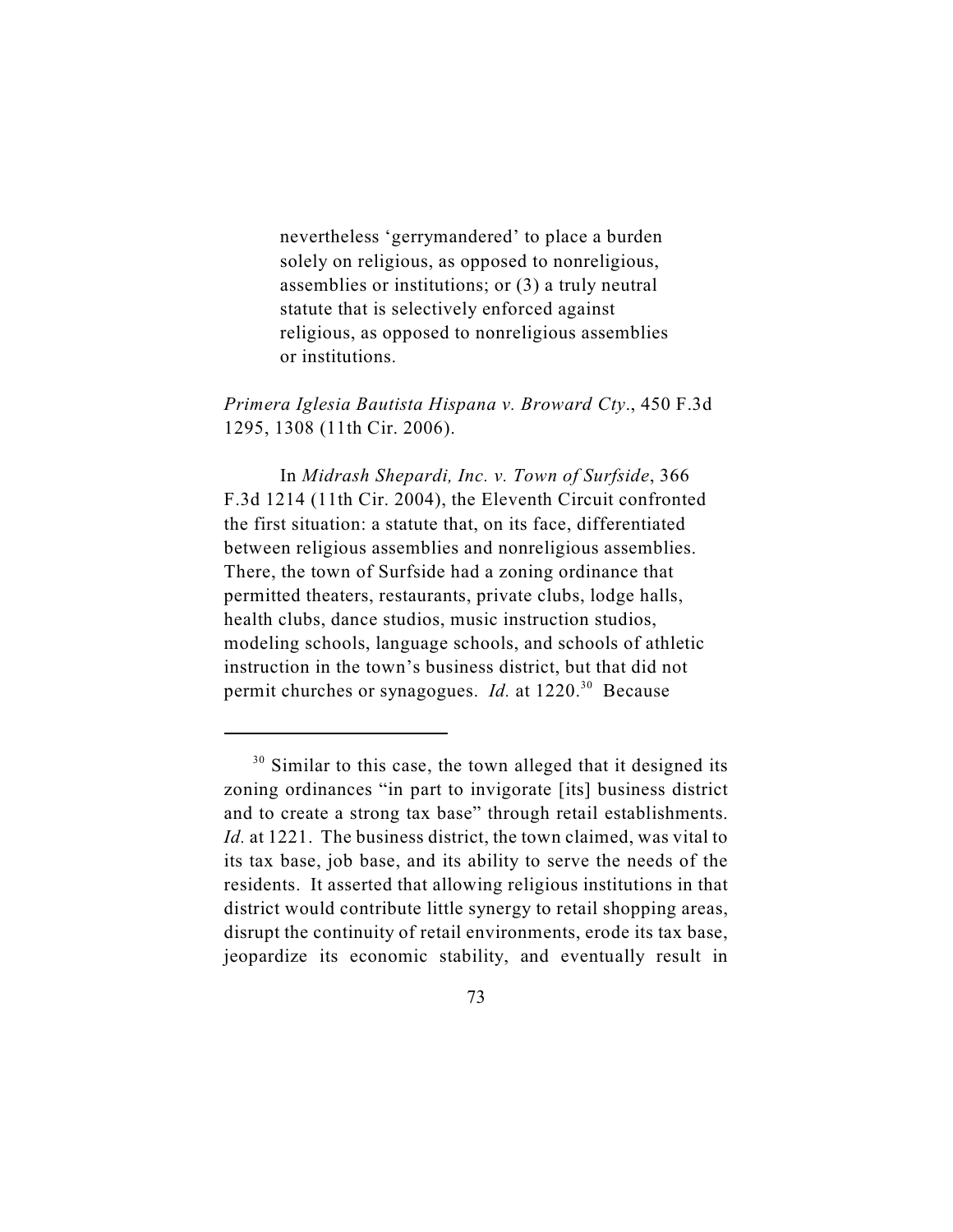churches, synagogues, private clubs, and lodges all fell under the definition of "assemblies" or "institutions," and because Surfside permitted private clubs and other secular assemblies in the business district but categorically excluded synagogues and other religious assemblies, the court held that the town's zoning ordinance, on its face, violated section 2(b)(1). *Id.* at 1231. Indeed, the court noted that the legislative history indicated that section  $2(b)(1)$  "was intended to apply in *precisely* the situation [it was addressing]." *Id.* at 1231 n.14; *see also* 146 Cong. Rec. S7774 (2000) (joint statement of Sen. Hatch and Sen. Kennedy) ("Zoning codes frequently exclude churches in places where they permit theaters, meeting halls, and other places where large groups of people assemble for secular purposes.").

The facts of this case bear a striking resemblance to those in *Midrash*. Here, the texts of the challenged ordinances permit schools, assembly halls, gyms, theaters, cinemas, restaurants, and bars and clubs, all of which qualify broadly as assemblies or institutions because people gather in those places to be entertained or educated or to otherwise organize themselves for some common purpose.<sup>31</sup> Religious

economic hardship on the residents. *Id.*

 $31$  Not all of these entities were permitted under both ordinances, although there is substantial overlap. The C-1 Ordinance allowed establishments such as restaurants, educational institutions, assembly halls, bowling alleys, motion picture theaters, municipal buildings, health spas, and gyms. **(**PA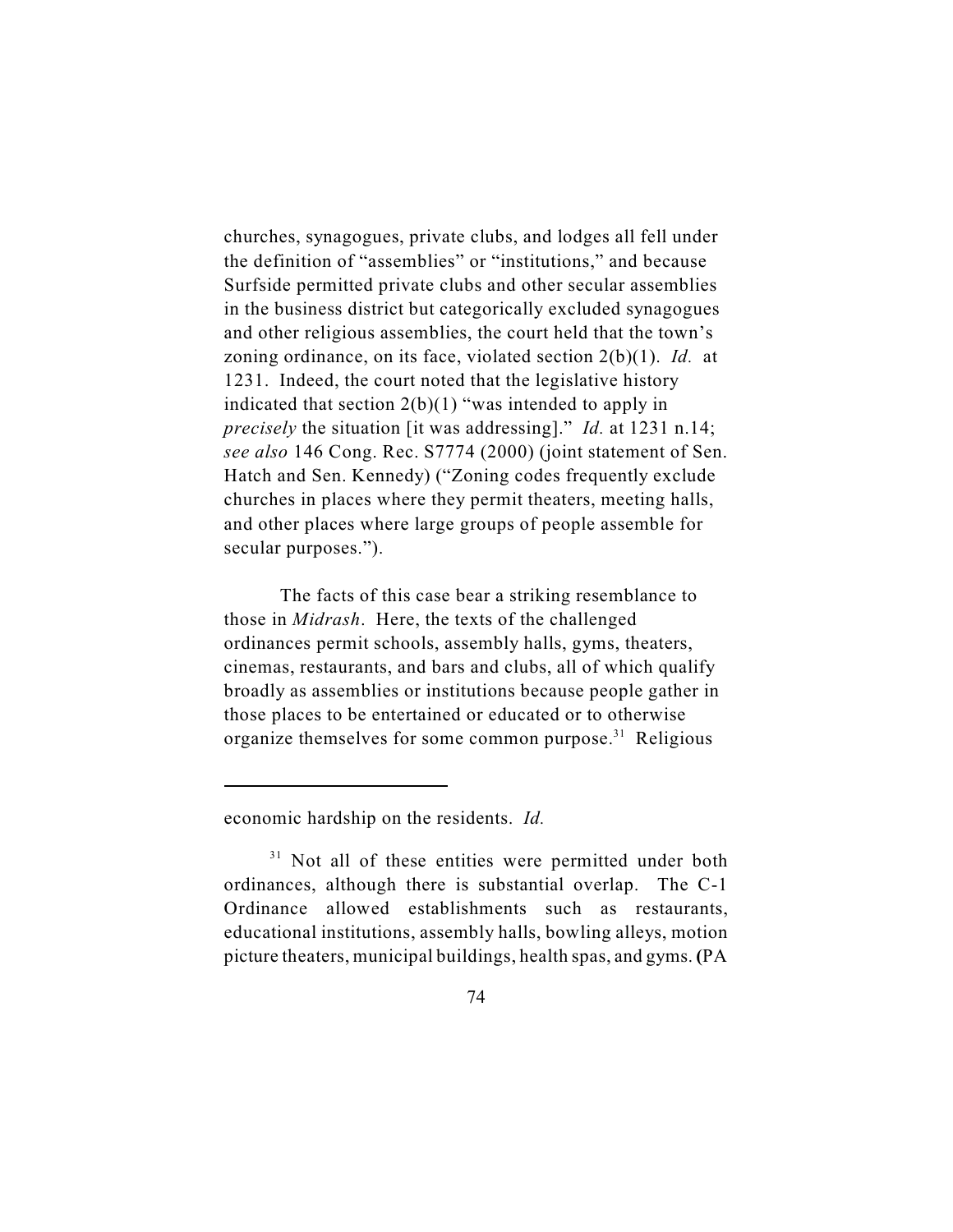assemblies, such as churches and synagogues, are not permitted under either ordinance.<sup> $32$ </sup> Like the Eleventh Circuit in *Midrash*, I conclude that such differential treatment on the face of both the C-1 Ordinance and the Redevelopment Plan constitutes a violation of section 2(b)(1). Put simply, churches are treated "on less than equal terms" than the permitted nonreligious assemblies because churches are categorically prohibited.<sup>33</sup> The City here may have a

<sup>33</sup> Because the challenged ordinances, on their faces, differentiate between religious and nonreligious assemblies or institutions, there is no need to examine whether the ordinances are unlawful in either of the other manners identified by the

<sup>81-83.</sup>**)** The Redevelopment Plan permits establishments such as theaters, cinemas, dance studios, culinary schools, music instruction, theater workshops, fashion design schools, art studios, restaurants, and bars and clubs. **(**PA 97.**)** 

<sup>&</sup>lt;sup>32</sup> Neither ordinance explicitly states, "Churches are forbidden"; however, churches are plainly prohibited by both ordinances because churches are not listed by either as a permitted use. Indeed, the City denied Lighthouse's April 2000 application to use the Property as a church because churches were not permitted in the C-1 zone, and the City denied Lighthouse's December 2003 application because "church use did not comport with the Redevelopment Plan." (PA 226.) Both the text of each ordinance and the City's expressions of its own understanding of that text make it clear that churches, as a category, are not permitted.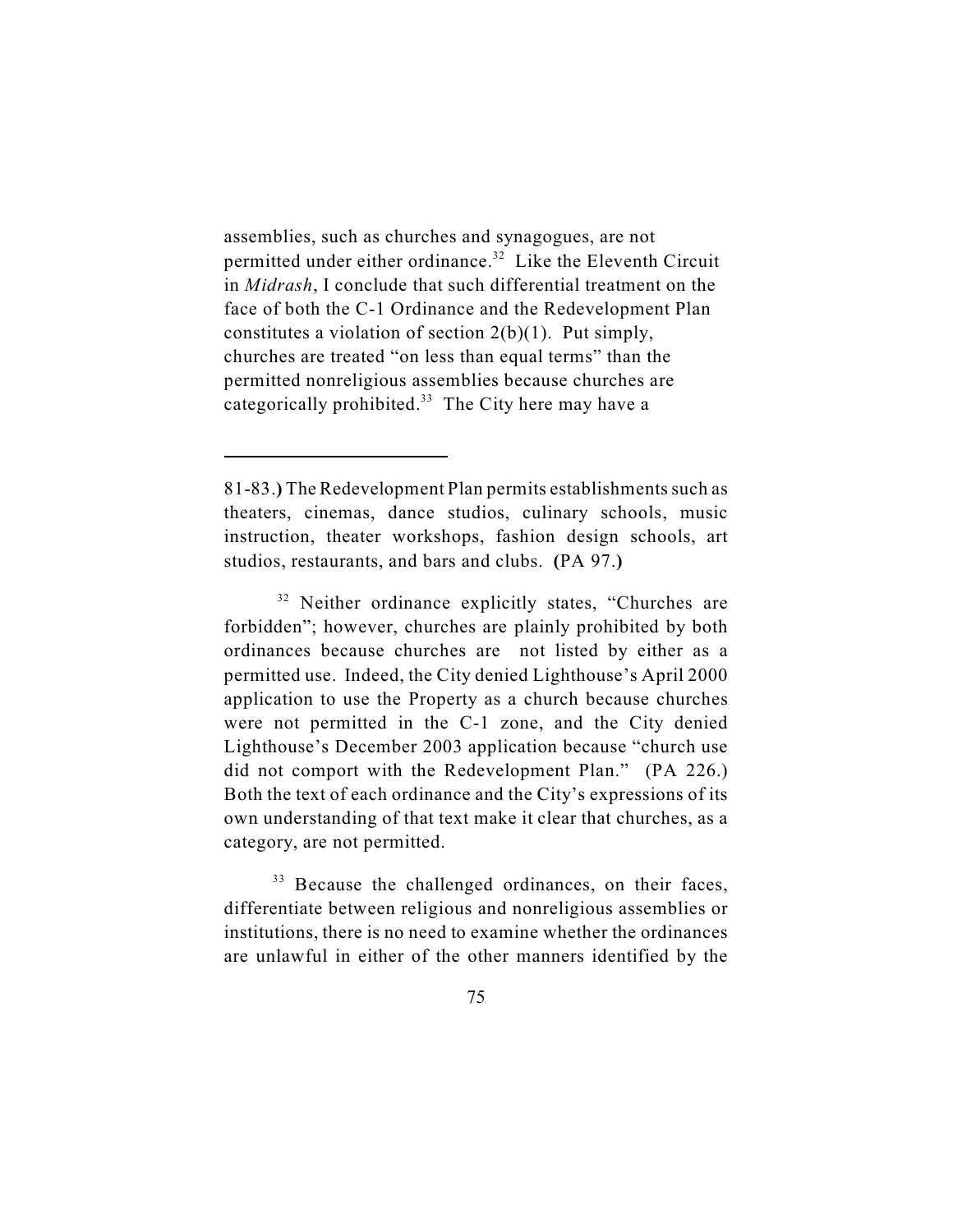laudatory redevelopment aim, but, as in *Midrash*, that does not save the City's actions from being unlawful.<sup>34</sup>

Eleventh Circuit. *See Primera Iglesia,* 450 F.3d at 1311. It is noteworthy, however, that Lighthouse has presented evidence that the city's zoning ordinances were selectively enforced. In other words, Lighthouse has proffered evidence that the challenged ordinances were implemented in a manner that treated Lighthouse on less than equal terms with other, secular assemblies. I am not suggesting that, in fact, the City's leaders bore a grudge against Lighthouse and Reverend Brown. That may ultimately be a question for a finder of fact. I simply note that there is evidence to support Lighthouse's assertion that the City deliberately put the Reverend and his church on the bureaucratic equivalent of an Escher staircase, creating and enforcing an endlessly recursive zoning procedure to prevent Lighthouse from ever opening its doors at 162 Broadway. I believe there is a basis in the record to conclude that the City simply didn't want this religious group downtown, ever, and therefore there is an additional reason that summary judgment was improper.

<sup>&</sup>lt;sup>34</sup> The Majority concludes that violations of section  $2(b)(1)$ of RLUIPA do not receive strict scrutiny; instead, it holds that RLUIPA imposes a strict liability standard. I do not think it necessary to decide in this case whether section 2(b)(1) imposes strict liability under all circumstances because, at least with respect to a zoning ordinance that, on its face, treats religious assemblies on less than equal terms, strict scrutiny, no less than strict liability, will result in liability. *Cf. Church of the Lukumi*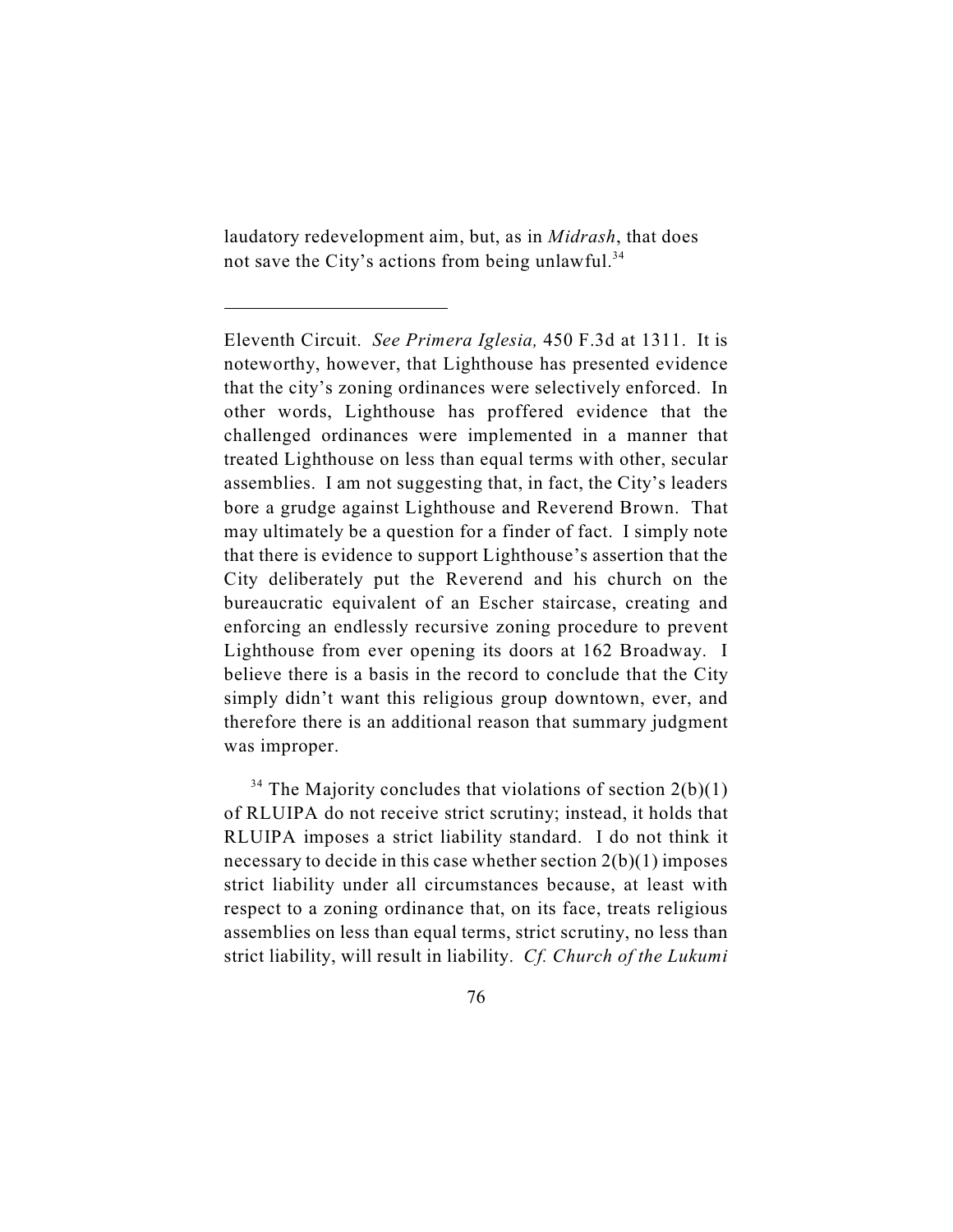The Majority and the District Court each reject the Eleventh Circuit's approach in *Midrash* because they apparently fear it interprets RLUIPA so broadly as to make rational zoning impossible whenever a church is in the mix. Contrary to those concerns, however, the Eleventh Circuit's interpretation of section 2(b)(1) does not prohibit governments from applying zoning restrictions to churches. For one thing, an ordinance prohibiting churches in a zone would not likely violate section  $2(b)(1)$  if nonreligious assemblies and institutions were also prohibited. *See Konikov v. Orange County*, 410 F.3d 1317, 1325-26 (11th Cir. 2005) (holding that a zoning ordinance permitting "model homes" and "home occupations" in a residential zone but prohibiting synagogues and church services did not, on its face, violate section 2(b)(1) because "model homes" and "home occupations" did not qualify as "assemblies or institutions").

Again, contrary to the Majority's claim, the Eleventh Circuit's interpretation of section 2(b)(1) does not "give any and all religious entities a free pass to locate wherever any secular institution or assembly is allowed." Maj. Op. at 34. The Majority hypothesizes that,

*Babalu Aye, Inc. v. City of Hialeah*, 508 U.S. 520, 546 (1993) ("A law that targets religious conduct for distinctive treatment or advances legitimate governmental interests only against conduct with a religious motivation will survive strict scrutiny only in rare cases.").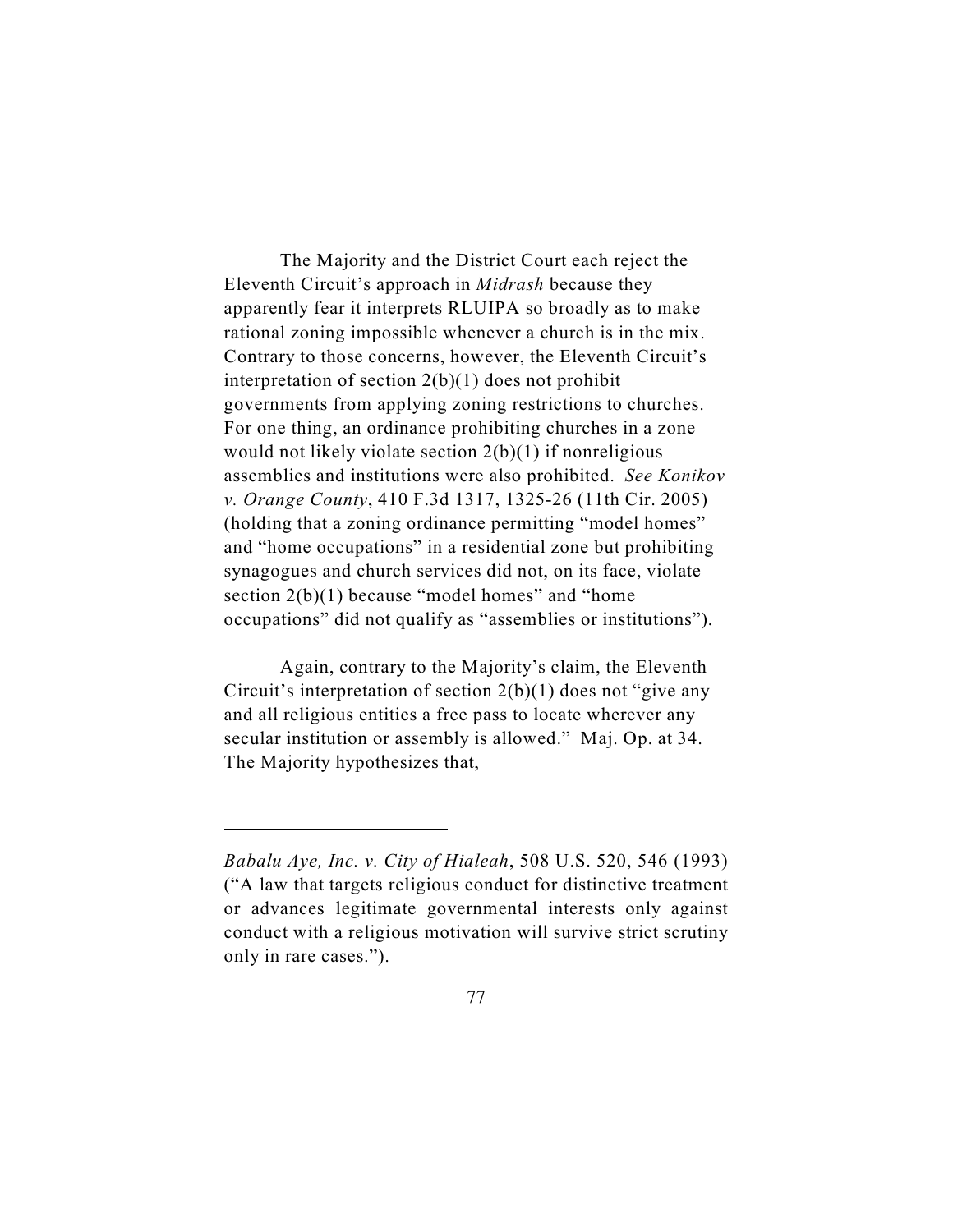under the Eleventh Circuit's interpretation, if a town allows a local, ten-member book club to meet in the senior center, it must also permit a large church with a thousand members – or, to take examples from the Free Exercise caselaw, it must permit a religious assembly with rituals involving sacrificial killings of animals or the participation of wild bears – to locate in the same neighborhood regardless of the impact such a religious entity might have on the envisioned character of the area.

*Id.* This parade of horribles has the benefit of some "lions" and tigers and bears, oh my!" shock value, but I do not read RLUIPA as somehow preventing a city from including in its zoning ordinances rational terms restricting the use of land, as long as those terms apply equally to religious assemblies and nonreligious assemblies. *See Digrugilliers v. Consolidated City of Indianapolis*, No. 07-1358, 2007 WL 3151201, at \*2 (7th Cir. Oct. 30, 2007) ("Whatever restrictions the City imposes on other users of land in [its C-1 commercial district] it can impose on the Baptist Church of the West Side without violating the 'equal terms' provision.").

For example, a large church might lawfully be prohibited from locating in a neighborhood by an ordinance regulating the physical size of buildings. *See, e.g., Vision Church, United Methodist v. Village of Long Grove*, 397 F. Supp. 2d 917, 930 (N.D. Ill. 2005) (holding that a zoning ordinance restricting building size did not violate section 2(b)(1) because the ordinance applied equally to religious and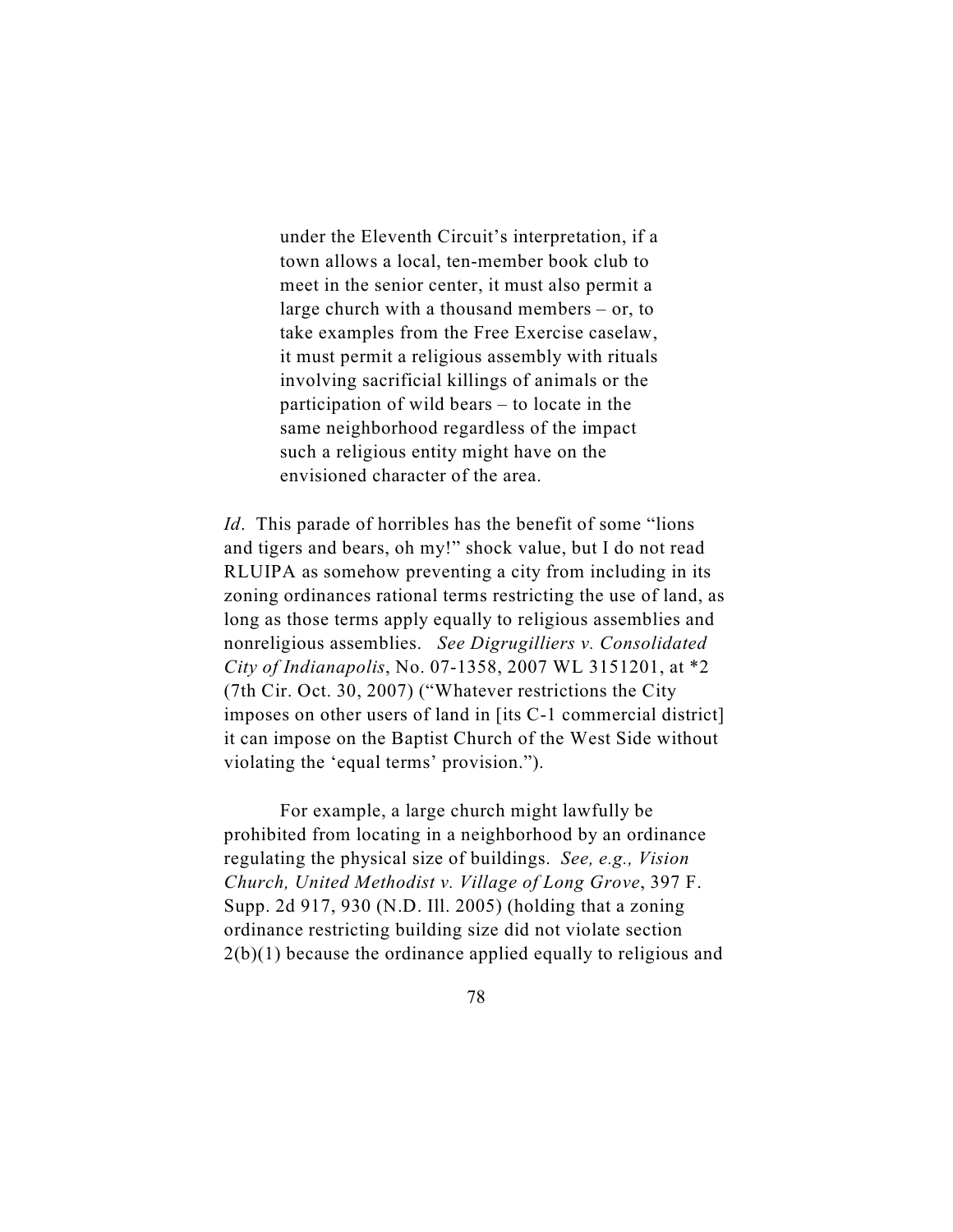nonreligious institutions), *aff'd on other grounds*, 468 F.3d 965 (7th Cir. 2006). Moreover, while I have not found any cases explicitly addressing the point, no one that I am aware of has suggested that section  $2(b)(1)$  prevents a city from prohibiting either animal slaughter or the possession of wild bears in a zone. If a city wanted to, it could properly enact a zoning ordinance prohibiting either, as long as the ordinance applied equally to religious assemblies and nonreligious assemblies. 35

In this case, however, the applicable ordinances do not treat religious assemblies and nonreligious assemblies on equal terms. Instead, religious assemblies are categorically prohibited. Holding that these ordinances violate section  $2(b)(1)$  does not give religious entities "a free pass." It does nothing more than reach exactly the result Congress intended. *See* 146 Cong. Rec. at S7774 ("Churches in general, and new, small, or unfamiliar churches in particular, are frequently discriminated against on the face of zoning codes ... . Zoning codes frequently exclude churches in places where they permit theaters, meeting halls, and other places where large groups of people assemble for secular purposes.").

Nevertheless, the City argues, and the Majority accepts, that the City did not treat Lighthouse on less than

 $35$  Of course, to comply with the requirements of the Free Exercise Clause, such a law must also either be neutral and generally applicable or withstand strict scrutiny. *See Lukumi*, 508 U.S. at 531-32.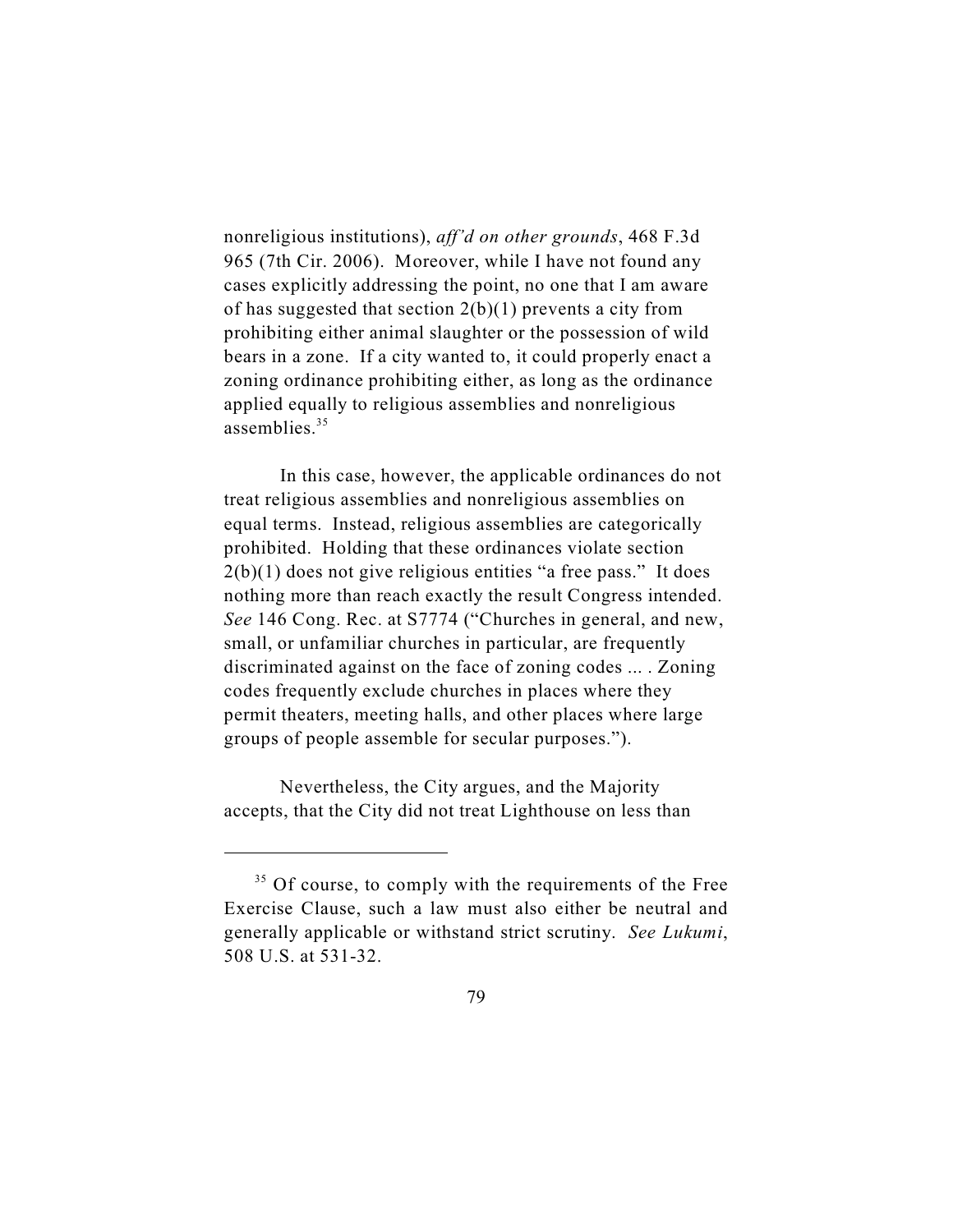equal terms with nonreligious assemblies and institutions because the zoning ordinances at issue are "neutral and generally applicable." I fundamentally disagree with that characterization of the ordinances, and believe that the City and the Majority have approached the question from the wrong direction.

 The "neutral and generally applicable" language is lifted from Free Exercise Clause jurisprudence. *See, e.g.*, *Church of the Lukumi Babalu Aye, Inc. v. City of Hialeah*, 508 U.S. 520, 531 (1993) ("[A] law that is neutral and of general applicability need not be justified by a compelling governmental interest even if the law has the incidental effect of burdening a particular religious practice."). While it is true that the legislative history of RLUIPA shows that Congress intended to codify aspects of that jurisprudence, *see* 146 Cong. Rec. at  $57776$  ("Sections  $2(b)(1)$  and  $(2)$  ... enforce the Free Exercise Clause rule against laws that burden religion and are not neutral and generally applicable"), that does not mean Congress meant to simply replicate the analysis that would be undertaken in addressing a Free Exercise claim. Viewing a RLUIPA claim as the precise equivalent of a Free Exercise claim renders the statute superfluous. Congress chose to define a violation under section  $2(b)(1)$  not in terms of an ordinance's lack of neutrality and general applicability but rather in terms of equality of treatment, i.e., whether the ordinance treats a religious assembly or institution "on less than equal terms" with a nonreligious assembly or institution. 42 U.S.C. § 2000cc(b)(1). Again, we should be starting with the text. If we were taking the language Congress chose as the starting point of our analysis, we would not only be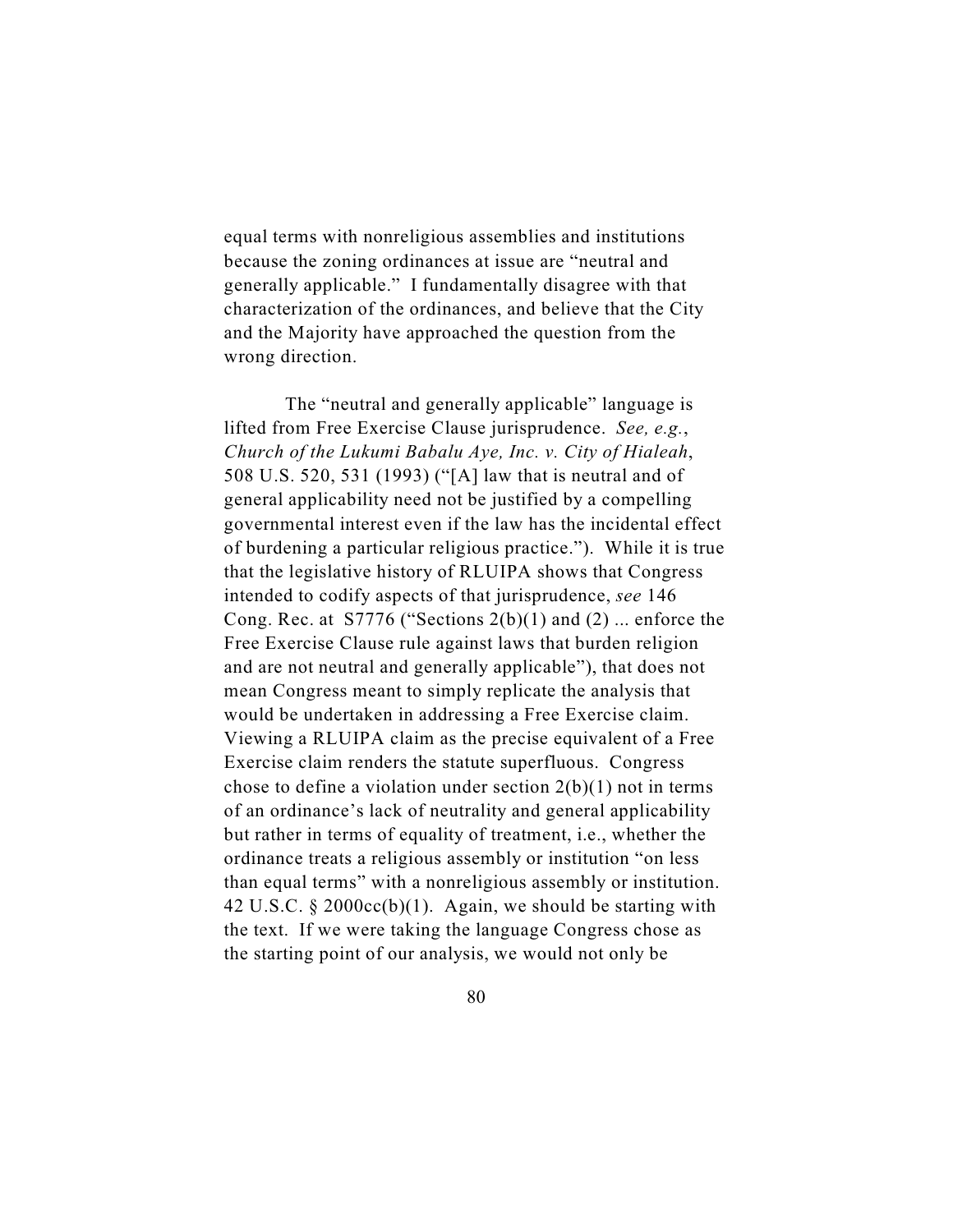faithful to legislative intent, we would avoid the confusion that attends a multiplication of legal tests.

Moreover, to say an ordinance is neutral and generally applicable should be no defense to a charge of unequal treatment. First, it presents a logical contradiction. As the Eleventh Circuit observed in *Midrash*, if a zoning law on its face treats religious and nonreligious assemblies or institutions on less than equal terms, that law is not genuinely neutral or generally applicable, "because such unequal treatment indicates the ordinance improperly targets the religious character of an assembly." 366 F.3d at 1232. Second, it is, in an important sense, beside the point. If the treatment is unequal and the other prerequisites set by the statute have been met, then a claim has been established. Even if one were to find an instance of unequal treatment imposed in accordance with a neutral and generally applicable statute – and, again, I think that akin to an oxymoron – what you would then be dealing with would not be a defense to the charge that a RLUIPA violation had occurred but rather would be an attack on RLUIPA itself, on the grounds that it is unconstitutionally broad, as was the Religious Freedom Restoration Act. *Cf. City of Boerne*, 521 U.S. at 536 ("Broad as the power of Congress is under the Enforcement Clause of the Fourteenth Amendment, RFRA contradicts vital principles necessary to maintain separation of powers and the federal balance."). Since the City never purported to raise a constitutional challenge to the statute, those ramifications of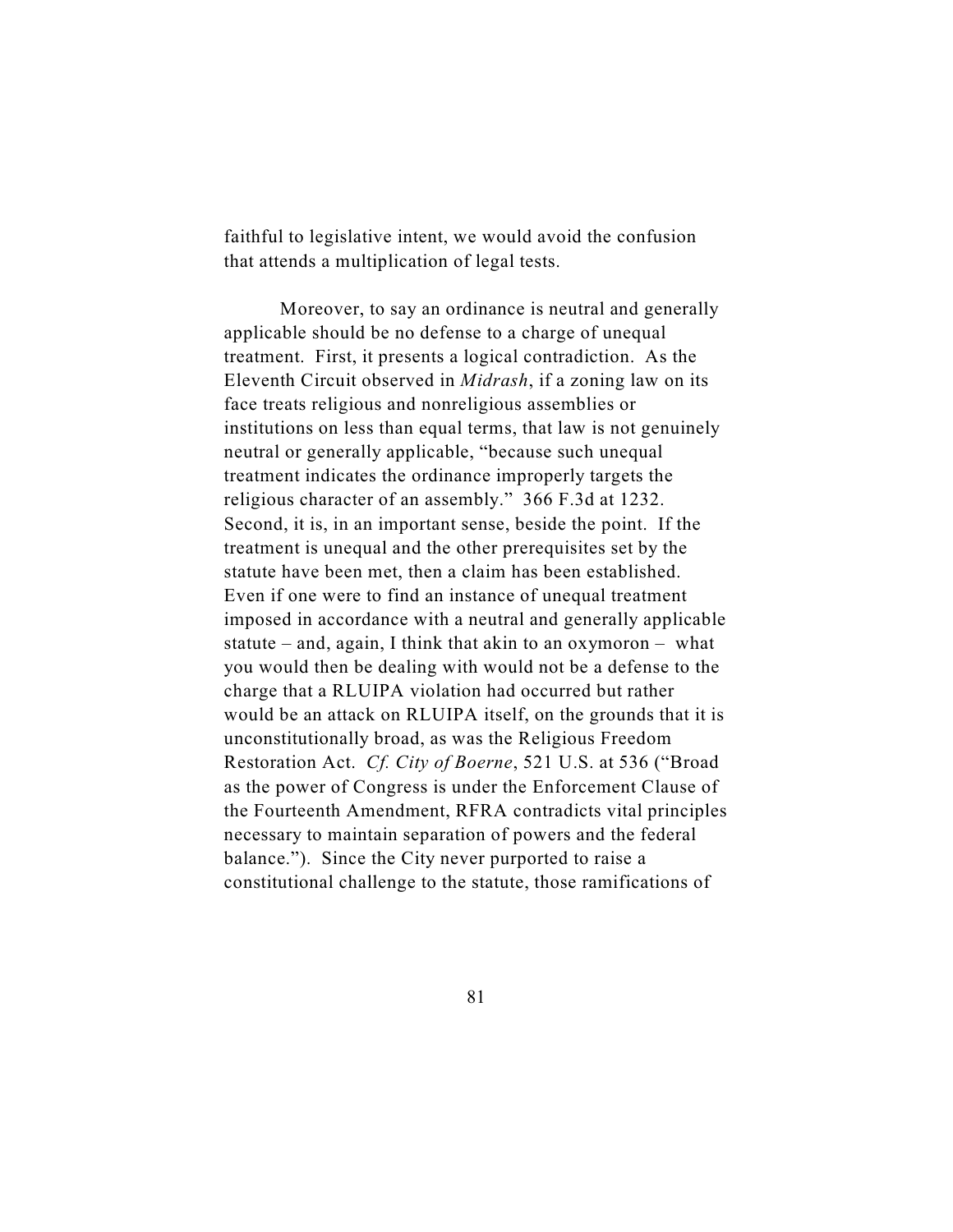their "neutral and generally applicable" defense were never explored.<sup>36</sup>

 $36$ The Majority takes me to task for advocating an interpretation of section 2(b)(1) that it doubts is constitutional. *See* Maj. Op. at 36-37 n.14. It is noteworthy, however, that no one in this case has challenged the constitutionality of section  $2(b)(1)$ , even though the straightforward reading of the statute I propose was expressly advocated by Lighthouse.

Nevertheless, I wish to note that I do not harbor the same degree of skepticism as the Majority regarding the constitutionality of section  $2(b)(1)$  as written. The Supreme Court has recognized that Congress has broad power to enact legislation under section 5 of the Fourteenth Amendment to enforce the constitutional right to the free exercise of religion, a right that applies to state and local governments through the Due Process Clause. *City of Boerne v. Flores*, 521 U.S. 507, 519 (1997) (citing *Cantwell v. Connecticut*, 310 U.S. 296, 303 (1940)). That right to enforce does not allow Congress to alter the meaning of the Free Exercise Clause, but it does include the power to enact preventive and remedial legislation. *Id.* at 519, 524. And Congress has "wide latitude" to determine how far it can go in exercising that power. *Id.* at 519-20.

In enacting RLUIPA, Congressional sponsors were endeavoring to avoid constitutional issues raised by the Supreme Court when it struck down portions of the Religious Freedom Restoration Act of 1993 ("RFRA"). *City of Boerne*, 521 U.S. at 519, 532-33. Those sponsors were careful to point out that discrimination against religious entities in the land use context was "a nationwide problem." 146 Cong. Rec. S7774, S7775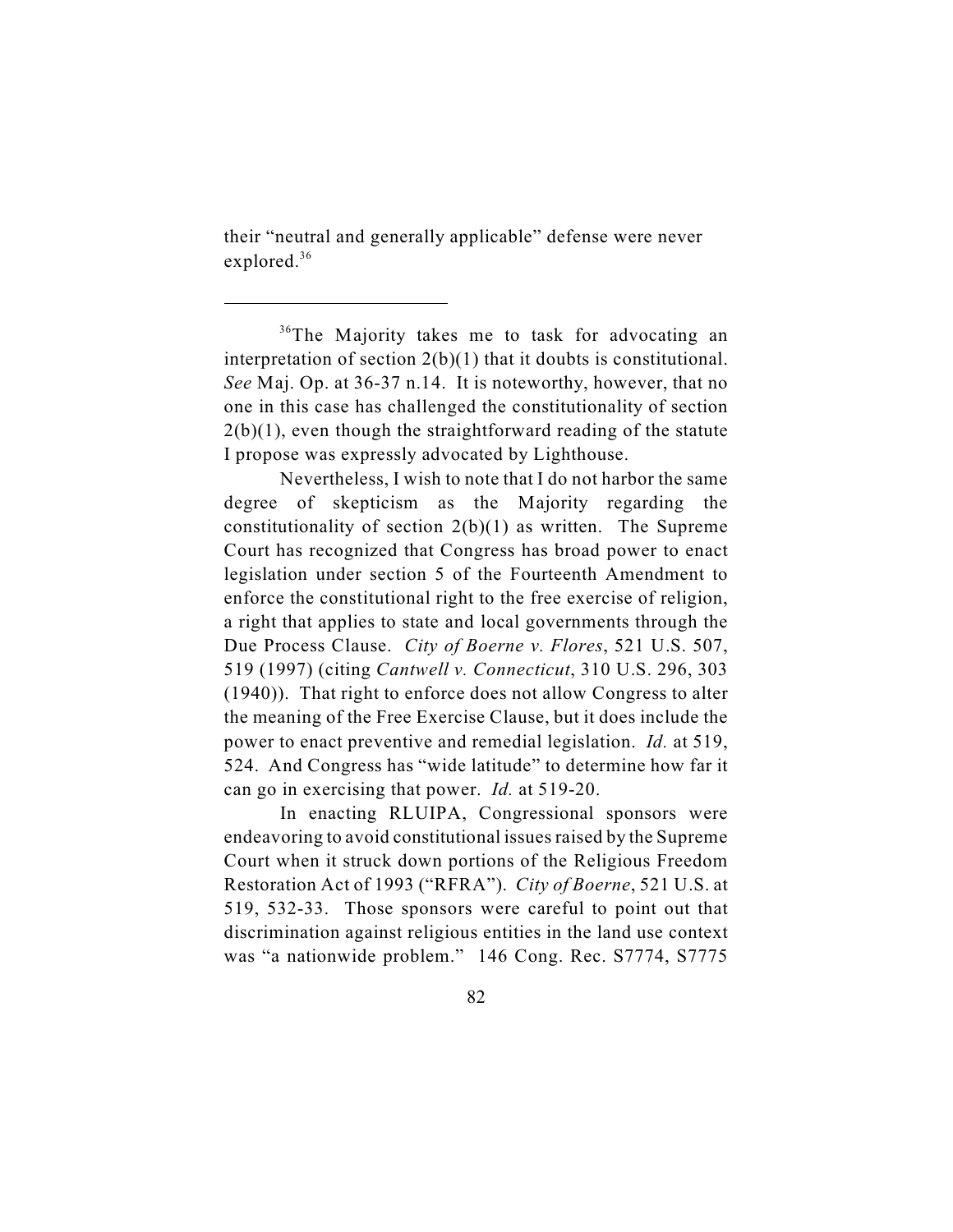(2000) (joint statement of Sen. Hatch and Sen. Kennedy). Congress compiled what it characterized as "massive evidence" that "[c]hurches in general, and new, small, or unfamiliar churches in particular, [were] frequently discriminated against on the face of zoning codes and also in the highly individualized and discretionary processes of land use regulation." *Id.* at S7774. The evidence proved to Congress that state and local governments had enacted zoning codes that frequently excluded "churches in places where they permit[ted] theaters, meeting halls, and other places where large groups of people assemble for secular purposes." *Id.* The evidence also demonstrated that government entities frequently allowed churches in those places "only with individualized permission from the zoning board, and zoning boards use[d] that authority in discriminatory ways." *Id.* Congress found that, most often, discrimination against religious entities had lurked behind "vague and universally applicable reasons" such as a concern for aesthetics, or concerns that allowing a church was "not consistent with the city's land use plan," or was not appropriate in commercial zones because churches don't generate business. *Id.* at S7774-75. On the basis of that record, Congress enacted RLUIPA as prophylactic legislation to prevent discrimination against churches in the processes of land use regulation. *See id.* at S7775 (RLUIPA provides "proportionate and congruent responses to the problems documented in this factual record."); *cf. City of Boerne*, 521 U.S. at 530-31 (emphasizing that "[r]emedial legislation under § 5 'should be adapted to the mischief and wrong which the [Fourteenth] [A]mendment was intended to provide against.'" (quoting *Civil Rights Cases*, 109 U.S. 3, 13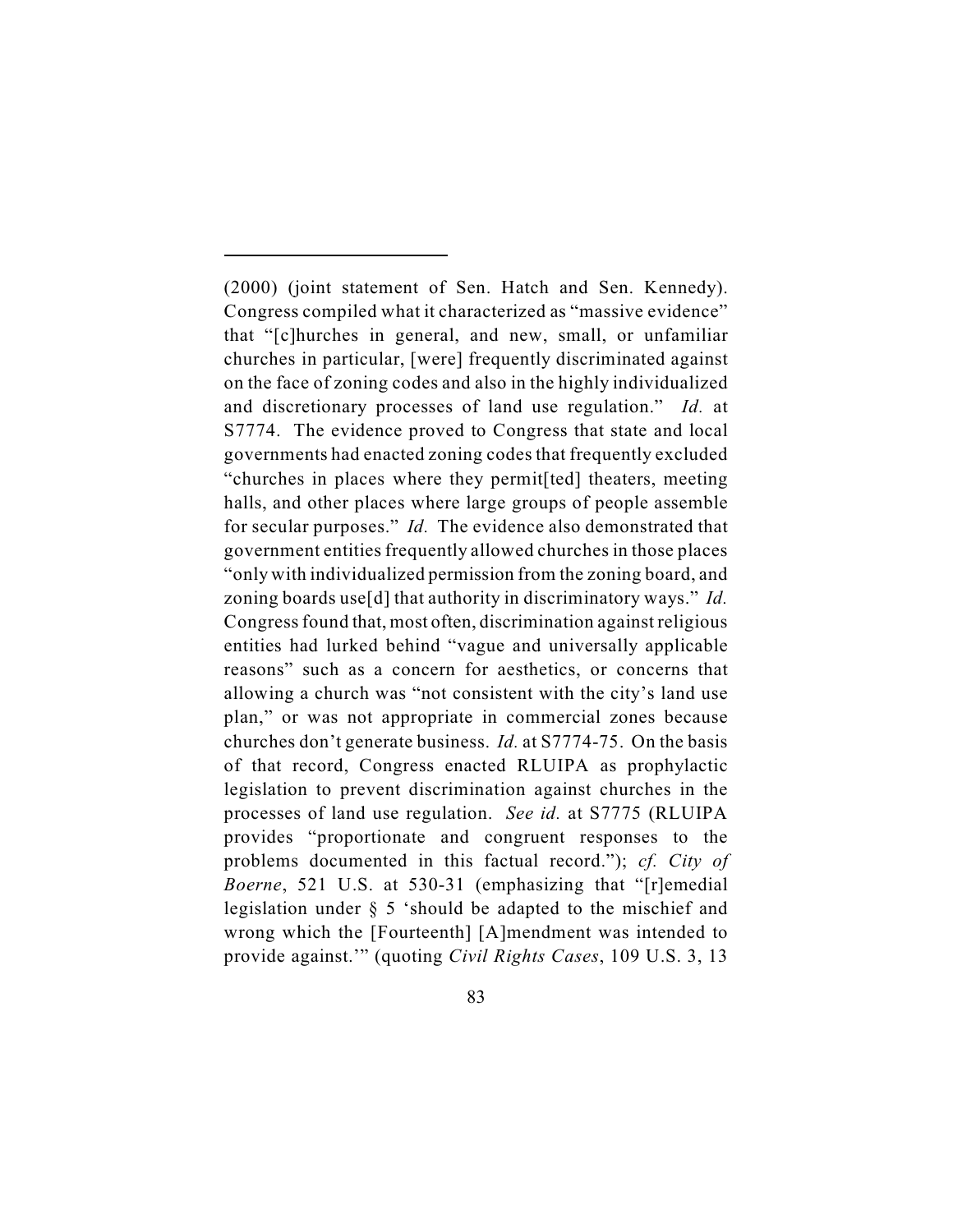But, even accepting that the correct analytical approach under RLUIPA is to ask whether the challenged ordinance is "neutral and generally applicable," the Majority does not address the fundamental question in this case. My colleagues state that, "[a] regulation does not automatically cease being neutral and generally applicable ... simply because it allows certain secular behaviors but not certain religious behaviors." Maj. Op. at 26. That may be true in the abstract, but we are not talking about abstractions. We have here two reasonably well-defined sets of proposed uses. If an ordinance on its face permits, indeed encourages, secular assemblies for the purpose of education and entertainment, which is what the ordinances at issue do, I am hard put to say it is neutral and generally applicable when that same ordinance leaves out of the "permitted" category religious assemblies. Many people who attend church services are seeking edification and learning. On what principled basis can an art workshop or a

## $(1883))$ .

Because Congress developed a record, expressly relied on that record, and endeavored to tailor RLUIPA to meet the constitutional guidance provided by the Supreme Court in *City of Boerne*, I disagree with my colleagues' assertion that interpreting RLUIPA according to its plain language is illadvised. Moreover, if a constitutional attack on RLUIPA had been mounted and were before us, and we were to conclude that RLUIPA is unconstitutionally broad, the proper result would be to strike it down as unconstitutional, not to re-draft it. *See City of Boerne*, 521 U.S. at 536.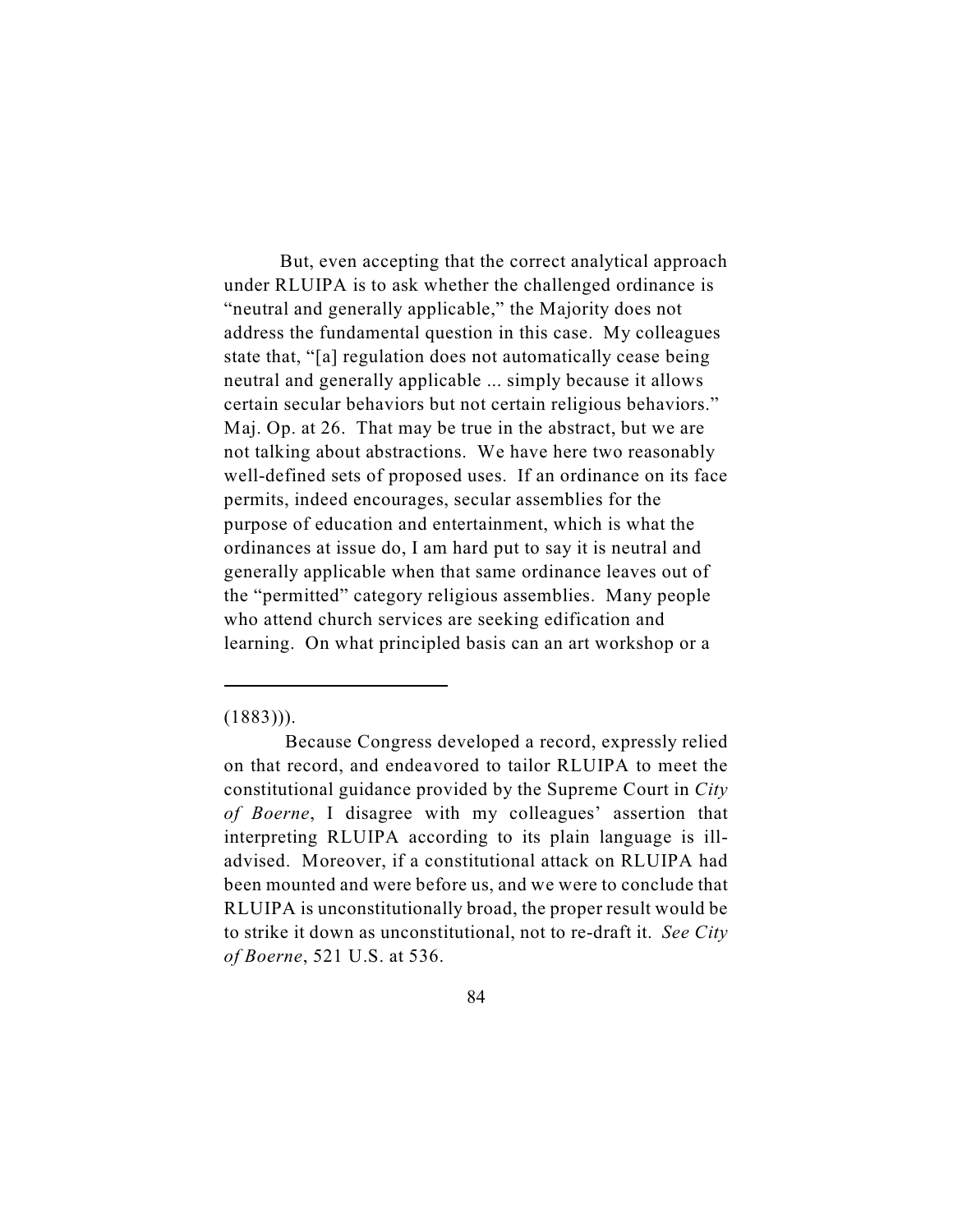cooking class be governmentally preferred to a theological or philosophical discussion in Sunday School? Many people who attend church services find personal enjoyment and entertainment in the sermons they hear. Why should Hollywood's latest cinematic offering or a production of a popular Broadway play be governmentally preferred to preaching? I submit that there is no proper basis for the distinctions made in either the C-1 Ordinance or the Redevelopment Plan.

The City nevertheless defends its unequal treatment of religious assemblies by pointing to the state law that prohibits issuing liquor licenses within a certain distance of religious institutions.<sup>37</sup> According to the City, if churches were allowed in its Redevelopment Zone, the liquor law would prevent it from turning the Zone into a high-end entertainment district. New Jersey law, however, cannot take the City off the hook for violating RLUIPA. RLUIPA is a federal law, and no state or local government can defend against a charge that it has violated federal law on the basis that its actions were required by state law. Were it otherwise, a state could nullify RLUIPA simply by passing a statute mandating that churches be treated on unequal terms.

Indeed, in *Digrugilliers v. Consolidated City of Indianapolis*, the United States Court of Appeals for the

 $37$  New Jersey state law prohibits the issuance of liquor licenses within two hundred feet of any church. N.J.S.A. § 33:1-76.2.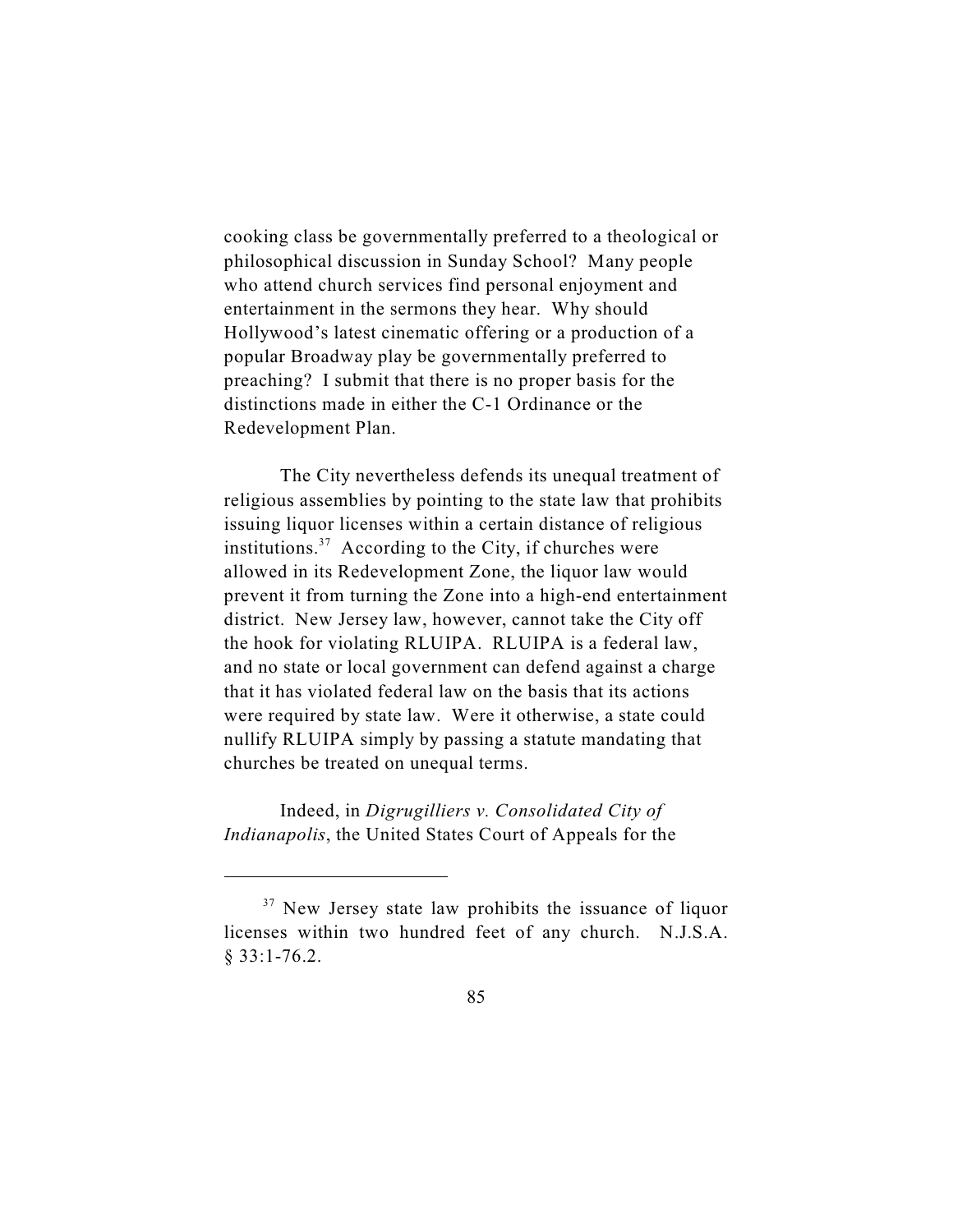Seventh Circuit rejected an identical argument to the one the City makes here. 2007 WL 3151201, at \*3-4. There, the city of Indianapolis had a zoning ordinance that permitted assemblies such as auditoriums, assembly halls, community centers, and civic clubs in its C-1 commercial district, but that did not permit churches. *Id.* at \*1. Indianapolis defended its discriminatory treatment of churches on the basis of state laws that forbade the sale of liquor within two hundred feet of a church, or pornography within five hundred feet. According to the city, allowing churches in the C-1 district could therefore interfere with other uses in the district. The Seventh Circuit, however, persuasively rejected the argument that the state laws could be a defense to an "equal terms" violation:

> Government cannot, by granting churches special privileges (... the right of the church to be free from offensive land uses in its vicinity), furnish the premise for excluding churches from otherwise suitable districts. ...

...

It is irrelevant that the [two hundred foot and five hundred foot] protective zones ... were commanded by the state, while the exclusion itself was commanded by the City. The City is part of the government of Indiana, and if it would violate the federal Act for the City to exclude churches from C-1 districts–and since the City does not argue that the state is required by the First Amendment to create protective zones around churches–the City may not exclude churches from those districts. For the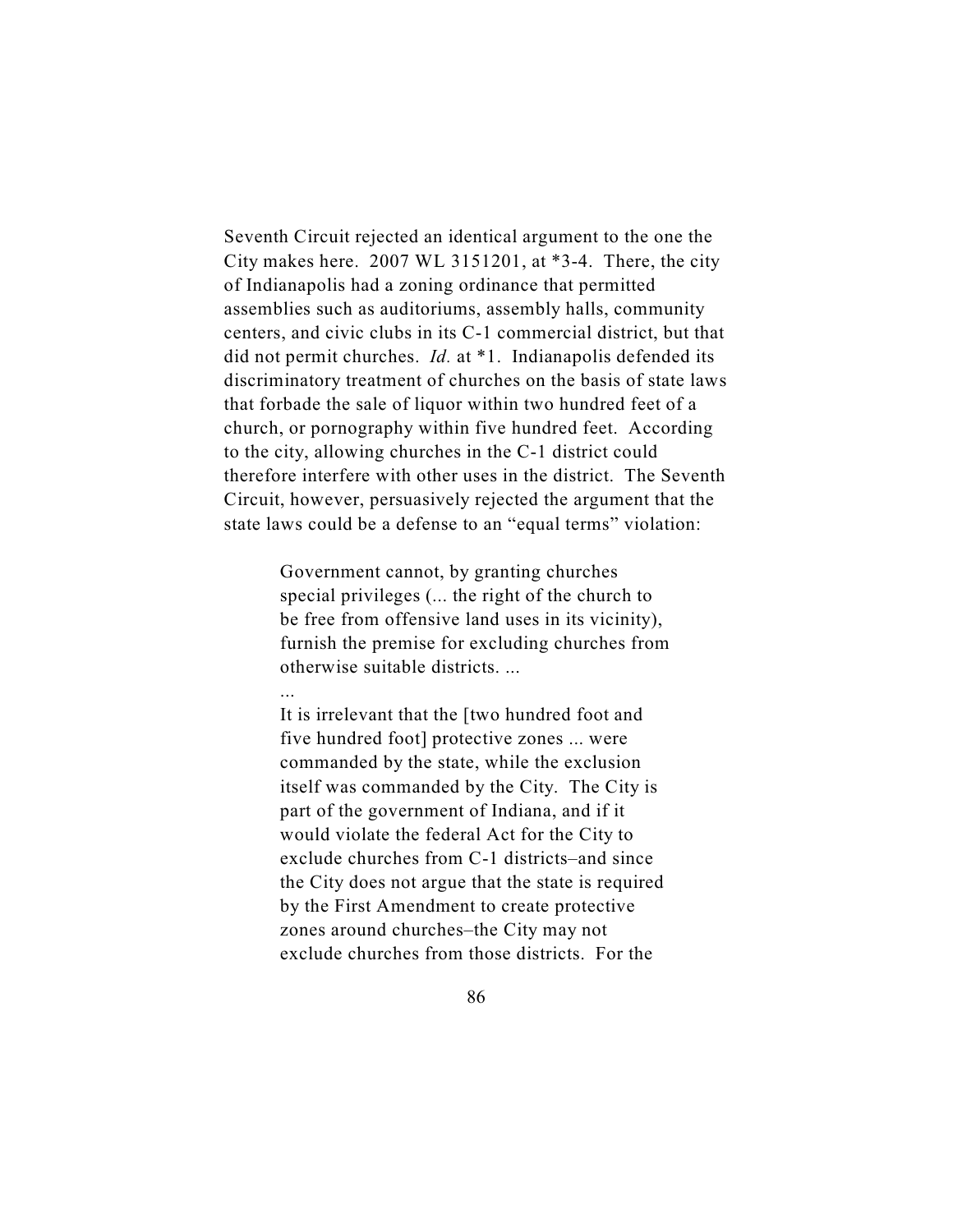federal Act treats state and local government interchangeably, 42 U.S.C  $\S$  2000cc-5(4)(A)(i), and Indianapolis's power to zone is conferred by state law. . . . [A] state cannot be permitted to discriminate against a religious land use by a two-step process in which the state's discriminating in favor of religion becomes a predicate for one of the state's subordinate governmental units to discriminate against a religious organization in violation of federal law.

## *Id.* at \*3-4.

Like the city of Indianapolis, the city of Long Branch's power to adopt the C-1 Ordinance and the Redevelopment Plan is conferred by state law. N.J.S.A. § 40:55D-62 (power to adopt a zoning ordinance); N.J.S.A. § 40A:12A-4 (power to adopt a redevelopment plan). The state's liquor law is therefore no defense to a zoning exclusion challenged under section 2(b)(1) of RLUIPA, a federal law. Moreover, the City's argument in this case is deprived of whatever persuasive force a true conflict of laws might provide because the state's liquor law permits churches to waive their rights under the statute,  $38$  and Lighthouse has expressly agreed to

 $38$  N.J.S.A. § 33.1-76 states that "[t]he protection of this section may be waived at the issuance of the license and at each renewal thereafter, by the duly authorized governing body on authority of such church ... ." The constitutionality of a statute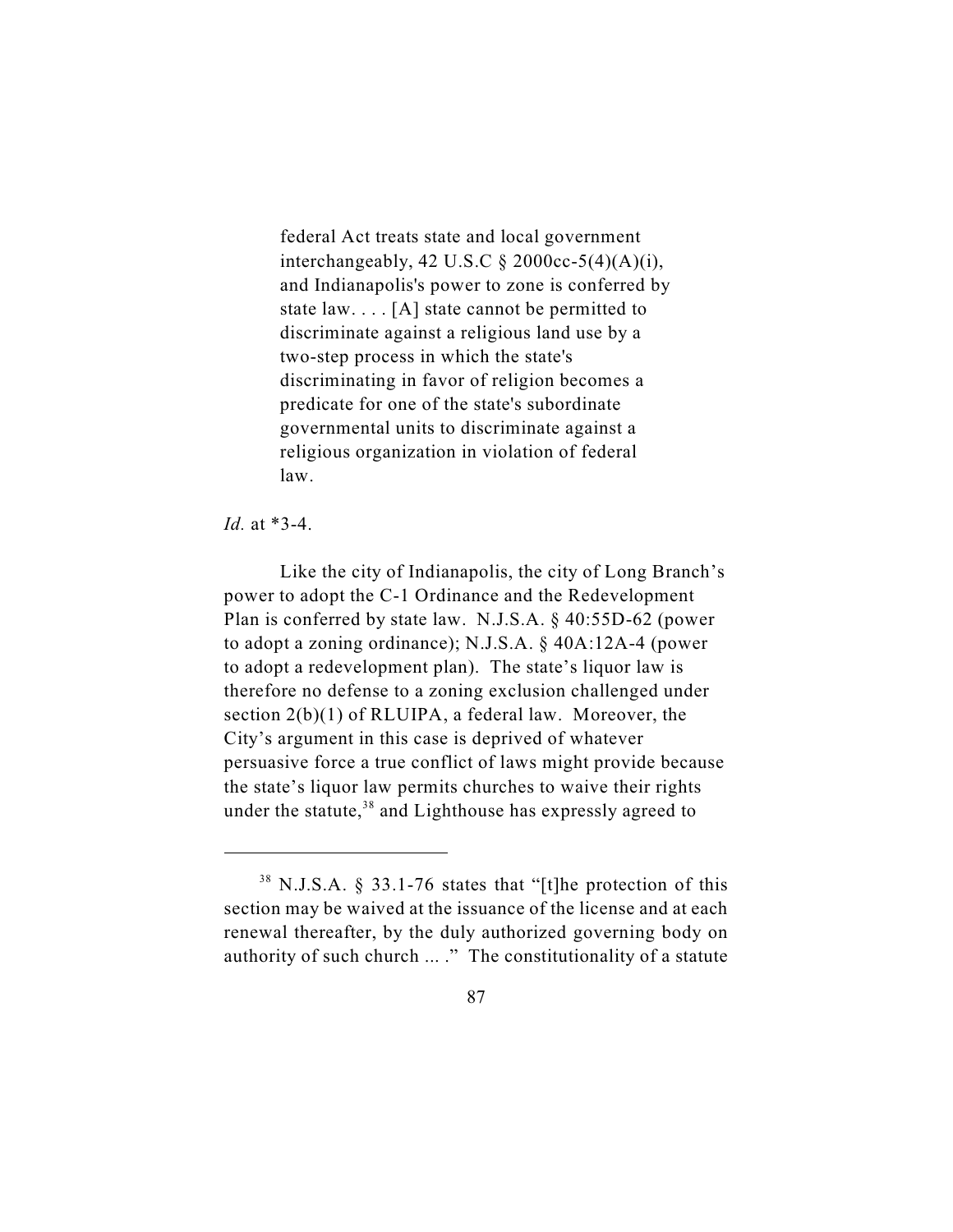waive those rights if allowed to establish a church within the Zone.

 The City also defends its unequal treatment of religious assemblies on the basis of economics. There are two answers to that. First, the economic rationale lacks credibility because the Plan contains no prohibition on non-profit museums, non-profit theater companies, non-profit educational institutions, or other non-profit organizations. Why such organizations are less likely to "disrupt the zone" than Reverend Brown's church is not apparent. Second, the motive for violating the Act is simply irrelevant. Whatever the reason that secular assemblies, even non-revenue generating ones, are permitted while religious assemblies are forbidden, we are faced with precisely the problem Congress sought to rectify with RLUIPA. An economic rationale is not a license to ignore the lawful will of Congress.

of this sort is questionable. *See Larkin v. Grendel's Den, Inc.*, 459 U.S. 116, 120-27 (1982).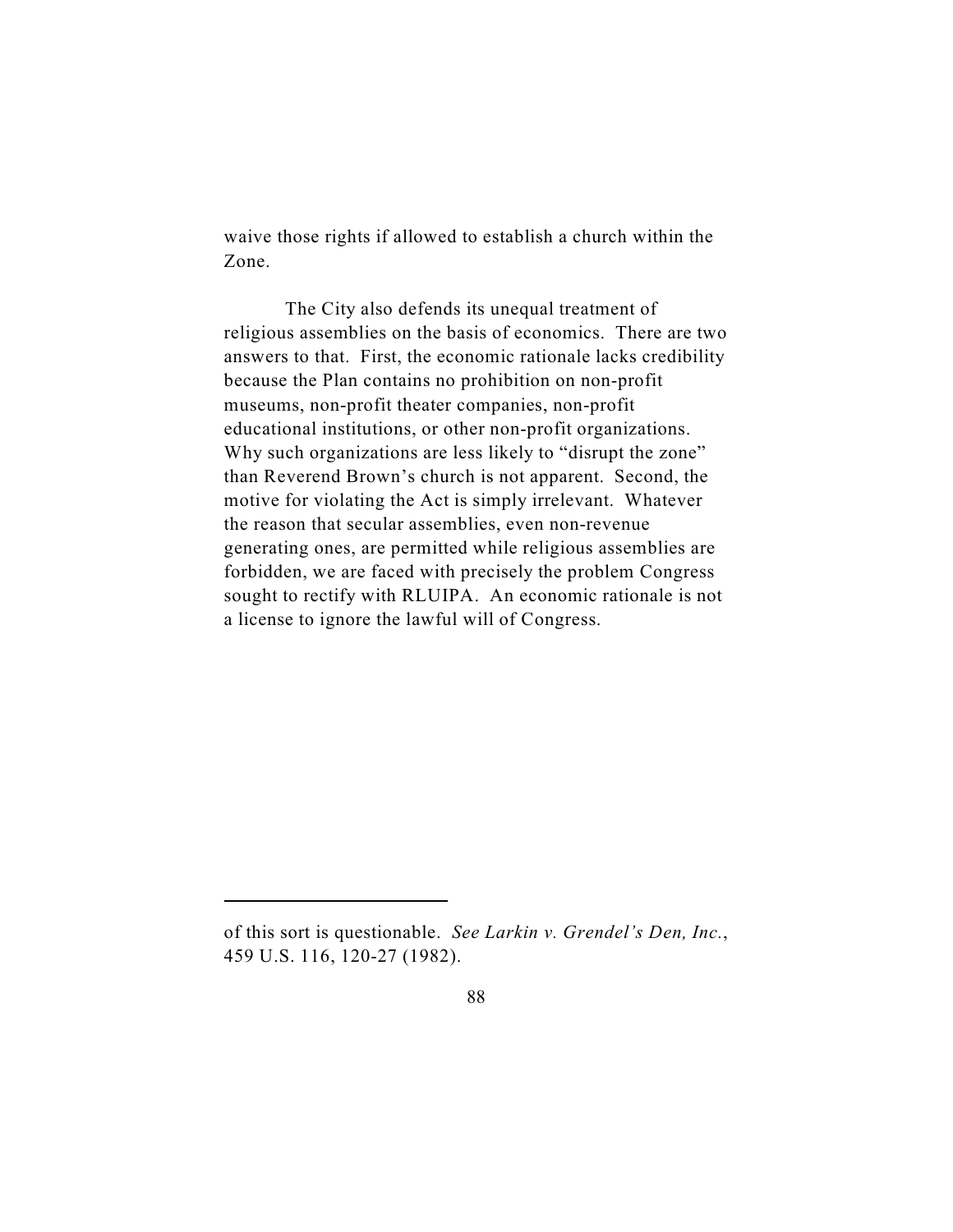## *C. Section 2(b)(1) of RLUIPA Does Not Require Plaintiffs to Demonstrate That They Are "Similarly Situated"*

Because it reasons that a literal interpretation of section  $2(b)(1)$  would lead to results unintended by Congress, the Majority disregards the plain language of the statute and replaces it with a new legal test that requires a religious assembly to identify "a better-treated secular comparator that is similarly situated in regard to the *objectives* of the challenged regulation." Maj. Op. at 35. The Majority reaches this conclusion after examining a number of Free Exercise cases from both this Court and the Supreme Court. As explained above, however, just because Congress intended to codify certain aspects of Free Exercise jurisprudence does not mean that Congress intended to replicate the analysis that would be undertaken in addressing a Free Exercise claim.

Putting that aside, however, the Majority's analysis is misguided for another reason. The cases relied on by the Majority in formulating its new test are inapposite because none of them deal with circumstances in which the face of the challenged law distinguishes between conduct engaged in for religious reasons and conduct engaged in for nonreligious reasons. Instead, in all of those cases one of two circumstances was present: (1) the challenged law, while neutral on its face, had the effect of targeting conduct engaged in for religious, as opposed to nonreligious, reasons, *e.g.*, *Lukumi*, 508 U.S. at 533-35; or (2) the challenged law, while neutral on its face, was selectively enforced against conduct engaged in for religious reasons, *e.g.*, *Tenafly Eruv*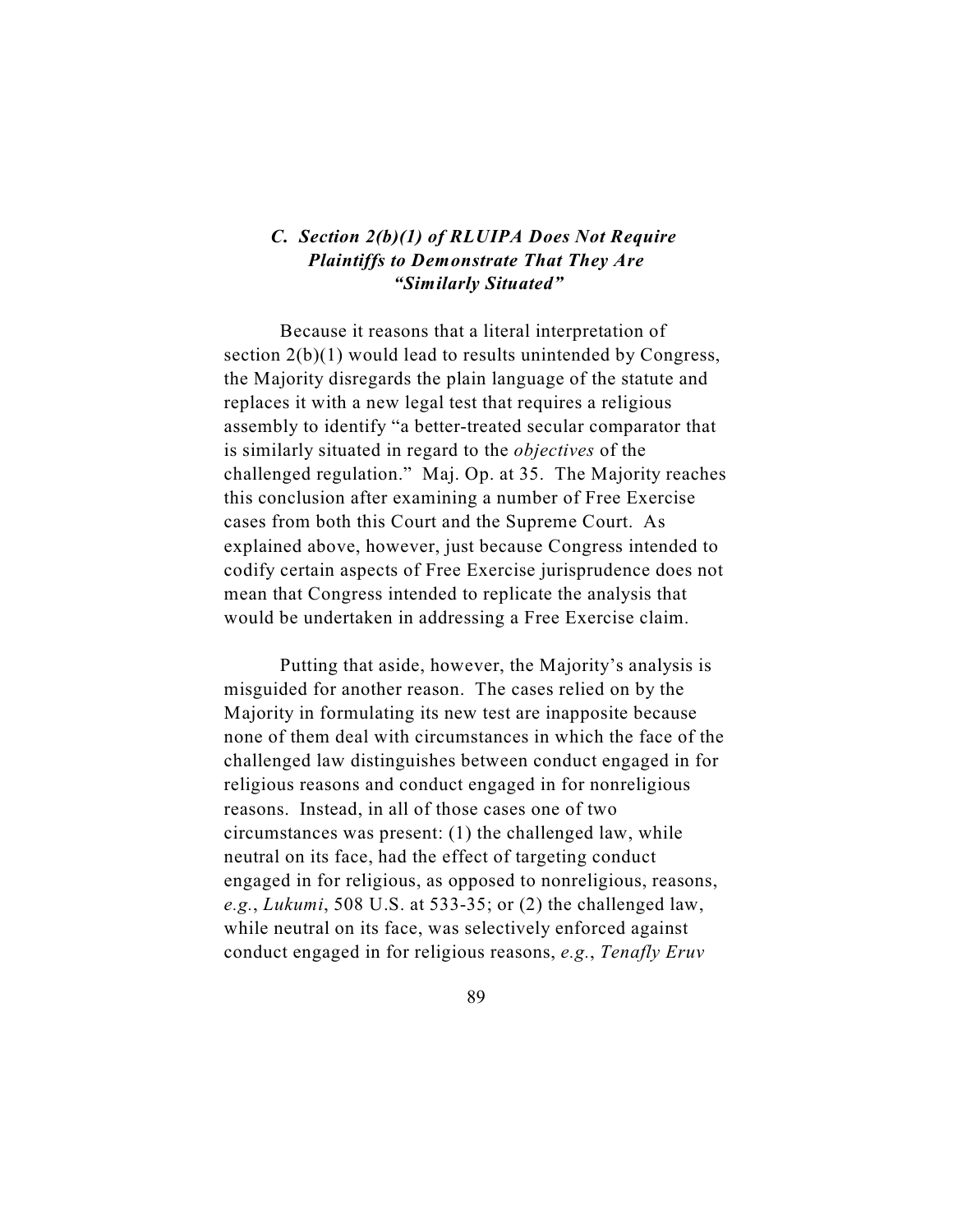*Ass'n v. Borough of Tenafly*, 309 F.3d 144, 167-68 (3d Cir. 2002).

In the first type of case, it may be relevant to compare the proscribed religious conduct with similarly-situated nonreligious conduct in order to support a conclusion that a challenged law, while facially neutral, improperly targets conduct engaged in for religious reasons. For example, in *Lukumi*, the Supreme Court examined facially neutral ordinances that had the effect of prohibiting religiouslymotivated animal slaughter by adherents of the Santeria religion while permitting animal slaughter for other reasons. *Lukumi*, 508 U.S. at 533-35. Among the City's justifications for the ordinances were to prevent cruelty to animals and to preserve the public heath; however, the ordinances provided exceptions for secular conduct that implicated those same concerns in the same ways as the proscribed religious conduct. *Id.* at 543-45. By comparing the prohibited religious conduct with permitted conduct that implicated the city's interests in the same ways, the Court was able to conclude that the ordinances pursued the city's interests only against conduct engaged in for religious reasons. *Id.* at 545.

Likewise, in the second type of case–a facially neutral law that is selectively enforced–it may be necessary to compare the proscribed religious conduct with similarlysituated nonreligious conduct in order to support a conclusion that the government is improperly targeting certain conduct only when it is engaged in for religious reasons. For example, in *Tenafly*, we examined a facially neutral ordinance barring citizens from affixing signs or items to utility poles. *Tenafly*,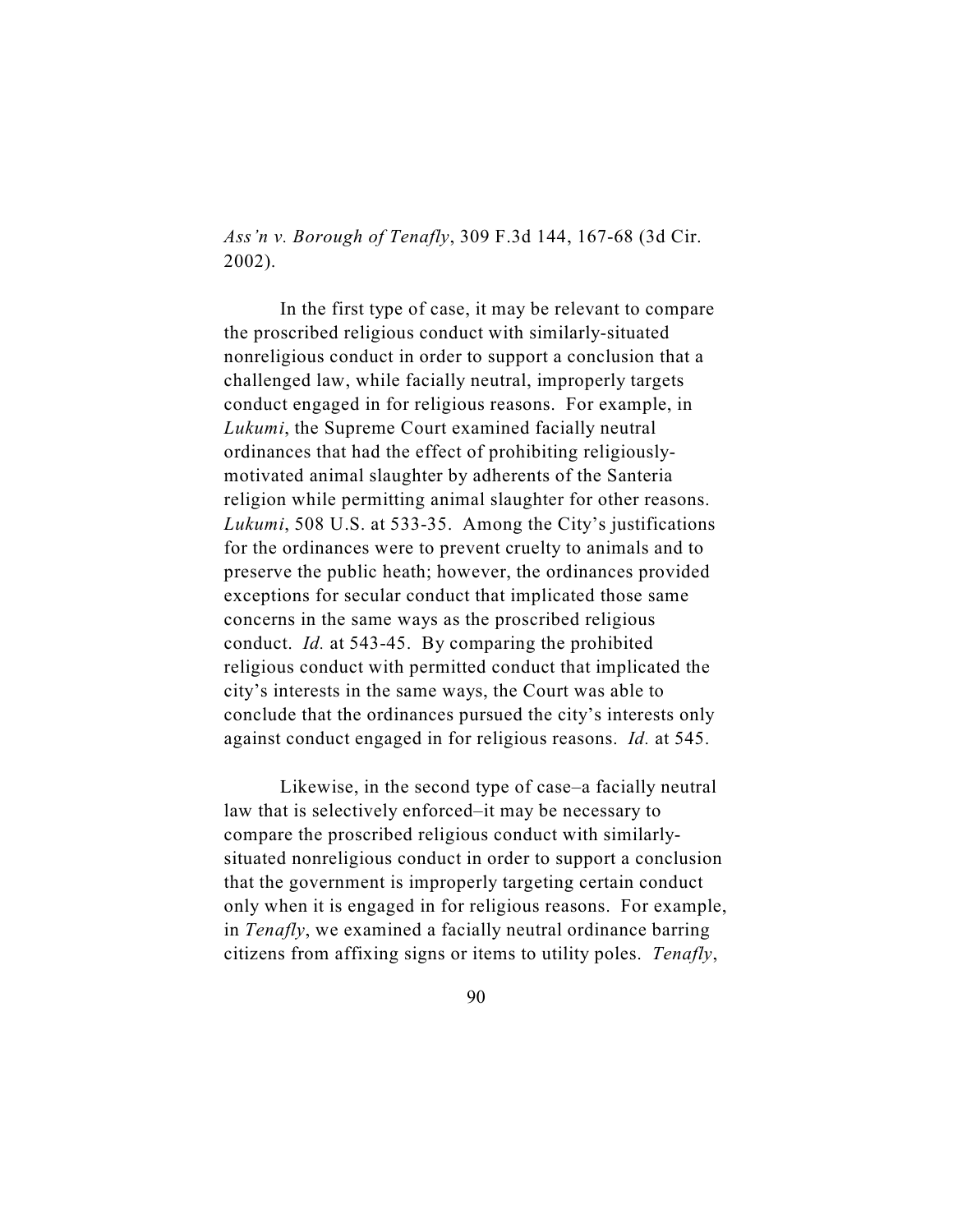309 F.3d at 151. The local government enforced the ordinance against an Orthodox Jewish group that attached lechis, religiously significant items, to the poles, but permitted others in the community to attach items such as ribbons and church directional signs. *Id.* at 167-68. The government's justification for the ordinance was to prevent clutter; however, the government failed to enforce the ordinance against other conduct that implicated its concern in the same way as the religious group's conduct. *Id.* at 167-68, 172. By comparing the prohibited religious conduct with permitted conduct that implicated the government's interest in the same way, we were able to conclude that the government enforced the ordinances only against conduct engaged in for religious reasons. *Id.* at 167-68.

As these examples show, examining how a law would apply, or is applied, to similarly-situated secular conduct may indeed be useful when dealing with Free Exercise challenges to facially-neutral laws because it helps courts to determine whether the law improperly targets religiously-motivated conduct. But such an analysis is not necessary when the text of the challenged law itself distinguishes between religiouslymotivated conduct and nonreligiously-motivated conduct. *See Lukumi*, 508 U.S. at 532 ("At a minimum, the protections of the Free Exercise Clause pertain if the law at issue ... regulates or prohibits conduct because it is undertaken for religious reasons."). Thus, even if I were to accept the Majority's premise that a RLUIPA claim should be analyzed like a Free Exercise claim, I do not believe it follows that a religious assembly must identify "a better-treated secular comparator that is similarly situated in regard to the objectives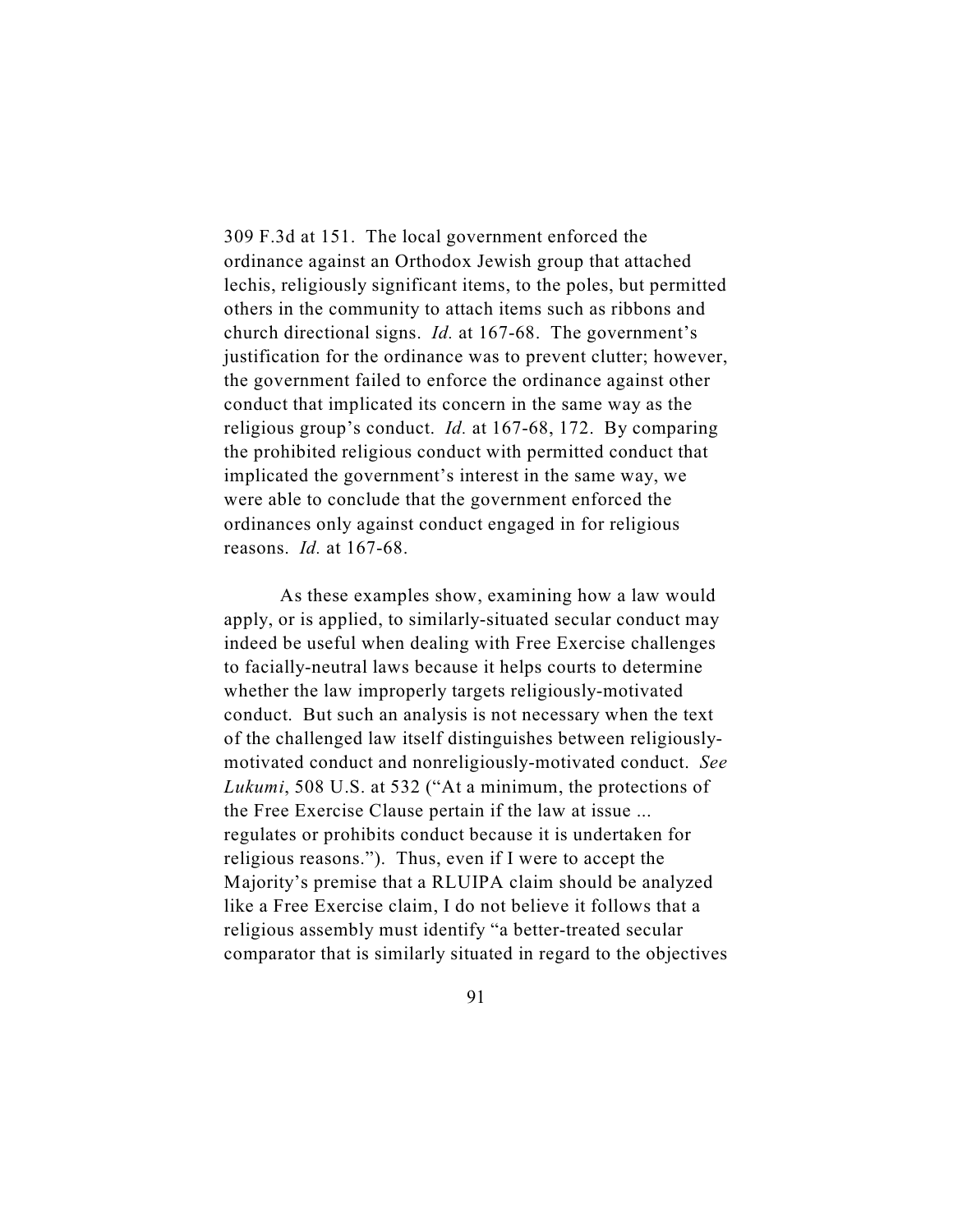of the challenged regulation" under circumstances in which the face of the regulation distinguishes between religious and nonreligious assemblies. Instead, I believe a violation of section  $2(b)(1)$  is established if the text of a zoning ordinance categorically excludes religious assemblies from an area where secular assemblies are permitted.

That is also the view of both the United States Courts of Appeals for the Seventh and the Eleventh Circuits, which have held that courts should not graft a "similarly situated" requirement onto section 2(b)(1) under circumstances in which the face of the land use regulation differentiates between religious assemblies and nonreligious assemblies. Each has stated that, for purposes of a challenge under section  $2(b)(1)$ , "the standard for determining whether it is proper to compare a religious group to a nonreligious group is *not* whether one is 'similarly situated' to the other, as in our familiar equal protection jurisprudence." *Vision Church*, 468 F.3d at 1002-03 (emphasis added) (quoting *Konikov*, 410 F.3d at 1324).

There are three other reasons that convince me Congress did not intend for courts to employ a "similarly situated" analysis when analyzing a section  $2(b)(1)$  claim such as the one at issue here. The first is, again, the plain language of the statute. It does not state that religious and nonreligious entities must be "similarly situated" for a religious entity to find relief. *See Midrash*, 366 F.3d at 1229 ("[W]hile §  $[2](b)(1)$  has the 'feel' of an equal protection law, it lacks the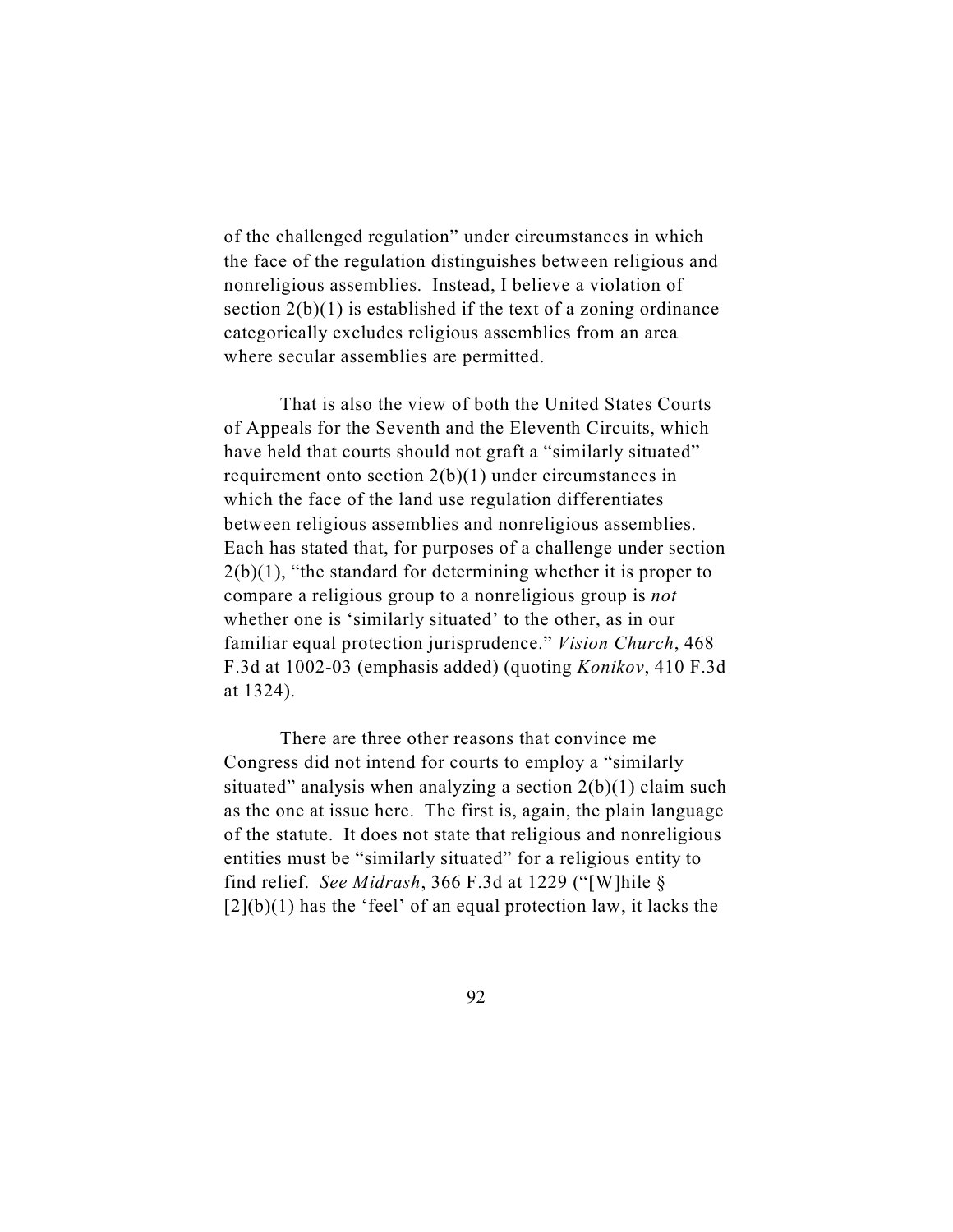'similarly situated' requirement usually found in equal protection analysis.").<sup>39</sup>

Second, and closely related, the plain purpose of the statute, evidenced by its text and legislative history, shows that Congress was seeking to enforce the Free Exercise Clause. *See* 146 Cong. Rec. at S7776 ("Sections 2(b)(1) and (2) ... enforce the Free Exercise Clause rule against laws that burden religion ... ."). No one has cited, and I am not aware of, any Supreme Court case holding that parties must demonstrate that they are "similarly situated" to someone else to establish a violation of the Free Exercise Clause.

 $39$ According to the Eleventh Circuit, if the government implements a land use regulation that, on its face, treats a religious entity on less than equal terms with a nonreligious entity, and those entities fall within the "natural perimeter" of the definition of "assembly" or "institution," there is a violation of section 2(b)(1). *Midrash*, 366 F.3d at 1230-31. The "natural perimeter" test appears to me to be nothing more than a practical approach to interpreting words. It asks what the common-sense reach of language is. It is a recognition that words in statutes generally have enough of a commonly understood meaning that, when not unduly stretched, they can be construed and sensibly applied to resolve legal disputes. In short, it is a label that encourages what ought to happen in every case, not just in First Amendment jurisprudence, namely, application of the statutory text in a manner that gives the words their natural, generally accepted meaning.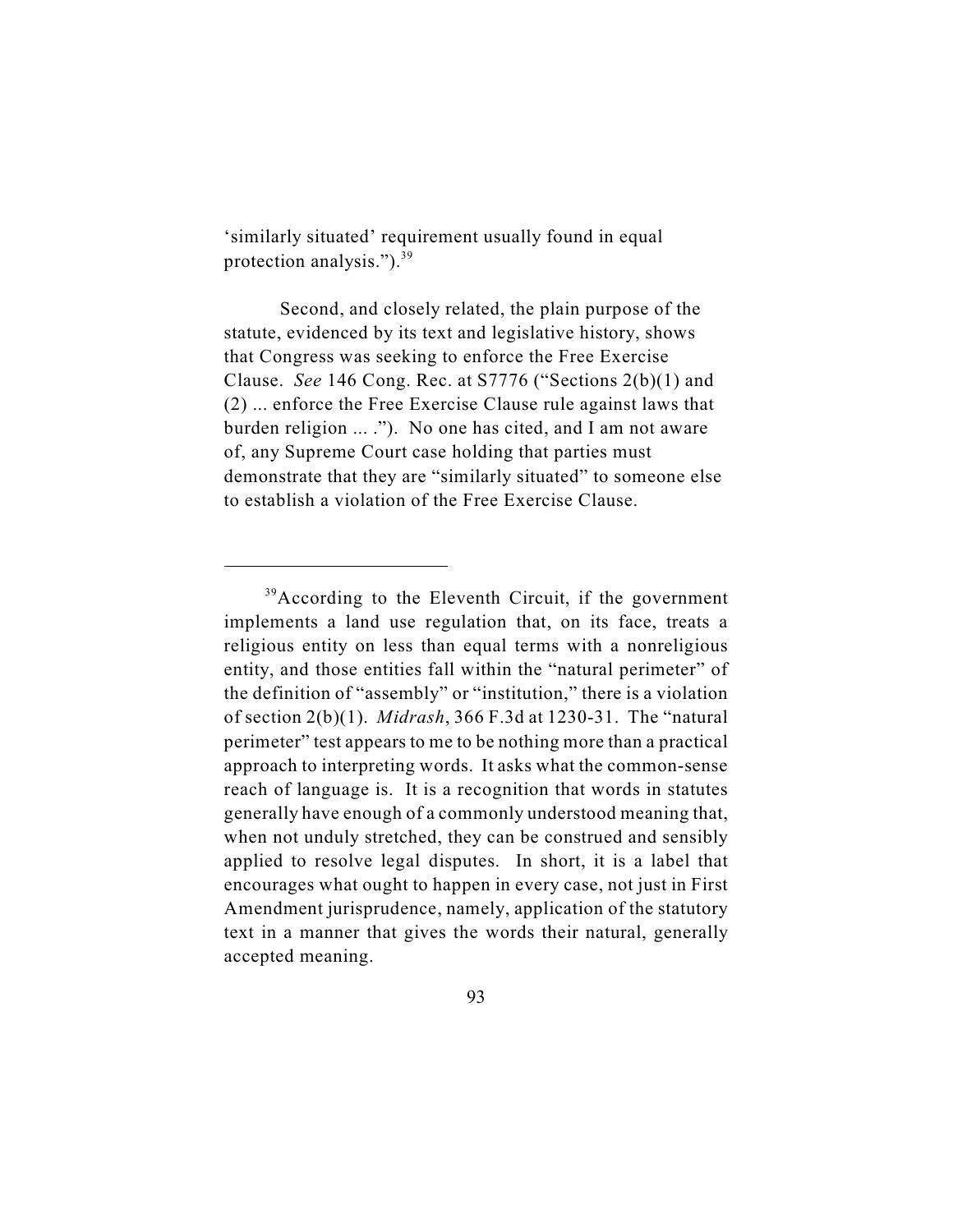Third, incorporating into RLUIPA the type of "similarly situated" analysis embedded in equal protection cases would frustrate Congress's intention of enforcing the Free Exercise Clause, because it would make it very difficult for religious assemblies to qualify for relief under section  $2(b)(1)$ . Our court has held that, to demonstrate that a religious entity is similarly situated to other entities permitted under a questioned zoning ordinance, one must show that the religious entity's purposes are not "functionally different" from the purposes of permitted entities, and that its uses "seem compatible" with the uses allowed in the area. *Congregation Kol Ami*, 309 F.3d at 142. Consequently, because religious and nonreligious assemblies and institutions are generally established for different purposes, with different goals and objectives, creative municipal officials and their lawyers should not find it difficult when a zoning conflict arises to find functional differences between the religious and nonreligious entities. *Cf. id.* at 130 (employing "similarly situated" requirement and "rational basis" test in vacating district court's decision that a municipality could not "allow a train station, bus shelter, municipal administration building, police barrack, library, snack bar, pro shop, club house, country club or other similar use to request a special exception under the [challenged] Ordinance, but not [a religious congregation]"). If a "similarly situated" requirement is read into the statute, local governments will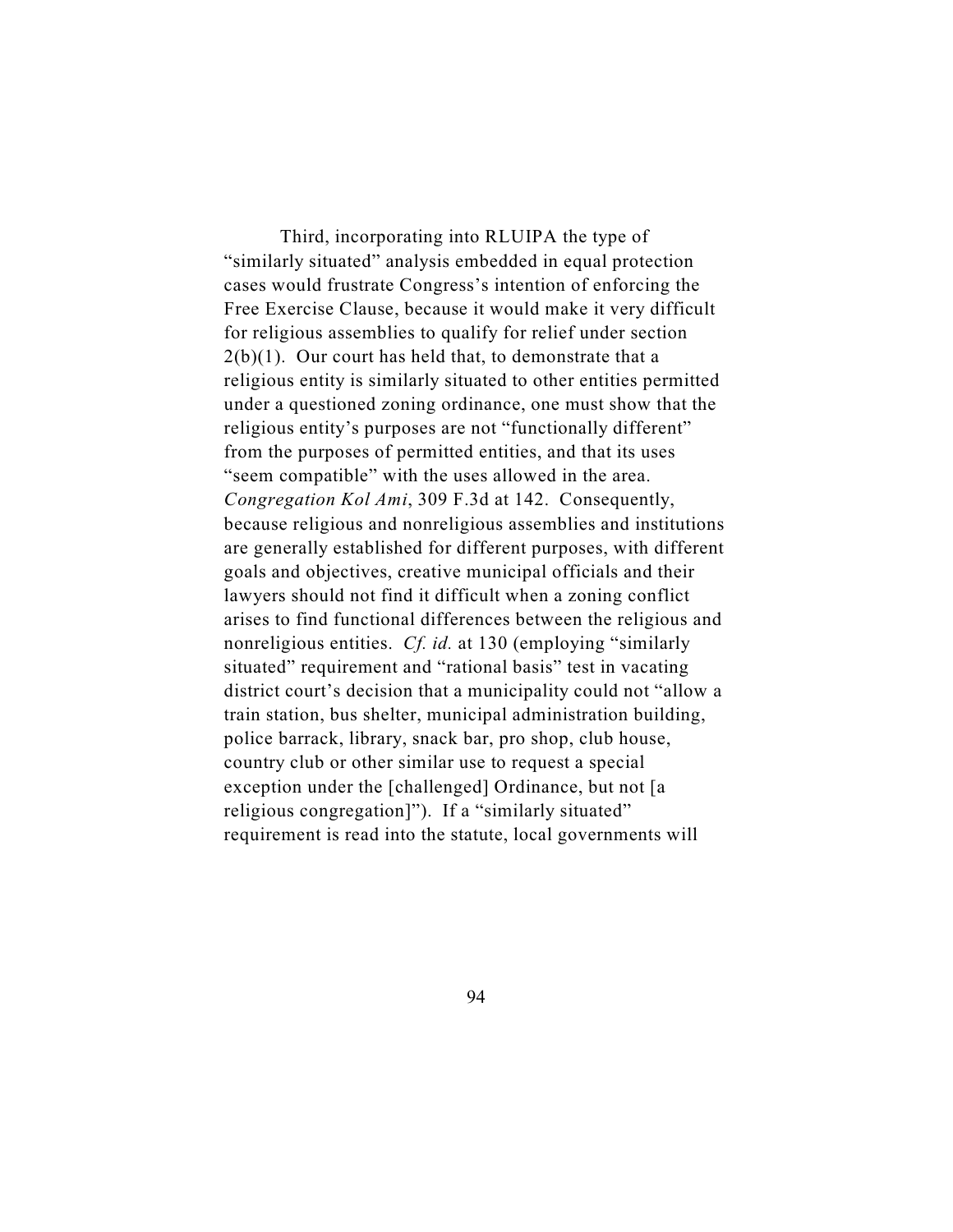have a ready tool for rendering RLUIPA section 2(b)(1) practically meaningless. 40

That is, sadly, exactly what has happened in this case. The District Court held that, because Lighthouse's "combination of intended uses ha[d] no similarly situated counterpart," Lighthouse was not "similarly situated to any nonsecular permitted uses either currently in existence or as imagined by the Redevelopment Plan" and thus could not establish a violation under section 2(b)(1). *Lighthouse*, 406 F. Supp. 2d at 518. With a somewhat different analysis, the Majority has come to the same conclusion. In light of the statutory text and the abundantly clear legislative history of RLUIPA, I find it difficult to believe that Congress intended to incorporate *sub silencio* an analytical requirement that, as has happened here, can so readily undo the explicit "less than equal terms" requirement of the statute.

## **III. Conclusion**

At a minimum, section  $2(b)(1)$  means that a city's zoning ordinance cannot categorically exclude churches from

 $10^{40}$  Indeed, in *Digrugilliers*, the Seventh Circuit dealt with the city of Indianapolis's attempt to do just that. *Digrugilliers*, 2007 WL 3151201, at \*1-2. In that case, the city defined "religious" use" in its zoning code to include residential accessory uses (such as a rectory for the church minister) and then attempted, unsuccessfully, to use its own broad definition of "religious use" to justify its exclusion of churches from zones where other assemblies were permitted. *Id.* at 2.